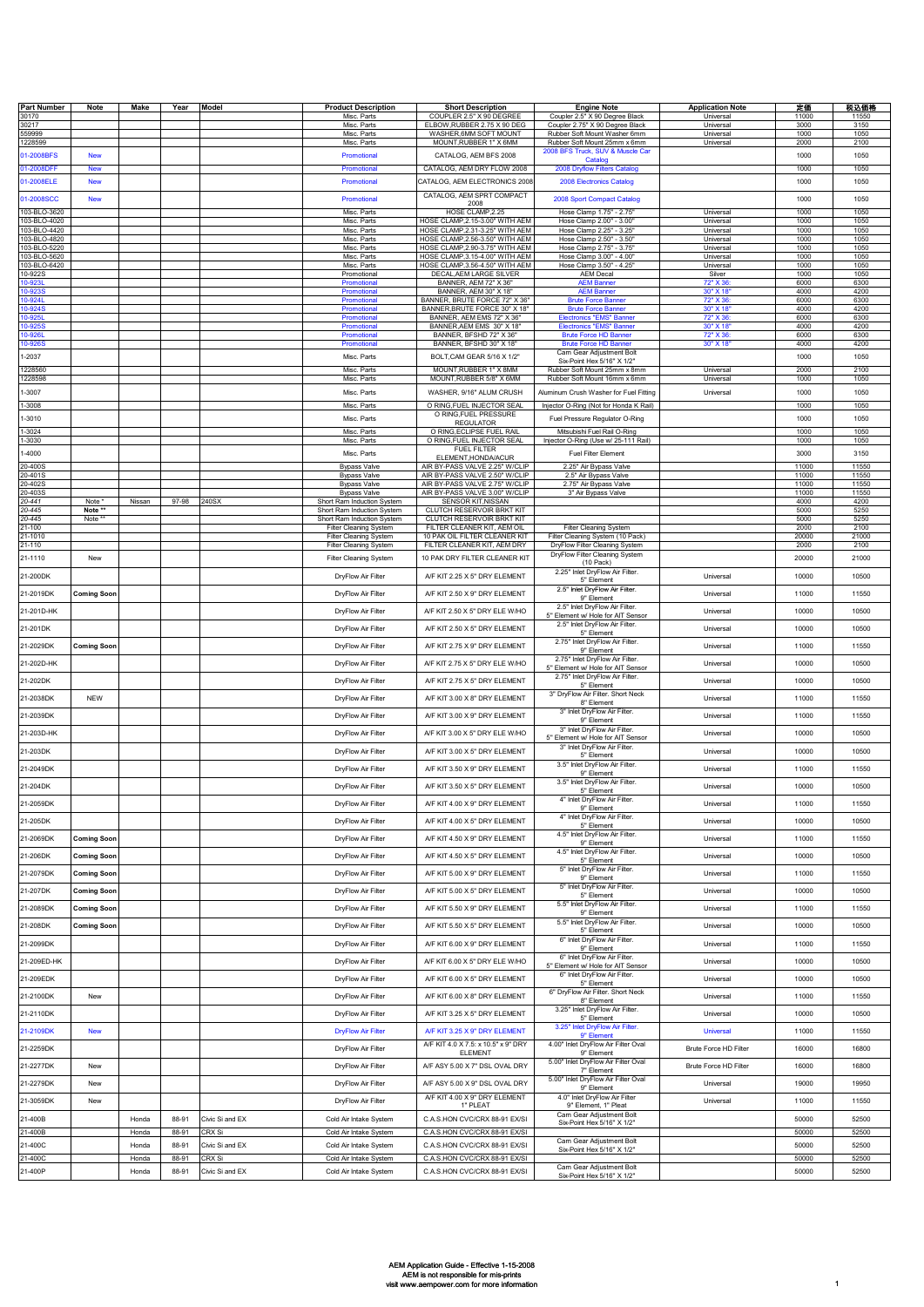| 21-400P                           | Honda               | 88-91                  | CRX Si                                                    | Cold Air Intake System                           | C.A.S.HON CVC/CRX 88-91 EX/SI                                  |                                                        |                                                | 50000          | 52500          |
|-----------------------------------|---------------------|------------------------|-----------------------------------------------------------|--------------------------------------------------|----------------------------------------------------------------|--------------------------------------------------------|------------------------------------------------|----------------|----------------|
| 21-400R                           | Honda               | 88-91                  | Civic Si and EX                                           | Cold Air Intake System                           | C.A.S.HON CVC/CRX 88-91 EX/SI                                  | Cam Gear Adjustment Bolt<br>Six-Point Hex 5/16" X 1/2" |                                                | 50000          | 52500          |
| 21-400R                           | Honda               | 88-91                  | CRX Si                                                    | Cold Air Intake System                           | C.A.S.HON CVC/CRX 88-91 EX/SI                                  |                                                        |                                                | 50000          | 52500          |
| 21-401B                           | Honda               | 92-95                  | Civic DX, LX, EX, and Si                                  | Cold Air Intake System                           | C.A.S.HON CVC 92-95 ALL                                        |                                                        |                                                | 51000          | 53550          |
| 21-401B<br>21-401C                | Honda<br>Honda      | 92-95<br>92-95         | Del Sol S and SI<br>Civic DX, LX, EX, and Si              | Cold Air Intake System                           | C.A.S.HON CVC 92-95 ALL<br>C.A.S.HON CVC 92-95 ALL             |                                                        |                                                | 51000<br>51000 | 53550<br>53550 |
| 1-401C                            | Honda               | 92-95                  | Del Sol S and SI                                          | Cold Air Intake System<br>Cold Air Intake System | C.A.S.HON CVC 92-95 ALL                                        |                                                        |                                                | 51000          | 53550          |
| 21-401P                           | Honda               | 92-95                  | Civic DX, LX, EX, and Si                                  | Cold Air Intake System                           | C.A.S.HON CVC 92-95 ALL                                        |                                                        |                                                | 51000          | 53550          |
| 21-401P<br>!1-401R                | Honda<br>Honda      | 92-95<br>92-95         | Del Sol S and SI<br>Civic DX, LX, EX, and Si              | Cold Air Intake System<br>Cold Air Intake System | C.A.S.HON CVC 92-95 ALL<br>C.A.S.HON CVC 92-95 ALL             |                                                        |                                                | 51000<br>51000 | 53550<br>53550 |
| 1-401R                            | Honda               | 92-95                  | Del Sol S and SI                                          | Cold Air Intake System                           | C.A.S.HON CVC 92-95 ALL                                        |                                                        |                                                | 51000          | 53550          |
| 1-402B<br>21-402C                 | Acura<br>Acura      | 90-93<br>90-93         | ntegra RS, LS, GS, and GSR<br>Integra RS, LS, GS, and GSR | Cold Air Intake System<br>Cold Air Intake System | C.A.S.ACU INT 90-93 ALL<br>C.A.S.ACU INT 90-93 ALL             |                                                        |                                                | 54000<br>54000 | 56700<br>56700 |
| 21-402P                           | Acura               | $90 - 93$              | Integra RS, LS, GS, and GSR                               | Cold Air Intake System                           | C.A.S.ACU INT 90-93 ALL                                        |                                                        |                                                | 54000          | 56700          |
| 1-402R                            | Acura               | 90-93                  | ntegra RS, LS, GS, and GSR                                | Cold Air Intake System                           | C.A.S.ACU INT 90-93 ALL                                        |                                                        |                                                | 54000          | 56700          |
| 21-403B<br>21-403C                | Acura<br>Acura      | $94 - 01$<br>$94 - 01$ | Integra RS, LS, and GS<br>Integra RS, LS, and GS          | Cold Air Intake System<br>Cold Air Intake System | C.A.S.ACU INT 94-01 LS/GS/RS<br>C.A.S.ACU INT 94-01 LS/GS/RS   |                                                        |                                                | 50000<br>50000 | 52500<br>52500 |
| 21-403P                           | Acura               | $94 - 01$              | Integra RS, LS, and GS                                    | Cold Air Intake System                           | C.A.S.ACU INT 94-01 LS/GS/RS                                   |                                                        |                                                | 50000          | 52500          |
| 1-403R<br>1-404B                  | Acura<br>Acura      | $94 - 01$<br>94-01     | ntegra RS, LS, and GS<br>ntegra GSR                       | Cold Air Intake System<br>Cold Air Intake System | C.A.S.ACU INT 94-01 LS/GS/RS<br>C.A.S.ACU INT 94-01 GSR        |                                                        |                                                | 50000<br>54000 | 52500<br>56700 |
| 21-404C                           | Acura               | 94-01                  | ntegra GSR                                                | Cold Air Intake System                           | C.A.S.ACU INT 94-01 GSR                                        |                                                        |                                                | 54000          | 56700          |
| 1-404P<br>21-404R                 | Acura<br>Acura      | $94 - 01$<br>$94 - 01$ | ntegra GSR<br>ntegra GSR                                  | Cold Air Intake System<br>Cold Air Intake System | C.A.S.ACU INT 94-01 GSR<br>C.A.S.ACU INT 94-01 GSR             |                                                        |                                                | 54000<br>54000 | 56700<br>56700 |
| 21-405B                           | Honda               | 92-96                  | Prelude S, Si, and Si VTEC                                | Cold Air Intake System                           | C.A.S.HON PRE 92-96 ALI                                        |                                                        |                                                | 57000          | 59850          |
| 21-405C<br>21-405P                | Honda<br>Honda      | 92-96                  | Prelude S, Si, and Si VTEC                                | Cold Air Intake System<br>Cold Air Intake System | C.A.S.HON PRE 92-96 ALL<br>C.A.S.HON PRE 92-96 ALL             |                                                        |                                                | 57000<br>57000 | 59850<br>59850 |
| 1-405R                            | Honda               | 92-96<br>92-96         | Prelude S, Si, and Si VTEC<br>Prelude S, Si, and Si VTEC  | Cold Air Intake System                           | C.A.S.HON PRE 92-96 ALL                                        |                                                        |                                                | 57000          | 59850          |
| 1-406B                            | Honda               | 97-01                  | Prelude Base and Type SH                                  | Cold Air Intake System                           | C.A.S.HON PRE 97-01 ALL                                        |                                                        |                                                | 54000          | 56700          |
| 1-406C<br>1-406P                  | Honda<br>Honda      | $97 - 01$<br>$97 - 01$ | Prelude Base and Type SH<br>Prelude Base and Type SH      | Cold Air Intake System<br>Cold Air Intake System | C.A.S.HON PRE 97-01 ALL<br>C.A.S.HON PRE 97-01 ALL             |                                                        |                                                | 54000<br>54000 | 56700<br>56700 |
| 1-406R                            | Honda               | $97-01$                | Prelude Base and Type SH                                  | Cold Air Intake System                           | C.A.S.HON PRE 97-01 ALL                                        |                                                        |                                                | 54000          | 56700          |
| 1-407B<br>21-407C                 | Honda<br>Honda      | 90-93<br>90-93         | Accord DX, LX, SE, and EX<br>Accord DX, LX, SE, and EX    | Cold Air Intake System<br>Cold Air Intake System | C.A.S.HON ACC 90-93 ALI<br>C.A.S.HON ACC 90-93 ALL             |                                                        |                                                | 52000<br>52000 | 54600<br>54600 |
| 21-407P                           | Honda               | 90-93                  | Accord DX, LX, SE, and EX                                 | Cold Air Intake System                           | C.A.S.HON ACC 90-93 ALL                                        |                                                        |                                                | 52000          | 54600          |
| 21-407R<br>1-408B                 | Honda<br>Honda      | $90-93$<br>94-97       | Accord DX, LX, SE, and EX<br>Accord DX, LX, SE, and EX    | Cold Air Intake System<br>Cold Air Intake System | C.A.S.HON ACC 90-93 ALL<br>C.A.S.HON ACC 94-97 4CYL            | 4 Cyl.                                                 |                                                | 52000<br>50000 | 54600<br>52500 |
| 21-408C                           | Honda               | 94-97                  | Accord DX, LX, SE, and EX                                 | Cold Air Intake System                           | C.A.S.HON ACC 94-97 4CYL                                       | 4 Cyl                                                  |                                                | 50000          | 52500          |
| 21-408P<br>1-408R                 | Honda<br>Honda      | 94-97<br>94-97         | Accord DX, LX, SE, and EX<br>Accord DX, LX, SE, and EX    | Cold Air Intake System                           | C.A.S.HON ACC 94-97 4CYL<br>C.A.S.HON ACC 94-97 4CYL           | 4 Cyl<br>4 Cyl.                                        |                                                | 50000<br>50000 | 52500<br>52500 |
| 21-411B                           | Honda               | 94-95                  | Del Sol VTEC                                              | Cold Air Intake System<br>Cold Air Intake System | C.A.S.HON DEL SOL 94-95 DOHC                                   | 1996-1997                                              | Must add hole for AIT                          | 51000          | 53550          |
| 21-411C                           | Honda               | 94-95                  | Del Sol VTEC                                              | Cold Air Intake System                           | C.A.S.HON DEL SOL 94-95 DOHC                                   | 1996-1997                                              | Must add hole for AIT                          | 51000          | 53550          |
| 21-411P<br>21-411R                | Honda<br>Honda      | 94-95<br>94-95         | Del Sol VTEC<br>Del Sol VTEC                              | Cold Air Intake System<br>Cold Air Intake System | C.A.S.HON DEL SOL 94-95 DOHC<br>C.A.S.HON DEL SOL 94-95 DOHC   | 1996-1997<br>1996-1997                                 | Must add hole for AIT<br>Must add hole for AIT | 51000<br>51000 | 53550<br>53550 |
| 21-412B                           | Acura               | $97 - 01$              | Integra Type R                                            | Cold Air Intake System                           | C.A.S.ACU INT 97-01 TYPE-R                                     |                                                        |                                                | 58000          | 60900          |
| 1-412C<br>21-412P                 | Acura<br>Acura      | 97-01<br>$97 - 01$     | ntegra Type R<br>ntegra Type R                            | Cold Air Intake System<br>Cold Air Intake System | C.A.S.ACU INT 97-01 TYPE-R<br>C.A.S.ACU INT 97-01 TYPE-R       |                                                        |                                                | 58000<br>58000 | 60900<br>60900 |
| 1-412R                            | Acura               | $97 - 01$              | ntegra Type R                                             | Cold Air Intake System                           | C.A.S.ACU INT 97-01 TYPE-R                                     |                                                        |                                                | 58000          | 60900          |
| 21-413B<br>21-413C                | Honda<br>Honda      | $96 - 00$<br>$96 - 00$ | Civic CX, DX, and LX<br>Civic CX, DX, and LX              | Cold Air Intake System<br>Cold Air Intake System | C.A.S.HON CVC 96-00 CX/DX/LX<br>C.A.S.HON CVC 96-00 CX/DX/LX   |                                                        |                                                | 54000<br>54000 | 56700<br>56700 |
| 21-413P                           | Honda               | 96-00                  | Civic CX, DX, and LX                                      | Cold Air Intake System                           | C.A.S.HON CVC 96-00 CX/DX/LX                                   |                                                        |                                                | 54000          | 56700          |
| 21-413R<br>1-414B                 | Honda<br>Honda      | $96 - 00$<br>$96 - 00$ | Civic CX, DX, and LX<br>Civic EX                          | Cold Air Intake System<br>Cold Air Intake System | C.A.S.HON CVC 96-00 CX/DX/LX<br>C.A.S.HON CVC 96-00 EX         |                                                        |                                                | 54000<br>50000 | 56700<br>52500 |
| 1-414C                            | Honda               | 96-00                  | Civic EX                                                  | Cold Air Intake System                           | C.A.S.HON CVC 96-00 EX                                         |                                                        |                                                | 50000          | 52500          |
| 21-414P<br>21-414R                | Honda<br>Honda      | 96-00<br>96-00         | Civic EX<br>Civic EX                                      | Cold Air Intake System<br>Cold Air Intake System | C.A.S.HON CVC 96-00 EX<br>C.A.S.HON CVC 96-00 EX               |                                                        |                                                | 50000<br>50000 | 52500<br>52500 |
| 1-415B                            | Honda               | 98-02                  | Accord DX, LX, and EX                                     | Cold Air Intake System                           | C.A.S.HON ACC 98-02 4CYL                                       | 4 Cvl.                                                 |                                                | 55000          | 57750          |
| 21-415C<br>21-415P                | Honda<br>Honda      | 98-02<br>98-02         | Accord DX, LX, and EX<br>Accord DX, LX, and EX            | Cold Air Intake System<br>Cold Air Intake System | C.A.S.HON ACC 98-02 4CYL<br>C.A.S.HON ACC 98-02 4CYL           | 4 Cyl.<br>4 Cyl.                                       |                                                | 55000<br>55000 | 57750<br>57750 |
| 21-415R                           | Honda               | 98-02                  | Accord DX, LX, and EX                                     | Cold Air Intake System                           | C.A.S.HON ACC 98-02 4CYL                                       | 4 Cyl.                                                 |                                                | 55000          | 57750          |
| 21-416B<br>1-416B                 | Honda<br>Acura      | 98-02<br>$01 - 03$     | Accord LX and EX<br>CL 3.2L                               | Cold Air Intake System<br>Cold Air Intake System | C.A.S.ACCV6 98-02/CL 01-03/TL<br>C.A.S.ACCV6 98-02/CL 01-03/TL | V6                                                     | Non-Type S                                     | 52000<br>52000 | 54600<br>54600 |
| 1-416B                            | Acura               | 00-03                  | TL 3.2L                                                   | Cold Air Intake System                           | C.A.S.ACCV6 98-02/CL 01-03/TL                                  |                                                        | Non-Type S                                     | 52000          | 54600          |
| 21-416C<br>1-416C                 | Honda<br>Acura      | 98-02<br>$01 - 03$     | <b>Accord LX and EX</b><br>CL 3.2L                        | Cold Air Intake System<br>Cold Air Intake System | C.A.S.ACCV6 98-02/CL 01-03/TL<br>C.A.S.ACCV6 98-02/CL 01-03/TL | V6                                                     |                                                | 52000<br>52000 | 54600<br>54600 |
| 21-416C                           | Acura               | $00 - 03$              | TL 3.2L                                                   | Cold Air Intake System                           | C.A.S.ACCV6 98-02/CL 01-03/TL                                  |                                                        | Non-Type S<br>Non-Type S                       | 52000          | 54600          |
| 21-416P<br>21-416P                | Honda<br>Acura      | 98-02<br>$01 - 03$     | Accord LX and EX<br>CL 3.2L                               | Cold Air Intake System<br>Cold Air Intake System | C.A.S.ACCV6 98-02/CL 01-03/TL<br>C.A.S.ACCV6 98-02/CL 01-03/TL | V <sub>6</sub>                                         | Non-Type S                                     | 52000<br>52000 | 54600<br>54600 |
| 21-416P                           | Acura               | $00 - 03$              | TL 3.2L                                                   | Cold Air Intake System                           | C.A.S.ACCV6 98-02/CL 01-03/TL                                  |                                                        | Non-Type S                                     | 52000          | 54600          |
| 1-416R<br>1-416R                  | Honda               | 98-02                  | Accord LX and EX                                          | Cold Air Intake System                           | C.A.S.ACCV6 98-02/CL 01-03/TL                                  | V <sub>6</sub>                                         |                                                | 52000          | 54600<br>54600 |
| 21-416R                           | Acura<br>Acura      | $01 - 03$<br>00-03     | CL 3.2L<br>TL 3.2L                                        | Cold Air Intake System<br>Cold Air Intake System | C.A.S.ACCV6 98-02/CL 01-03/TL<br>C.A.S.ACCV6 98-02/CL 01-03/TL |                                                        | Non-Type S<br>Non-Type S                       | 52000<br>52000 | 54600          |
| 21-417B                           | Honda               | 99-00<br>99-00         | Civic Si                                                  | Cold Air Intake System                           | C.A.S.HON CVC 99-00 SI                                         |                                                        |                                                | 52000          | 54600<br>54600 |
| 21-417C<br>21-417P                | Honda<br>Honda      | 99-00                  | Civic Si<br>Civic Si                                      | Cold Air Intake System<br>Cold Air Intake System | C.A.S.HON CVC 99-00 SI<br>C.A.S.HON CVC 99-00 SI               |                                                        |                                                | 52000<br>52000 | 54600          |
| 21-417R                           | Honda               | 99-00                  | Civic Si                                                  | Cold Air Intake System                           | C.A.S.HON CVC 99-00 SI                                         |                                                        |                                                | 52000          | 54600          |
| 21-419B<br>21-419B                | Acura<br>Acura      | $02 - 03$<br>$01 - 03$ | TL Type S<br>CL Type S                                    | Cold Air Intake System<br>Cold Air Intake System | C.A.S.CL TYPE-S AUTO 01-03<br>C.A.S.CL TYPE-S AUTO 01-03       |                                                        | A/T w/ out Fog Lights<br>A/T                   | 57000<br>57000 | 59850<br>59850 |
| 21-419C                           | Acura               | $02 - 03$              | TL Type S                                                 | Cold Air Intake System                           | C.A.S.CL TYPE-S AUTO 01-03                                     |                                                        | A/T w/ out Fog Lights                          | 57000          | 59850          |
| 21-419P                           | Acura               | $02 - 03$              | TL Type S                                                 | old Alf Intake<br>Cold Air Intake System         | TYP<br>C.A.S.CL TYPE-S AUTO 01-03                              |                                                        | A/T w/ out Fog Lights                          | 57000          | ספפ<br>59850   |
| 21-419P                           | Acura               | $01 - 03$              | CL Type S                                                 | Cold Air Intake System                           | C.A.S.CL TYPE-S AUTO 01-03                                     |                                                        | A/T                                            | 57000          | 59850          |
| 21-419R<br>21-419R                | Acura<br>Acura      | $02 - 03$<br>$01 - 03$ | TL Type S<br>CL Type S                                    | Cold Air Intake System<br>Cold Air Intake System | C.A.S.CL TYPE-S AUTO 01-03<br>C.A.S.CL TYPE-S AUTO 01-03       |                                                        | A/T w/ out Fog Lights<br>A/T                   | 57000<br>57000 | 59850<br>59850 |
| 21-420B                           | Dodge               | 95-99                  | Neon                                                      | Cold Air Intake System                           | C.A.S.NEON 95-99 DOHC 5SP                                      | 2.0L DOHC                                              |                                                | 50000          | 52500          |
| 21-420C<br>21-420P                | Dodge<br>Dodge      | 95-99<br>95-99         | Neon<br>Neon                                              | Cold Air Intake System<br>Cold Air Intake System | C.A.S.NEON 95-99 DOHC 5SP<br>C.A.S.NEON 95-99 DOHC 5SP         | 2.0L DOHC<br>2.0L DOHC                                 |                                                | 50000<br>50000 | 52500<br>52500 |
| 21-420R                           | Dodge               | 95-99                  | Neon                                                      | Cold Air Intake System                           | C.A.S.NEON 95-99 DOHC 5SP                                      | 2.0LDOHC                                               |                                                | 50000          | 52500          |
| 21-421B<br>21-421C                | Dodge<br>Dodge      | 93-99<br>93-99         | Neon<br>Neon                                              | Cold Air Intake System<br>Cold Air Intake System | C.A.S.NEON 93-99 SOHC 5SP<br>C.A.S.NEON 93-99 SOHC 5SP         | 2.0L SOHC<br>2.0L SOHC                                 | M/T, w/out ABS<br>M/T, w/out ABS               | 61000<br>61000 | 64050<br>64050 |
| 21-421P                           | Dodge               | 93-99                  | Neon                                                      | Cold Air Intake System                           | C.A.S.NEON 93-99 SOHC 5SP                                      | 2.0L SOHC                                              | M/T. w/out ABS                                 | 61000          | 64050          |
| 21-421R<br>21-422B                | Dodge<br>Dodge      | 93-99<br>00-03         | Neon<br>Neon                                              | Cold Air Intake System<br>Cold Air Intake System | C.A.S.NEON 93-99 SOHC 5SP<br>C.A.S.NEON 00-03 SOHC W/O ABS     | 2.0L SOHC<br>SOHC                                      | M/T, w/out ABS<br>w/out ABS, Exc. R/T          | 61000<br>55000 | 64050<br>57750 |
| 21-422C                           | Dodge               | $00 - 03$              | Neon                                                      | Cold Air Intake System                           | C.A.S.NEON 00-03 SOHC W/O ABS                                  | SOHC                                                   | w/out ABS, Exc. R/T                            | 55000          | 57750          |
| 21-422P<br>21-422R                | Dodge<br>Dodge      | 00-03<br>00-03         | Neon<br>Neon                                              | Cold Air Intake System<br>Cold Air Intake System | C.A.S.NEON 00-03 SOHC W/O ABS<br>C.A.S.NEON 00-03 SOHC W/O ABS | SOHC<br>SOHC                                           | w/out ABS, Exc. R/T<br>w/out ABS, Exc. R/T     | 55000<br>55000 | 57750<br>57750 |
| 21-424B                           | Dodge               | $01 - 03$              | Neon R/T and ACR                                          | Cold Air Intake System                           | C.A.S.NEON 01-03 RT & ACR                                      |                                                        |                                                | 60000          | 63000          |
| 21-424C<br>21-424P                | Dodge<br>Dodge      | $01 - 03$<br>$01 - 03$ | Neon R/T and ACR<br>Neon R/T and ACR                      | Cold Air Intake System<br>Cold Air Intake System | C.A.S.NEON 01-03 RT & ACR<br>C.A.S.NEON 01-03 RT & ACR         |                                                        |                                                | 60000<br>60000 | 63000<br>63000 |
| 21-424R                           | Dodge               | $01 - 03$              | Neon R/T and ACR                                          | Cold Air Intake System                           | C.A.S.NEON 01-03 RT & ACR                                      |                                                        |                                                | 60000          | 63000          |
| 21-425B<br>21-425C                | Dodge<br>Dodge      | 03-05<br>03-05         | SRT-4<br>SRT-4                                            | Cold Air Intake System<br>Cold Air Intake System | C.A.S.SRT-4 03-05<br>C.A.S.SRT-4 03-05                         |                                                        |                                                | 54000<br>54000 | 56700<br>56700 |
| 21-425P                           | Dodge               | 03-05                  | $\overline{\text{SRT-4}}$                                 | Cold Air Intake System                           | C.A.S.SRT-4 03-05                                              |                                                        |                                                | 54000          | 56700          |
| 21-425R<br>21-426B                | Dodge<br>Dodge      | 03-05<br>03-05         | SRT-4<br>SRT-4                                            | Cold Air Intake System<br>Cold Air Intake System | C.A.S.SRT-4 03-05<br>C.A.S.SRT-4 03-05 UPGRADE                 | Use w/ 22-425                                          |                                                | 54000<br>26000 | 56700<br>27300 |
| 21-426P                           | Dodge               | 03-05                  | SRT-4                                                     | Cold Air Intake System                           | C.A.S.SRT-4 03-05 UPGRADE                                      | Use w/ 22-425                                          |                                                | 26000          | 27300          |
| 21-426R<br>21-429D9<br><b>New</b> | Dodge<br>Dodge      | $03 - 05$<br>2008      | SRT-4<br>Caliber SRT-4                                    | Cold Air Intake System<br>Cold Air Intake System | C.A.S.SRT-4 03-05 UPGRADE<br>C.A.S.CALIBER SRT-4               | Use w/ 22-425                                          |                                                | 26000<br>64000 | 27300<br>67200 |
| 21-430B                           | Eagle               | 95-99                  | <b>Talon ESi</b>                                          | Cold Air Intake System                           | C.A.S.ECL 95-99 2.0 N/TURBO                                    | 420A                                                   |                                                | 52000          | 54600          |
| 21-430B<br>21-430C                | Mitsubishi<br>Eagle | 95-99<br>95-99         | Eclipse RS and GS<br><b>Talon ESi</b>                     | Cold Air Intake System<br>Cold Air Intake System | C.A.S.ECL 95-99 2.0 N/TURBO<br>C.A.S.ECL 95-99 2.0 N/TURBO     | 420A<br>420A                                           |                                                | 52000<br>52000 | 54600<br>54600 |
| 21-430C                           | Mitsubishi          | 95-99                  | Eclipse RS and GS                                         | Cold Air Intake System                           | C.A.S.ECL 95-99 2.0 N/TURBO                                    | 420A                                                   |                                                | 52000          | 54600          |
| 1-430P<br>21-430P                 | Eagle<br>Mitsubishi | 95-99<br>95-99         | Talon ESi<br>Eclipse RS and GS                            | Cold Air Intake System<br>Cold Air Intake System | C.A.S.ECL 95-99 2.0 N/TURBO<br>C.A.S.ECL 95-99 2.0 N/TURBO     | 420A<br>420A                                           |                                                | 52000<br>52000 | 54600<br>54600 |
| 21-430R                           | Eagle               | 95-99                  | Talon ESi                                                 | Cold Air Intake System                           | C.A.S.ECL 95-99 2.0 N/TURBO                                    | 420A                                                   |                                                | 52000          | 54600          |
| 21-430R<br>21-432B                | Mitsubishi          | 95-99<br>$01 - 03$     | Eclipse RS and GS<br>Stratus R/T                          | Cold Air Intake System<br>Cold Air Intake System | C.A.S.ECL 95-99 2.0 N/TURBO<br>C.A.S.ECL 00-03 GT              | 420A<br>3.0L V6                                        |                                                | 52000<br>55000 | 54600<br>57750 |
| 21-432B<br>Update                 | Dodge<br>Mitsubishi | 00-05                  | Eclipse GT and GT Spyder                                  | Cold Air Intake System                           | C.A.S.ECL 00-03 GT                                             | 3.0L V6                                                |                                                | 55000          | 57750          |
| 21-432B<br>21-432C                | Chrysler            | $01 - 03$<br>$01 - 03$ | Sebring LXi<br>Stratus R/T                                | Cold Air Intake System<br>Cold Air Intake System | C.A.S.ECL 00-03 GT<br>C.A.S.ECL 00-04 GT                       | 3.0L V6 Coupe<br>3.0L V6                               |                                                | 55000<br>55000 | 57750<br>57750 |
| 21-432C<br>Update                 | Dodge<br>Mitsubishi | $00 - 05$              | Eclipse GT and GT Spyder                                  | Cold Air Intake System                           | C.A.S.ECL 00-04 GT                                             | 3.0L V6                                                |                                                | 55000          | 57750          |
| 21-432C                           | Chrysler            | $01 - 03$              | Sebring LXi                                               | Cold Air Intake System                           | C.A.S.ECL 00-04 GT                                             | 3.0L V6 Coupe                                          |                                                | 55000          | 57750          |
| 21-432P                           | Dodge               | $01 - 03$              | Stratus R/T                                               | Cold Air Intake System                           | C.A.S.ECL 00-04 GT                                             | 3.0L V6                                                |                                                | 55000          | 57750          |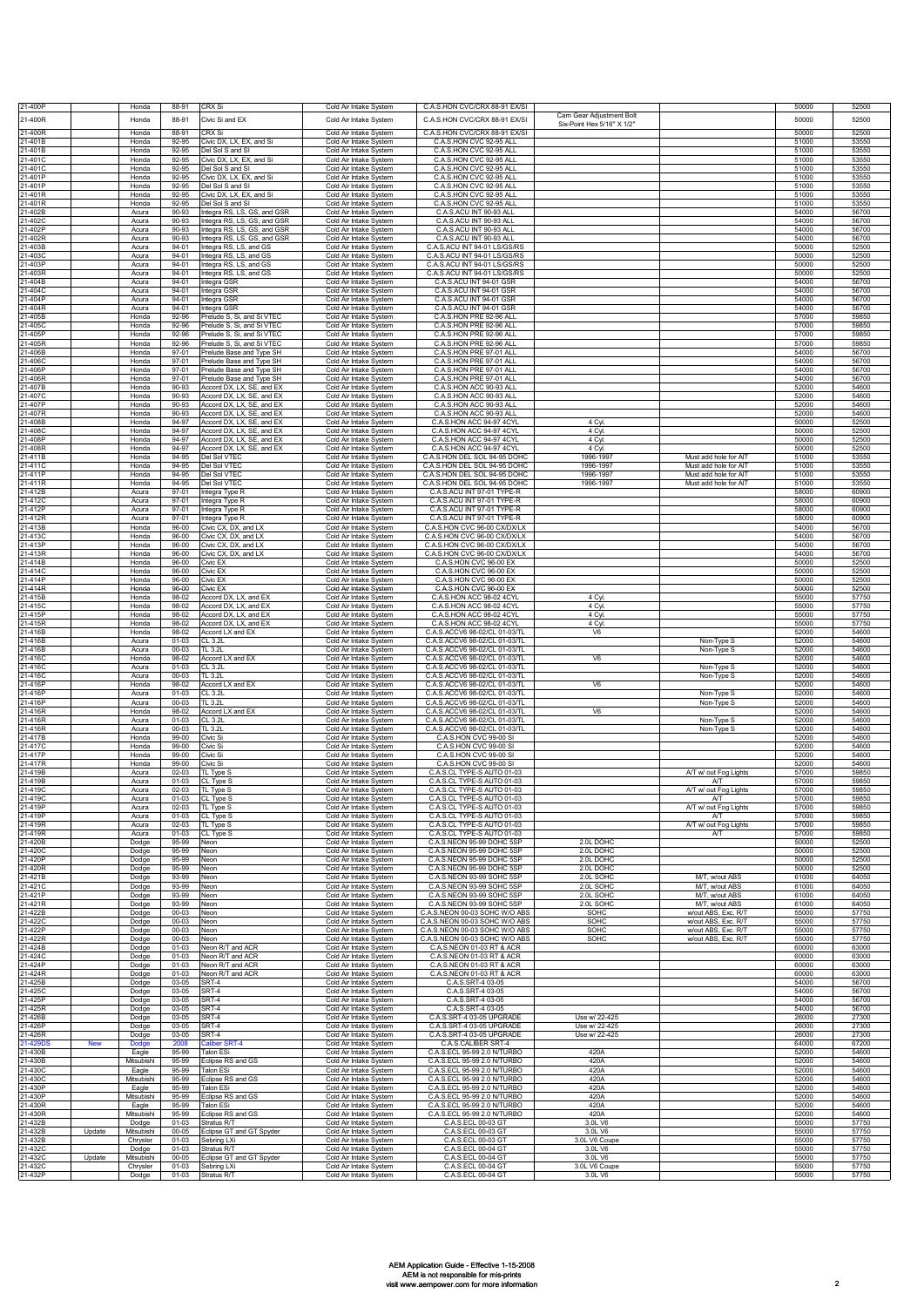| 21-432P             | Update                                  | Mitsubishi                     | $00 - 05$              | Eclipse GT and GT Spyder                                   | Cold Air Intake System                           | C.A.S.ECL 00-04 GT                                               | 3.0L V6                      |                                      | 55000          | 57750          |
|---------------------|-----------------------------------------|--------------------------------|------------------------|------------------------------------------------------------|--------------------------------------------------|------------------------------------------------------------------|------------------------------|--------------------------------------|----------------|----------------|
| 21-432P<br>21-432R  |                                         | Chrysler<br>Dodge              | $01 - 03$<br>$01 - 03$ | Sebring LXi<br>Stratus R/T                                 | Cold Air Intake System<br>Cold Air Intake System | C.A.S.ECL 00-04 GT<br>C.A.S.ECL 00-04 GT                         | 3.0L V6 Coupe<br>3.0L V6     |                                      | 55000<br>55000 | 57750<br>57750 |
| 21-432R             | Update                                  | Mitsubishi                     | 00-05                  | Eclipse GT and GT Spyder                                   | Cold Air Intake System                           | C.A.S.ECL 00-04 GT                                               | 3.0L V6                      |                                      | 55000          | 57750          |
| 21-432R             |                                         | Chrysler                       | $01 - 03$              | Sebring LXi                                                | Cold Air Intake System                           | C.A.S.ECL 00-04 GT                                               | 3.0L V6 Coupe                |                                      | 55000          | 57750          |
| 21-433B<br>21-433C  | Update                                  | Mitsubishi<br>Mitsubishi       | $00 - 05$<br>$00 - 05$ | Eclipse RS and GS<br>Eclipse RS and GS                     | Cold Air Intake System                           | C.A.S.ECL 00-04 RS/GS<br>C.A.S.ECL 00-04 RS/GS                   | 2.4L 4Cyl.<br>2.4L 4Cyl.     |                                      | 54000<br>54000 | 56700<br>56700 |
| 1-433P              | Update<br>Update                        | Mitsubishi                     | $00 - 05$              | Eclipse RS and GS                                          | Cold Air Intake System<br>Cold Air Intake System | C.A.S.ECL 00-04 RS/GS                                            | 2.4L 4Cyl                    |                                      | 54000          | 56700          |
| 21-433R             | Update                                  | Mitsubishi                     | $00 - 05$              | Eclipse RS and GS                                          | Cold Air Intake System                           | C.A.S.ECL 00-04 RS/GS                                            | 2.4L 4Cyl                    |                                      | 54000          | 56700          |
| 21-434B<br>1-434C   |                                         | Mitsubishi<br>Mitsubishi       | 02-03<br>$02 - 03$     | Lancer LS, ES, and OZ Rally<br>Lancer LS, ES, and OZ Rally | Cold Air Intake System<br>Cold Air Intake System | C.A.S.LANCER 02-03 M/T<br>C.A.S.LANCER 02-03 M/T                 |                              | <b>M/T</b><br>M/T                    | 54000<br>54000 | 56700<br>56700 |
| 1-434P              |                                         | Mitsubishi                     | 02-03                  | ancer LS, ES, and OZ Rally                                 | Cold Air Intake System                           | C.A.S.LANCER 02-03 M/T                                           |                              | M/T                                  | 54000          | 56700          |
| 21-434R<br>21-436B  |                                         | Mitsubishi<br>Mitsubishi       | $02 - 03$<br>03-05     | ancer LS. ES. and OZ Rally<br>Lancer Ralliart              | Cold Air Intake System<br>Cold Air Intake System | C.A.S.LANCER 02-03 M/T<br>C.A.S.LANCER RALLIART 03-04            | 2.41                         | <b>M/T</b><br><b>M/T</b>             | 54000<br>54000 | 56700<br>56700 |
| 21-436C             |                                         | Mitsubishi                     | 03-05                  | Lancer Ralliart                                            | Cold Air Intake System                           | CASIANCER RALLIART 03-04                                         | 2.41                         | <b>MT</b>                            | 54000          | 56700          |
| 1-436P              |                                         | Mitsubishi                     | 03-05                  | ancer Ralliart                                             | Cold Air Intake System                           | C.A.S.LANCER RALLIART 03-04                                      | 2.41                         | M/T                                  | 54000          | 56700          |
| 1-436R<br>21-437B   |                                         | Mitsubishi<br>Mitsubishi       | 03-05<br>2006          | ancer Ralliart<br>Eclipse GT                               | Cold Air Intake System<br>Cold Air Intake System | C.A.S.LANCER RALLIART 03-04<br>C.A.S.ECLIPSE GT A/T V6 2006      | 2.41<br>3.8L V6              | M/T<br>A/T                           | 54000<br>61000 | 56700<br>64050 |
| 1-437C              |                                         | Mitsubishi                     | 2006                   | Eclipse GT                                                 | Cold Air Intake System                           | C.A.S.ECLIPSE GT A/T V6 2006                                     | 3.8L V6                      | A/T                                  | 61000          | 64050          |
| 21-437P<br>21-437R  |                                         | Mitsubishi<br>Mitsubishi       | 2006<br>2006           | Eclipse G1<br>Eclipse GT                                   | Cold Air Intake System<br>Cold Air Intake System | C.A.S.ECLIPSE GT A/T V6 2006<br>C.A.S.ECLIPSE GT A/T V6 2006     | 3.8L V6<br>3.8L V6           | АЛ<br>A/T                            | 61000<br>61000 | 64050<br>64050 |
| 21-438C             | New Update                              | Mitsubishi                     | 2006                   | Eclipse GT                                                 | Cold Air Intake System                           | C.A.S.ECLIPSE GT MAN TRANS V6                                    | 3.8L V6                      |                                      | 63000          | 66150          |
|                     |                                         |                                |                        |                                                            |                                                  | 2006<br>C.A.S.ECLIPSE GT MAN TRANS V6                            |                              |                                      |                |                |
| 21-438P             | New Update                              | Mitsubishi                     | 2006                   | Eclipse GT                                                 | Cold Air Intake System                           | 2006                                                             | 3.8L V6                      |                                      | 63000          | 66150          |
| 21-439C<br>21-439P  | <b>Coming Soo</b><br><b>Coming Soor</b> | <b>Mitsubish</b><br>Mitsubishi | 2007<br>2007           | clipse G<br><b>Clipse G1</b>                               | Cold Air Intake System<br>Cold Air Intake System | C.A.S.ECLIPSE GT 4CYL 2007<br>C.A.S.ECLIPSE GT 4CYL 2007         |                              | 4CYL<br>4CYL                         | 63000<br>63000 | 66150<br>66150 |
| 21-447B             |                                         | Chevrolet                      | 98-02                  | Cavalier                                                   | Cold Air Intake System                           | C.A.S.CAVALIER 98-02 2.2L                                        | 2.2L                         |                                      | 58000          | 60900          |
| 21-447B             |                                         | Pontiac                        | $00 - 02$              | Sunfire                                                    | Cold Air Intake System                           | C.A.S.CAVALIER 98-02 2.2L                                        | 2.21                         |                                      | 58000          | 60900          |
| 21-447C<br>21-447C  |                                         | Chevrolet<br>Pontiac           | 98-02<br>$00 - 02$     | Cavalier<br>Sunfire                                        | Cold Air Intake System<br>Cold Air Intake System | C.A.S.CAVALIER 98-02 2.2L<br>C.A.S.CAVALIER 98-02 2.2L           | 2.2L<br>2.2L                 |                                      | 58000<br>58000 | 60900<br>60900 |
| 1-447P              |                                         | Chevrolet                      | 98-02                  | Cavalier                                                   | Cold Air Intake System                           | C.A.S.CAVALIER 98-02 2.2L                                        | 2.2L                         |                                      | 58000          | 60900          |
| 1-447P<br>1-447R    |                                         | Pontiac<br>Chevrolet           | $00 - 02$<br>98-02     | Sunfire<br>avalier                                         | Cold Air Intake System<br>Cold Air Intake System | C.A.S.CAVALIER 98-02 2.2L<br>C.A.S.CAVALIER 98-02 2.2            | 2.2L<br>2.2L                 |                                      | 58000<br>58000 | 60900<br>60900 |
| 21-447R             |                                         | Pontiac                        | $00 - 02$              | Sunfire                                                    | Cold Air Intake System                           | C.A.S.CAVALIER 98-02 2.2L                                        | 2.2L                         |                                      | 58000          | 60900          |
| 1-448R<br>1-448B    |                                         | Chevrolet<br>Pontiac           | 03-05<br>03-05         | Cavalier<br>Sunfire                                        | Cold Air Intake System<br>Cold Air Intake System | C.A.S.CAVALIER 03-05 2.2L ECOT<br>C.A.S.CAVALIER 03-05 2.2L ECOT | 2.2L Ecoted<br>2.2L Ecoted   |                                      | 54000<br>54000 | 56700<br>56700 |
| 1-448C              |                                         | Chevrolet                      | 03-05                  | Cavalier                                                   | Cold Air Intake System                           | C.A.S.CAVALIER 03-05 2.2L ECOT                                   | 2.2L Ecoted                  |                                      | 54000          | 56700          |
| 21-448C             |                                         | Pontiac                        | 03-05                  | Sunfire                                                    | Cold Air Intake System                           | C.A.S.CAVALIER 03-05 2.2L ECOT                                   | 2.2L Ecoted                  |                                      | 54000          | 56700          |
| 1-448P<br>21-448P   |                                         | Chevrolet<br>Pontiac           | 03-05<br>03-05         | Cavalier<br>Sunfire                                        | Cold Air Intake System<br>Cold Air Intake System | C.A.S.CAVALIER 03-05 2.2L ECOT<br>C.A.S.CAVALIER 03-05 2.2L ECOT | 2.2L Ecoted<br>2.2L Ecoted   |                                      | 54000<br>54000 | 56700<br>56700 |
| 1-448R              |                                         | Chevrolet                      | 03-05                  | Cavalier                                                   | Cold Air Intake System                           | C.A.S.CAVALIER 03-05 2.2L ECOT                                   | 2.2L Ecoted                  |                                      | 54000          | 56700          |
| 21-448R<br>1-450B   |                                         | Pontiac<br>Ford                | 03-05<br>$00 - 03$     | Sunfire<br>Focus                                           | Cold Air Intake System<br>Cold Air Intake System | C.A.S.CAVALIER 03-05 2.2L ECOT<br>C.A.S.FOCUS 00-03 2.0 ZETEC    | 2.2L Ecoted<br>2.0L Zetec    |                                      | 54000<br>56000 | 56700<br>58800 |
| 1-450C              |                                         | Ford                           | $00 - 03$              | Focus                                                      | Cold Air Intake System                           | C.A.S.FOCUS 00-03 2.0 ZETEC                                      | 2.0L Zetec                   |                                      | 56000          | 58800          |
| 1-450P              |                                         | Ford                           | 00-03                  | Focus                                                      | Cold Air Intake System                           | C.A.S.FOCUS 00-03 2.0 ZETEC                                      | 2.0L Zetec                   |                                      | 56000          | 58800<br>58800 |
| 21-450R<br>21-451B  |                                         | Ford<br>Ford                   | 00-03<br>$02 - 04$     | Focus<br>Focus SVT                                         | Cold Air Intake System<br>Cold Air Intake System | C.A.S.FOCUS 00-03 2.0 ZETEC<br>C.A.S.FOCUS 02-04 SVT             | 2.0L Zetec                   |                                      | 56000<br>59000 | 61950          |
| 21-451C             |                                         | Ford                           | $02 - 04$              | Focus SVT                                                  | Cold Air Intake System                           | C.A.S.FOCUS 02-04 SVT                                            |                              |                                      | 59000          | 61950          |
| 1-451P<br>1-451R    |                                         | Ford<br>Ford                   | $02 - 04$<br>$02 - 04$ | Focus SVT<br>Focus SVT                                     | Cold Air Intake System<br>Cold Air Intake System | C.A.S.FOCUS 02-04 SVT<br>C.A.S.FOCUS 02-04 SVT                   |                              |                                      | 59000<br>59000 | 61950<br>61950 |
| 21-452B             |                                         | Ford                           | $04 - 05$              | Focus                                                      | Cold Air Intake System                           | C.A.S.FOCUS 04 2.3L                                              | 2.0L & 2.3L                  | Off Road Use Only                    | 54000          | 56700          |
| 1-452C<br>1-452P    |                                         | Ford<br>Ford                   | $04 - 05$<br>$04 - 05$ | Focus<br>Focus                                             | Cold Air Intake System<br>Cold Air Intake System | C.A.S.FOCUS 04 2.3L<br>C.A.S.FOCUS 04 2.3L                       | 2.0L & 2.3L<br>2.0L & 2.3L   | Off Road Use Onl<br>Off Road Use Onl | 54000<br>54000 | 56700<br>56700 |
| 21-452R             |                                         | Ford                           | $04 - 05$              | Focus                                                      | Cold Air Intake System                           | C.A.S.FOCUS 04 2.3L                                              | 2.0L & 2.3L                  | Off Road Use Only                    | 54000          | 56700          |
| 21-462B<br>$1-462C$ |                                         | Toyota                         | $00 - 05$              | MR2 Spyder                                                 | Cold Air Intake System                           | C.A.S.MR2 SPYDER 00-05                                           |                              |                                      | 55000<br>55000 | 57750<br>57750 |
| 1-462P              |                                         | Toyota<br>Toyota               | $00 - 05$<br>$00 - 05$ | MR2 Spyder<br>MR2 Spyder                                   | Cold Air Intake System<br>Cold Air Intake System | C.A.S.MR2 SPYDER 00-05<br>C.A.S.MR2 SPYDER 00-05                 |                              |                                      | 55000          | 57750          |
| 1-462R              |                                         | Toyota                         | $00 - 05$              | MR2 Spyder                                                 | Cold Air Intake System                           | C.A.S.MR2 SPYDER 00-05                                           |                              |                                      | 55000          | 57750          |
| 1-466B<br>1-466C    |                                         | Toyota<br>Toyota               | 02-03<br>02-03         | Matrix XRS<br>Matrix XRS                                   | Cold Air Intake System<br>Cold Air Intake System | C.A.S.MATRIX 02-03 XRS<br>C.A.S.MATRIX 02-03 XRS                 |                              |                                      | 56000<br>56000 | 58800<br>58800 |
| 21-466P             |                                         | Toyota                         | $02 - 03$              | Matrix XRS                                                 | Cold Air Intake System                           | C.A.S.MATRIX 02-03 XRS                                           |                              |                                      | 56000          | 58800          |
| 1-466R<br>21-469B   |                                         | Toyota<br>Toyota               | 02-03<br>03-04         | Matrix XRS<br>Corolla                                      | Cold Air Intake System<br>Cold Air Intake System | C.A.S.MATRIX 02-03 XRS<br>C.A.S.COROLLA 03-04 S                  |                              |                                      | 56000<br>53000 | 58800<br>55650 |
| 21-469B             |                                         | Toyota                         | 03-04                  | Matrix XR AWD                                              | Cold Air Intake System                           | C.A.S.COROLLA 03-04 S                                            |                              |                                      | 53000          | 55650          |
| 1-469B              |                                         | Tovota                         | $02 - 04$              | Matrix XR                                                  | Cold Air Intake System                           | C.A.S.COROLLA 03-04 S                                            |                              |                                      | 53000          | 55650          |
| 1-469C<br>21-469C   |                                         | Toyota<br>Toyota               | 03-04<br>03-04         | Corolla<br>Matrix XR AWD                                   | Cold Air Intake System<br>Cold Air Intake System | C.A.S.COROLLA 03-04 S<br>C.A.S.COROLLA 03-04 S                   |                              |                                      | 53000<br>53000 | 55650<br>55650 |
| 1-469C              |                                         | Toyota                         | $02 - 04$              | Matrix XR                                                  | Cold Air Intake System                           | C.A.S.COROLLA 03-04 S                                            |                              |                                      | 53000          | 55650          |
| 21-469P<br>21-469P  |                                         | Toyota<br>Toyota               | 03-04<br>$03 - 04$     | Corolla<br>Matrix XR AWD                                   | Cold Air Intake System<br>Cold Air Intake System | C.A.S.COROLLA 03-04 S<br>C.A.S.COROLLA 03-04 S                   |                              |                                      | 53000<br>53000 | 55650<br>55650 |
| 21-469P             |                                         | Toyota                         | $02 - 04$              | Matrix XR                                                  | Cold Air Intake System                           | C.A.S.COROLLA 03-04 S                                            |                              |                                      | 53000          | 55650          |
| 21-469R<br>1-469R   |                                         | Toyota                         | 03-04<br>03-04         | Corolla<br>Matrix XR AWD                                   | Cold Air Intake System                           | C.A.S.COROLLA 03-04 S<br>C.A.S.COROLLA 03-04 S                   |                              |                                      | 53000<br>53000 | 55650<br>55650 |
| 1-469R              |                                         | Toyota<br>Toyota               | $02 - 04$              | <b>Matrix XR</b>                                           | Cold Air Intake System<br>Cold Air Intake System | C.A.S.COROLLA 03-04 S                                            |                              |                                      | 53000          | 55650          |
| 1-472B              |                                         | Subaru                         | 03-04<br>03-04         | mpreza TS                                                  | Cold Air Intake System                           | C.A.S.IMPREZA 02-04 RS<br>C.A.S.IMPREZA 02-04 RS                 | N/A 2.5L                     |                                      | 58000          | 60900<br>60900 |
| 21-472B<br>21-472B  |                                         | Subaru<br>Subaru               | $02 - 04$              | Outback Spor<br>Impreza RS                                 | Cold Air Intake System<br>Cold Air Intake System | C.A.S.IMPREZA 02-04 RS                                           | N/A 2.5L<br>N/A 2.51         |                                      | 58000<br>58000 | 60900          |
| 21-472C             |                                         | Subaru                         | 03-04                  | Impreza TS                                                 | Cold Air Intake System                           | C.A.S.IMPREZA 02-04 RS                                           | N/A 2.5L                     |                                      | 58000          | 60900          |
| 21-4720<br>21-472C  |                                         | Subaru<br>Subaru               | 03-04<br>$02 - 04$     | Outback Sport<br>Impreza RS                                | Cold Air Intake System<br>Cold Air Intake System | C A S IMPREZA 02-04 RS<br>C.A.S.IMPREZA 02-04 RS                 | N/A 2.5<br>N/A 2.5L          |                                      | 58000<br>58000 | 60900<br>60900 |
| 21-472P             |                                         | Subaru                         | $03-04$                | Impreza TS                                                 | Cold Air Intake System                           | C.A.S.IMPREZA 02-04 RS                                           | $N/A$ 2.51                   |                                      | 58000          | 60900          |
| 21-472P<br>21-472P  |                                         | Subaru<br>Subaru               | 03-04<br>$02 - 04$     | Outback Sport<br>Impreza RS                                | Cold Air Intake System<br>Cold Air Intake System | C.A.S.IMPREZA 02-04 RS<br>C.A.S.IMPREZA 02-04 RS                 | N/A 2.5L<br>N/A 2.5L         |                                      | 58000<br>58000 | 60900<br>60900 |
| 21-472R             |                                         | Subaru                         | 03-04                  | Impreza TS                                                 | Cold Air Intake System                           | C.A.S.IMPREZA 02-04 RS                                           | N/A 2.5L                     |                                      | 58000          | 60900          |
| 21-472R<br>21-472R  |                                         | Subaru<br>Subaru               | 03-04<br>$02 - 04$     | Outback Sport<br>Impreza RS                                | Cold Air Intake System<br>Cold Air Intake System | C.A.S.IMPREZA 02-04 RS<br>C.A.S.IMPREZA 02-04 RS                 | N/A 2.5L<br>N/A 2.5L         |                                      | 58000<br>58000 | 60900<br>60900 |
| 21-474B             | Update                                  | Subaru                         | $02 - 05$              | Impreza WRX                                                | Cold Air Intake System                           | C.A.S.IMPREZA 02-04 WRX                                          | 2.0L Turbo                   |                                      | 57000          | 59850          |
| 21-474B<br>21-474B  | Update                                  | Subaru<br>Subaru               | $04 - 05$<br>$04 - 05$ | Forester XT<br>Impreza WRX STi                             | Cold Air Intake System<br>Cold Air Intake System | C.A.S.IMPREZA 02-04 WRX<br>C.A.S.IMPREZA 02-04 WRX               | 2.5L Turbo<br>2.5L Turbo     |                                      | 57000<br>57000 | 59850<br>59850 |
| 21-474B             |                                         | Saab                           | 05-06                  | 92-X Aero                                                  | Cold Air Intake System                           | C.A.S.IMPREZA 02-04 WRX                                          |                              |                                      | 57000          | 59850          |
| 1-474C              | Update                                  | Subaru                         | $02 - 05$              | Impreza WRX                                                | Cold Air Intake System<br>Cold Air Intake System | C.A.S.IMPREZA 02-04 WRX                                          | 2.0L Turbo                   |                                      | 57000          | 59850<br>59850 |
| 21-474C<br>21-474C  | Update                                  | Subaru<br>Subaru               | $04 - 05$<br>$04 - 05$ | Forester XT<br>Impreza WRX STi                             | Cold Air Intake System                           | C.A.S.IMPREZA 02-04 WRX<br>C.A.S.IMPREZA 02-04 WRX               | 2.5L Turbo<br>2.5L Turbo     |                                      | 57000<br>57000 | 59850          |
| 21-474C             |                                         | Saab                           | 05-06                  | 92-X Aero                                                  | Cold Air Intake System                           | C.A.S.IMPREZA 02-04 WRX                                          |                              |                                      | 57000          | 59850          |
| 1-474P<br>21-474P   | Update                                  | Subaru<br>Subaru               | $02 - 05$<br>$04 - 05$ | Impreza WRX<br>Forester XT                                 | Cold Air Intake System<br>Cold Air Intake System | C.A.S.IMPREZA 02-04 WRX<br>C.A.S.IMPREZA 02-04 WRX               | 2.0L Turbo<br>2.5L Turbo     |                                      | 57000<br>57000 | 59850<br>59850 |
| 21-474P             | Update                                  | Subaru                         | $04 - 05$              | Impreza WRX STi                                            | Cold Air Intake System                           | C.A.S.IMPREZA 02-04 WRX                                          | 2.5L Turbo                   |                                      | 57000          | 59850          |
| 21-474P<br>1-474R   | Update                                  | Saab<br>Subaru                 | 05-06<br>$02 - 05$     | 92-X Aero<br>Impreza WRX                                   | Cold Air Intake System<br>Cold Air Intake System | C.A.S.IMPREZA 02-04 WRX<br>C.A.S.IMPREZA 02-04 WRX               | 2.0L Turbo                   |                                      | 57000<br>57000 | 59850<br>59850 |
| 1-474R              |                                         | Subaru                         | $04 - 05$              | Forester XT                                                | Cold Air Intake System                           | C.A.S.IMPREZA 02-04 WRX                                          | 2.5L Turbo                   |                                      | 57000          | 59850          |
| 21-474R<br>1-474R   | Update                                  | Subaru<br>Saab                 | $04 - 05$<br>05-06     | Impreza WRX STi<br>92-X Aero                               | Cold Air Intake System<br>Cold Air Intake System | C.A.S.IMPREZA 02-04 WRX<br>C.A.S.IMPREZA 02-04 WRX               | 2.5L Turbo                   |                                      | 57000<br>57000 | 59850<br>59850 |
| 1-475B              | Update                                  | Subaru                         | 05-06                  | Legacy / Outback                                           | Cold Air Intake System                           | C.A.S. LEGACY/OUTBACK 05-06                                      |                              |                                      | 54000          | 56700          |
| 21-475C<br>21-475P  | Update                                  | Subaru                         | $05 - 06$              | Legacy / Outback                                           | Cold Air Intake System                           | C.A.S. LEGACY/OUTBACK 05-06                                      |                              |                                      | 54000          | 56700          |
| 21-475R             | Update<br>Update                        | Subaru<br>Subaru               | 05-06<br>05-06         | Legacy / Outback<br>Legacy / Outback                       | Cold Air Intake System<br>Cold Air Intake System | C.A.S. LEGACY/OUTBACK 05-06<br>C.A.S. LEGACY/OUTBACK 05-06       |                              |                                      | 54000<br>54000 | 56700<br>56700 |
| 21-477C             | <b>NEW</b>                              | Subaru                         | 06-07                  | Impreza WRX                                                | Cold Air Intake System                           | C.A.S. SUBARU WRX 06-07                                          | 2.5L Turbo                   |                                      | 57000          | 59850          |
| 1-477C<br>21-477P   | <b>NEW</b><br><b>NEW</b>                | Subaru<br>Subaru               | 2006<br>06-07          | Impreza WRX Sti<br>Impreza WRX                             | Cold Air Intake System<br>Cold Air Intake System | C.A.S. SUBARU WRX 06-07<br>C.A.S. SUBARU WRX 06-07               | 2.5L Turbo<br>2.5L Turbo     |                                      | 57000<br>57000 | 59850<br>59850 |
| 21-477P             | <b>NEW</b>                              | Subaru                         | 2006                   | Impreza WRX Sti                                            | Cold Air Intake System                           | C.A.S. SUBARU WRX 06-07                                          | 2.5L Turbo                   |                                      | 57000          | 59850          |
| 1-478W<br>21-483B   | <b>NEW</b><br>Update                    | Subaru<br>Mazda                | 2008<br>03-08          | mpreza WRX<br>6s                                           | Cold Air Intake System<br>Cold Air Intake System | C.A.S.IMPREZA 08 WRX 2.5L<br>C.A.S.MAZDA 6S 03-04 6CYL           | 2.5L Turbo<br>V <sub>6</sub> | A/T only                             | 55000<br>55000 | 57750<br>57750 |
| 21-483C             | Update                                  | Mazda                          | 03-08                  | 6s                                                         | Cold Air Intake System                           | C.A.S.MAZDA 6S 03-04 6CYL                                        | V6                           | A/T only                             | 55000          | 57750          |
| 21-483P<br>1-483R   | Update                                  | Mazda<br>Mazda                 | $03 - 08$<br>$03-08$   | 6s<br>6s                                                   | Cold Air Intake System<br>Cold Air Intake System | C.A.S.MAZDA 6S 03-04 6CYL<br>C A S MAZDA 6S 03-04 6CYL           | V6<br>V <sub>6</sub>         | A/T only<br>A/T only                 | 55000<br>55000 | 57750<br>57750 |
| 1-484B              | Update<br>Update                        | Mazda                          | 03-04                  | ĥi.                                                        | Cold Air Intake System                           | C.A.S.MAZDA 6I 03 4CYL                                           | 4 Cyl.                       |                                      | 50000          | 52500          |
| 1-484C              | Update                                  | Mazda                          | 03-04                  |                                                            | Cold Air Intake System                           | C.A.S.MAZDA 6I 03 4CYL                                           | $4$ Cyl.                     |                                      | 50000          | 52500          |
| 1-484P<br>1-484R    | Update<br>Update                        | Mazda<br>Mazda                 | 03-04<br>$03 - 04$     | ĥi<br>6i                                                   | Cold Air Intake System<br>Cold Air Intake System | C.A.S.MAZDA 6I 03 4CYL<br>C.A.S.MAZDA 6I 03 4CYL                 | 4 Cyl.<br>4 Cyl.             |                                      | 50000<br>50000 | 52500<br>52500 |
| 21-485B             | Update                                  | Mazda                          | $04 - 09$              | RX8                                                        | Cold Air Intake System                           | C.A.S.MAZDA RX8 04-09                                            |                              |                                      | 72000          | 75600          |
| 21-485C<br>21-485P  | Update<br>Update                        | Mazda<br>Mazda                 | $04 - 09$<br>$04 - 09$ | RX8<br>RX8                                                 | Cold Air Intake System<br>Cold Air Intake System | C.A.S.MAZDA RX8 04-09<br>C.A.S.MAZDA RX8 04-09                   |                              |                                      | 72000<br>72000 | 75600<br>75600 |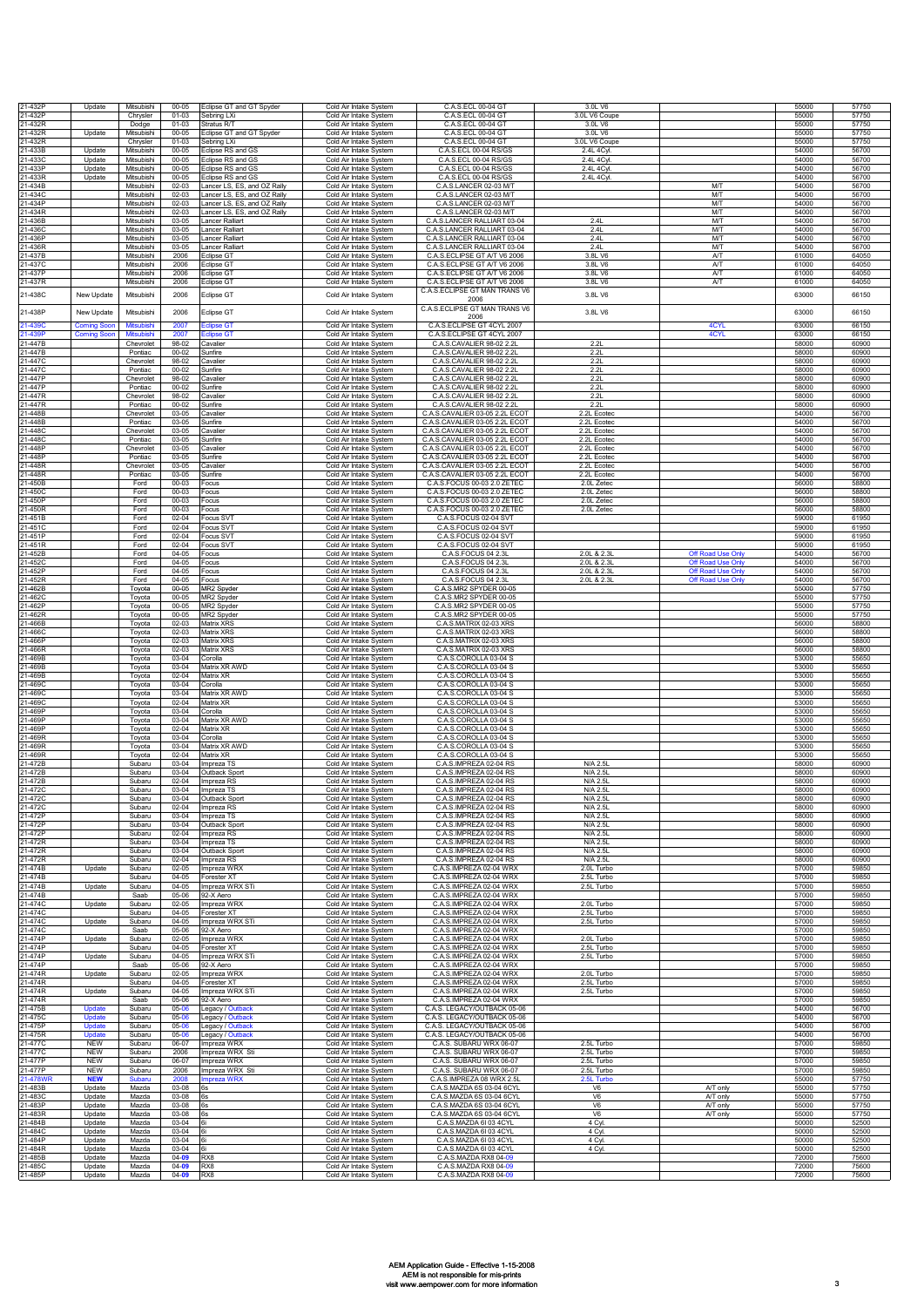| 21-485R              | Update                         | Mazda                  | $04 - 09$              | RX <sub>8</sub>                                | Cold Air Intake System                              | C.A.S.MAZDA RX8 04-09                                              |                                    |                                                        | 72000              | 75600              |
|----------------------|--------------------------------|------------------------|------------------------|------------------------------------------------|-----------------------------------------------------|--------------------------------------------------------------------|------------------------------------|--------------------------------------------------------|--------------------|--------------------|
| 1-486B<br>1-486C     |                                | Mazda<br>Mazda         | 2003<br>2003           | Protégé Mazdaspeed<br>Protégé Mazdaspeed       | Cold Air Intake System<br>Cold Air Intake System    | C.A.S.MAZDASPD PROTEGE 03<br>C.A.S.MAZDASPD PROTEGE 03             |                                    |                                                        | 60000<br>60000     | 63000<br>63000     |
| 1-486P               |                                | Mazda                  | 2003                   | Protégé Mazdaspeed                             | Cold Air Intake System                              | C.A.S.MAZDASPD PROTEGE 03                                          |                                    |                                                        | 60000              | 63000              |
| 1-486R               |                                | Mazda                  | 2003                   | Protégé Mazdaspeed                             | Cold Air Intake System                              | C.A.S.MAZDASPD PROTEGE 03                                          |                                    |                                                        | 60000              | 63000              |
| $1-488B$<br>1-488C   | Update<br>Update               | Mazda<br>Mazda         | $04 - 08$<br>$04 - 08$ |                                                | Cold Air Intake System<br>Cold Air Intake System    | C.A.S.MAZDA 3 04 2.3L MT/AT<br>C.A.S.MAZDA 3 04 2.3L MT/AT         | 2.3L<br>2.3L                       |                                                        | 53000<br>53000     | 55650<br>55650     |
| $1-488P$             | Update                         | Mazda                  | $04 - 08$              |                                                | Cold Air Intake System                              | C.A.S.MAZDA 3 04 2.3L MT/AT                                        | 2.3L                               |                                                        | 53000              | 55650              |
| 1-488R               | Update                         | Mazda                  | $04 - 08$              |                                                | Cold Air Intake System                              | C.A.S.MAZDA 3 04 2.3L MT/AT                                        | 2.31                               |                                                        | 53000              | 55650              |
| 1-490B<br>1-490B     |                                | <b>VW</b><br><b>VW</b> | 99.5-04<br>99.5-04     | GTi VR6<br>Jetta VR6                           | Cold Air Intake System<br>Cold Air Intake System    | C.A.S.GTI&JETTA 99.5-03 VR6<br>C.A.S.GTI&JETTA 99.5-03 VR6         |                                    |                                                        | 55000<br>55000     | 57750<br>57750     |
| 1-490C               |                                | <b>VW</b>              | 99.5-04                | GTi VR6                                        | Cold Air Intake System                              | C. A.S. GTI&JFTTA 99.5-03 VR6                                      |                                    |                                                        | 55000              | 57750              |
| 21-490C              |                                | <b>VW</b>              | 99.5-04                | Jetta VR6                                      | Cold Air Intake System                              | C.A.S.GTI&JETTA 99.5-03 VR6                                        |                                    |                                                        | 55000              | 57750              |
| 21-490F<br>1-490P    |                                | <b>VW</b><br><b>VW</b> | 99.5-04<br>99.5-04     | GTi VR6<br>letta VR6                           | Cold Air Intake System<br>Cold Air Intake System    | C.A.S.GTI&JETTA 99.5-03 VR6<br>C.A.S.GTI&JETTA 99.5-03 VR6         |                                    |                                                        | 55000<br>55000     | 57750<br>57750     |
| 1-490R               |                                | <b>VW</b>              | 99.5-04                | <b>GTi VR6</b>                                 | Cold Air Intake System                              | C.A.S.GTI&JETTA 99.5-03 VR6                                        |                                    |                                                        | 55000              | 57750              |
| 1-490R               |                                | <b>VW</b>              | 99.5-04                | Jetta VR6                                      | Cold Air Intake System                              | C.A.S.GTI&JETTA 99.5-03 VR6                                        | 2.31                               |                                                        | 55000              | 57750              |
| 1-491B<br>1-491C     | Update<br>Update               | Mazda<br>Mazda         | 05-08<br>$05 - 08$     | 6i<br>6i                                       | Cold Air Intake System<br>Cold Air Intake System    | C.A.S.MAZDA, 6i 05-06 2.3L<br>C.A.S.MAZDA, 6i 05-06 2.3L           | 2.3L                               |                                                        | 52000<br>52000     | 54600<br>54600     |
| 1-491P               | Update                         | Mazda                  | 05-08                  | 6i                                             | Cold Air Intake System                              | C.A.S.MAZDA, 6i 05-06 2.3L                                         | 2.3L                               |                                                        | 52000              | 54600              |
| 1-491R<br>$1-492B$   | Update                         | Mazda<br>W             | 05-08<br>99.5-05       | 6i<br>Golf                                     | Cold Air Intake System<br>Cold Air Intake System    | C.A.S.MAZDA, 6i 05-06 2.3L<br>C.A.S.GOLF&JETTA 99.5-05 2.0L        | 2.3L<br>2.0L, 4Cy                  |                                                        | 52000<br>54000     | 54600<br>56700     |
| 1-492B               |                                | W                      | 99.5-04                | Jetta                                          | Cold Air Intake System                              | C.A.S.GOLF&JETTA 99.5-05 2.0L                                      | 2.0L, 4Cyl                         |                                                        | 54000              | 56700              |
| 1-492C               |                                | <b>VW</b>              | 99.5-05                | Golt                                           | Cold Air Intake System                              | C.A.S.GOLF&JETTA 99.5-05 2.0L                                      | 2.0L, 4Cyl                         |                                                        | 54000              | 56700              |
| 1-492C<br>1-492P     |                                | <b>VW</b><br>W         | 99.5-04<br>99.5-05     | Jetta<br>Golf                                  | Cold Air Intake System<br>Cold Air Intake System    | C.A.S.GOLF&JETTA 99.5-05 2.0L<br>C.A.S.GOLF&JETTA 99.5-05 2.0L     | 2.0L, 4Cyl<br>2.0L, 4Cy            |                                                        | 54000<br>54000     | 56700<br>56700     |
| 1-492F               |                                | W                      | 99.5-04                | Jetta                                          | Cold Air Intake System                              | C.A.S.GOLF&JETTA 99.5-05 2.0L                                      | 2.0L, 4Cyl                         |                                                        | 54000              | 56700              |
| $1-492R$<br>1-492R   |                                | W<br><b>VW</b>         | 99.5-05<br>99.5-04     | Golf<br>Jetta                                  | Cold Air Intake System                              | C.A.S.GOLF&JETTA 99.5-05 2.0L<br>C.A.S.GOLF&JETTA 99.5-05 2.0L     | 2.0L, 4Cyl<br>2.0L, 4Cyl           |                                                        | 54000<br>54000     | 56700<br>56700     |
| 1-493B               | Update                         | <b>VW</b>              | 99.5-06                | Jetta                                          | Cold Air Intake System<br>Cold Air Intake System    | C.A.S.GTI&JETTA 99.5-04 1.8T                                       | 1.8T                               |                                                        | 56000              | 58800              |
| 1-493B               | Update                         | <b>VW</b>              | 99.5-06                | Golf / GTI                                     | Cold Air Intake System                              | C.A.S.GTI&JETTA 99.5-04 1.8T                                       | 1.8T, 1.9T Diesel                  |                                                        | 56000              | 58800              |
| 1-493B<br>1-493C     | Update<br>Update               | <b>VW</b><br><b>VW</b> | 99.5-05.5<br>99.5-06   | Jetta<br>Jetta                                 | Cold Air Intake System<br>Cold Air Intake System    | C.A.S.GTI&JETTA 99.5-04 1.8T<br>C.A.S.GTI&JETTA 99.5-04 1.8T       | 1.9T Diesel<br>1.8T                |                                                        | 56000<br>56000     | 58800<br>58800     |
| 1-493C               | Update                         | <b>VW</b>              | 99.5-06                | Golf / GTI                                     | Cold Air Intake System                              | C.A.S.GTI&JETTA 99.5-04 1.8T                                       | 1.8T, 1.9T Diesel                  |                                                        | 56000              | 58800              |
| 1-493C               | Update                         | <b>VW</b>              | 99.5-05.5              | Jetta                                          | Cold Air Intake System<br>Cold Air Intake System    | C A S GTI&JFTTA 99 5-04 1 8T<br>C.A.S.GTI&JETTA 99.5-04 1.8T       | 1.9T Diesel<br>1.87                |                                                        | 56000              | 58800              |
| 1-493P<br>1-493P     | Update<br>Update               | <b>VW</b><br><b>VW</b> | 99.5-06<br>99.5-06     | Jetta<br>Golf / GTI                            | Cold Air Intake System                              | C.A.S.GTI&JETTA 99.5-04 1.8T                                       | 1.8T, 1.9T Diesel                  |                                                        | 56000<br>56000     | 58800<br>58800     |
| 1-493P               | Update                         | <b>VW</b>              | 99.5-05.5              | Jetta                                          | Cold Air Intake System                              | C.A.S.GTI&JETTA 99.5-04 1.8T                                       | 1.9T Diesel                        |                                                        | 56000              | 58800              |
| 1-493R<br>1-493R     | Update<br>Update               | W<br><b>VW</b>         | 99.5-06<br>99.5-06     | Jetta<br>Golf / GTI                            | Cold Air Intake System<br>Cold Air Intake System    | C.A.S.GTI&JETTA 99.5-04 1.8T<br>C.A.S.GTI&JETTA 99.5-04 1.8T       | 1.8T<br>1.8T, 1.9T Diesel          |                                                        | 56000<br>56000     | 58800<br>58800     |
| 1-493R               | Update                         | <b>VW</b>              | 99.5-05.5              | Jetta                                          | Cold Air Intake System                              | C.A.S.GTI&JETTA 99.5-04 1.8T                                       | 1.9T Diesel                        |                                                        | 56000              | 58800              |
| 1-494B               |                                | <b>VW</b>              | 2004                   | Golf R32                                       | Cold Air Intake System                              | C.A.S.GOLF 04 R32                                                  |                                    |                                                        | 56000              | 58800              |
| 1-494C<br>1-494P     |                                | W<br>W                 | 2004<br>2004           | Golf R32<br>Golf R32                           | Cold Air Intake System<br>Cold Air Intake System    | C.A.S.GOLF 04 R32<br>C.A.S.GOLF 04 R32                             |                                    |                                                        | 56000<br>56000     | 58800<br>58800     |
| 1-494R               |                                | W                      | 2004                   | Golf R32                                       | Cold Air Intake System                              | C.A.S.GOLF 04 R32                                                  |                                    |                                                        | 56000              | 58800              |
| 1-495B<br>21-495B    |                                | <b>VW</b><br>W         | 05.5-06                | Golf<br>Jetta                                  | Cold Air Intake System                              | C.A.S.VW Jetta 05.5-06 2.5L                                        | 2.5L                               |                                                        | #VALUE!<br>#VALUE! | #VALUE<br>#VALUE!  |
| 1-495C               |                                | W                      | 05.5-06<br>05.5-06     | Golf                                           | Cold Air Intake System<br>Cold Air Intake System    | C.A.S.VW Jetta 05.5-06 2.5L<br>C.A.S.VW Jetta 05.5-06 2.5L         | 2.5L<br>2.5L                       |                                                        | #VALUE!            | #VALUE!            |
| 1-495C               |                                | <b>VW</b>              | 05.5-06                | Jetta                                          | Cold Air Intake System                              | C.A.S.VW Jetta 05.5-06 2.5L                                        | 2.5L                               |                                                        | #VALUE!            | #VALUE             |
| 1-495F<br>1-495P     |                                | <b>VW</b><br><b>VW</b> | 05.5-06<br>05.5-06     | Golf<br>Jetta                                  | Cold Air Intake System<br>Cold Air Intake System    | C.A.S.VW Jetta 05.5-06 2.5L<br>C.A.S.VW Jetta 05.5-06 2.5L         | 2.5L<br>2.5L                       |                                                        | #VALUE!<br>#VALUE! | #VALUE!<br>#VALUE! |
| 1-495R               |                                | W                      | 05.5-06                | Golf                                           | Cold Air Intake System                              | C.A.S.VW Jetta 05.5-06 2.5L                                        | 2.5L                               |                                                        | #VALUE!            | #VALUE!            |
| 1-495R               |                                | <b>VW</b>              | 05.5-06                | Jetta                                          | Cold Air Intake System                              | C.A.S.VW Jetta 05.5-06 2.5L                                        | 2.5L                               |                                                        | #VALUE!            | #VALUE!            |
| 1-496C<br>21-496C    | Update                         | Audi<br><b>VW</b>      | 06-08<br>2006          | A3<br>GTI                                      | Cold Air Intake System<br>Cold Air Intake System    | C.A.S.VW GTI 06 2.0L DI TURBO<br>C.A.S.VW GTI 06 2.0L DI TURBO     | 2.0L DI Turbo<br>2.0L DI Turbo     |                                                        | 81000<br>81000     | 85050<br>85050     |
| 21-499F              | <b>New</b>                     | Nissan                 | 07-08                  | Altima                                         | Cold Air Intake System                              | C.A.S. NISSAN ALTIMA 07-08 V6                                      |                                    |                                                        | 77000              | 80850              |
| 21-499C              | <b>New</b>                     | Nissan                 | 07-08                  | <b>Altima</b>                                  | Cold Air Intake System                              | C.A.S. NISSAN ALTIMA 07-08 V6                                      | w/ B Series                        |                                                        | 77000              | 80850              |
| 21-5001C             |                                | Honda                  | 88-91                  | Civic                                          | Hybrid Intake System                                | H.I.S.CIV/CRX 88-91 W/B18C5&B1                                     | Excl. B18C1                        | Off Road Use Only                                      | 46000              | 48300              |
| 21-5001C             |                                | Honda                  | 88-91                  | CRX                                            | Hybrid Intake System                                | H.I.S.CIV/CRX 88-91 W/B18C5&B1                                     | w/ B Series                        | Off Road Use Only                                      | 46000              | 48300              |
| 21-5002C             |                                | Honda                  | 88-91                  | Civic                                          | <b>Hybrid Intake System</b>                         | H.I.S.CIV/CRX 88-91 W/B18C1                                        | Excl. B18C1<br>w/ B18C1            | Off Road Use Onl                                       | 46000              | 48300              |
| 21-5002C             |                                | Honda                  | 88-91                  | <b>CRX</b>                                     | <b>Hybrid Intake System</b>                         | H.I.S.CIV/CRX 88-91 W/B18C1                                        | w/ B18C1                           | Off Road Use Onl                                       | 46000              | 48300              |
| 21-5003C             |                                | Honda                  | 92-95                  | Civic                                          | Hybrid Intake System                                | H.I.S.CVC 92-95 W/B18C1                                            | w/ B18C1                           | Off Road Use Only                                      | 46000              | 48300              |
| 21-5004C<br>21-5004C |                                | Acura<br>Honda         | $94 - 01$<br>92-95     | Integra<br>Civic                               | Hybrid Intake System<br><b>Hybrid Intake System</b> | H.I.S.CVC 92-95, INT 94-01 W/H2<br>H.I.S.CVC 92-95, INT 94-01 W/H2 | w/ H22A or F20B<br>w/ H22A or F20B | Off Road Use Only<br>Off Road Use Only                 | 46000<br>46000     | 48300<br>48300     |
| 21-5005C             |                                | Honda                  | 96-00                  | Civic                                          | Hybrid Intake System                                | H.I.S.CVC 96-00 W/B18C1                                            | w/ B18C1                           | Off Road Use Only                                      | 46000              | 48300              |
| 21-5006C             |                                | Honda                  | 92-95                  | Civic                                          | Hybrid Intake System                                | H.I.S.CVC 92-95 W/B16A & B18C5                                     | w/ B Series                        | Off Road Use Only                                      | 46000              | 48300              |
|                      |                                |                        |                        |                                                |                                                     |                                                                    | Excl. B18C1<br>w/ B Series         |                                                        |                    |                    |
| 21-5007C             |                                | Honda                  | 96-00                  | Civic                                          | Hybrid Intake System                                | H.I.S.CVC 92-00 W/B18C5&B16                                        | Excl. B18C1                        | Off Road Use Only                                      | 46000              | 48300              |
| 21-5008C<br>21-5009C |                                | Honda<br>Honda         | 96-00<br>$92 - 95$     | Civic<br>Civic                                 | Hybrid Intake System<br>Hybrid Intake System        | H.I.S.CVC 96-00 W/H22A<br>H.I.S.CVC 92-95 W/K20A2                  | w/ H22A or F20B<br>w/ K20A2        | Off Road Use Only<br>Off Road Use Only                 | 46000<br>46000     | 48300<br>48300     |
| 21-500B              |                                | Honda                  | $01 - 05$              | Civic EX                                       | Cold Air Intake System                              | C.A.S.CVC 01-05 EX MT                                              |                                    | M/T                                                    | 56000              | 58800              |
| 21-500C              |                                | Honda                  | $01 - 05$              | Civic EX                                       | Cold Air Intake System                              | C.A.S.CVC 01-05 EX M/T                                             |                                    | M/T                                                    | 56000              | 58800              |
| 1-500P<br>21-500R    |                                | Honda<br>Honda         | $01 - 05$<br>$01 - 05$ | Civic EX<br>Civic EX                           | Cold Air Intake System<br>Cold Air Intake System    | C.A.S.CVC 01-05 EX M/T<br>C.A.S.CVC 01-05 EX M/T                   |                                    | M/T<br>M/T                                             | 56000<br>56000     | 58800<br>58800     |
| 21-5010C             |                                | Honda                  | 96-00                  | Civic                                          | Hybrid Intake System                                | H.I.S.CVC 96-00 W/K20A2                                            | w/ K20A2                           | Off Road Lise Onl                                      | 46000              | 48300              |
| 21-502B              |                                | Honda                  | $01 - 05$              | Civic DX and LX                                | Cold Air Intake System                              | C.A.S.CVC 01-05 DX, LX MAN<br>CASCVC 01-05 DX IX MAN               |                                    | <b>M/T</b>                                             | 56000              | 58800              |
| 21-502C<br>21-502P   |                                | Honda<br>Honda         | $01 - 05$<br>$01 - 05$ | Civic DX and LX<br>Civic DX and LX             | Cold Air Intake System<br>Cold Air Intake System    | C.A.S.CVC 01-05 DX, LX MAN                                         |                                    | M/T<br><b>M/T</b>                                      | 56000<br>56000     | 58800<br>58800     |
| 21-502R              |                                | Honda                  | $01 - 05$              | Civic DX and LX                                | Cold Air Intake System                              | C.A.S.CVC 01-05 DX, LX MAN                                         |                                    | <b>M/T</b>                                             | 56000              | 58800              |
| 21-504B<br>21-504C   |                                | Honda<br>Honda         | 00-03<br>00-03         | S2000<br>S2000                                 | Cold Air Intake System<br>Cold Air Intake System    | C.A.S.S2000 00-05<br>C.A.S.S2000 00-05                             |                                    |                                                        | 63000<br>63000     | 66150<br>66150     |
| 21-504P              |                                | Honda                  | 00-03                  | S2000                                          | Cold Air Intake System                              | C.A.S.S2000 00-05                                                  |                                    |                                                        | 63000              | 66150              |
| 21-504R              |                                | Honda                  | $00 - 03$              | S2000                                          | Cold Air Intake System                              | C.A.S.S2000 00-05                                                  |                                    |                                                        | 63000              | 66150              |
| 1-505B<br>1-505C     |                                | Acura<br>Acura         | $02 - 05$<br>$02 - 05$ | <b>RSX Base</b><br><b>RSX Base</b>             | Cold Air Intake System<br>Cold Air Intake System    | C.A.S.RSX 02-05 M/T<br>C A S RSX 02-05 M/T                         |                                    | <b>M/T</b><br><b>M/T</b>                               | 54000<br>54000     | 56700<br>56700     |
| 21-505R              |                                | Acura                  | $02 - 05$              | <b>RSX Base</b>                                | Cold Air Intake System                              | C.A.S.RSX 02-05 M/T                                                |                                    | <b>M/T</b>                                             | 54000              | 56700              |
| 21-506B<br>21-506C   |                                | Acura<br>Acura         | 02-06<br>$02 - 06$     | RSX Type S<br><b>RSX Type S</b>                | Cold Air Intake System<br>Cold Air Intake System    | C.A.S.RSX 02-05 TYPE-S<br>C.A.S.RSX 02-05 TYPE-S                   |                                    |                                                        | 55000<br>55000     | 57750<br>57750     |
| 21-506R              |                                | Acura                  | 02-06                  | RSX Type S                                     | Cold Air Intake System                              | C.A.S.RSX 02-05 TYPE-S                                             |                                    |                                                        | 55000              | 57750              |
| 21-507B              |                                | Acura                  | 02-06                  | <b>RSX Base</b>                                | Cold Air Intake System                              | C.A.S.RSX 02-05 A/T                                                |                                    | A/T                                                    | 54000              | 56700              |
| 21-507C<br>21-507R   |                                | Acura<br>Acura         | 02-06<br>$02 - 06$     | <b>RSX Base</b><br><b>RSX Base</b>             | Cold Air Intake System<br>Cold Air Intake System    | C.A.S.RSX 02-05 A/T<br>C.A.S.RSX 02-05 A/T                         |                                    | A/T<br>A/T                                             | 54000<br>54000     | 56700<br>56700     |
| 21-508B              |                                | Honda                  | $02 - 05$              | Civic Si                                       | Cold Air Intake System                              | C.A.S.CIVIC 02-05 SI                                               |                                    |                                                        | 53000              | 55650              |
| 21-508C              |                                | Honda                  | $02 - 05$              | Civic Si                                       | Cold Air Intake System                              | C.A.S.CIVIC 02-05 SI                                               |                                    |                                                        | 53000              | 55650              |
| 21-508R<br>21-509B   |                                | Honda<br>Acura         | $02 - 05$<br>2003      | Civic Si<br>CL Type S                          | Cold Air Intake System<br>Cold Air Intake System    | C.A.S.CIVIC 02-05 SI<br>C.A.S.CL TYPE-S 03 M/T                     |                                    | <b>M/T</b>                                             | 53000<br>60000     | 55650<br>63000     |
| 21-509C              |                                | Acura                  | 2003                   | CL Type S                                      | Cold Air Intake System                              | C.A.S.CL TYPE-S 03 M/T                                             |                                    | <b>M/T</b>                                             | 60000              | 63000              |
| 21-509P<br>21-509R   |                                | Acura<br>Acura         | 2003<br>2003           | CL Type S<br>CL Type S                         | Cold Air Intake System<br>Cold Air Intake System    | C.A.S.CL TYPE-S 03 M/T<br>C.A.S.CL TYPE-S 03 M/T                   |                                    | <b>M/T</b><br>M/T                                      | 60000<br>60000     | 63000<br>63000     |
| 21-510B              |                                | Honda                  | 03-06                  | Accord LX and EX                               | Cold Air Intake System                              | C.A.S.ACC V6 LX/EX 03-05                                           | V <sub>6</sub>                     |                                                        | 57000              | 59850              |
| 1-510C               |                                | Honda                  | 03-06                  | Accord LX and EX                               | Cold Air Intake System                              | C.A.S.ACC V6 LX/EX 03-05                                           | V6                                 |                                                        | 57000              | 59850              |
| 21-510P<br>21-510R   |                                | Honda<br>Honda         | 03-06<br>03-06         | Accord LX and EX<br>Accord LX and EX           | Cold Air Intake System<br>Cold Air Intake System    | C.A.S.ACC V6 LX/EX 03-05<br>C.A.S.ACC V6 LX/EX 03-05               | V6<br>V6                           |                                                        | 57000<br>57000     | 59850<br>59850     |
| 21-511B              | <b>Update</b>                  | Honda                  | $03 - 04$              | Accord DX, LX, and EX                          | Cold Air Intake System                              | C.A.S.ACC 4 CYL 03-05 NON MAF                                      |                                    | Excl. MAF Equipped Models                              | 58000              | 60900              |
| 21-511C<br>21-511P   | <b>Update</b><br><b>Update</b> | Honda<br>Honda         | $03 - 04$<br>$03 - 04$ | Accord DX, LX, and EX<br>Accord DX, LX, and EX | Cold Air Intake System<br>Cold Air Intake System    | C.A.S.ACC 4 CYL 03-05 NON MAF<br>C.A.S.ACC 4 CYL 03-05 NON MAF     |                                    | Excl. MAF Equipped Models<br>Excl. MAF Equipped Models | 58000<br>58000     | 60900<br>60900     |
| 21-511R              | <b>Update</b>                  | Honda                  | $03 - 04$              | Accord DX, LX, and EX                          | Cold Air Intake System                              | C.A.S.ACC 4 CYL 03-05 NON MAF                                      |                                    | Excl. MAF Equipped Models                              | 58000              | 60900              |
| 21-513B              | New                            | Acura                  | $07 - 08$              | TL Type-S                                      | Cold Air Intake System                              | C.A.S.ACU TL 04-05                                                 |                                    |                                                        | 56000              | 58800              |
| 21-513B<br>21-513C   | Update<br>New                  | Acura<br>Acura         | $04 - 08$<br>$07 - 08$ | TL.<br>TL Type-S                               | Cold Air Intake System<br>Cold Air Intake System    | C.A.S.ACU TL 04-05<br>C.A.S.ACU TL 04-05                           |                                    |                                                        | 56000<br>56000     | 58800<br>58800     |
| 21-513C              | Update                         | Acura                  | 04-08                  | TL.                                            | Cold Air Intake System                              | C.A.S.ACU TL 04-05                                                 |                                    |                                                        | 56000              | 58800              |
| 21-513P<br>21-513P   | New<br>Update                  | Acura<br>Acura         | $07 - 08$<br>$04 - 08$ | TL Type-S<br>π.                                | Cold Air Intake System<br>Cold Air Intake System    | C.A.S.ACU TL 04-05<br>C.A.S.ACU TL 04-05                           |                                    |                                                        | 56000<br>56000     | 58800<br>58800     |
| 21-513R              | New                            | Acura                  | $07 - 08$              | TL Type-S                                      | Cold Air Intake System                              | C.A.S.ACU TL 04-05                                                 |                                    |                                                        | 56000              | 58800              |
| 21-513R              | Update                         | Acura                  | $04 - 08$              | TL.                                            | Cold Air Intake System                              | C.A.S.ACU TL 04-05                                                 |                                    |                                                        | 56000              | 58800              |
| 21-514B<br>21-514C   |                                | Honda<br>Honda         | $04 - 05$<br>$04 - 05$ | S2000<br>52000                                 | Cold Air Intake System<br>Cold Air Intake System    | C.A.S.HON S2000 04-05<br>C.A.S.HON S2000 04-05                     |                                    |                                                        | 65000<br>65000     | 68250<br>68250     |
| 21-514P              |                                | Honda                  | $04 - 05$              | S2000                                          | Cold Air Intake System                              | C.A.S.HON S2000 04-05                                              |                                    |                                                        | 65000              | 68250              |
| 21-514R<br>21-515B   |                                | Honda                  | $04 - 05$              | <b>S2000</b>                                   | Cold Air Intake System                              | C.A.S.HON S2000 04-05                                              |                                    |                                                        | 65000              | 68250              |
|                      |                                | Honda                  | 03-06                  | Element                                        | Cold Air Intake System                              | C.A.S.HON ELEMENT 03-04                                            |                                    |                                                        | 52000              | 54600              |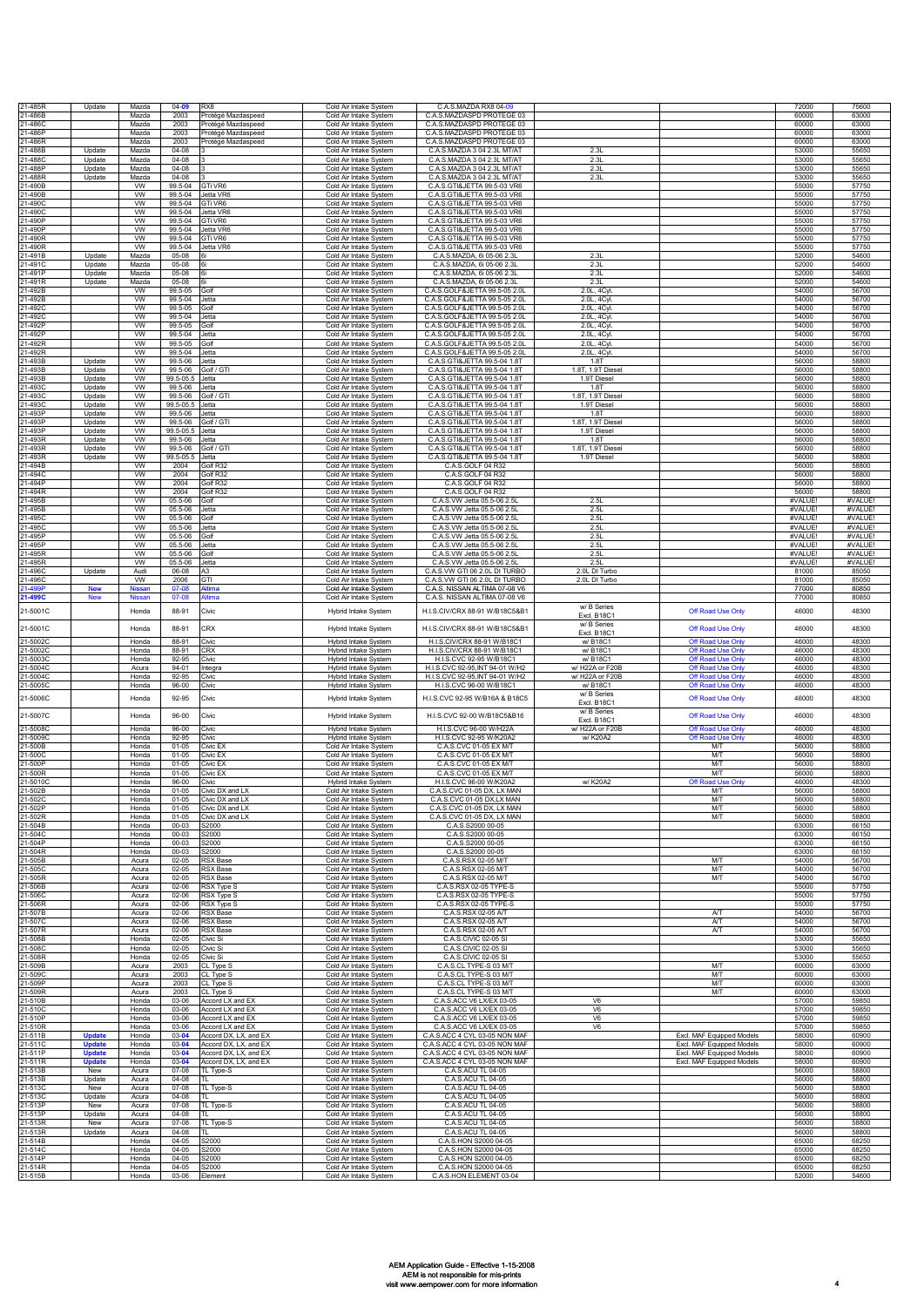| 21-515C            |                                | Honda                  | 03-06                  | Element                                                      | Cold Air Intake System                                       | C.A.S.HON ELEMENT 03-04                                        |                                            |                                        | 52000              | 54600             |
|--------------------|--------------------------------|------------------------|------------------------|--------------------------------------------------------------|--------------------------------------------------------------|----------------------------------------------------------------|--------------------------------------------|----------------------------------------|--------------------|-------------------|
| 21-515P<br>21-515R |                                | Honda<br>Honda         | 03-06<br>03-06         | Element<br>Element                                           | Cold Air Intake System<br>Cold Air Intake System             | C.A.S.HON ELEMENT 03-04<br>C.A.S.HON ELEMENT 03-04             |                                            |                                        | 52000<br>52000     | 54600<br>54600    |
| 21-516B<br>21-516C |                                | Honda<br>Honda         | 2006<br>2006           | Civic Si<br>Civic Si                                         | Cold Air Intake System<br>Cold Air Intake System             | C.A.S.HON CVC SI 06<br>C.A.S.HON CVC SI 06                     | K20Z3<br>K20Z3                             |                                        | 59000<br>59000     | 61950<br>61950    |
| 21-516P            |                                | Honda                  | 2006                   | Civic Si                                                     | Cold Air Intake System                                       | C.A.S.HON CVC SI 06                                            | K20Z3                                      |                                        | 59000              | 61950             |
| 21-516R<br>21-517B |                                | Honda<br>Honda         | 2006<br>06-07          | Civic Si<br>Civic DX/L>                                      | Cold Air Intake System<br>Cold Air Intake System             | C.A.S.HON CVC SI 06<br>C.A.S.HON CVC 06-07 w/ R18A1            | K20Z3<br>R18A1                             |                                        | 59000<br>58000     | 61950<br>60900    |
| 21-517B            | Update                         | Honda                  | 06-07                  | Civic EX                                                     | Cold Air Intake System                                       | C.A.S.HON CVC 06-07 w/ R18A1                                   |                                            | R18A1                                  | 58000              | 60900             |
| 21-517C<br>21-517C | Update                         | Honda<br>Honda         | 06-07<br>06-07         | Civic DX/L)<br>Civic EX                                      | Cold Air Intake System<br>Cold Air Intake System             | C.A.S.HON CVC 06-07 w/ R18A1<br>C.A.S.HON CVC 06-07 w/ R18A1   | R18A1                                      | R18A1                                  | 58000<br>58000     | 60900<br>60900    |
| 21-517P<br>21-517P | Update                         | Honda<br>Honda         | 06-07<br>06-07         | Civic DX/L><br>Civic EX                                      | Cold Air Intake System<br>Cold Air Intake System             | C.A.S.HON CVC 06-07 w/ R18A1<br>C.A.S. HON CVC 06-07 w/ R18A1  | R18A1                                      | R18A1                                  | 58000<br>58000     | 60900<br>60900    |
| 21-517R            |                                | Honda                  | 06-07                  | Civic DX/LX                                                  | Cold Air Intake System                                       | C.A.S.HON CVC 06-07 w/ R18A1                                   | R18A1                                      |                                        | 58000              | 60900             |
| 21-517R<br>21-518B | Update<br>Update               | Honda<br>Honda         | 06-07<br>$07 - 08$     | Civic EX<br>FIT                                              | Cold Air Intake System<br>Cold Air Intake System             | C.A.S.HON CVC 06-07 w/ R18A1<br>C.A.S.HONDA FIT M/T 07         |                                            | R18A1<br>M/T Only                      | 58000<br>54000     | 60900<br>56700    |
| 21-518C<br>21-518P | Update<br>Update               | Honda<br>Honda         | 07-08<br>07-08         | FIT<br>FIT                                                   | Cold Air Intake System<br>Cold Air Intake System             | C.A.S.HONDA FIT M/T 07<br>C.A.S.HONDA FIT M/T 07               |                                            | M/T Only<br>M/T Only                   | 54000<br>54000     | 56700<br>56700    |
| 21-518R            | Update                         | Honda                  | $07 - 08$              | <b>FIT</b>                                                   | Cold Air Intake System                                       | C.A.S.HONDA FIT M/T 07                                         |                                            | M/T Only                               | 54000              | 56700             |
| 21-5190<br>21-519F | New<br><b>New</b>              | Honda<br>Honda         | 07-08<br>07-08         | Civic S<br>ivic S                                            | <b>Cold Air Intake Syste</b><br><b>Cold Air Intake Syste</b> | C.A.S.HONDA CIVIC SI 07-08<br>C A S HONDA CIVIC SL07-08        |                                            |                                        | 58000<br>58000     | 60900<br>60900    |
| 21-520B            |                                | Hyundai                | 97-02                  | Tiburon                                                      | Cold Air Intake System                                       | C.A.S.TIBURON 97-02 2.0L                                       | 2.0L 4 Cyl.                                |                                        | 46000              | 48300<br>48300    |
| 21-520C<br>21-520F |                                | Hyundai<br>Hvundai     | 97-02<br>$97 - 02$     | Tiburon<br>Tiburon                                           | Cold Air Intake System<br>Cold Air Intake System             | C.A.S.TIBURON 97-02 2.0L<br>C.A.S.TIBURON 97-02 2.0L           | 2.0L 4 Cyl<br>2.0L 4 Cyl.                  |                                        | 46000<br>46000     | 48300             |
| 21-520R<br>21-521B | <b>Update</b>                  | Hyundai<br>Hyundai     | 97-02<br>03-07         | Tiburon<br>Tiburon Gʻ                                        | Cold Air Intake System<br>Cold Air Intake System             | C.A.S.TIBURON 97-02 2.0L<br>C.A.S.TIBURON V6 03-07             | 2.0L 4 Cyl.<br>V6                          |                                        | 46000<br>56000     | 48300<br>58800    |
| 21-521C            | <b>Update</b>                  | Hyundai                | $03 - 07$              | <b>Fiburon GT</b>                                            | Cold Air Intake System                                       | C.A.S.TIBURON V6 03-07                                         | V <sub>6</sub>                             |                                        | 56000              | 58800             |
| 21-521P<br>21-521R | <b>Update</b><br><b>Update</b> | Hyundai<br>Hvundai     | $03 - 07$<br>03-07     | <b>Tiburon G'</b><br><b>Tiburon GT</b>                       | Cold Air Intake System<br>Cold Air Intake System             | C.A.S.TIBURON V6 03-07<br>C.A.S.TIBURON V6 03-07               | V <sub>6</sub><br>V6                       |                                        | 56000<br>56000     | 58800<br>58800    |
| 21-522B<br>21-522C |                                | Hyundai<br>Hyundai     | 2003<br>2003           | Tiburon<br>Tiburon                                           | Cold Air Intake System<br>Cold Air Intake System             | C.A.S.TIBURON 03 2.0L NON MAF<br>C.A.S.TIBURON 03 2.0L NON MAF | 2.0 <sub>L</sub><br>2.01                   | 2.0L w/ out MAF<br>2.0L w/ out MAF     | 48000<br>48000     | 50400<br>50400    |
| 21-522P            |                                | Hyundai                | 2003                   | Tiburon                                                      | Cold Air Intake System                                       | C.A.S.TIBURON 03 2.0L NON MAF                                  | 2.01                                       | 2.0L w/ out MAF                        | 48000              | 50400             |
| 21-522R<br>21-532B | <b>Update</b>                  | Hyundai<br>Chevrolet   | 2003<br>05-07          | <b>Tiburon</b><br>cobalt SS                                  | Cold Air Intake System<br>Cold Air Intake System             | C.A.S.TIBURON 03 2.0L NON MAF<br>C.A.S.CHEV COBALT SS 05       | 2.01<br>Supercharged 2.0L                  | 2.0L w/ out MAF                        | 48000<br>46000     | 50400<br>48300    |
| 21-532C            | <b>Update</b>                  | Chevrolet              | $05 - 07$              | Cobalt SS                                                    | Cold Air Intake System                                       | C.A.S.CHEV COBALT SS 05                                        | Supercharged 2.0L                          |                                        | 46000              | 48300<br>48300    |
| 21-532P<br>21-532R | <b>Update</b><br><b>Update</b> | Chevrolet<br>Chevrolet | $05 - 07$<br>$05 - 07$ | Cobalt SS<br>Cobalt SS                                       | Cold Air Intake System<br>Cold Air Intake System             | C.A.S.CHEV COBALT SS 05<br>C.A.S.CHEV COBALT SS 05             | Supercharged 2.0L<br>Supercharged 2.0L     |                                        | 46000<br>46000     | 48300             |
| 21-533C<br>21-533P |                                | Chevrolet<br>Chevrolet | 2005<br>2005           | Cobalt<br>Cobalt                                             | Cold Air Intake System<br>Cold Air Intake System             | C.A.S.CHEV COBALT 05+2.2L<br>C.A.S.CHEV COBALT 05+ 2.2L        | 2.2L<br>2.2L                               |                                        | 54000<br>54000     | 56700<br>56700    |
| 21-536C            | Update                         | Pontiac                | 06-07                  | Solstice                                                     | Cold Air Intake System                                       | C.A.S.SOLSTICE/SKY 06                                          | Ecotec 2.4L 4 Cyl                          |                                        | 49000              | 51450             |
| 21-536C<br>21-536F | New<br>Update                  | Saturn<br>Pontiac      | 2007<br>06-07          | Sky<br>Solstice                                              | Cold Air Intake System<br>Cold Air Intake System             | C.A.S.SOLSTICE/SKY 06<br>C.A.S.SOLSTICE/SKY 06                 | Ecotec 2.4L 4 Cvl<br>Ecotec 2.4L 4 Cyl     |                                        | 49000<br>49000     | 51450<br>51450    |
| 21-536F<br>21-537C | New<br>New                     | Saturn<br>Chevrolet    | 2007<br>03-07          | Skγ<br>Aveo                                                  | Cold Air Intake System<br>Cold Air Intake System             | C.A.S.SOLSTICE/SKY 06<br>C.A.S. AVEO 1.6L 03-06                | Ecotec 2.4L 4 Cyl                          |                                        | 49000<br>44000     | 51450<br>46200    |
| 21-537F            | New                            | Chevrolet              | 03-07                  | Aveo                                                         | Cold Air Intake System                                       | C.A.S. AVEO 1.6L 03-06                                         |                                            |                                        | 44000              | 46200             |
| 21-544B<br>21-544C |                                | Nissan<br>Nissan       | $02 - 06$<br>$02 - 06$ | Sentra SE-R and SE-R Spec. V<br>Sentra SE-R and SE-R Spec. V | Cold Air Intake System<br>Cold Air Intake System             | C.A.S.SPEC V. SE-R 02-05<br>C.A.S.SPEC V, SE-R 02-05           |                                            |                                        | 59000<br>59000     | 61950<br>61950    |
| 21-544P<br>21-544R |                                | Nissan<br>Nissan       | $02 - 06$<br>$02 - 06$ | Sentra SE-R and SE-R Spec. V<br>Sentra SE-R and SE-R Spec. V | Cold Air Intake System<br>Cold Air Intake System             | C.A.S.SPEC V, SE-R 02-05<br>C.A.S.SPEC V. SE-R 02-05           |                                            |                                        | 59000<br>59000     | 61950<br>61950    |
| 21-545B            |                                | Nissan                 | $02-06$                | ltima SE. SL. and SE-R                                       | Cold Air Intake System                                       | C A S AI TIMA 3 5L V6 02-05                                    | 3.5L V6                                    |                                        | 59000              | 61950             |
| 21-5450<br>21-545P |                                | Nissan<br>Nissan       | 02-06<br>$02 - 06$     | Altima SE. SL. and SE-R<br>Altima SE, SL, and SE-R           | Cold Air Intake System<br>Cold Air Intake System             | C A S AI TIMA 3 5L V6 02-05<br>C.A.S.ALTIMA 3.5L V6 02-05      | 3.5L V6<br>3.5L V6                         |                                        | 59000<br>59000     | 61950<br>61950    |
| 21-545R            |                                | Nissan                 | $02 - 06$              | Altima SE. SL. and SE-R                                      | Cold Air Intake System                                       | C.A.S.ALTIMA 3.5L V6 02-05                                     | 3.5L V6                                    |                                        | 59000              | 61950             |
| 21-546B<br>21-546C |                                | Nissan<br>Nissan       | $02 - 06$<br>$02 - 06$ | Altima S<br>Altima S                                         | Cold Air Intake System<br>Cold Air Intake System             | C.A.S.ALTIMA 2.5L 4CYL 02-05<br>C.A.S.ALTIMA 2.5L 4CYL 02-05   | 2.5L 4 Cyl<br>2.5L 4 Cyl                   |                                        | 58000<br>58000     | 60900<br>60900    |
| 21-546P<br>21-546R |                                | Nissan<br>Nissan       | $02 - 06$<br>$02 - 06$ | Altima S<br>Altima S                                         | Cold Air Intake System<br>Cold Air Intake System             | C.A.S.ALTIMA 2.5L 4CYL 02-05<br>C.A.S.ALTIMA 2.5L 4CYL 02-05   | 2.5L 4 Cyl<br>2.5L 4 Cyl                   |                                        | 58000<br>58000     | 60900<br>60900    |
| 21-547B            |                                | Nissan                 | 03-06                  | 350Z                                                         | Cold Air Intake System                                       | C.A.S.350Z 03-06                                               |                                            |                                        | 64000              | 67200             |
| 21-547C<br>21-547P |                                | Nissan<br>Nissan       | 03-06<br>03-06         | <b>50Z</b><br>350Z                                           | Cold Air Intake System<br>Cold Air Intake System             | C.A.S.350Z 03-06<br>C.A.S.350Z 03-06                           |                                            |                                        | 64000<br>64000     | 67200<br>67200    |
| 21-547R<br>21-548B | Update                         | Nissan<br>Infiniti     | 03-06<br>03-06         | 350Z<br>335                                                  | Cold Air Intake System<br>Cold Air Intake System             | C.A.S.350Z 03-06<br>C.A.S.G35 03-06                            |                                            |                                        | 64000<br>64000     | 67200<br>67200    |
| 21-548C            | Update                         | Infiniti               | 03-06                  | 335                                                          | Cold Air Intake System                                       | C.A.S.G35 03-06                                                |                                            |                                        | 64000              | 67200             |
| 21-548P<br>21-548R | Update<br>Update               | Infiniti<br>Infiniti   | 03-06<br>03-06         | G35<br>G35                                                   | Cold Air Intake System<br>Cold Air Intake System             | C.A.S.G35 03-06<br>C.A.S.G35 03-06                             |                                            |                                        | 64000<br>64000     | 67200<br>67200    |
| 21-549B            |                                | Nissan<br>Nissan       | 04-06<br>04-06         | Maxima                                                       | Cold Air Intake System<br>Cold Air Intake System             | C.A.S.MAXIMA 3.5L 04-06<br>C.A.S.MAXIMA 3.5L 04-06             | 3.5L V6<br>3.5L V6                         |                                        | 64000<br>64000     | 67200<br>67200    |
| 21-549C<br>21-549F |                                | Nissan                 | 04-06                  | Aaxima<br>Vlaxima                                            | Cold Air Intake System                                       | C.A.S.MAXIMA 3.5L 04-06                                        | 3.5L V6                                    |                                        | 64000              | 67200             |
| 21-549R<br>21-550C | New                            | Nissan<br>Nissan       | 04-06<br>2007          | Vlaxima<br>Versa                                             | Cold Air Intake System<br>Cold Air Intake System             | C.A.S.MAXIMA 3.5L 04-06<br>C.A.S. NISSAN VERSA 1.8L            | 3.5L V6<br>1.8L                            |                                        | 64000<br>48000     | 67200<br>50400    |
| 21-550P            | New                            | Nissan                 | 2007                   | /ersa                                                        | Cold Air Intake System                                       | C.A.S. NISSAN VERSA 1.8L                                       | 1.8L                                       |                                        | 48000              | 50400             |
| 21-563B<br>21-563C |                                | Toyota<br>Toyota       | 00-03<br>00-03         | Celica GTS<br>Celica GTS                                     | Cold Air Intake System<br>Cold Air Intake System             | C.A.S.CELICA GTS 00-03<br>C.A.S.CELICA GTS 00-03               |                                            |                                        | 57000<br>57000     | 59850<br>59850    |
| 21-563P<br>21-563R |                                | Toyota<br>Toyota       | $00 - 03$<br>00-03     | Celica GTS<br>elica GTS                                      | Cold Air Intake System<br>Cold Air Intake System             | C.A.S.CELICA GTS 00-03<br>C.A.S.CELICA GTS 00-03               |                                            |                                        | 57000<br>57000     | 59850<br>59850    |
| 21-564B            |                                | Toyota                 | $00 - 04$              | elica GT                                                     | Cold Air Intake System                                       | C.A.S.CELICA GT 00-03                                          |                                            |                                        | 57000              | 59850             |
| 21-564C<br>21-564P |                                | Toyota<br>Toyota       | 00-04<br>$00 - 04$     | elica GT<br>Celica GT                                        | Cold Air Intake System<br>Cold Air Intake System             | C.A.S.CELICA GT 00-03<br>C.A.S.CELICA GT 00-03                 |                                            |                                        | 57000<br>57000     | 59850<br>59850    |
| 21-564R<br>21-565B |                                | Tovota<br>Toyota       | $00 - 04$<br>94-95     | Celica GT<br>Camry                                           | Cold Air Intake System<br>Cold Air Intake System             | C.A.S.CELICA GT 00-03<br>C.A.S.CAMRY V6 94-95                  | <b>V6 (1MZ-FE</b>                          |                                        | 57000<br>54000     | 59850<br>56700    |
| 21-565C            |                                | Toyota                 | 94-95                  | Camry                                                        | Cold Air Intake System                                       | C.A.S.CAMRY V6 94-95                                           | V6 (1MZ-FE)                                |                                        | 54000              | 56700             |
| 21-565P<br>21-565R |                                | Toyota<br>Toyota       | 94-95<br>94-95         | Camrv<br>Camry                                               | Cold Air Intake System<br>Cold Air Intake System             | C A S CAMRY V6 94-95<br>C.A.S.CAMRY V6 94-95                   | V6 (1MZ-FE)<br>V6 (1MZ-FE)                 |                                        | 54000<br>54000     | 56700<br>56700    |
| 21-567B            | Update                         | Scion                  | 04-06                  | xВ                                                           | Cold Air Intake System                                       | C.A.S.SCION XB 2004                                            |                                            |                                        | 52000              | 54600             |
| 21-567C<br>21-567P | Update<br>Update               | Scion<br>Scion         | 04-06<br>04-06         | хB<br>хB                                                     | Cold Air Intake System<br>Cold Air Intake System             | C.A.S.SCION XB 2004<br>C.A.S.SCION XB 2004                     |                                            |                                        | 52000<br>52000     | 54600<br>54600    |
| 21-567R<br>21-568B | Update                         | Scion<br>Scion         | 04-06<br>05-06         | хB<br>tC                                                     | Cold Air Intake System<br>Cold Air Intake System             | C.A.S.SCION XB 2004<br>C.A.S.SCION TC 05-06                    |                                            | <b>Off Road Use Onl</b>                | 52000<br>61000     | 54600<br>64050    |
| 21-568C            |                                | Scion                  | 05-06                  | tC                                                           | Cold Air Intake System                                       | C.A.S.SCION TC 05-06                                           |                                            | Off Road Use Only                      | 61000              | 64050<br>64050    |
| 21-568P<br>21-568R |                                | Scion<br>Scion         | 05-06<br>05-06         | tC<br>tC                                                     | Cold Air Intake System<br>Cold Air Intake System             | C.A.S.SCION TC 05-06<br>C.A.S.SCION TC 05-06                   |                                            | Off Road Use Only<br>Off Road Use Only | 61000<br>61000     | 64050             |
| 21-572B<br>21-572C | Coming Soon<br>Coming Soon     | Scion<br>Scion         | 05-06<br>05-06         | хA<br>хA                                                     | Cold Air Intake System<br>Cold Air Intake System             | C.A.S. SCION XA 05-06<br>C.A.S. SCION XA 05-06                 |                                            |                                        | #VALUE!<br>#VALUE! | #VALUE<br>#VALUE! |
| 21-572P            | Coming Soon                    | Scion                  | 05-06                  | хA                                                           | Cold Air Intake System                                       | C.A.S. SCION XA 05-06                                          |                                            |                                        | #VALUE!            | #VALUE!           |
| 21-572R<br>21-573B | Coming Soon<br><b>New</b>      | Scion<br>Tovota        | 05-06<br>06-08         | хA<br>Yaris                                                  | Cold Air Intake System<br>Cold Air Intake System             | C.A.S. SCION XA 05-06<br>C.A.S.TOYOTA YARIS 06-01              |                                            | Off Road Use Onl                       | #VALUE!<br>54000   | #VALUE!<br>56700  |
| 21-573C<br>21-573P | <b>New</b><br>New              | Toyota<br>Toyota       | 06-08<br>06-08         | Yaris<br>Yaris                                               | Cold Air Intake System<br>Cold Air Intake System             | C.A.S.TOYOTA YARIS 06-08<br>C.A.S.TOYOTA YARIS 06-08           |                                            | Off Road Use Only<br>Off Road Use Only | 54000<br>54000     | 56700<br>56700    |
| 21-573R            | <b>New</b>                     | Toyota                 | 06-08                  | Yaris                                                        | Cold Air Intake System                                       | C. A S TOYOTA YARIS 06-08                                      |                                            | Off Road Use Only                      | 54000              | 56700             |
| 21-577C<br>21-577P | New<br>New                     | Scion<br>Scion         | 2008<br>2008           | хB<br>хB                                                     | Cold Air Intake System<br>Cold Air Intake System             | C.A.S.SCION XB 08<br>C.A.S.SCION XB 08                         |                                            | Off Road Use Only<br>Off Road Use Only | 57000<br>57000     | 59850<br>59850    |
| 21-630B<br>21-630B |                                | Saturn<br>Saturn       | 95-99<br>91-99         |                                                              | Cold Air Intake System<br>Cold Air Intake System             | C.A.S.SATURN 91-99 1.9L SOHC<br>C.A.S.SATURN 91-99 1.9L SOHC   | 1.9L SOHC M/T Coupe<br>1.9L DOHC M/T Coupe |                                        | 58000<br>58000     | 60900<br>60900    |
| 21-630C            |                                | Saturn                 | 95-99                  |                                                              | Cold Air Intake System                                       | C.A.S.SATURN 91-99 1.9L SOHC                                   | 1.9L SOHC M/T Coupe                        |                                        | 58000              | 60900             |
| 21-630C<br>21-630P |                                | Saturn<br>Saturn       | 91-99<br>95-99         |                                                              | Cold Air Intake System<br>Cold Air Intake System             | C.A.S.SATURN 91-99 1.9L SOHC<br>C.A.S.SATURN 91-99 1.9L SOHC   | 1.9L DOHC M/T Coupe<br>1.9L SOHC M/T Coupe |                                        | 58000<br>58000     | 60900<br>60900    |
| 21-630P<br>21-630R |                                | Saturn<br>Saturn       | 91-99<br>95-99         |                                                              | Cold Air Intake System<br>Cold Air Intake System             | C.A.S.SATURN 91-99 1.9L SOHC<br>C.A.S.SATURN 91-99 1.9L SOHC   | 1.9L DOHC M/T Coupe<br>1.9L SOHC M/T Coupe |                                        | 58000<br>58000     | 60900<br>60900    |
| 21-630R            |                                | Saturn                 | 91-99                  |                                                              | Cold Air Intake System                                       | C.A.S.SATURN 91-99 1.9L SOHC                                   | 1.9L DOHC M/T Coupe                        |                                        | 58000              | 60900             |
| 21-631B<br>21-631C |                                | Saturn<br>Saturn       | $00 - 02$<br>$00 - 02$ | Series<br>Series                                             | Cold Air Intake System<br>Cold Air Intake System             | C.A.S.SATURN 00-02 1.9L DOHC<br>C.A.S.SATURN 00-02 1.9L DOHC   | 1.9L DOHC<br>1.9L DOHC                     | <b>MT</b><br><b>M/T</b>                | 58000<br>58000     | 60900<br>60900    |
| 21-631F            |                                | Saturn                 | $00 - 02$              | Series                                                       | Cold Air Intake System                                       | C.A.S.SATURN 00-02 1.9L DOHC<br>C.A.S.SATURN 00-02 1.9L DOHC   | 1.9L DOHC                                  | <b>M/T</b>                             | 58000              | 60900             |
| 21-631R<br>21-632B |                                | Saturn<br>Saturn       | 00-02<br>2004          | Series<br>lon                                                | Cold Air Intake System<br>Cold Air Intake System             | C.A.S.SATURN 2004 ION                                          | 1.9L DOHC                                  | <b>M/T</b>                             | 58000<br>52000     | 60900<br>54600    |
| 21-632C<br>21-632P |                                | Saturn<br>Saturn       | 2004<br>2004           | lon<br>lon                                                   | Cold Air Intake System<br>Cold Air Intake System             | C.A.S.SATURN 2004 ION<br>C.A.S.SATURN 2004 ION                 |                                            |                                        | 52000<br>52000     | 54600<br>54600    |
| 21-632R            |                                | Saturn                 | 2004                   | lon                                                          | Cold Air Intake System                                       | C.A.S.SATURN 2004 ION                                          |                                            |                                        | 52000              | 54600             |
| 21-640B<br>21-640C | New<br>New                     | Mazda<br>Mazda         | 2006<br>2006           | $MX-5$<br>MX-5                                               | Cold Air Intake System<br>Cold Air Intake System             | C.A.S.MAZDA MX-5 06<br>C.A.S.MAZDA MX-5 06                     |                                            |                                        | 60000<br>60000     | 63000<br>63000    |
| 21-640P<br>21-640R | New<br>New                     | Mazda<br>Mazda         | 2006<br>2006           | MX-5<br>MX-5                                                 | Cold Air Intake System<br>Cold Air Intake System             | C.A.S.MAZDA MX-5 06<br>C.A.S.MAZDA MX-5 06                     |                                            |                                        | 60000<br>60000     | 63000<br>63000    |
| $21 - 641B$        |                                | Mazda                  | 2006                   | Mazdaspeed 6                                                 | Cold Air Intake System                                       | C.A.S.MAZDASPD MAZDA 6 2006                                    | 2.3L Turbo                                 |                                        | 61000              | 64050             |
| 21-641C            |                                | Mazda                  | 2006                   | Mazdaspeed 6                                                 | Cold Air Intake System                                       | C.A.S.MAZDASPD MAZDA 6 2006                                    | 2.3L Turbo                                 |                                        | 61000              | 64050             |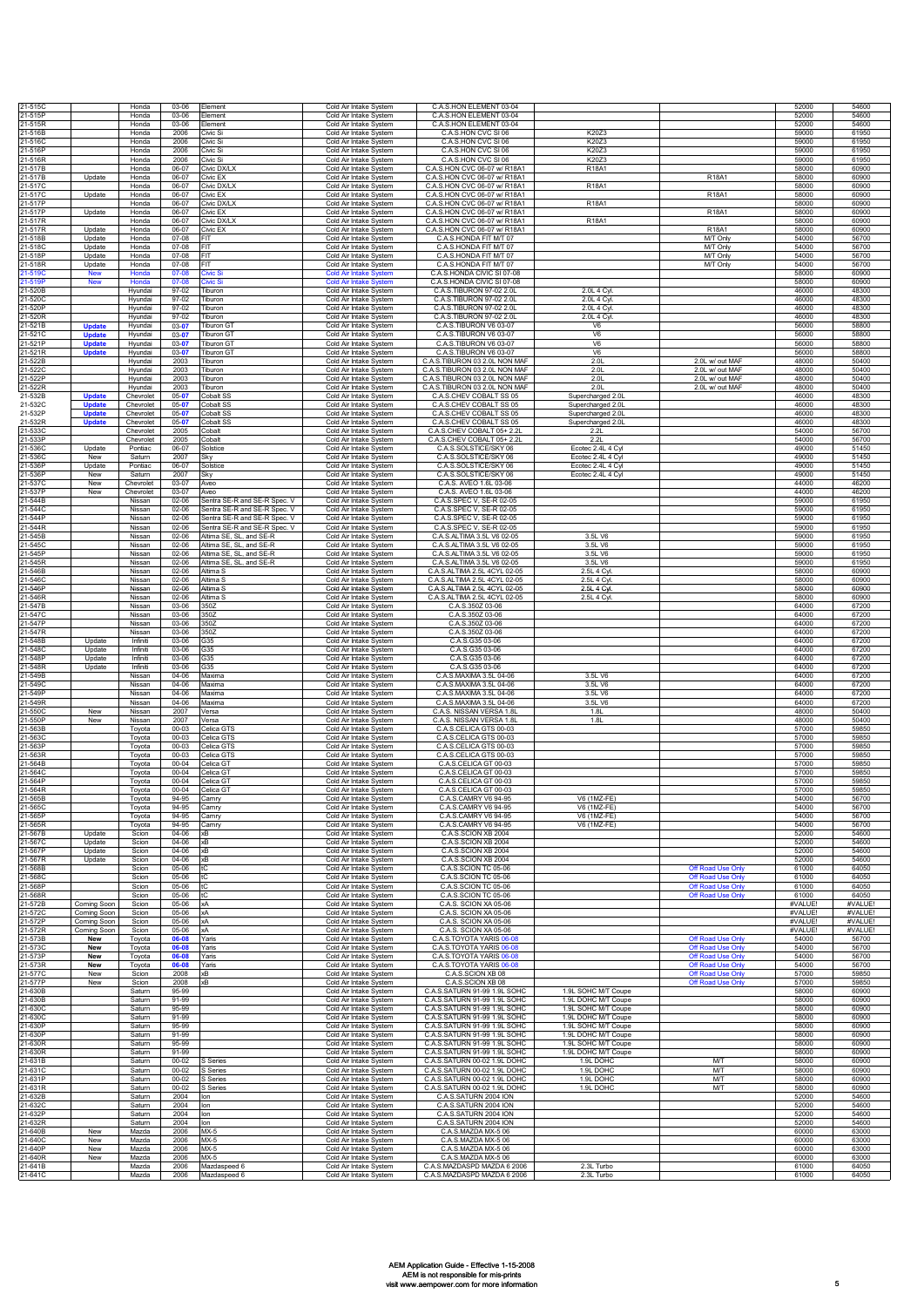| 21-641P                |                          | Mazda                            | 2006                   | Mazdaspeed 6                                   | Cold Air Intake System                                         | C.A.S.MAZDASPD MAZDA 6 2006                                    | 2.3L Turbo                                   |                                                                            | 61000          | 64050          |
|------------------------|--------------------------|----------------------------------|------------------------|------------------------------------------------|----------------------------------------------------------------|----------------------------------------------------------------|----------------------------------------------|----------------------------------------------------------------------------|----------------|----------------|
| 21-641R                |                          | Mazda                            | 2006                   | Mazdaspeed 6                                   | Cold Air Intake System                                         | C.A.S.MAZDASPD MAZDA 6 2006                                    | 2.3L Turbo                                   |                                                                            | 61000          | 64050          |
| 21-642C<br>21-642P     | New<br>New               | Mazda<br>Mazda                   | $07 - 08$<br>$07 - 08$ | Mazdaspeed 3<br>Mazdaspeed 3                   | Cold Air Intake System<br>Cold Air Intake System               | C.A.S.MAZDASPD MAZDA 3 2007<br>C.A.S.MAZDASPD MAZDA 3 2007     |                                              |                                                                            | 62000<br>62000 | 65100<br>65100 |
| 21-672B                |                          | <b>BMW</b>                       | $01 - 03$              | 325i, Ci, and Xi                               | Cold Air Intake System                                         | C.A.S.BMW 325 00-01/328 99-00                                  |                                              |                                                                            | 57000          | 59850          |
| 21-672B                |                          | <b>BMW</b>                       | 99-00                  | 328i, Ci                                       | Cold Air Intake System                                         | C.A.S.BMW 325 00-01/328 99-00                                  |                                              | w/out HID Lights                                                           | 57000          | 59850          |
| 21-672C<br>21-672C     |                          | <b>BMW</b><br><b>BMW</b>         | $01 - 03$<br>99-00     | 325i, Ci, and Xi<br>328i, Ci                   | Cold Air Intake System<br>Cold Air Intake System               | C.A.S.BMW 325 00-01/328 99-00<br>C.A.S.BMW 325 00-01/328 99-00 |                                              | w/out HID Lights                                                           | 57000<br>57000 | 59850<br>59850 |
| 21-672P                |                          | <b>BMW</b>                       | $01 - 03$              | 325i, Ci, and Xi                               | Cold Air Intake System                                         | C.A.S.BMW 325 00-01/328 99-00                                  |                                              |                                                                            | 57000          | 59850          |
| 21-672P                |                          | <b>BMW</b>                       | 99-00                  | 328i, Ci                                       | Cold Air Intake System                                         | C.A.S.BMW 325 00-01/328 99-00                                  |                                              | w/out HID Lights                                                           | 57000          | 59850          |
| 21-672R<br>21-672R     |                          | <b>BMW</b><br><b>BMW</b>         | $01-03$<br>99-00       | 325i, Ci, and Xi<br>328i, Ci                   | Cold Air Intake System<br>Cold Air Intake System               | C.A.S.BMW 325 00-01/328 99-00<br>C.A.S.BMW 325 00-01/328 99-00 |                                              | w/out HID Lights                                                           | 57000<br>57000 | 59850<br>59850 |
| 21-677C                | New                      | Nissan                           | $07 - 08$              | 350Z                                           | Cold Air Intake System                                         | C.A.S.NISSAN 350Z 07/08                                        |                                              | Dual Inlets                                                                | 92000          | 96600          |
|                        |                          |                                  |                        |                                                |                                                                |                                                                |                                              | With Heat Shield                                                           |                |                |
| 21-677P                | New                      | Nissan                           | $07 - 08$              | 350Z                                           | Cold Air Intake System                                         | C.A.S.NISSAN 350Z 07/08                                        |                                              | Dual Inlets<br>With Heat Shield                                            | 92000          | 96600          |
| 21-678C                | <b>NEW</b>               | <b>Mitsubishi</b>                | 2008                   | EVO X                                          | <b>Cold Air Intake System</b>                                  | C.A.S. EVO X W/ Airbox                                         |                                              | w/ air box                                                                 | 59000          | 61950          |
| 1-679DS<br>21-680C     | Coming Soo<br><b>New</b> | <b>Mitsubish</b><br><b>Scion</b> | 07-09<br>08-09         | ancer                                          | <b>Cold Air Intake System</b><br><b>Cold Air Intake System</b> | C.A.S. LANCER 07-09<br>C.A.S. SCION TC 08                      |                                              | Off Road Use Only                                                          | 62000<br>63000 | 65100<br>66150 |
| 21-680P                | <b>New</b>               | Scion                            | 08-09                  |                                                | Cold Air Intake Sv                                             | C.A.S. SCION TC 08                                             |                                              | Off Road Use Only                                                          | 63000          | 66150          |
| 21-8000DC              |                          | Chevrolet                        | $00 - 06$              | Silverado 1500 and 2500                        | <b>Brute Force Intake System</b>                               | B.F.S.CHEV/GMC 99-06 5.3/6.0                                   | 4.8L and 5.3L                                |                                                                            | 60000          | 63000          |
| 21-8000DC<br>21-8000DC | New                      | Chevrolet<br><b>GMC</b>          | 2007<br>00-06          | Silverado Classic 1500<br>Sierra 1500 and 2500 | Brute Force Intake System<br>Brute Force Intake System         | B.F.S.CHEV/GMC 99-06 5.3/6.0<br>B.F.S.CHEV/GMC 99-06 5.3/6.0   | 4.8L and 5.3L<br>4.8L and 5.3L               |                                                                            | 60000<br>60000 | 63000<br>63000 |
| 21-8000DC              | New                      | <b>GMC</b>                       | 2007                   | Sierra Classic 1500                            | Brute Force Intake System                                      | B.F.S.CHEV/GMC 99-06 5.3/6.0                                   | 4.8L and 5.3L                                |                                                                            | 60000          | 63000          |
| 21-8000DC              |                          | Chevrolet                        | 00-06                  | Suburban                                       | Brute Force Intake System                                      | B.F.S.CHEV/GMC 99-06 5.3/6.0                                   | 4.8L, 5.3L, and 6.0L                         |                                                                            | 60000          | 63000          |
| 21-8000DC<br>21-8000DC |                          | Chevrolet<br><b>GMC</b>          | $00 - 06$<br>$00 - 06$ | Tahoe<br>Yukon                                 | Brute Force Intake System<br>Brute Force Intake System         | B.F.S.CHEV/GMC 99-06 5.3/6.0<br>B.F.S.CHEV/GMC 99-06 5.3/6.0   | 4.8L, 5.3L, and 6.0L<br>4.8L, 5.3L, and 6.0L |                                                                            | 60000<br>60000 | 63000<br>63000 |
| 21-8000DC              |                          | Chevrolet                        | 00-06                  | Avalanche                                      | Brute Force Intake System                                      | B.F.S.CHEV/GMC 99-06 5.3/6.0                                   | 5.3L                                         |                                                                            | 60000          | 63000          |
| 21-8000DC              |                          | Cadillac                         | 03-06                  | Escalade ESV                                   | <b>Brute Force Intake System</b>                               | B.F.S.CHEV/GMC 99-06 5.3/6.0                                   | 6.01                                         |                                                                            | 60000          | 63000          |
| 21-8000DC              |                          | Chevrolet                        | $02 - 06$              | Silverado "SS" 1500                            | Brute Force Intake System                                      | B.F.S.CHEV/GMC 99-06 5.3/6.0                                   | 6.0L                                         |                                                                            | 60000          | 63000          |
| 21-8000DC              |                          | Chevrolet                        | 00-06                  | Silverado 1500HD and 2500HD                    | Brute Force Intake System                                      | B.F.S.CHEV/GMC 99-06 5.3/6.0                                   | 6.0L                                         |                                                                            | 60000          | 63000          |
| 21-8000DC              | New                      | Chevrolet                        | 2007                   | Silverado "SS" Classic 1500                    | Brute Force Intake System                                      | B.F.S.CHEV/GMC 99-06 5.3/6.0                                   | 6.0L                                         |                                                                            | 60000          | 63000          |
| 21-8000DC              | New                      | Chevrolet                        | 2007                   | Silverado Classic<br>500HD and 2500HD          | Brute Force Intake System                                      | B.F.S.CHEV/GMC 99-06 5.3/6.0                                   | 6.0L                                         |                                                                            | 60000          | 63000          |
| 21-8000DC              |                          | <b>GMC</b>                       | 00-06                  | Sierra 1500HD and 2500HD                       | Brute Force Intake System                                      | B.F.S.CHEV/GMC 99-06 5.3/6.0                                   | 6.0L                                         |                                                                            | 60000          | 63000          |
| 21-8000DC              | New                      | GMC                              | 2007                   | Sierra Classic                                 | Brute Force Intake System                                      | B.F.S.CHEV/GMC 99-06 5.3/6.0                                   | 6.0L                                         |                                                                            | 60000          | 63000          |
| 21-8000DP              |                          | Chevrolet                        | $00 - 06$              | 500HD and 2500HD<br>Silverado 1500 and 2500    | Brute Force Intake System                                      | B.F.S.CHEV/GMC 99-06 5.3/6.0                                   | 4.8L and 5.3L                                |                                                                            | 60000          | 63000          |
| 21-8000DP              | New                      | Chevrolet                        | 2007                   | Silverado Classic 1500                         | Brute Force Intake System                                      | B.F.S.CHEV/GMC 99-06 5.3/6.0                                   | 4.8L and 5.3L                                |                                                                            | 60000          | 63000          |
| 21-8000DP              |                          | <b>GMC</b>                       | 00-06                  | Sierra 1500 and 2500                           | Brute Force Intake System                                      | B.F.S.CHEV/GMC 99-06 5.3/6.0<br>B.F.S.CHEV/GMC 99-06 5.3/6.0   | 4.8L and 5.3L<br>4.8L and 5.3L               |                                                                            | 60000          | 63000          |
| 21-8000DF<br>1-8000DF  | New                      | <b>GMC</b><br>Chevrolet          | 2007<br>$00 - 06$      | Sierra Classic 1500<br>Suburban                | Brute Force Intake System<br>Brute Force Intake System         | B.F.S.CHEV/GMC 99-06 5.3/6.0                                   | 4.8L, 5.3L, and 6.0L                         |                                                                            | 60000<br>60000 | 63000<br>63000 |
| 21-8000DF              |                          | Chevrolet                        | 00-06                  | Tahoe                                          | Brute Force Intake System                                      | B.F.S.CHEV/GMC 99-06 5.3/6.0                                   | 4.8L, 5.3L, and 6.0L                         |                                                                            | 60000          | 63000          |
| 21-8000DF              |                          | <b>GMC</b>                       | $00 - 06$              | Yukon                                          | Brute Force Intake System                                      | B.F.S.CHEV/GMC 99-06 5.3/6.0                                   | 4.8L, 5.3L, and 6.0L                         |                                                                            | 60000          | 63000          |
| 21-8000DF<br>21-8000DF |                          | Chevrolet<br>Cadillac            | $00 - 06$<br>03-06     | Avalanche<br>Escalade ESV                      | Brute Force Intake System<br>Brute Force Intake System         | B.F.S.CHEV/GMC 99-06 5.3/6.0<br>B.F.S.CHEV/GMC 99-06 5.3/6.0   | 5.31<br>6.0L                                 |                                                                            | 60000<br>60000 | 63000<br>63000 |
| 21-8000DP              |                          | Chevrolet                        | $02 - 06$              | Silverado "SS" 1500                            | Brute Force Intake System                                      | B.F.S.CHEV/GMC 99-06 5.3/6.0                                   | 6.0L                                         |                                                                            | 60000          | 63000          |
| 21-8000DP              |                          | Chevrolet                        | 00-06                  | Silverado 1500HD and 2500HD                    | Brute Force Intake System                                      | B.F.S.CHEV/GMC 99-06 5.3/6.0                                   | 6.0L                                         |                                                                            | 60000          | 63000          |
| 21-8000DP              | New                      | Chevrolet                        | 2007                   | Silverado "SS" Classic 1500                    | Brute Force Intake System                                      | B.F.S.CHEV/GMC 99-06 5.3/6.0                                   | 6.0L                                         |                                                                            | 60000          | 63000          |
| 21-8000DP              | New                      | Chevrolet                        | 2007                   | Silverado Classic                              | Brute Force Intake System                                      | B.F.S.CHEV/GMC 99-06 5.3/6.0                                   | 6.0L                                         |                                                                            | 60000          | 63000          |
|                        |                          |                                  |                        | 1500HD and 2500HD                              |                                                                |                                                                |                                              |                                                                            | 60000          |                |
| 21-8000DP              |                          | <b>GMC</b>                       | $00 - 06$              | Sierra 1500HD and 2500HD<br>Sierra Classic     | Brute Force Intake System                                      | B.F.S.CHEV/GMC 99-06 5.3/6.0                                   | 6.01                                         |                                                                            |                | 63000          |
| 21-8000DP              | New                      | <b>GMC</b>                       | 2007                   | 1500HD and 2500HD                              | Brute Force Intake System                                      | B.F.S.CHEV/GMC 99-06 5.3/6.0                                   | 6.0L                                         |                                                                            | 60000          | 63000          |
| 21-8001DC              |                          | Chevrolet                        | 88-95                  | C/K Pick Up                                    | Brute Force Intake System                                      | B.F.S.CHEV/GMC 88-95 P/U 5.7                                   | 5.0L and 5.7L                                | Includes Power Spacer<br>Excl models w/thermostatic Air<br><b>Cleaners</b> | 60000          | 63000          |
| 21-8001DC              |                          | <b>GMC</b>                       | 88-95                  | C/K Pick Up                                    | Brute Force Intake System                                      | B.F.S.CHEV/GMC 88-95 P/U 5.7                                   | 5.0L and 5.7L                                | Includes Power Spacer<br>Excl models w/thermostatic Air<br>Cleaners        | 60000          | 63000          |
| 21-8001DC              |                          | Chevrolet                        | 92-95                  | Blazer                                         | Brute Force Intake System                                      | B.F.S.CHEV/GMC 88-95 P/U 5.7                                   | 5.7L                                         | Includes Power Spacer<br>Excl models w/thermostatic Air<br><b>Cleaners</b> | 60000          | 63000          |
| 21-8001DC              |                          | Chevrolet                        | 92-95                  | Suburban                                       | Brute Force Intake System                                      | B.F.S.CHEV/GMC 88-95 P/U 5.7                                   | 5.7L                                         | Includes Power Spacer<br>Excl models w/thermostatic Air                    | 60000          | 63000          |
| 21-8001DC              |                          | Chevrolet                        | 92-95                  | Tahoe                                          | Brute Force Intake System                                      | B.F.S.CHEV/GMC 88-95 P/U 5.7                                   | 5.7L                                         | <b>Cleaners</b><br>Includes Power Spacer<br>Excl models w/thermostatic Air | 60000          | 63000          |
| 21-8001DC              |                          | <b>GMC</b>                       | 92-95                  | Jimmy                                          | Brute Force Intake System                                      | B.F.S.CHEV/GMC 88-95 P/U 5.7                                   | 5.7L                                         | <b>Cleaners</b><br>Includes Power Spacer<br>Excl models w/thermostatic Air | 60000          | 63000          |
| 21-8001DC              |                          | <b>GMC</b>                       | 92-95                  | Yukon                                          | Brute Force Intake System                                      | B.F.S.CHEV/GMC 88-95 P/U 5.7                                   | 5.7L                                         | <b>Cleaners</b><br>Includes Power Spacer<br>Excl models w/thermostatic Air | 60000          | 63000          |
|                        |                          |                                  |                        |                                                |                                                                |                                                                |                                              | Includes Power Spacer                                                      |                |                |
| 21-8001DP              |                          | Chevrolet                        | 88-95                  | C/K Pick Up                                    | Brute Force Intake System                                      | B.F.S.CHEV/GMC 88-95 P/U 5.7                                   | 5.0L and 5.7L                                | Excl models w/thermostatic Air<br><b>Cleaners</b><br>Includes Power Spacer | 60000          | 63000          |
| 21-8001DP              |                          | <b>GMC</b>                       | 88-95                  | C/K Pick Up                                    | Brute Force Intake System                                      | B.F.S.CHEV/GMC 88-95 P/U 5.7                                   | 5.0L and 5.7L                                | Excl models w/thermostatic Air<br><b>Cleaners</b><br>Includes Power Spacer | 60000          | 63000          |
| 21-8001DP              |                          | Chevrolet                        | 92-95                  | Blazer                                         | Brute Force Intake System                                      | B.F.S.CHEV/GMC 88-95 P/U 5.7                                   | 5.7L                                         | Excl models w/thermostatic Air<br><b>Cleaners</b><br>Includes Power Spacer | 60000          | 63000          |
| 21-8001DP              |                          | Chevrolet                        | 92-95                  | Suburban                                       | Brute Force Intake System                                      | B.F.S.CHEV/GMC 88-95 P/U 5.7                                   | 5.7L                                         | Excl models w/thermostatic Air<br><b>Cleaners</b><br>Includes Power Spacer | 60000          | 63000          |
| 21-8001DP              |                          | Chevrolet                        | 92-95                  | Tahoe                                          | Brute Force Intake System                                      | B.F.S.CHEV/GMC 88-95 P/U 5.7                                   | 5.7L                                         | Excl models w/thermostatic Air<br><b>Cleaners</b>                          | 60000          | 63000          |
| 21-8001DP              |                          | <b>GMC</b>                       | 92-95                  | Jimmy                                          | Brute Force Intake System                                      | B.F.S.CHEV/GMC 88-95 P/U 5.7                                   | 5.7L                                         | Includes Power Spacer<br>Excl models w/thermostatic Air<br><b>Cleaners</b> | 60000          | 63000          |
| 21-8001DP              |                          | <b>GMC</b>                       | 92-95                  | Yukon                                          | Brute Force Intake System                                      | B.F.S.CHEV/GMC 88-95 P/U 5.7                                   | 5.7L                                         | Includes Power Spacer<br>Excl models w/thermostatic Air<br><b>Cleaners</b> | 60000          | 63000          |
| 21-8005DC              |                          | Chevrolet                        | 96-04                  | Blazer                                         | Brute Force Intake System                                      | B.F.S.CHEV/GMC 96-04 S10 4.3                                   | 4.3L                                         | Includes Power Spacer                                                      | 57000          | 59850          |
| 21-8005DC<br>21-8005DC |                          | Chevrolet<br><b>GMC</b>          | 96-04<br>96-04         | S10<br>Jimmy                                   | Brute Force Intake System<br>Brute Force Intake System         | B.F.S.CHEV/GMC 96-04 S10 4.3<br>B.F.S.CHEV/GMC 96-04 S10 4.3   | 4.3L<br>4.3L                                 |                                                                            | 57000<br>57000 | 59850<br>59850 |
| 21-8005DC              |                          | GMC                              | 96-04                  | 315                                            | Brute Force Intake System                                      | B.F.S.CHEV/GMC 96-04 S10 4.3                                   | 4.3L                                         |                                                                            | 57000          | 59850          |
| 21-8005DF              |                          | Chevrolet                        | 96-04                  | Blazer                                         | Brute Force Intake System                                      | B.F.S.CHEV/GMC 96-04 S10 4.3                                   | 4.3L<br>4.3L                                 | Includes Power Spacer                                                      | 57000          | 59850          |
| 21-8005DP<br>21-8005DP |                          | Chevrolet<br><b>GMC</b>          | 96-04<br>96-04         | 510<br>Jimmy                                   | Brute Force Intake System<br>Brute Force Intake System         | B.F.S.CHEV/GMC 96-04 S10 4.3<br>B.F.S.CHEV/GMC 96-04 S10 4.3   | 4.3L                                         |                                                                            | 57000<br>57000 | 59850<br>59850 |
| 21-8005DP              |                          | <b>GMC</b>                       | 96-04                  | S15                                            | Brute Force Intake System                                      | B.F.S.CHEV/GMC 96-04 S10 4.3                                   | 4.3L                                         |                                                                            | 57000          | 59850          |
| 21-8009DC<br>21-8009DC | Update<br>Update         | Chevrolet<br><b>GMC</b>          | 98-04<br>98-04         | S10<br>Sonoma                                  | Brute Force Intake System<br>Brute Force Intake System         | B.F.S.CHEV/GMC 99-03 S10 4CYL<br>B.F.S.CHEV/GMC 99-03 S10 4CYL | 2.2L 4 CYL<br>2.2L 4 CYL.                    |                                                                            | 54000<br>54000 | 56700<br>56700 |
| 21-8009DP              | Update                   | Chevrolet                        | 98-04                  | S10                                            | Brute Force Intake System                                      | B.F.S.CHEV/GMC 99-03 S10 4CYL                                  | 2.2L 4 CYL                                   |                                                                            | 54000          | 56700          |
| 21-8009DF              | Update                   | <b>GMC</b>                       | 98-04                  | Sonoma                                         | Brute Force Intake System                                      | B.F.S.CHEV/GMC 99-03 S10 4CYL                                  | 2.2L 4 CYL                                   |                                                                            | 54000          | 56700          |
| 21-8011DC<br>21-8011DC |                          | <b>GMC</b><br>Chevrolet          | 96-99<br>96-99         | Sierra<br>Silverado                            | Brute Force Intake System<br>Brute Force Intake System         | B.F.S.CHEV/GMC 96-00 5.7L<br>B.F.S.CHEV/GMC 96-00 5.7L         | 5.01<br>5.01                                 |                                                                            | 58000<br>58000 | 60900<br>60900 |
| 21-8011DC              |                          | Chevrolet                        | 96-00                  | Silverado                                      | Brute Force Intake System                                      | B.F.S.CHEV/GMC 96-00 5.7L                                      | 5.71                                         |                                                                            | 58000          | 60900          |
| 21-8011DC              |                          | Chevrolet                        | 96-00                  | Suburban                                       | Brute Force Intake System                                      | B.F.S.CHEV/GMC 96-00 5.7L                                      | 5.71                                         |                                                                            | 58000          | 60900          |
| 21-8011DC<br>21-8011DC |                          | Chevrolet<br>GMC                 | 96-00<br>96-00         | Tahoe<br>Sierra                                | Brute Force Intake System<br>Brute Force Intake System         | B.F.S.CHEV/GMC 96-00 5.7L<br>B.F.S.CHEV/GMC 96-00 5.7L         | 5.7L<br>5.7L                                 |                                                                            | 58000<br>58000 | 60900<br>60900 |
| 21-8011DC              |                          | <b>GMC</b>                       | $96 - 00$              | Yukon                                          | Brute Force Intake System                                      | B.F.S.CHEV/GMC 96-00 5.7L                                      | 5.7L                                         |                                                                            | 58000          | 60900          |
| 21-8011DP<br>21-8011DP |                          | <b>GMC</b><br>Chevrolet          | 96-99<br>96-99         | Sierra<br>Silverado                            | Brute Force Intake System<br>Brute Force Intake System         | B.F.S.CHEV/GMC 96-00 5.7L<br>B.F.S.CHEV/GMC 96-00 5.7L         | 5.0L<br>5.0L                                 |                                                                            | 58000<br>58000 | 60900<br>60900 |
| 21-8011DP              |                          | Chevrolet                        | $96 - 00$              | Silverado                                      | Brute Force Intake System                                      | B.F.S.CHEV/GMC 96-00 5.7L                                      | 5.7L                                         |                                                                            | 58000          | 60900          |
| 21-8011DP              |                          | Chevrolet                        | 96-00                  | Suburbar                                       | Brute Force Intake System                                      | B.F.S.CHEV/GMC 96-00 5.7L                                      | 5.7L                                         |                                                                            | 58000          | 60900          |
| 21-8011DP<br>21-8011DP |                          | Chevrolet<br><b>GMC</b>          | $96 - 00$<br>$96 - 00$ | Tahoe<br>Sierra                                | <b>Brute Force Intake System</b><br>Brute Force Intake System  | B.F.S.CHEV/GMC 96-00 5.7L<br>B.F.S.CHEV/GMC 96-00 5.7L         | 5.7L<br>5.7L                                 |                                                                            | 58000<br>58000 | 60900<br>60900 |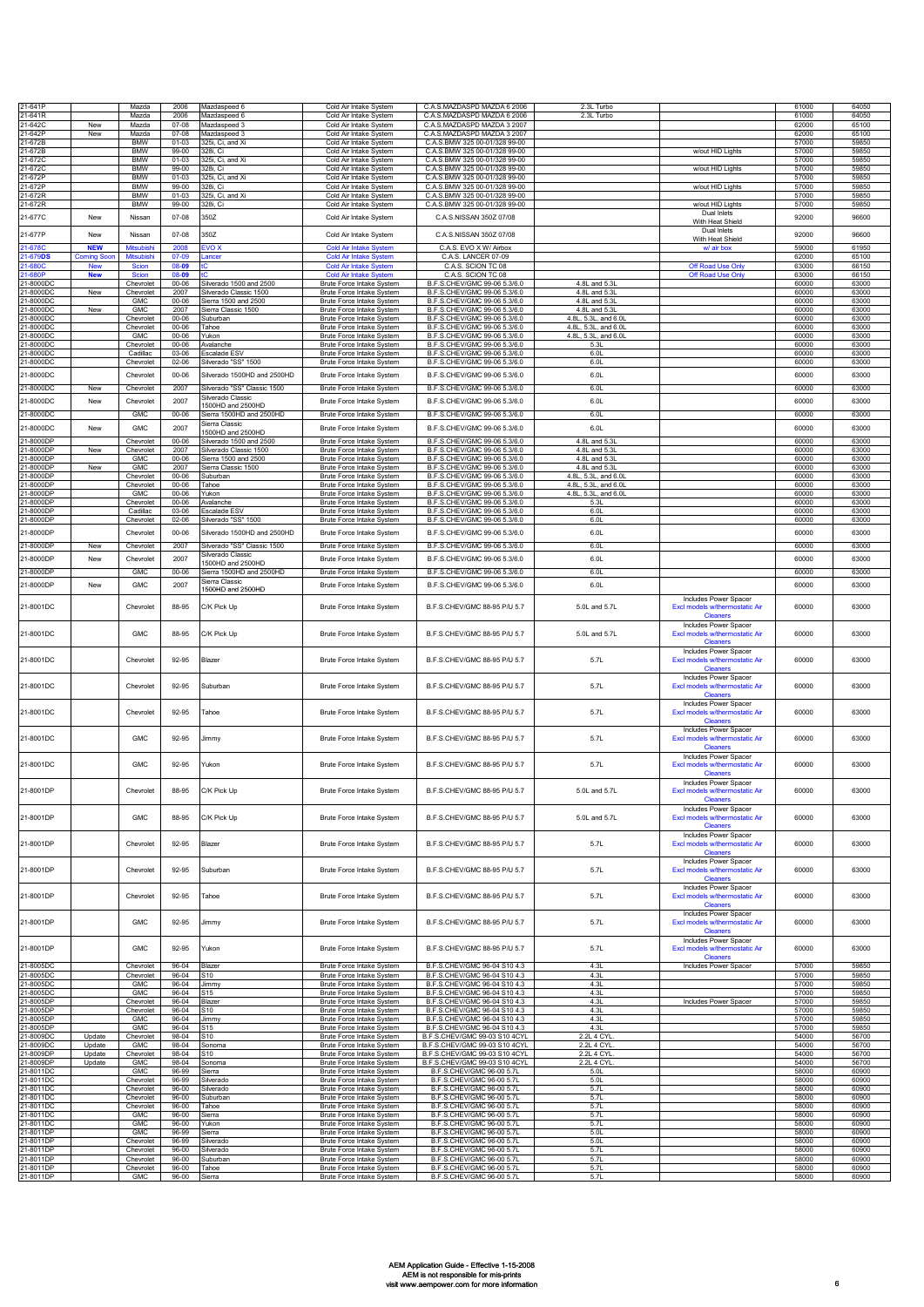| 21-8011DP              |                                | <b>GMC</b>               | $96 - 00$                | Yukon                                                   | Brute Force Intake System                                            | B.F.S.CHEV/GMC 96-00 5.7L                                      | 5.7L                                   |                                                          | 58000          | 60900          |
|------------------------|--------------------------------|--------------------------|--------------------------|---------------------------------------------------------|----------------------------------------------------------------------|----------------------------------------------------------------|----------------------------------------|----------------------------------------------------------|----------------|----------------|
| 21-8012DC<br>21-8012DP | Update<br>Update               | Hummer<br>Hummer         | 03-05<br>03-05           | H <sub>2</sub><br>H2                                    | <b>Brute Force Intake System</b><br>Brute Force Intake System        | B.F.S.HUMMER H2 03-05<br>B.F.S.HUMMER H2 03-05                 | 6.0L<br>6.0L                           |                                                          | 68000<br>68000 | 71400<br>71400 |
|                        |                                |                          |                          |                                                         |                                                                      |                                                                |                                        | LB7                                                      |                |                |
| 21-8013DC              |                                | Chevrolet                | 01-04.5                  | Silverado 2500HD and 3500HD<br>Sierra 2500HD and 3500HD | Brute Force Intake System                                            | B.F.S.CHEV/GMC 01-04.5 6.6L TD                                 | 6.6L Duramax "LB7"                     |                                                          | 58000          | 60900          |
| 21-8013DC              |                                | <b>GMC</b>               | $01-04.5$                |                                                         | Brute Force Intake System                                            | B.F.S.CHEV/GMC 01-04.5 6.6L TD                                 | 6.6L Duramax "LB7"                     | LB7                                                      | 58000          | 60900          |
| 21-8013DP              |                                | Chevrolet                | $01 - 04.5$              | Silverado 2500HD and 3500HD                             | Brute Force Intake System                                            | B.F.S.CHEV/GMC 01-04.5 6.6L TD                                 | 6.6L Duramax "LB7                      | LB7                                                      | 58000          | 60900          |
| 21-8013DP<br>21-8014DC |                                | GMC<br>Chevrolet         | $01 - 04.5$<br>$02 - 05$ | Sierra 2500HD and 3500HD<br>Avalanche                   | Brute Force Intake System<br>Brute Force Intake System               | B.F.S.CHEV/GMC 01-04.5 6.6L TD<br>B.F.S.CHEV/GMC 01-04 8.1L    | 6.6L Duramax "LB7"<br>8.11             | LB7                                                      | 58000<br>61000 | 60900<br>64050 |
| 21-8014DC              |                                | Chevrolet                | $01 - 04$                | Silverado 2500HD and 3500HD                             | Brute Force Intake System                                            | B.F.S.CHEV/GMC 01-04 8.1L                                      | 8.1L                                   |                                                          | 61000          | 64050          |
| 21-8014DC              |                                | <b>GMC</b>               | $01 - 04$                | Sierra 2500HD and 3500HD                                | Brute Force Intake System                                            | B.F.S.CHEV/GMC 01-04 8.1L                                      | 8.1L                                   |                                                          | 61000          | 64050          |
| 21-8014DP              |                                | Chevrolet                | $02 - 05$                | Avalanche                                               | <b>Brute Force Intake System</b>                                     | B.F.S.CHEV/GMC 01-04 8.1L                                      | 8.1L                                   |                                                          | 61000          | 64050          |
| 21-8014DP              |                                | Chevrolet                | $01 - 04$                | Silverado 2500HD and 3500HD                             | <b>Brute Force Intake System</b>                                     | B.F.S.CHEV/GMC 01-04 8.1L                                      | 8.1L                                   |                                                          | 61000          | 64050          |
| 21-8014DP              |                                | GMC                      | $01 - 04$                | Sierra 2500HD and 3500HD<br>GTO                         | Brute Force Intake System                                            | B.F.S.CHEV/GMC 01-04 8.1L                                      | 8.1L<br>1S1                            |                                                          | 61000          | 64050          |
| 21-8016DC<br>21-8016DF |                                | Pontiac<br>Pontiac       | 2004<br>2004             | GTO                                                     | <b>Brute Force Intake System</b><br><b>Brute Force Intake System</b> | B.F.S.PONTIAC GTO LS1 2004<br>B.F.S.PONTIAC GTO LS1 2004       | LS1                                    |                                                          | 62000<br>62000 | 65100<br>65100 |
| 21-8017DC              |                                | Chevrolet                | 04.5-05                  | Silverado 2500HD and 3500HD                             | Brute Force Intake System                                            | B.F.S.CHEV/GMC 04.5-05 6.6L TD                                 | 6.6L Duramax "LLY"                     | LLY                                                      | 63000          | 66150          |
| 21-8017DC              |                                | <b>GMC</b>               | 04.5-05                  | Sierra 2500HD and 3500HD                                | Brute Force Intake System                                            | B.F.S.CHEV/GMC 04.5-05 6.6L TD                                 | 6.6L Duramax "LLY"                     | <b>LLY</b>                                               | 63000          | 66150          |
| 21-8017DP              |                                | Chevrolet                | 04.5-05                  | Silverado 2500HD and 3500HD                             | <b>Brute Force Intake System</b>                                     | B.F.S.CHEV/GMC 04.5-05 6.6L TD                                 | 6.6L Duramax "LLY"                     | LLY                                                      | 63000          | 66150          |
| 21-8017DF              |                                | <b>GMC</b>               | 04.5-05                  | Sierra 2500HD and 3500HD                                | Brute Force Intake System                                            | B.F.S.CHEV/GMC 04.5-05 6.6L TD                                 | 6.6L Duramax "LLY"                     | <b>LLY</b>                                               | 63000          | 66150          |
| 21-8018DC              |                                | Chevrolet                | 04-06                    | Colorado                                                | <b>Brute Force Intake System</b>                                     | B.F.S.CHEV COLORADO 04-05 3.5L                                 | 3.5L I5                                |                                                          | 57000          | 59850          |
| 21-8018DC              |                                | <b>GMC</b>               | 04-06                    | Canyon                                                  | Brute Force Intake System                                            | B.F.S.CHEV COLORADO 04-05 3.5L                                 | 3.5L I5                                |                                                          | 57000          | 59850          |
|                        |                                |                          |                          |                                                         |                                                                      |                                                                |                                        |                                                          |                |                |
| 21-8018DC              |                                | Hummer                   | 2006                     | $+3$                                                    | <b>Brute Force Intake System</b>                                     | B.F.S.CHEV COLORADO 04-05 3.5L                                 | 3.5L I5                                |                                                          | 57000          | 59850          |
| 21-8018DF              |                                | Chevrolet                | 04-06                    | Colorado                                                | Brute Force Intake System                                            | B.F.S.CHEV COLORADO 04-05 3.5L                                 | 3.5L I5                                |                                                          | 57000          | 59850          |
| 21-8018DP              |                                | GMC                      | 04-06                    | Canyon                                                  | <b>Brute Force Intake System</b>                                     | B.F.S.CHEV COLORADO 04-05 3.5L                                 | 3.5L I5                                |                                                          | 57000          | 59850          |
|                        |                                |                          |                          |                                                         |                                                                      |                                                                |                                        |                                                          |                |                |
| 21-8018DP              |                                | Hummer                   | 2006                     | H3                                                      | Brute Force Intake System                                            | B.F.S.CHEV COLORADO 04-05 3.5L                                 | 3.5L I5                                |                                                          | 57000          | 59850          |
| 21-8019DC              |                                | Chevrolet                | 04-06                    | Colorado                                                | Brute Force Intake System                                            | B.F.S.CHEV COLORADO 04-05 2.8L                                 | 2.8L                                   |                                                          | 58000          | 60900          |
| 21-8019DC              |                                | <b>GMC</b>               | 04-06                    | Canyon                                                  | Brute Force Intake System                                            | B.F.S.CHEV COLORADO 04-05 2.8L                                 | 2.8L                                   |                                                          | 58000          | 60900          |
| 21-8019DC              |                                | Isuzu                    | 2006                     | 1280                                                    | Brute Force Intake System                                            | B.F.S.CHEV COLORADO 04-05 2.8L                                 | 2.8L                                   |                                                          | 58000          | 60900          |
|                        |                                |                          |                          |                                                         |                                                                      |                                                                |                                        |                                                          |                |                |
| 21-8019DC              | New                            | Isuzu                    | 2007                     | 290                                                     | Brute Force Intake System                                            | B.F.S.CHEV COLORADO 04-05 2.8L                                 | 2.9L                                   |                                                          | 58000          | 60900          |
| 21-8019DP              |                                | Chevrolet                | 04-06                    | Colorado                                                | Brute Force Intake System                                            | B.F.S.CHEV COLORADO 04-05 2.8L                                 | 2.8L                                   |                                                          | 58000          | 60900          |
| 21-8019DP              |                                | GMC                      | 04-06                    | Canyon                                                  | Brute Force Intake System                                            | B.F.S.CHEV COLORADO 04-05 2.8L                                 | 2.8L                                   |                                                          | 58000          | 60900          |
|                        |                                |                          |                          |                                                         |                                                                      |                                                                |                                        |                                                          |                |                |
| 21-8019DP              |                                | Isuzu                    | 2006                     | 1280                                                    | Brute Force Intake System                                            | B.F.S.CHEV COLORADO 04-05 2.8L                                 | 2.8L                                   |                                                          | 58000          | 60900          |
| 21-8019DP              | New                            | Isuzu                    | 2007                     | 1290                                                    | Brute Force Intake System                                            | B.F.S.CHEV COLORADO 04-05 2.8L                                 | 2.9L                                   |                                                          | 58000          | 60900          |
| 21-8020DC              |                                | Pontiac                  | 05-06                    | <b>GTO</b>                                              | Brute Force Intake System                                            | B.F.S.PONTIAC GTO LS2 2005                                     | LS <sub>2</sub>                        |                                                          | 58000          | 60900          |
| 21-8020DP<br>21-8023DC | Update                         | Pontiac<br>Chevrolet     | 05-06<br>2007            | GTO<br>Silverado 1500                                   | Brute Force Intake System<br>Brute Force Intake System               | B.F.S.PONTIAC GTO LS2 2005<br>B.F.S. CADILLAC 6.2L             | LS <sub>2</sub><br>5.3L / 6.0L         | Elec. Fan Equip. Only                                    | 58000<br>58000 | 60900<br>60900 |
| 21-8023DC              | Update                         | Chevrolet                | 2007                     | Silverado 2500 and 3500                                 | Brute Force Intake System                                            | B.F.S. CADILLAC 6.2L                                           | 6.0L                                   | Elec. Fan Equip. Only                                    | 58000          | 60900          |
| 21-8023DC<br>21-8023DC | Update<br>Update               | Chevrolet<br>Chevrolet   | 2007<br>2007             | Silverado SS<br>Suburban                                | Brute Force Intake System<br>Brute Force Intake System               | B.F.S. CADILLAC 6.2L<br>B.F.S. CADILLAC 6.2L                   | 6.01<br>6.01                           | Elec. Fan Equip. Only<br>Elec. Fan Equip. Only           | 58000<br>58000 | 60900<br>60900 |
| 21-8023DC              | Update                         | <b>GMC</b>               | 2007                     | Sierra 2500 and 3500                                    | <b>Brute Force Intake System</b>                                     | B.F.S. CADILLAC 6.2L                                           | 6.01                                   | Elec. Fan Equip. Only                                    | 58000          | 60900          |
| 21-8023DC<br>21-8023DC | Update<br>Update               | <b>GMC</b><br>Chevrolet  | 2007<br>2007             | Yukon Denali<br>Tahoe                                   | Brute Force Intake System<br>Brute Force Intake System               | B.F.S. CADILLAC 6.2L<br>B.F.S. CADILLAC 6.2L                   | 6.01<br>4.8L                           | Elec. Fan Equip. Only<br>Elec. Fan Equip. Only           | 58000<br>58000 | 60900<br>60900 |
| 21-8023DC              | Update                         | Chevrolet<br>GMC         | 07-08                    | Silverado 1500                                          | Brute Force Intake System                                            | B.F.S. CADILLAC 6.2L                                           | 4.8L                                   | Elec. Fan Equip. Only                                    | 58000<br>58000 | 60900          |
| 21-8023DC<br>21-8023DC | Update<br>Update               | <b>GMC</b>               | 2007<br>2007             | Sierra 1500<br>Yukon / Yukon XL                         | Brute Force Intake System<br>Brute Force Intake System               | B.F.S. CADILLAC 6.2L<br>B.F.S. CADILLAC 6.2L                   | 4.8L 5.3L / 6.0L<br>4.8L/6.0L/6.2L     | Elec. Fan Equip. Only<br>Elec. Fan Equip. Only           | 58000          | 60900<br>60900 |
| 21-8023DC<br>21-8023DC | Update<br>Update               | Chevrolet<br>Chevrolet   | 07-08<br>07-08           | Suburban<br>Tahoe                                       | Brute Force Intake System<br>Brute Force Intake System               | B.F.S. CADILLAC 6.2L<br>B.F.S. CADILLAC 6.2L                   | 5.3L<br>5.3L                           | Elec. Fan Equip. Only<br>Elec. Fan Equip. Only           | 58000<br>58000 | 60900<br>60900 |
| 21-8023DC              | Update                         | Chevrolet                | 2007                     | Avalanche                                               | <b>Brute Force Intake System</b>                                     | B.F.S. CADILLAC 6.2L                                           | 5.31                                   | Elec. Fan Equip. Only                                    | 58000          | 60900          |
| 21-8023DC<br>21-8023DC | Update<br>New                  | <b>GMC</b><br>Cadillac   | $07-08$<br>2007          | Yukon<br>Fscalade / FSV / FXT                           | <b>Brute Force Intake System</b><br>Brute Force Intake System        | B.F.S. CADILLAC 6.2L<br>B.F.S. CADILLAC 6.2L                   | 5.3L<br>6.2 V8                         | Elec. Fan Equip. Only<br>Elec. Fan Equip. Only           | 58000<br>58000 | 60900<br>60900 |
| 21-8023DP              | Update                         | Chevrolet                | 2007                     | Silverado 1500                                          | Brute Force Intake System                                            | B.F.S. CADILLAC 6.2L                                           | 5.3L / 6.0L                            | Elec. Fan Equip. Only                                    | 58000          | 60900          |
| 21-8023DF<br>21-8023DP | Update<br>Update               | Chevrolet<br>Chevrolet   | 2007<br>2007             | Silverado 2500 and 3500<br>Silverado SS                 | Brute Force Intake System<br>Brute Force Intake System               | B.F.S. CADILLAC 6.2L<br>B.F.S. CADILLAC 6.2L                   | 6.0L<br>6.0L                           | Elec. Fan Equip. Only<br>Elec. Fan Equip. Only           | 58000<br>58000 | 60900<br>60900 |
| 21-8023DP              | Update                         | Chevrolet                | 2007                     | Suburban                                                | Brute Force Intake System                                            | B.F.S. CADILLAC 6.2L                                           | 6.0L                                   | Elec. Fan Equip. Only                                    | 58000          | 60900          |
| 21-8023DF<br>21-8023DP | Update<br>Update               | <b>GMC</b><br><b>GMC</b> | 2007<br>2007             | Sierra 2500 and 3500<br>Yukon Denali                    | Brute Force Intake System<br><b>Brute Force Intake System</b>        | B.F.S. CADILLAC 6.2L<br>B.F.S. CADILLAC 6.2L                   | 6.01<br>6.0L                           | Elec. Fan Equip. Only<br>Elec. Fan Equip. Only           | 58000<br>58000 | 60900<br>60900 |
| 21-8023DP              | Update                         | Chevrolet                | 2007                     | Tahoe                                                   | <b>Brute Force Intake System</b>                                     | B.F.S. CADILLAC 6.2L                                           | 4 81                                   | Elec. Fan Equip. Only                                    | 58000          | 60900          |
| 21-8023DP<br>21-8023DP | Update<br>Update               | Chevrolet<br><b>GMC</b>  | $07 - 08$<br>2007        | Silverado 1500<br>Sierra 1500                           | Brute Force Intake System<br>Brute Force Intake System               | B.F.S. CADILLAC 6.2L<br>B.F.S. CADILLAC 6.2L                   | 4.8L<br>4.8L 5.3L / 6.0L               | Elec. Fan Equip. Only<br>Elec. Fan Equip. Only           | 58000<br>58000 | 60900<br>60900 |
| 21-8023DP              | Update                         | <b>GMC</b>               | 2007                     | Yukon / Yukon XL                                        | <b>Brute Force Intake System</b>                                     | B.F.S. CADILLAC 6.2L                                           | 4.8L/6.0L/6.2L                         | Elec. Fan Equip. Only                                    | 58000<br>58000 | 60900<br>60900 |
| 21-8023DP<br>21-8023DF | Update<br>Update               | Chevrolet<br>Chevrolet   | 07-08<br>07-08           | Suburban<br>Tahoe                                       | Brute Force Intake System<br>Brute Force Intake System               | B.F.S. CADILLAC 6.2L<br>B.F.S. CADILLAC 6.2L                   | 5.3L<br>5.3L                           | Elec. Fan Equip. Only<br>Elec. Fan Equip. Only           | 58000          | 60900          |
| 21-8023DF              | Update                         | Chevrolet                | 2007                     | Avalanche                                               | Brute Force Intake System                                            | B.F.S. CADILLAC 6.2L                                           | 5.3L                                   | Elec. Fan Equip. Only<br>Elec. Fan Equip. Only           | 58000          | 60900          |
| 21-8023DF<br>21-8023DF | Update<br>New                  | <b>GMC</b><br>Cadillac   | 07-08<br>2007            | Yukon<br>Escalade / ESV / EXT                           | Brute Force Intake System<br>Brute Force Intake System               | B.F.S. CADILLAC 6.2L<br>B.F.S. CADILLAC 6.2L                   | 5.3L<br>6.2 V8                         | Elec. Fan Equip. Only                                    | 58000<br>58000 | 60900<br>60900 |
| 21-8100DC<br>21-8100DC | <b>Update</b><br><b>Update</b> | Ford<br>Ford             | $97-03$<br>$97-03$       | "F" Series<br>Expedition                                | Brute Force Intake System<br>Brute Force Intake System               | B.F.S.F-150/EXPD 97-03 5.4<br>B.F.S.F-150/EXPD 97-03 5.4       | 5.4L<br>5.4L                           | Exc. SD and Lightning                                    | 55000<br>55000 | 57750<br>57750 |
| 21-8100DC              |                                | Lincoln                  | 98-99                    | Navigator                                               | Brute Force Intake System                                            | B.F.S.F-150/EXPD 97-03 5.4                                     | 5.4L SOHC                              |                                                          | 55000          | 57750          |
| 21-8100DP<br>21-8100DF | <b>Update</b><br><b>Update</b> | Ford<br>Ford             | 97-03<br>$97-03$         | "F" Series<br>Expedition                                | Brute Force Intake System<br>Brute Force Intake System               | B.F.S.F-150/EXPD 97-03 5.4<br>B.F.S.F-150/EXPD 97-03 5.4       | 5.4L<br>5.41                           | Exc. SD and Lightning                                    | 55000<br>55000 | 57750<br>57750 |
| 21-8100DF              |                                | Lincoln                  | 98-99                    | Navigator                                               | Brute Force Intake System                                            | B.F.S.F-150/EXPD 97-03 5.4                                     | 5.4L SOHC                              |                                                          | 55000          | 57750          |
| 21-8103DC<br>21-8103DP | Update<br>Update               | Ford<br>Ford             | 96-04<br>96-04           | Mustang GT<br>Mustang G <sup>-</sup>                    | Brute Force Intake System<br><b>Brute Force Intake System</b>        | B.F.S.MUSTANG GT 96-03<br>B.F.S.MUSTANG GT 96-03               | 4.6L, Exc. Bullet<br>4.6L, Exc. Bullet |                                                          | 49000<br>49000 | 51450<br>51450 |
| 21-8104DC              |                                | Ford                     | 03-06                    | "F" Series Super Duty Diesel                            | Brute Force Intake System                                            | B.F.S.FORD 03-05 6.0L TD                                       | 6.0L Power Stroke                      | Job One Only                                             | 51000          | 53550          |
| 21-8104DC<br>21-8104DP |                                | Ford<br>Ford             | 03-04<br>03-06           | <b>Excursion Diesel</b><br>"F" Series Super Duty Diesel | Brute Force Intake System<br>Brute Force Intake System               | B.F.S.FORD 03-05 6.0L TD<br>B.F.S.FORD 03-05 6.0L TD           | 6.0L Power Stroke<br>6.0L Power Stroke | Job One Only<br>Job One Only                             | 51000<br>51000 | 53550<br>53550 |
| 21-8104DP              |                                | Ford                     | 03-04                    | <b>Excursion Diesel</b>                                 | Brute Force Intake System                                            | B.F.S.FORD 03-05 6.0L TD                                       | 6.0L Power Stroke                      | Job One Only                                             | 51000          | 53550<br>34650 |
| 21-8105DC<br>21-8105DP |                                | Ford<br>Ford             | 87-93<br>87-93           | Mustang<br>Mustang                                      | Brute Force Intake System<br>Brute Force Intake System               | B.F.S.MUSTANG GT 87-93 W/MAF<br>B.F.S.MUSTANG GT 87-93 W/MAF   | 5.0L<br>5.0L                           | W/MAF Only<br>W/MAF Only                                 | 33000<br>33000 | 34650          |
| 21-8106DC<br>21-8106DP |                                | Ford<br>Ford             | $04 - 05$<br>$04 - 05$   | -150<br>F-150                                           | Brute Force Intake System<br>Brute Force Intake System               | B.F.S.FORD 04 F150 4.6L<br>B.F.S.FORD 04 F150 4.6L             | 4.6L<br>4.6L                           |                                                          | 64000<br>64000 | 67200<br>67200 |
| 21-8107DC              | Update                         | Ford                     | 2004                     | $F-150$                                                 | <b>Brute Force Intake System</b>                                     | <b>B.F.S.FORD 04 F150</b>                                      | 5.4L                                   |                                                          | 64000          | 67200          |
| 21-8107DP<br>21-8108DC | Update                         | Ford<br>Ford             | 2004<br>$97 - 00$        | $F-150$<br>Ranger                                       | Brute Force Intake System<br>Brute Force Intake System               | B.F.S.FORD 04 F150<br>B.F.S.FORD RANGER 97-00 4.0L             | 5.4L<br>4.0L OHC V6                    |                                                          | 64000<br>60000 | 67200<br>63000 |
| 21-8108DP              |                                | Ford                     | 97-00                    | Ranger                                                  | Brute Force Intake System                                            | B.F.S.FORD RANGER 97-00 4.0L                                   | 4.0L OHC V6                            |                                                          | 60000          | 63000          |
| 21-8109DC<br>21-8109DC | Update<br>Update               | Ford<br>Mazda            | $01 - 03$<br>$01 - 03$   | Ranger<br>B4000                                         | <b>Brute Force Intake System</b><br>Brute Force Intake System        | B.F.S.FORD RANGER 01-03 4.0L<br>B.F.S.FORD RANGER 01-03 4.0L   | 4.0L V6<br>4.0L V6                     |                                                          | 53000<br>53000 | 55650<br>55650 |
| 21-8109DF              | Update                         | Ford                     | $01 - 03$                | Ranger                                                  | Brute Force Intake System                                            | B.F.S.FORD RANGER 01-03 4.0L                                   | 4.0L V6                                |                                                          | 53000          | 55650          |
| 21-8109DF<br>21-8110DC | Update<br>Update               | Mazda<br>Ford            | $01 - 03$<br>$02 - 03$   | B4000<br>F-150 Harley Davidson                          | Brute Force Intake System<br>Brute Force Intake System               | B.F.S.FORD RANGER 01-03 4.0L<br>B.F.S.FORD F-150 LTNING 01-03  | 4.0L V6<br>Supercharged 5.4L           | Supercharged                                             | 53000<br>56000 | 55650<br>58800 |
| 21-8110DC              | Update                         | Ford                     | $01 - 04$                | F-150 Lightning                                         | Brute Force Intake System                                            | B.F.S.FORD F-150 LTNING 01-03                                  | Supercharged 5.4L                      | Supercharged                                             | 56000          | 58800          |
| 21-8110DF<br>21-8110DP | Update<br>Update               | Ford<br>Ford             | $02 - 03$<br>$01 - 04$   | F-150 Harley Davidson<br>F-150 Lightning                | Brute Force Intake System<br>Brute Force Intake System               | B.F.S.FORD F-150 LTNING 01-03<br>B.F.S.FORD F-150 LTNING 01-03 | Supercharged 5.4L<br>Supercharged 5.4L | Supercharged<br>Supercharged                             | 56000<br>56000 | 58800<br>58800 |
| 21-8111DC<br>21-8111DF |                                | Ford<br>Ford             | 05-06<br>05-06           | Mustang<br>Mustano                                      | Brute Force Intake System<br>Brute Force Intake System               | B.F.S.FORD MUSTANG V6 05<br>B.F.S.FORD MUSTANG V6 05           | 4.0L V6<br>4.0L V6                     |                                                          | 57000<br>57000 | 59850<br>59850 |
| 21-8112DC              |                                | Ford                     | 05-06                    | Mustano                                                 | Brute Force Intake System                                            | B.F.S.FORD MUSTANG GT V8 05                                    | 4.6L V8                                |                                                          | 65000          | 68250          |
| 21-8112DF              |                                | Ford                     | 05-06                    | Mustang                                                 | Brute Force Intake System                                            | B.F.S.FORD MUSTANG GT V8 05                                    | 4.6L V8                                |                                                          | 65000          | 68250          |
| 21-8113DC              | <b>New</b>                     | Ford                     | 07-08                    | Austang                                                 | <b>Brute Force Intake System</b>                                     | B.F.S FORD MUSTANG GT V8 07-8                                  | 4.6L V8                                | <b>Includes Power Space</b><br>Off Road Use Only         | 63000          | 66150          |
| 21-8113DF              | <b>New</b>                     | Ford                     | 07-08                    | Austang                                                 | <b>Brute Force Intake System</b>                                     | B.F.S FORD MUSTANG GT V8 07-8                                  | 4.6L V8                                | <b>Includes Power Spacer</b><br><b>Off Road Use Only</b> | 63000          | 66150          |
| 21-8114DC              | Update                         | Ford                     | 99-03                    | "F" Series Super Duty Diesel                            | Brute Force Intake System                                            | B.F.S.FORD 99-03 7.3L TD                                       | 7.3L Power Stroke                      | Prod.date 12/7/98 or later                               | 60000          | 63000          |
| 21-8114DC              |                                | Ford                     | $00 - 03$                | <b>Excursion Diesel</b>                                 | Brute Force Intake System                                            | B.F.S.FORD 99-03 7.3L TD                                       | 7.3L Power Stroke                      |                                                          | 60000          | 63000          |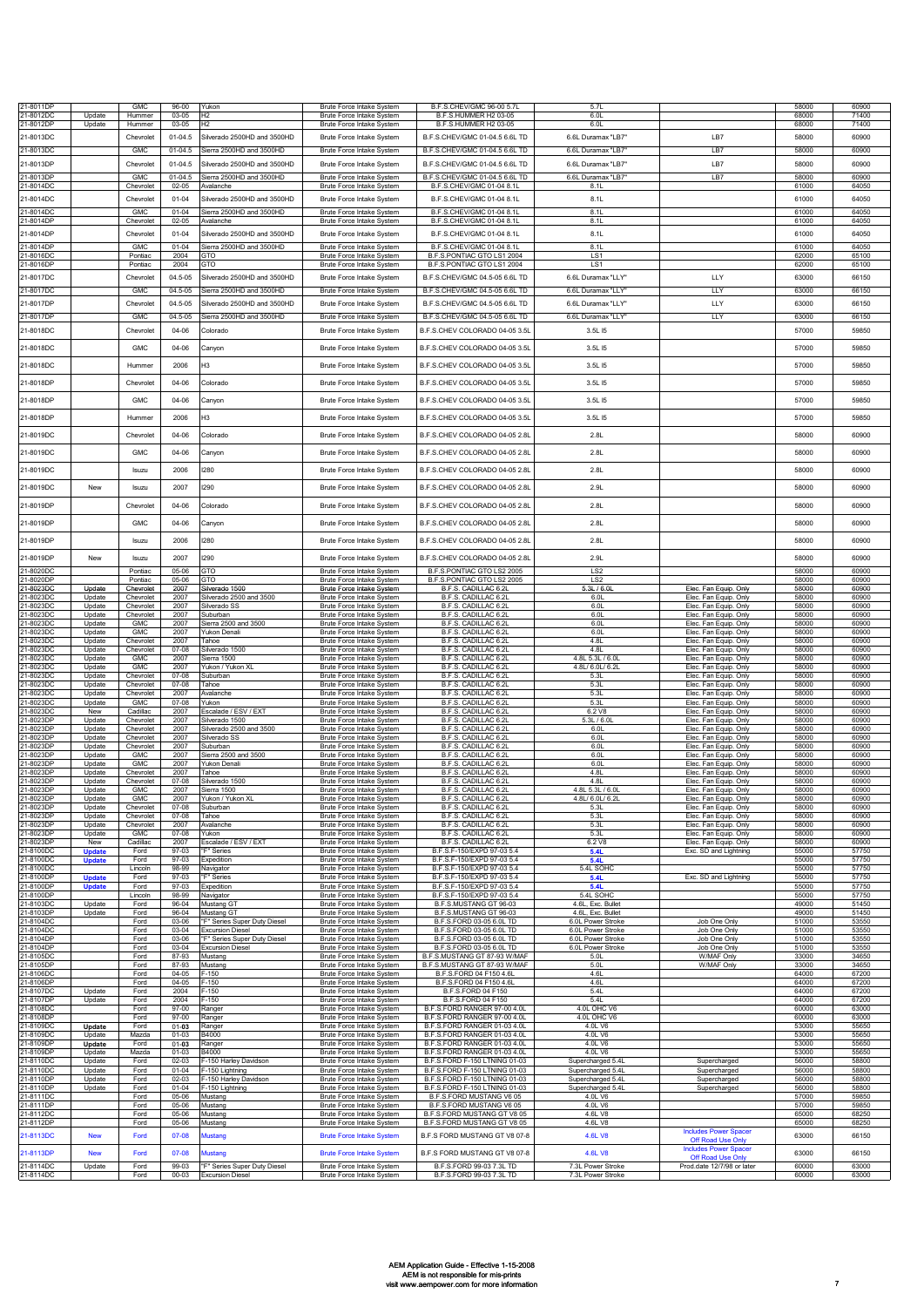| 21-8114DP                           | Update                         | Ford                | 99-03                  | "F" Series Super Duty Diesel                     | Brute Force Intake System                                            | B.F.S.FORD 99-03 7.3L TD                                         | 7.3L Power Stroke             | Prod.date 12/7/98 or later                     | 60000            | 63000            |
|-------------------------------------|--------------------------------|---------------------|------------------------|--------------------------------------------------|----------------------------------------------------------------------|------------------------------------------------------------------|-------------------------------|------------------------------------------------|------------------|------------------|
| 21-8114DF<br>21-8115DC              | New                            | Ford<br>Ford        | 00-03<br>99-03         | <b>Excursion Diesel</b><br>"F" Series Super Duty | <b>Brute Force Intake System</b><br>Brute Force Intake System        | B.F.S.FORD 99-03 7.3L TD<br>B.F.S.F-350/EXCUR 00-03 6.8L         | 7.3L Power Stroke<br>6.8L V10 |                                                | 60000<br>74000   | 63000<br>77700   |
| 21-8115DC                           | New                            | Ford                | 99-03                  | Excursion                                        | Brute Force Intake System                                            | B.F.S.F-350/EXCUR 00-03 6.8L                                     | 6.8L V10                      |                                                | 74000            | 77700            |
| 21-8115DP<br>21-8115DF              | New<br>New                     | Ford<br>Ford        | 99-03<br>99-03         | "F" Series Super Duty<br>Excursion               | <b>Brute Force Intake System</b><br>Brute Force Intake System        | B.F.S.F-350/EXCUR 00-03 6.8L<br>B.F.S.F-350/EXCUR 00-03 6.8L     | 6.8L V10<br>6.8L V10          |                                                | 74000<br>74000   | 77700<br>77700   |
| 21-8117D0                           | <b>New</b>                     | Ford                | 05-08                  | -150                                             | <b>Brute Force Intake System</b>                                     | B.F.S.FORD F150 5.4L 05-08                                       | 5.4L                          |                                                | 62000            | 65100            |
| 1-8117DR<br>21-8118D0               | <b>New</b>                     | Ford<br>Ford        | 2007                   | -150<br>F150                                     | <b>Brute Force Intake System</b><br><b>Brute Force Intake Syster</b> | B.F.S.FORD F150 5.4L 05-08<br>B.F.S. FORD F150 4.6L 07           | 5.41<br><b>4.6L</b>           |                                                | 62000<br>#VALUE! | 65100<br>#VALUE! |
| 21-8118DF<br>1-8119D0               | <b>Coming Soc</b><br>Comina Se | Ford<br>Ford        | 2007<br>2008           | F150<br>$-150$                                   | <b>Brute Force Intake System</b><br><b>Brute Force Intake System</b> | B.F.S. FORD F150 4.6L 07<br>B.F.S. FORD F150 4.6L 08             | 4.61<br>4.61                  |                                                | #VAI UF<br>62000 | #VAI UF<br>65100 |
| 21-8119DP                           | <b>New</b>                     | Ford                | 2008                   | F150                                             | <b>Brute Force Intake System</b>                                     | B.F.S. FORD F150 4.6L 08                                         | 4.6L                          |                                                | 62000            | 65100            |
| 21-8200DC<br>21-8200DC              |                                | Dodge<br>Dodge      | 98-00<br>97-99         | Durango<br>Dakota                                | Brute Force Intake System<br>Brute Force Intake System               | B.F.S.DAKOTA/DURANGO<br>B.F.S.DAKOTA/DURANGO                     | 5.2L<br>5.2L                  | Includes Power Spacer<br>Includes Power Spacer | 53000<br>53000   | 55650<br>55650   |
| 21-8200DC                           |                                | Dodge               | 98-04                  | Dakota                                           | Brute Force Intake System                                            | B.F.S.DAKOTA/DURANGO                                             | 5.9L                          | Includes Power Spacer                          | 53000            | 55650            |
| 21-8200DC                           |                                | Dodge               | 00-03                  | Durango                                          | Brute Force Intake System                                            | B.F.S.DAKOTA/DURANGO                                             | 5.9L                          | Includes Power Spacer<br>exc. Cruise Control   | 53000            | 55650            |
| 21-8200DP<br>21-8200DF              |                                | Dodge<br>Dodge      | 98-00<br>97-98         | Durango<br>Dakota                                | Brute Force Intake System<br>Brute Force Intake System               | B.F.S.DAKOTA/DURANGO<br><b>B.F.S.DAKOTA/DURANGO</b>              | 5.2L<br>5.2L                  | Includes Power Spacer<br>Includes Power Spacer | 53000<br>53000   | 55650<br>55650   |
| 21-8200DF                           |                                | Dodge               | 98-04                  | Dakota                                           | Brute Force Intake System                                            | B.F.S.DAKOTA/DURANGO                                             | 5.9L                          | Includes Power Spacer                          | 53000            | 55650            |
| 21-8200DP                           |                                | Dodge               | 00-03                  | Durango                                          | Brute Force Intake System                                            | B.F.S.DAKOTA/DURANGO                                             | 5.9L                          | Includes Power Spacer<br>exc. Cruise Control   | 53000            | 55650            |
| 21-8202DC<br>21-8202DC              |                                | Dodge<br>Dodge      | $94 - 01$<br>94-02     | Ram 1500<br>Ram 2500                             | Brute Force Intake System<br><b>Brute Force Intake System</b>        | B.F.S.RAM 94-01 5.2L/5.9L V8<br>B.F.S.RAM 94-01 5.2L/5.9L V8     | 5.2L and 5.9L<br>5.91         |                                                | 59000<br>59000   | 61950<br>61950   |
| 21-8202DF                           |                                | Dodge               | 94-01                  | Ram 1500                                         | Brute Force Intake System                                            | B.F.S.RAM 94-01 5.2L/5.9L V8                                     | 5.2L and 5.9L                 |                                                | 59000            | 61950            |
| 21-8202DF                           |                                | Dodge               | $94 - 02$              | Ram 2500<br>Ram Hemi                             | Brute Force Intake System                                            | B.F.S.RAM 94-01 5.2L/5.9L V8                                     | 5.91                          |                                                | 59000            | 61950            |
| 21-8203DC                           |                                | Dodge               | 03-05                  | Incl. Power Wagon)<br>Ram Hemi                   | Brute Force Intake System                                            | B.F.S.RAM 03-05 5.7L HEMI                                        | 5.7L Hemi                     | Includes Power Spacer                          | 66000            | 69300            |
| 21-8203DP                           |                                | Dodge               | 03-05                  | Incl. Power Wagon)                               | Brute Force Intake System                                            | B.F.S.RAM 03-05 5.7L HEMI                                        | 5.7L Hemi                     | Includes Power Spacer                          | 66000            | 69300            |
| 21-8204DC<br>21-8204DF              |                                | Dodge<br>Dodge      | $94 - 02$<br>94-02     | Ram Diesel<br>Ram Diesel                         | Brute Force Intake System<br>Brute Force Intake System               | B.F.S.RAM 98-02 5.9L TD<br>B.F.S.RAM 98-02 5.9L TD               | 5.9L Cummins<br>5.9L Cummins  |                                                | 55000<br>55000   | 57750<br>57750   |
| 21-8205DC<br>21-8205DF              |                                | Dodge<br>Dodge      | 03-04<br>$03 - 04$     | Ram<br>Ram                                       | Brute Force Intake System<br>Brute Force Intake System               | B.F.S.RAM 03-04 4.7L MAGNUM<br>B.F.S.RAM 03-04 4.7L MAGNUM       | 4.7L Magnum<br>4.7L Magnum    |                                                | 63000<br>63000   | 66150<br>66150   |
| 21-8206DC                           | Undate                         | Dodge               | $03 - 04$              | Ram Diesel                                       | <b>Brute Force Intake System</b>                                     | B.F.S.RAM 03-04 5.9L TD                                          | 5.9L Cummins                  |                                                | 60000            | 63000            |
| 21-8206DF<br>21-8207DC              | Update                         | Dodge<br>Dodge      | 03-04<br>$04 - 05$     | Ram Diesel<br>Durango Hem                        | Brute Force Intake System<br>Brute Force Intake System               | B.F.S.RAM 03-04 5.9L TD<br>B.F.S.DURANGO 04 5.7L HEMI            | 5.9L Cummins<br>5.7L Hemi     |                                                | 60000<br>58000   | 63000<br>60900   |
| 21-8207DP                           |                                | Dodge               | $04 - 05$              | Durango Hemi                                     | Brute Force Intake System                                            | B.F.S.DURANGO 04 5.7L HEMI<br>B.F.S.300C/MAGNUM/CHARGER          | 5.7L Hemi                     |                                                | 58000            | 60900            |
| 21-8208DC                           | Update                         | Chrysler            | 05-08                  | 300C                                             | Brute Force Intake System                                            | 5.71                                                             | 5.7L Hemi                     |                                                | 56000            | 58800            |
| 21-8208DC                           | Update                         | Dodge               | 06-08                  | Charger                                          | Brute Force Intake System                                            | B.F.S.300C/MAGNUM/CHARGER<br>5.71                                | 5.7L Hemi                     |                                                | 56000            | 58800            |
| 21-8208DC                           | Update                         | Dodge               | 05-07                  | Magnum R/T                                       | Brute Force Intake System                                            | B.F.S.300C/MAGNUM/CHARGER<br>5.7L                                | 5.7L Hemi                     |                                                | 56000            | 58800            |
| 21-8208DP                           | Update                         | Chrysler            | 05-08                  | 300C                                             | Brute Force Intake System                                            | B.F.S.300C/MAGNUM/CHARGER                                        | 5.7L Hemi                     |                                                | 56000            | 58800            |
|                                     |                                |                     |                        |                                                  |                                                                      | 5.7L<br>B.F.S.300C/MAGNUM/CHARGER                                |                               |                                                |                  |                  |
| 21-8208DP                           | Update                         | Dodge               | 06-08                  | Charger                                          | Brute Force Intake System                                            | 5.7L<br>B.F.S.300C/MAGNUM/CHARGER                                | 5.7L Hemi                     |                                                | 56000            | 58800            |
| 21-8208DP                           | Update                         | Dodge               | 05-07                  | Magnum R/T                                       | Brute Force Intake System                                            | 5.7L                                                             | 5.7L Hemi                     |                                                | 56000            | 58800            |
| 21-8209DC<br>21-8209DC              |                                | Dodge<br>Mitsubishi | 05-06<br>05-06         | Dakota<br>Raider                                 | Brute Force Intake System<br><b>Brute Force Intake System</b>        | B.F.S.DODGE DAKOTA 05 4.7L<br>B.F.S.DODGE DAKOTA 05 4.7L         | 4.7L OHC<br>4.71 OHC          |                                                | 58000<br>58000   | 60900<br>60900   |
| 21-8209DP                           |                                | Dodge               | 05-06<br>05-06         | Dakota<br>Raider                                 | Brute Force Intake System                                            | B.F.S.DODGE DAKOTA 05 4.7L<br>B.F.S.DODGE DAKOTA 05 4.7L         | 4.7L OHC<br>4.7L OHC          |                                                | 58000<br>58000   | 60900<br>60900   |
| 21-8209DP<br>21-8211DC              | New                            | Mitsubishi<br>Dodge | 05-06                  | Ram Diesel                                       | Brute Force Intake System<br>Brute Force Intake System               | B.F.S.DODGE 05-06 5.9L TD                                        | 5.9L Cummins                  |                                                | 62000            | 65100            |
| 21-8211DF<br>21-8212DC              | New<br>New                     | Dodge<br>Dodge      | 05-06<br>06-08         | Ram Diesel<br>Ram                                | Brute Force Intake System<br>Brute Force Intake System               | B.F.S.DODGE 05-06 5.9L TD<br>B.F.S.DODGE RAM 5.7 2006            | 5.9L Cummins<br>5.7L Hemi     | Includes Power Spacer                          | 62000<br>64000   | 65100<br>67200   |
| 21-8212DF                           | New                            | Dodge               | 06-08                  | Ram                                              | Brute Force Intake System                                            | B.F.S.DODGE RAM 5.7 2006                                         | 5.7L Hemi                     | Includes Power Spacer                          | 64000            | 67200            |
| 21-8213DC                           | Update                         | Chrysler            | 05-08                  | 300                                              | Brute Force Intake System                                            | B.F.S.300/MAGNUM/CHARGER 3.5L                                    | 3.5L V6                       |                                                | 54000            | 56700            |
| 21-8213DC                           | Update                         | Dodge               | 06-08                  | Charger                                          | Brute Force Intake System                                            | B.F.S.300/MAGNUM/CHARGER 3.5L                                    | 3.5L V6                       |                                                | 54000            | 56700            |
| 21-8213DC                           |                                | Dodge               | 05-06                  | Vlagnum                                          | Brute Force Intake System                                            | B.F.S.300/MAGNUM/CHARGER 3.5L                                    | 3.5L V6                       |                                                | 54000            | 56700            |
| 21-8213DP                           | Update                         | Chrysler            | 05-08                  | 300                                              | Brute Force Intake System                                            | B.F.S.300/MAGNUM/CHARGER 3.5L                                    | 3.5L V6                       |                                                | 54000            | 56700            |
|                                     |                                |                     |                        |                                                  |                                                                      |                                                                  |                               |                                                |                  |                  |
| 21-8213DP                           | Update                         | Dodge               | 06-08                  | Charger                                          | Brute Force Intake System                                            | B.F.S.300/MAGNUM/CHARGER 3.5L                                    | 3.5L V6                       |                                                | 54000            | 56700            |
| 21-8213DP                           |                                | Dodge               | 05-06                  | Magnum                                           | Brute Force Intake System                                            | B.F.S.300/MAGNUM/CHARGER 3.5L                                    | 3.5L V6                       |                                                | 54000            | 56700            |
| 21-8214DC<br>21-8214DP              |                                | Dodge<br>Dodge      | 2006<br>2006           | Ram<br>Ram                                       | Brute Force Intake System<br>Brute Force Intake System               | B.F.S.DODGE RAM 3.7L V6 2006<br>B.F.S.DODGE RAM 3.7L V6 2006     | 3.7L V6<br>3.7L V6            |                                                | 59000<br>59000   | 61950<br>61950   |
| 21-8215DC                           |                                | Dodge               | 05-06                  | Ram                                              | Brute Force Intake System                                            | B.F.S.RAM 4.7L Magnum 05-06                                      | 4.7L Magnum                   |                                                | 61000            | 64050            |
| 21-8215DF<br>21-8216DC              | New                            | Dodge<br>Chrysler   | 05-06<br>2007          | Ram<br>Aspen                                     | Brute Force Intake System<br>Brute Force Intake System               | B.F.S.RAM 4.7L Magnum 05-06<br>B.F.S. ASPEN 5.7 V8 2007          | 4.7L Magnum<br>5.7 Hemi       |                                                | 61000<br>63000   | 64050<br>66150   |
| 21-8216DC<br>21-8216DF              | New<br>New                     | Dodge<br>Chrysler   | 07-08<br>2007          | Durang<br>Aspen                                  | <b>Brute Force Intake System</b><br><b>Brute Force Intake System</b> | B.F.S. ASPEN 5.7 V8 2007<br>B.F.S. ASPEN 5.7 V8 2007             | 5.7 Hemi<br>5.7 Hemi          |                                                | 63000<br>63000   | 66150<br>66150   |
| 21-8216DF                           | New                            | Dodge               | $07 - 08$              | Durango                                          | Brute Force Intake System                                            | B.F.S. ASPEN 5.7 V8 2007                                         | 5.7 Hemi                      |                                                | 63000            | 66150            |
| 21-8217DC<br>21-8217DC              | Update                         | Jeep<br>Jeep        | $07 - 08$<br>$07 - 01$ | Compass<br>Patriot                               | Brute Force Intake System<br><b>Brute Force Intake System</b>        | B.F.S. CALIBER 2.0/2.4L<br><b>B.F.S. CALIBER 2.0/2.4I</b>        | 2.0 / 2.41<br>2.0 /2.4l       |                                                | 51000<br>51000   | 53550<br>53550   |
| 21-8217DC<br>21-8217DC              | Update<br>Update               | Dodge<br>Dodge      | $07 - 08$<br>$07 - 08$ | Caliber<br>Caliber                               | Brute Force Intake System<br>Brute Force Intake System               | B.F.S. CALIBER 2.0/2.4L<br>B.F.S. CALIBER 2.0/2.4L               | 2.0L<br>2.4L                  |                                                | 51000<br>51000   | 53550<br>53550   |
| 21-8217DF                           | Update                         | Jeep                | $07 - 08$              | Compass                                          | Brute Force Intake System                                            | B.F.S. CALIBER 2.0/2.4L                                          | 2.0 /2.4L                     |                                                | 51000            | 53550            |
| 21-8217DF<br>21-8217DP              | Update<br>Update               | Jeep<br>Dodge       | $07 - 08$<br>$07 - 08$ | Patriot<br>Caliber                               | Brute Force Intake System<br>Brute Force Intake System               | B.F.S. CALIBER 2.0/2.4L<br>B.F.S. CALIBER 2.0/2.4L               | 2.0 /2.4L<br>2.0 <sub>L</sub> |                                                | 51000<br>51000   | 53550<br>53550   |
| 21-8217DF<br>21-8218DC              | Update<br>New                  | Dodge<br>Dodge      | $07 - 08$<br>2007      | Caliber<br>Nitro                                 | Brute Force Intake System<br>Brute Force Intake System               | B.F.S. CALIBER 2.0/2.4L<br>B.F.S. NITRO 3.7 V6 2007              | 2.4L<br>3.7 V6                |                                                | 51000<br>60000   | 53550<br>63000   |
| 21-8218DP                           | New                            | Dodge               | 2007                   | Nitro                                            | Brute Force Intake System                                            | B.F.S. NITRO 3.7 V6 2007                                         | 3.7 V6                        |                                                | 60000            | 63000            |
| 21-8219DC<br>21-8219DC              | New<br>New                     | Chrysler<br>Dodge   | 05-07<br>05-08         | 300C SRT8<br>Charger SRT8                        | Brute Force Intake System<br><b>Brute Force Intake System</b>        | B.F.S. 300C 6.1 V8 05-07<br>B.F.S. 300C 6.1 V8 05-07             | 6.1 V8<br>6.1 V8              |                                                | 59000<br>59000   | 61950<br>61950   |
| 21-8219DC<br>21-8219DP<br>21-8219DP | New<br>New                     | Dodge<br>Chrysler   | 05-08<br>05-07         | Magnum SRT8<br>300C SRT8                         | Brute Force Intake System<br><b>Brute Force Intake System</b>        | B.F.S. 300C 6.1 V8 05-07<br>B.F.S. 300C 6.1 V8 05-07             | 6.1 V8<br>6.1 V8              |                                                | 59000<br>59000   | 61950<br>61950   |
|                                     | New                            | Dodge               | 2008                   | Challenger SRT8                                  | <b>Brute Force Intake System</b>                                     | B.F.S. 300C 6.1 V8 05-07                                         | 6.1 V8                        |                                                | 59000            | 61950            |
| 21-8219DF<br>21-8219DF              | New<br>New                     | Dodge<br>Dodge      | $05-08$<br>$05-08$     | Charger SRT8<br>Magnum SRT8                      | <b>Brute Force Intake System</b><br>Brute Force Intake System        | B.F.S. 300C 6.1 V8 05-07<br>B.F.S. 300C 6.1 V8 05-07             | 6.1 V8<br>6.1 V8              |                                                | 59000<br>59000   | 61950<br>61950   |
| 21-8220DC<br>21-8220DP              | New<br>New                     | Dodge<br>Dodge      | 2007<br>2007           | Nitro<br>Nitro                                   | Brute Force Intake System<br>Brute Force Intake System               | B.F.S. NITRO 4.0 V6 2007<br>B.F.S. NITRO 4.0 V6 2007             | 4.0 V6<br>4.0 V6              |                                                | 60000<br>60000   | 63000<br>63000   |
| 21-8301DC                           |                                | Jeep                | 97-02                  | Wrangler                                         | Brute Force Intake System                                            | B.F.S.WRANGLER 97-02 2.5L 4CYL                                   | 2.5L 4 Cyl.                   |                                                | 54000            | 56700            |
| 21-8301DP                           |                                | Jeep<br>Jeep        | 97-02<br>93-98         | Wrangler<br>Grand Cherokee                       | Brute Force Intake System<br>Brute Force Intake System               | B.F.S.WRANGLER 97-02 2.5L 4CYL<br>B.F.S.CHEROKEE 93-98 5.2L V8   | 2.5L 4 Cyl.<br>5.2L and 5.9L  | Includes Power Spacer                          | 54000<br>62000   | 56700<br>65100   |
| 21-8302DC<br>21-8302DP<br>21-8303DC |                                | Jeep<br>Jeep        | 93-98<br>$02 - 03$     | <b>Grand Cherokee</b><br>Liberty                 | Brute Force Intake System<br><b>Brute Force Intake System</b>        | B.F.S.CHEROKEE 93-98 5.2L V8<br>B.F.S.LIBERTY 2004 3.7L V6       | 5.2L and 5.9L<br>3.7L V6      | Includes Power Spacer                          | 62000<br>52000   | 65100<br>54600   |
| 21-8303DP                           |                                | Jeep                | $02 - 03$              | Liberty                                          | Brute Force Intake System                                            | B.F.S.LIBERTY 2004 3.7L V6                                       | 3.7L V6                       |                                                | 52000            | 54600            |
| 21-8304DC<br>21-8304DP              |                                | Jeep<br>Jeep        | 91-95<br>91-95         | Wrangler<br>Wrangler                             | <b>Brute Force Intake System</b><br>Brute Force Intake System        | B.F.S.WRANGLER 91-95 2.5L 4CYL<br>B.F.S.WRANGLER 91-95 2.5L 4CYL | 2.5L 4 Cyl<br>2.5L 4 Cyl.     |                                                | 52000<br>52000   | 54600<br>54600   |
| 21-8305DC<br>21-8305DF              |                                | Jeep<br>Jeep        | $91 - 95$<br>91-95     | Wrangler<br>Wrangler                             | <b>Brute Force Intake System</b><br>Brute Force Intake System        | B.F.S.WRANGLER 91-95 4.0L 6CYL<br>B.F.S.WRANGLER 91-95 4.0L 6CYL | 4.0L I6<br>4.0L I6            |                                                | 52000<br>52000   | 54600<br>54600   |
| 21-8306DC                           |                                | Jeep                | 2006                   | Commander                                        | Brute Force Intake System                                            | B.F.S.CHEROKEE 05 5.7L HEMI                                      | 5.7L Hemi                     |                                                | 56000            | 58800            |
| 21-8306DC<br>21-8306DP              |                                | Jeep<br>Jeep        | 2005<br>2006           | Grand Cherokee<br>Commander                      | Brute Force Intake System<br>Brute Force Intake System               | B.F.S.CHEROKEE 05 5.7L HEMI<br>B.F.S.CHEROKEE 05 5.7L HEMI       | 5.7L Hemi<br>5.7L Hemi        |                                                | 56000<br>56000   | 58800<br>58800   |
| 21-8306DF<br>21-8308DC              |                                | Jeep                | 2005<br>$04 - 05$      | <b>Grand Cherokee</b>                            | Brute Force Intake System                                            | B.F.S.CHEROKEE 05 5.7L HEMI                                      | 5.7L Hemi                     |                                                | 56000<br>52000   | 58800<br>54600   |
| 21-8308DP                           |                                | Jeep<br>Jeep        | 04-05                  | Wrangler<br>Wrangler                             | Brute Force Intake System<br>Brute Force Intake System               | B.F.S.WRANGLER 04 2.4L 4CYL<br>B.F.S.WRANGLER 04 2.4L 4CYL       | 2.4L<br>2.4L                  |                                                | 52000            | 54600            |
| 21-8309DC<br>21-8309DF              |                                | Jeep<br>Jeep        | 04-06<br>$04 - 06$     | Liberty<br>Liberty                               | <b>Brute Force Intake System</b><br>Brute Force Intake System        | B.F.S.LIBERTY 3.7L V6 04-06<br>B.F.S.LIBERTY 3.7L V6 04-06       | 3.7L V6<br>3.7L V6            |                                                | 54000<br>54000   | 56700<br>56700   |
| 21-8310DC                           |                                | Jeep                | 2006                   | Commander                                        | Brute Force Intake System                                            | B.F.S.COMMANDER 06 4.7L V8                                       | 4.7L V8                       |                                                | 62000            | 65100            |
| 21-8310DF<br>21-8311DC              |                                | Jeep<br>Jeep        | 2006<br>97-06          | Commander<br>Wrangler                            | Brute Force Intake System<br>Brute Force Intake System               | B.F.S.COMMANDER 06 4.7L V8<br>B.F.S WRANGLER 97-06 4.0L 6CYI     | 4.7L V8<br>4.0L Inc. Rubicon  | Includes Power Spacer                          | 62000<br>57000   | 65100<br>59850   |
| 21-8311DP                           |                                | Jeep                | 97-06                  | Wrangler                                         | <b>Brute Force Intake System</b>                                     | B.F.S WRANGLER 97-06 4.0L 6CYL                                   | 4.0L Inc. Rubicon             | <b>Includes Power Spacer</b>                   | 57000            | 59850            |
| 21-8314DC                           | New                            | Jeep                | 2007                   | Wrangler                                         | Brute Force Intake System                                            | B.F.S WRANGLER 2007 3.8L V-6CYL                                  | 3.8 V6                        |                                                | 51000            | 53550            |
| 21-8314DP                           | New                            | Jeep                | 2007                   | Wrangler                                         | Brute Force Intake System                                            | B.F.S WRANGLER 2007 3.8L V-6CYL                                  | 3.8 V6                        |                                                | 51000            | 53550            |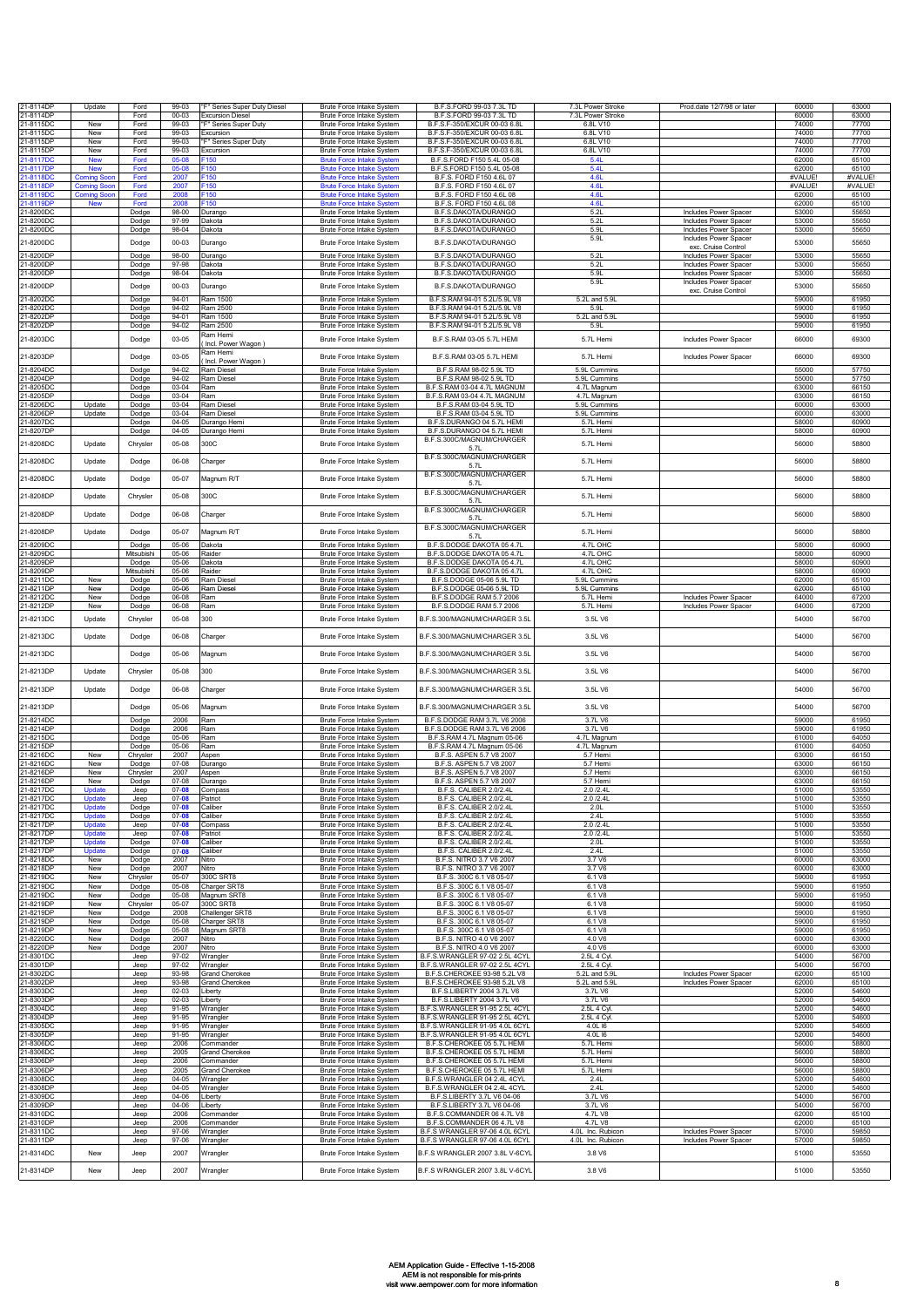| 21-8315DC              | New                               | Jeep             | $91 - 01$              | Cherokee                                  | Brute Force Intake System                                     | B.F.S. CHEROKEE 91-95 4.0 V6                                     | 4.0 16                               |                                                              | 50000              | 52500              |
|------------------------|-----------------------------------|------------------|------------------------|-------------------------------------------|---------------------------------------------------------------|------------------------------------------------------------------|--------------------------------------|--------------------------------------------------------------|--------------------|--------------------|
| 21-8315DF              | New                               | Jeep             | $91 - 01$              | <b>Cherokee</b>                           | Brute Force Intake System                                     | B.F.S. CHEROKEE 91-95 4.0 V6                                     | 4.0 16                               |                                                              | 50000              | 52500              |
| 21-8401DC              |                                   | Toyota           | $00 - 04$              | Tundra                                    | Brute Force Intake System                                     | B.F.S.TUNDRA/SEQUIOA 00-04 V8                                    | 4.71                                 |                                                              | 63000              | 66150              |
| 21-8401DC<br>21-8401DF |                                   | Tovota<br>Toyota | $00 - 04$<br>$00 - 04$ | Seguoia<br>Tundra                         | <b>Brute Force Intake System</b><br>Brute Force Intake System | B.F.S.TUNDRA/SEQUIOA 00-04 V8<br>B.F.S.TUNDRA/SEQUIOA 00-04 V8   | 4.7L<br>4.7                          |                                                              | 63000<br>63000     | 66150<br>66150     |
| 21-8401DP              |                                   | Toyota           | $00 - 04$              | Sequoia                                   | Brute Force Intake System                                     | B.F.S.TUNDRA/SEQUIOA 00-04 V8                                    | 4.7L                                 |                                                              | 63000              | 66150              |
| 21-8402DC              |                                   | Toyota           | 99-04                  | Tacoma                                    | Brute Force Intake System                                     | B.F.S.4RUNNER/TACOMA 99-04 V6                                    | 3.4L                                 | Inc. TRD Supercharged Equip.                                 | 54000              | 56700              |
| 21-8402DC              |                                   | Toyota           | 99-02                  | 4 Runner                                  | Brute Force Intake System                                     | B.F.S.4RUNNER/TACOMA 99-04 V6                                    | 3.4L                                 | Inc. TRD Supercharged Equip.                                 | 54000              | 56700              |
| 21-8402DP<br>21-8402DF |                                   | Toyota<br>Toyota | 99-04<br>99-02         | Tacoma<br>4 Runner                        | Brute Force Intake System<br>Brute Force Intake System        | B.F.S.4RUNNER/TACOMA 99-04 V6<br>B.F.S.4RUNNER/TACOMA 99-04 V6   | 3.4L<br>3.4L                         | Inc. TRD Supercharged Equip.<br>Inc. TRD Supercharged Equip. | 54000<br>54000     | 56700<br>56700     |
| 21-8403DC              | New                               | Toyota           | 05-07                  | Tacoma                                    | Brute Force Intake System                                     | B.F.S.TACOMA 05 V6                                               | 4.0L V6                              | <b>Off Road Use Only</b>                                     | 60000              | 63000              |
| 21-8403DP              | New                               | Toyota           | 05-07                  | Tacoma                                    | Brute Force Intake System                                     | B.F.S.TACOMA 05 V6                                               | 4.0L V6                              | <b>Off Road Use Only</b>                                     | 60000              | 63000              |
| 21-8404DC<br>21-8404DF | New<br>New                        | Toyota<br>Toyota | 05-06<br>05-06         | Tundra<br>Tundra                          | <b>Brute Force Intake System</b><br>Brute Force Intake System | B.F.S.TUNDRA 05 4.7L V8<br>B.F.S.TUNDRA 05 4.7L V8               | 4.7L V8<br>4.7L V8                   | <b>Off Road Use On</b><br><b>Off Road Use Only</b>           | 57000<br>57000     | 59850<br>59850     |
| 21-8405DC              | Update                            | Toyota           | 07-08                  | FJ Cruiser                                | Brute Force Intake System                                     | B.F.S. FJ CRUISER 2007 4.0 V6                                    | 4.0 V6                               | <b>Off Road Use Only</b>                                     | 64000              | 67200              |
| 21-8405DP              | Update                            | Toyota           | $07 - 08$              | <b>FJ Cruiser</b>                         | Brute Force Intake System                                     | B.F.S. FJ CRUISER 2007 4.0 V6                                    | 4.0 V6                               | <b>Off Road Use Only</b>                                     | 64000              | 67200              |
| 21-8406DC              | Coming Soon                       | Toyota           | $04 - 06$<br>04-06     | 4Runner                                   | Brute Force Intake System<br>Brute Force Intake System        | B.F.S. 4RUNNER 04-06 4.0 V6<br>B.F.S. 4RUNNER 04-06 4.0 V6       | 4.0 V6<br>4.0 V6                     | <b>Off Road Use Only</b><br><b>Off Road Use Only</b>         | 64000<br>64000     | 67200              |
| 21-8406DF<br>21-8407DC | Coming Soon<br>Coming Soon        | Toyota<br>Toyota | 2006                   | 4Runner<br>Tundra                         | Brute Force Intake System                                     | B.F.S. TUNDRA 4.0 V6                                             | 4.0 V6                               | <b>Off Road Use Only</b>                                     | #VALUE!            | 67200<br>#VALUE    |
| 21-8407DP              | Coming Soon                       | Toyota           | 2006                   | Tundra                                    | <b>Brute Force Intake System</b>                              | B.F.S. TUNDRA 4.0 V6                                             | 4.0 V6                               | <b>Off Road Use Only</b>                                     | #VALUE!            | #VALUE!            |
| 21-8408DC              | Update                            | Toyota           | $07 - 08$              | Tundra                                    | <b>Brute Force Intake System</b>                              | B.F.S. TUNDRA 5.7 V8                                             | 5.7 V8                               | <b>Off Road Use Onl</b>                                      | 64000              | 67200              |
| 21-8408DP<br>21-8409DC | Update<br>Coming Soon             | Toyota<br>Toyota | $07 - 08$<br>2007      | Tundra<br>Tundra                          | Brute Force Intake System<br>Brute Force Intake System        | B.F.S. TUNDRA 5.7 V8<br>B.F.S. TUNDRA 4.7 V8                     | 5.7 V8<br>4.7 V8                     | <b>Off Road Use Only</b>                                     | 64000<br>#VALUE!   | 67200<br>#VALUE    |
| 21-8409DP              | Coming Soon                       | Toyota           | 2007                   | Tundra                                    | <b>Brute Force Intake System</b>                              | B.F.S. TUNDRA 4.7 V8                                             | 4.7 V8                               |                                                              | #VALUE!            | #VALUE             |
| 21-8500DC              | Update                            | Nissan           | $01 - 03$              | Frontier                                  | <b>Brute Force Intake System</b>                              | B.F.S.FRONTIER/XTERRA 01-03 V6                                   | 3.3L V6                              |                                                              | 51000              | 53550              |
| 21-8500DC<br>21-8500DC | Update<br>Update                  | Nissan<br>Nissan | $01 - 03$<br>02-03     | Kterra<br>Xterra                          | Brute Force Intake System<br>Brute Force Intake System        | B.F.S.FRONTIER/XTERRA 01-03 V6<br>B.F.S.FRONTIER/XTERRA 01-03 V6 | 3.3L V6<br>Supercharged 3.3L         | Supercharged                                                 | 51000<br>51000     | 53550<br>53550     |
| 21-8500DC              |                                   | Nissan           | $01 - 03$              | Frontier                                  | Brute Force Intake System                                     | B.F.S.FRONTIER/XTERRA 01-03 V6                                   | Supercharged 3.3L                    | Supercharged                                                 | 51000              | 53550              |
| 21-8500DP              | Update                            | Nissan           | $01 - 03$              | Frontie                                   | Brute Force Intake System                                     | B.F.S.FRONTIER/XTERRA 01-03 V6                                   | 3.3L V6                              |                                                              | 51000              | 53550              |
| 21-8500DF<br>21-8500DP | Update<br>Update                  | Nissan<br>Nissan | $01 - 03$<br>$02 - 03$ | Xterra<br>Xterra                          | Brute Force Intake System<br>Brute Force Intake System        | B.F.S.FRONTIER/XTERRA 01-03 V6<br>B.F.S.FRONTIER/XTERRA 01-03 V6 | 3.3L V6<br>Supercharged 3.3L         | Supercharged                                                 | 51000<br>51000     | 53550<br>53550     |
| 21-8500DP              |                                   | Nissan           | $01 - 03$              | Frontier                                  | Brute Force Intake System                                     | B.F.S.FRONTIER/XTERRA 01-03 V6                                   | Supercharged 3.3L                    | Supercharged                                                 | 51000              | 53550              |
| 21-8502DC              | 2.0 /2.4L                         | Infiniti         | $04 - 08$              | QX56                                      | Brute Force Intake System                                     | B F S TITAN/ARMADA/OX56 5 6                                      | 5.6L                                 |                                                              | 62000              | 65100              |
| 21-8502DC<br>21-8502DC | Update<br>Update                  | Nissan<br>Nissan | $04 - 08$<br>$04 - 08$ | Armada<br>Titan                           | Brute Force Intake System<br>Brute Force Intake System        | B.F.S.TITAN/ARMADA/QX56 5.6L<br>B.F.S.TITAN/ARMADA/QX56 5.6L     | 5.6L<br>5.61                         |                                                              | 62000<br>62000     | 65100<br>65100     |
| 21-8502DP              | 2.0 /2.4L                         | Infiniti         | $04 - 08$              | QX56                                      | Brute Force Intake System                                     | B.F.S.TITAN/ARMADA/QX56 5.6L                                     | 5.6L                                 |                                                              | 62000              | 65100              |
| 21-8502DF              | Update                            | Nissan           | $04 - 08$              | Armada                                    | <b>Brute Force Intake System</b>                              | B.F.S.TITAN/ARMADA/QX56 5.6L                                     | 5.61                                 |                                                              | 62000              | 65100              |
| 21-8502DP              | Update                            | Nissan           | $04 - 08$              | Titan                                     | Brute Force Intake System                                     | B.F.S.TITAN/ARMADA/QX56 5.6L                                     | 5.61                                 |                                                              | 62000              | 65100              |
| 21-8503DC              |                                   | Nissan           | 05-06                  | Frontier                                  | Brute Force Intake System                                     | B.F.S.FRONTR/PATHFINDR 05 4.0L                                   | 4.0L V6 M/T Only                     | M/T Only                                                     | 58000              | 60900              |
| 21-8503DC              |                                   | Nissan           | 05-06                  | Pathfinder                                | Brute Force Intake System                                     | B.F.S.FRONTR/PATHFINDR 05 4.0L                                   | 4.0L V6 M/T Only                     | M/T Only                                                     | 58000              | 60900              |
|                        |                                   |                  |                        |                                           |                                                               |                                                                  |                                      |                                                              |                    |                    |
| 21-8503DC              |                                   | Nissan           | 05-06                  | Xterra                                    | Brute Force Intake System                                     | B.F.S.FRONTR/PATHFINDR 05 4.0L                                   | 4.0L V6 M/T Only                     | M/T Only                                                     | 58000              | 60900              |
| 21-8503DP              |                                   | Nissan           | 05-06                  | Frontier                                  | Brute Force Intake System                                     | B.F.S. FRONTR/PATHFINDR 05 4 01                                  | 4.0L V6 M/T Only                     | M/T Only                                                     | 58000              | 60900              |
| 21-8503DP              |                                   | Nissan           | 05-06                  | Pathfinder                                | Brute Force Intake System                                     | B.F.S.FRONTR/PATHFINDR 05 4.0L                                   | 4.0L V6 M/T Only                     | M/T Only                                                     | 58000              | 60900              |
|                        |                                   |                  |                        |                                           |                                                               |                                                                  |                                      |                                                              |                    |                    |
| 21-8503DP              |                                   | Nissan           | 05-06                  | Xterra                                    | <b>Brute Force Intake System</b>                              | B.F.S.FRONTR/PATHFINDR 05 4.0L                                   | 4.0L V6 M/T Only                     | M/T Only                                                     | 58000              | 60900              |
| 21-8504DC              | Update                            | Nissan           | $05-08$                | Frontier                                  | Brute Force Intake System                                     | B.F.S FRNT/PATH/XTER 4.0L AUTO                                   | 4.0L V6 A/T Only                     | A/T Only                                                     | 62000              | 65100              |
| 21-8504DC<br>21-8504DC |                                   | Nissan<br>Nissan | 05-06<br>05-06         | Pathfinder<br>Xterra                      | Brute Force Intake System<br>Brute Force Intake System        | B.F.S FRNT/PATH/XTER 4.0L AUTO<br>B.F.S FRNT/PATH/XTER 4.0L AUTO | 4.0L V6 A/T Only<br>4.0L V6 A/T Only | A/T Only<br>A/T Only                                         | 62000<br>62000     | 65100<br>65100     |
| 21-8504DF              | Update                            | Nissan           | $05-08$                | Frontier                                  | <b>Brute Force Intake System</b>                              | B.F.S FRNT/PATH/XTER 4.0L AUTO                                   | 4.0L V6 A/T Only                     | A/T Only                                                     | 62000              | 65100              |
| 21-8504DP              |                                   | Nissan           | 05-06                  | Pathfinder                                | <b>Brute Force Intake System</b>                              | B.F.S FRNT/PATH/XTER 4.0L AUTO                                   | 4.0L V6 A/T Only                     | A/T Only                                                     | 62000              | 65100              |
| 21-8504DP<br>21-8600DC |                                   | Nissan<br>Honda  | 05-06<br>06-07         | Xterra<br>Ridgeline                       | <b>Brute Force Intake System</b><br>Brute Force Intake System | B.F.S FRNT/PATH/XTER 4.0L AUTO<br><b>B.F.S.HONDA RIDGELINE</b>   | 4.0L V6 A/T Only<br>3.5L V6          | A/T Only                                                     | 62000<br>62000     | 65100<br>65100     |
| 21-8600DP              |                                   | Honda            | 06-07                  | Ridgeline                                 | <b>Brute Force Intake System</b>                              | <b>B.F.S.HONDA RIDGELINE</b>                                     | 3.5L V6                              |                                                              | 62000              | 65100              |
| 21-9021DC              |                                   | Chevrolet        | $01-04.5$              | Silverado 2500HD and 3500HD               | Brute Force HD Intake System                                  | B.F.S. HD CHEV/GMC 01-04.5<br>6.6LTD                             | 6.6L Duramax "LB7"                   | LB7                                                          | 75000              | 78750              |
|                        |                                   |                  |                        |                                           |                                                               | B.F.S. HD CHEV/GMC 01-04.5                                       |                                      |                                                              |                    |                    |
| 21-9021DC              |                                   | <b>GMC</b>       | 01-04.5                | Sierra 2500HD and 3500HD                  | Brute Force HD Intake System                                  | 6.6LTD                                                           | 6.6L Duramax "LB7"                   | LB7                                                          | 75000              | 78750              |
| 21-9021DP              |                                   | Chevrolet        | 01-04.5                | Silverado 2500HD and 3500HD               | Brute Force HD Intake System                                  | B.F.S. HD CHEV/GMC 01-04.5<br>6.6LTD                             | 6.6L Duramax "LB7"                   | LB7                                                          | 75000              | 78750              |
|                        |                                   |                  |                        |                                           |                                                               | B.F.S. HD CHEV/GMC 01-04.5                                       |                                      | LB7                                                          |                    |                    |
| 21-9021DP              |                                   | <b>GMC</b>       | 01-04.5                | Sierra 2500HD and 3500HD                  | Brute Force HD Intake System                                  | 6.6LTD                                                           | 6.6L Duramax "LB7"                   |                                                              | 75000              | 78750              |
| 21-9022DC              |                                   | Chevrolet        | 04.5-05                | Silverado 2500HD and 3500HD               | Brute Force HD Intake System                                  | B.F.S. HD CHEV/GMC 04.5-05<br>6.6LTD                             | 6.6L Duramax "LLY"                   | <b>LLY</b>                                                   | 75000              | 78750              |
| 21-9022DC              |                                   | <b>GMC</b>       | 04.5-05                | Sierra 2500HD and 3500HD                  | Brute Force HD Intake System                                  | B.F.S. HD CHEV/GMC 04.5-05                                       | 6.6L Duramax "LLY"                   | LLY                                                          | 75000              | 78750              |
|                        |                                   |                  |                        |                                           |                                                               | 6.6LTD                                                           |                                      |                                                              |                    |                    |
| 21-9022DP              |                                   | Chevrolet        | 04.5-05                | Silverado 2500HD and 3500HD               | Brute Force HD Intake System                                  | B.F.S. HD CHEV/GMC 04.5-05<br>6.6LTD                             | 6.6L Duramax "LLY"                   | LLY                                                          | 75000              | 78750              |
| 21-9022DP              |                                   | <b>GMC</b>       | 04.5-05                | Sierra 2500HD and 3500HD                  | Brute Force HD Intake System                                  | B.F.S. HD CHEV/GMC 04.5-05                                       | 6.6L Duramax "LLY"                   | <b>LLY</b>                                                   | 75000              | 78750              |
|                        |                                   |                  |                        | Silverado Classic                         |                                                               | 6.6LTD                                                           |                                      |                                                              |                    |                    |
| 21-9024DC              | New Update                        | Chevrolet        | 06-07                  | 2500HD and 3500HD                         | Brute Force HD Intake System                                  | B.F.S. HD CHEV/GMC 2006 6.6LTD                                   | 6.6L Duramax "LBZ"                   | LBZ                                                          | 77000              | 80850              |
| 21-9024DC              | New Update                        | <b>GMC</b>       | 06-07                  | Sierra Classic                            | Brute Force HD Intake System                                  | B.F.S. HD CHEV/GMC 2006 6.6LTD                                   | 6.6L Duramax "LBZ"                   | LBZ                                                          | 77000              | 80850              |
|                        |                                   |                  |                        | 2500HD and 3500HD<br>Silverado Classic    |                                                               |                                                                  |                                      |                                                              |                    |                    |
| 21-9024DP              | New Update                        | Chevrolet        | 06-07                  | 2500HD and 3500HD                         | Brute Force HD Intake System                                  | B.F.S. HD CHEV/GMC 2006 6.6LTD                                   | 6.6L Duramax "LBZ"                   | <b>IBZ</b>                                                   | 77000              | 80850              |
| 21-9024DP              | New Update                        | <b>GMC</b>       | 06-07                  | Sierra Classic                            | Brute Force HD Intake System                                  | B.F.S. HD CHEV/GMC 2006 6.6LTD                                   | 6.6L Duramax "LBZ"                   | LBZ                                                          | 77000              | 80850              |
|                        |                                   |                  |                        | 2500HD and 3500HD                         |                                                               |                                                                  |                                      |                                                              |                    |                    |
| 21-9025DC              | <b>Update</b>                     | Chevrolet        | $07 - 08$              | Silverado 2500HD and 3500HD               | Brute Force HD Intake System                                  | B.F.H.D. CHV/GMC GMT900 6.6LTD                                   | 6.6L Duramax "LMM"                   | LMM                                                          | 83000              | 87150              |
| 21-9025DC              | <b>Update</b>                     | <b>GMC</b>       | $07 - 08$              | Sierra 2500HD and 3500HD                  | Brute Force HD Intake System                                  | B.F.H.D. CHV/GMC GMT900 6.6LTD                                   | 6.6L Duramax "LMM"                   | <b>LMM</b>                                                   | 83000              | 87150              |
| 21-9025DP              | <b>Update</b>                     | Chevrolet        | $07 - 08$              | Silverado 2500HD and 3500HD               | Brute Force HD Intake System                                  | B.F.H.D. CHV/GMC GMT900 6.6LTD                                   | 6.6L Duramax "LMM"                   | LMM                                                          | 83000              | 87150              |
| 21-9025DP              | <b>Update</b>                     | <b>GMC</b>       | $07 - 08$              | Sierra 2500HD and 3500HD                  | Brute Force HD Intake System                                  | B.F.H.D. CHV/GMC GMT900 6.6LTD                                   | 6.6L Duramax "LMM"                   | <b>LMM</b>                                                   | 83000              | 87150              |
| 21-9113DC              |                                   | Ford             | 04-06                  | "F" Series Super Duty                     | Brute Force HD Intake System                                  | B.F.S. HD FORD 03-06 6.0L TD                                     | 6.0L Power Stroke<br>Job 1 Only      | Job 1 Only, Two Piece Intake Tube                            | 71000              | 74550              |
| 21-9113DC              |                                   | Ford             | $04 - 06$              | <b>Excursion Diesel</b>                   | Brute Force HD Intake System                                  | B.F.S. HD FORD 03-06 6.0L TD                                     | 6.0L Power Stroke                    | Job 1 Only, Two Piece Intake Tube                            | 71000              | 74550              |
|                        |                                   |                  |                        |                                           |                                                               |                                                                  | Job 1 Only<br>6.0L Power Stroke      |                                                              |                    |                    |
| 21-9113DP              |                                   | Ford             | $04 - 06$              | "F" Series Super Duty                     | Brute Force HD Intake System                                  | B.F.S. HD FORD 03-06 6.0L TD                                     | Job 1 Only                           | Job 1 Only, Two Piece Intake Tube                            | 71000              | 74550              |
| 21-9113DP              |                                   | Ford             | 04-06                  | <b>Excursion Diesel</b>                   | Brute Force HD Intake System                                  | B.F.S. HD FORD 03-06 6.0L TD                                     | 6.0L Power Stroke                    | Job 1 Only, Two Piece Intake Tube                            | 71000              | 74550              |
|                        |                                   |                  |                        |                                           |                                                               |                                                                  | Job 1 Only                           |                                                              |                    |                    |
| 21-9115DC              | Coming Soor                       | Ford             | 99-03                  | "F" Series Super Duty                     | Brute Force HD Intake System                                  | B.F.S. HD FORD 99-03 6.8L V-10 HD                                | 6.8L V10                             |                                                              | #VALUE!            | #VALUE             |
| 21-9115DC              | Coming Soon                       | Ford             | 99-03                  | Excursion                                 | Brute Force HD Intake System                                  | B.F.S. HD FORD 99-03 6.8L V-10 HD                                | 6.8L V10                             |                                                              | #VALUE!            | #VALUE!            |
| 21-9115DP              | Coming Soon                       | Ford             | 99-03                  | 'F" Series Super Duty                     | Brute Force HD Intake System                                  | B.F.S. HD FORD 99-03 6.8L V-10 HD                                | 6.8L V10                             |                                                              | #VALUE!            | #VALUE!            |
|                        |                                   |                  |                        |                                           |                                                               |                                                                  |                                      |                                                              |                    |                    |
| 21-9115DP              | Coming Soor                       | Ford             | 99-03                  | Excursion                                 | Brute Force HD Intake System                                  | B.F.S. HD FORD 99-03 6.8L V-10 HD                                | 6.8L V10                             |                                                              | #VALUE!            | #VALUE!            |
| 21-9116DC              | Coming Soon                       | Ford             | 06-07                  | "F" Series Super Duty                     | Brute Force HD Intake System                                  | B.F.H.D.FORD 06-07 6.0L TD                                       | 6.0L Power Stroke                    | Job 2 Only, One Piece Intake Tube                            | #VALUE!            | #VALUE!            |
| 21-9116DP<br>21-9120DC | Coming Soon<br><b>Coming Soon</b> | Ford<br>Ford     | 06-07<br>2008          | "F" Series Super Duty<br>F 250 Super Duty | Brute Force HD Intake System<br>Brute Force HD Intake System  | B.F.H.D.FORD 06-07 6.0L TD<br>B.F.H.D. F250 SD 6.4L 08           | 6.0L Power Stroke<br>6.4L            | Job 2 Only, One Piece Intake Tube                            | #VALUE!<br>#VALUE! | #VALUE!<br>#VALUE! |
| 21-9120DP              | <b>Coming Soon</b>                | Ford             | 2008                   | F 250 Super Duty                          | Brute Force HD Intake System                                  | B.F.H.D. F250 SD 6.4L 08                                         | 6.4L                                 |                                                              | #VALUE!            | #VALUE!            |
| 21-9210DC<br>21-9210DP |                                   | Dodge<br>Dodge   | $94 - 02$<br>94-02     | Ram Diesel<br>Ram Diesel                  | Brute Force HD Intake System<br>Brute Force HD Intake System  | B.F.S. HD. DODGE 94-02 5.9L TD<br>B.F.S. HD. DODGE 94-02 5.9L TD | 5.9L Cummins<br>5.9L Cummins         |                                                              | 66000<br>66000     | 69300<br>69300     |
| 21-9211DC              | Update                            | Dodge            | 03-06                  | Ram Diesel                                | Brute Force HD Intake System                                  | B.F.S. HD. DODGE 03-06 5.9L TD                                   | 5.9L Cummins                         |                                                              | 77000              | 80850              |
| 21-9211DP              | Update                            | Dodge            | 03-06                  | Ram Diesel                                | Brute Force HD Intake System                                  | B.F.S. HD. DODGE 03-06 5.9L TD                                   | 5.9L Cummins                         |                                                              | 77000              | 80850              |
| 21-9221DS<br>22-400B   | Update                            | Dodge<br>Honda   | $07 - 08$<br>88-91     | Ram Diesel<br>Civic EX and Si             | Brute Force HD Intake System<br>Short Ram Intake System       | B.F.S. HD. DODGE07-08 6.7L TD<br>S.R.S.CVC/CRX 88-91 EX/SI       | 6.7 Cummins                          |                                                              | 69000<br>32000     | 72450<br>33600     |
| 22-400B                |                                   | Honda            | 88-91                  | CRX Si                                    | Short Ram Intake System                                       | S.R.S.CVC/CRX 88-91 EX/SI                                        |                                      |                                                              | 32000              | 33600              |
| 22-400P                |                                   | Honda            | 88-91                  | Civic EX and Si                           | Short Ram Intake System                                       | S.R.S.CVC/CRX 88-91 EX/SI                                        |                                      |                                                              | 32000              | 33600              |
| 22-400P<br>22-400R     |                                   | Honda<br>Honda   | 88-91<br>88-91         | CRX Si<br>Civic EX and Si                 | Short Ram Intake System<br>Short Ram Intake System            | S.R.S.CVC/CRX 88-91 EX/SI<br>S.R.S.CVC/CRX 88-91 EX/SI           |                                      |                                                              | 32000<br>32000     | 33600<br>33600     |
| 22-400R                |                                   | Honda            | 88-91                  | CRX Si                                    | Short Ram Intake System                                       | S.R.S.CVC/CRX 88-91 EX/SI                                        |                                      |                                                              | 32000              | 33600              |
| 22-401B                |                                   | Honda            | 96-00                  | Civic EX                                  | Short Ram Intake System                                       | S.R.S.CVC 92-00 EX                                               |                                      |                                                              | 21000<br>21000     | 22050<br>22050     |
|                        |                                   |                  |                        |                                           |                                                               |                                                                  |                                      |                                                              |                    |                    |
| 22-401B<br>22-401B     |                                   | Honda<br>Honda   | 93-97<br>93-95         | Del Sol S<br>Del Sol S                    | Short Ram Intake System<br>Short Ram Intake System            | S.R.S.CVC 92-00 EX<br>S.R.S.CVC 92-00 EX                         |                                      |                                                              | 21000              | 22050              |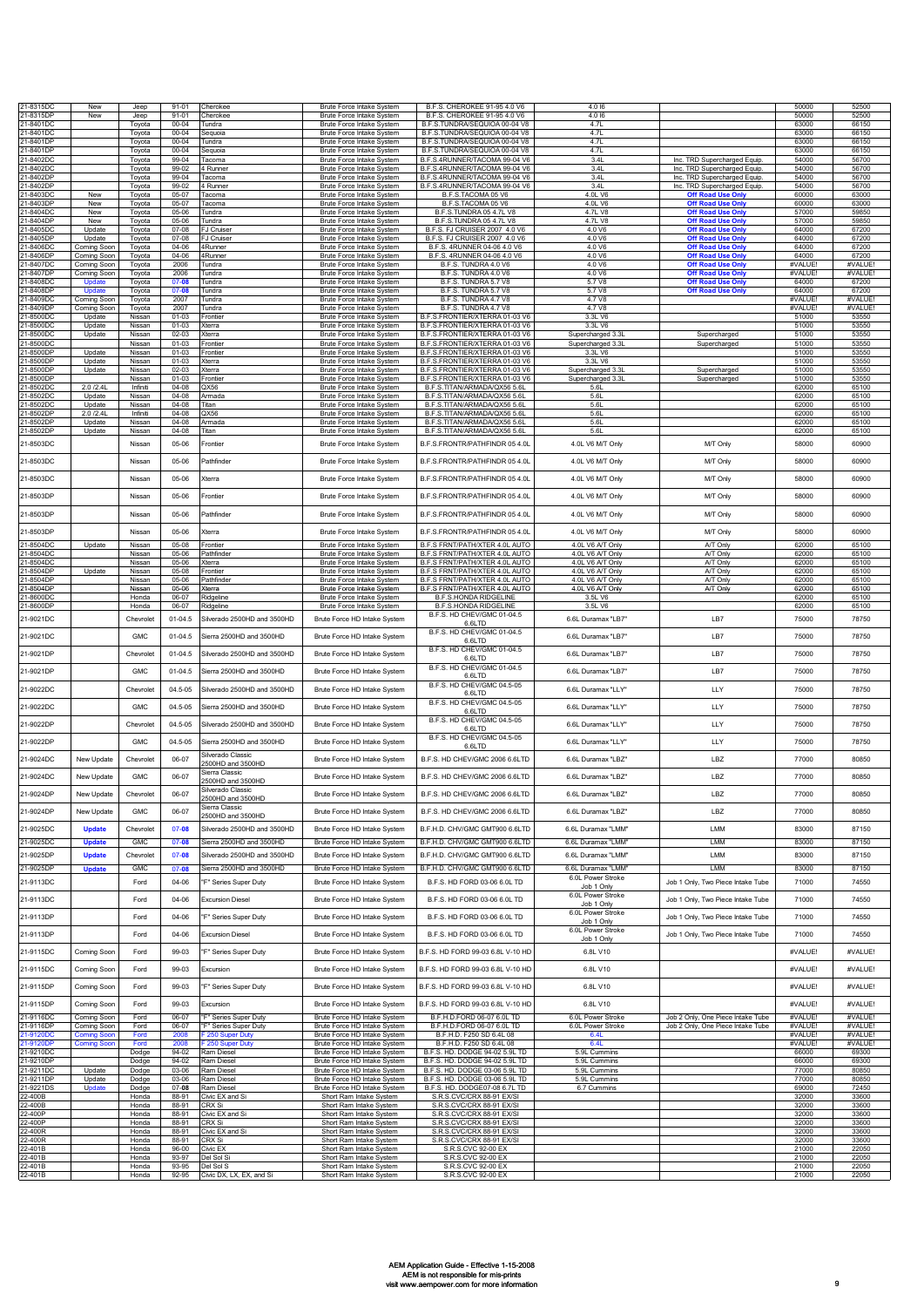| 22-401P                       |                              | Honda                    | $96 - 00$              | Civic EX                                               | Short Ram Intake System                                                       | S.R.S.CVC 92-00 EX                                                                |                                    |                                                          | 21000                   | 22050                   |
|-------------------------------|------------------------------|--------------------------|------------------------|--------------------------------------------------------|-------------------------------------------------------------------------------|-----------------------------------------------------------------------------------|------------------------------------|----------------------------------------------------------|-------------------------|-------------------------|
| 22-401P                       |                              | Honda                    | 93-97                  | Del Sol Si                                             | Short Ram Intake System                                                       | S.R.S.CVC 92-00 EX                                                                |                                    |                                                          | 21000                   | 22050                   |
| 22-401P                       |                              | Honda                    | 93-95                  | Del Sol S                                              | Short Ram Intake System                                                       | SR S CVC 92-00 FX                                                                 |                                    |                                                          | 21000                   | 22050<br>22050          |
| 22-401P<br>22-401R            |                              | Honda<br>Honda           | 92-95<br>$96 - 00$     | Civic DX, LX, EX, and Si<br>Civic EX                   | Short Ram Intake System<br>Short Ram Intake System                            | S.R.S.CVC 92-00 EX<br>S.R.S.CVC 92-00 EX                                          |                                    |                                                          | 21000<br>21000          | 22050                   |
| 22-401R                       |                              | Honda                    | 93-97                  | Del Sol Si                                             | Short Ram Intake System                                                       | S R S CVC 92-00 FX                                                                |                                    |                                                          | 21000                   | 22050                   |
| 2-401R                        |                              | Honda                    | 93-95                  | Del Sol S                                              | Short Ram Intake System                                                       | S.R.S.CVC 92-00 EX                                                                |                                    |                                                          | 21000                   | 22050                   |
| 2-401R<br>2-402B              |                              | Honda<br>Acura           | 92-95<br>90-93         | Civic DX, LX, EX, and Si<br>ntegra RS, LS, GS, and GSR | Short Ram Intake System<br>Short Ram Intake System                            | S.R.S.CVC 92-00 EX<br>S.R.S.INT 90-93 ALL                                         |                                    |                                                          | 21000<br>30000          | 22050<br>31500          |
| 22-402P                       |                              | Acura                    | $90-93$                | Integra RS, LS, GS, and GSR                            | Short Ram Intake System                                                       | S.R.S.INT 90-93 ALI                                                               |                                    |                                                          | 30000                   | 31500                   |
| 2-402R                        |                              | Acura                    | 90-93                  | ntegra RS, LS, GS, and GSR                             | Short Ram Intake System                                                       | S.R.S.INT 90-93 ALL                                                               |                                    |                                                          | 30000                   | 31500                   |
| 2-403B<br>2-403P              |                              | Acura<br>Acura           | $94 - 01$<br>94-01     | Integra RS, LS, and GS<br>Integra RS, LS, and GS       | Short Ram Intake System<br>Short Ram Intake System                            | S.R.S.INT 94-01 LS/GS/RS<br>S.R.S.INT 94-01 LS/GS/RS                              |                                    |                                                          | 23000<br>23000          | 24150<br>24150          |
| 2-403R                        |                              | Acura                    | $94 - 01$              | Integra RS, LS, and GS                                 | Short Ram Intake System                                                       | S.R.S.INT 94-01 LS/GS/RS                                                          |                                    |                                                          | 23000                   | 24150                   |
| 2-404B                        |                              | Acura                    | 94-01                  | Integra GSR                                            | Short Ram Intake System                                                       | S.R.S.INT 94-01 GSR                                                               |                                    |                                                          | 31000                   | 32550                   |
| 2-404P<br>2-404R              |                              | Acura<br>Acura           | 94-01<br>$94 - 01$     | Integra GSR<br>ntegra GSR                              | Short Ram Intake System<br>Short Ram Intake System                            | S.R.S.INT 94-01 GSR<br>S.R.S.INT 94-01 GSR                                        |                                    |                                                          | 31000<br>31000          | 32550<br>32550          |
| 22-405B                       |                              | Honda                    | 92-96                  | Prelude S, Si, and Si VTEC                             | Short Ram Intake System                                                       | S.R.S.PRE 92-96 ALL                                                               |                                    |                                                          | 30000                   | 31500                   |
| 22-405P                       |                              | Honda                    | 92-96                  | Prelude S. Si. and Si VTFC                             | Short Ram Intake System                                                       | S.R.S.PRE 92-96 ALL                                                               |                                    |                                                          | 30000                   | 31500                   |
| 22-405R<br>22-406B            |                              | Honda<br>Honda           | 92-96<br>97-01         | Prelude S. Si. and Si VTEC<br>Prelude Base and Type SH | Short Ram Intake System<br>Short Ram Intake System                            | S.R.S.PRE 92-96 ALI<br>S.R.S.PRE 97-01 ALL                                        |                                    |                                                          | 30000<br>30000          | 31500<br>31500          |
| 22-406P                       |                              | Honda                    | $97 - 01$              | Prelude Base and Type SH                               | Short Ram Intake System                                                       | S.R.S.PRE 97-01 ALL                                                               |                                    |                                                          | 30000                   | 31500                   |
| 22-406R<br>2-407B             |                              | Honda<br>Honda           | $97 - 01$<br>90-93     | Prelude Base and Type SH<br>Accord DX, LX, SE, and EX  | Short Ram Intake System<br>Short Ram Intake System                            | S.R.S.PRE 97-01 ALL<br>S.R.S.ACC 90-93 ALL                                        |                                    |                                                          | 30000<br>31000          | 31500<br>32550          |
| 2-407P                        |                              | Honda                    | 90-93                  | Accord DX, LX, SE, and EX                              | Short Ram Intake System                                                       | S.R.S.ACC 90-93 ALL                                                               |                                    |                                                          | 31000                   | 32550                   |
| 2-407R<br>22-408B             |                              | Honda<br>Honda           | 90-93<br>94-97         | Accord DX, LX, SE, and EX<br>Accord DX, LX, SE, and EX | Short Ram Intake System<br>Short Ram Intake System                            | S.R.S.ACC 90-93 ALL<br>S.R.S.ACC 94-97 4CYL                                       | 4 Cyl                              |                                                          | 31000<br>26000          | 32550<br>27300          |
| 2-408P                        |                              | Honda                    | 94-97                  | Accord DX, LX, SE, and EX                              | Short Ram Intake System                                                       | S.R.S.ACC 94-97 4CYL                                                              | 4 Cvl                              |                                                          | 26000                   | 27300                   |
| 2-408R                        |                              | Honda                    | 94-97                  | Accord DX, LX, SE, and EX                              | Short Ram Intake System                                                       | S.R.S.ACC 94-97 4CYL                                                              | 4 Cyl.                             |                                                          | 26000                   | 27300                   |
| 2-413B<br>22-413P             |                              | Honda<br>Honda           | 96-00<br>96-00         | Civic CX, DX, and LX<br>Civic CX. DX. and LX           | Short Ram Intake System<br>Short Ram Intake System                            | S.R.S.CVC 96-00 CX/DX/LX<br>S.R.S.CVC 96-00 CX/DX/LX                              |                                    |                                                          | 30000<br>30000          | 31500<br>31500          |
| 2-413R                        |                              | Honda                    | 96-00                  | Civic CX. DX. and LX                                   | Short Ram Intake System                                                       | S.R.S.CVC 96-00 CX/DX/LX                                                          |                                    |                                                          | 30000                   | 31500                   |
| 2-415B<br>2-415P              |                              | Honda                    | 98-02<br>98-02         | Accord DX, LX, and EX                                  | Short Ram Intake System                                                       | S.R.S.ACC 98-02 4CYL                                                              | 4 Cv                               |                                                          | 34000                   | 35700<br>35700          |
| 22-415R                       |                              | Honda<br>Honda           | 98-02                  | Accord DX, LX, and EX<br>Accord DX, LX, and EX         | Short Ram Intake System<br>Short Ram Intake System                            | S.R.S.ACC 98-02 4CYL<br>S.R.S.ACC 98-02 4CYL                                      | 4 Cyl<br>4 Cvl                     |                                                          | 34000<br>34000          | 35700                   |
| 22-416B                       |                              | Acura                    | $01 - 03$              | CL 3.2L                                                | Short Ram Intake System                                                       | S.R.S.ACCV6 98-02/CL 01-03/TL                                                     | Non-Type S                         |                                                          | 31000                   | 32550                   |
| 22-416B<br>22-416P            |                              | Honda<br>Acura           | 98-02<br>$01 - 03$     | Accord LX and EX<br>CL 3.2L                            | Short Ram Intake System<br>Short Ram Intake System                            | S.R.S.ACCV6 98-02/CL 01-03/TL<br>S.R.S.ACCV6 98-02/CL 01-03/TL                    | V <sub>6</sub><br>Non-Type S       |                                                          | 31000<br>31000          | 32550<br>32550          |
| 22-416P                       |                              | Honda                    | 98-02                  | Accord LX and EX                                       | Short Ram Intake System                                                       | S.R.S.ACCV6 98-02/CL 01-03/TL                                                     | V <sub>6</sub>                     |                                                          | 31000                   | 32550                   |
| 22-416R<br>2-416R             |                              | Acura<br>Honda           | $01 - 03$<br>98-02     | CL 3.2L<br>Accord LX and EX                            | Short Ram Intake System<br>Short Ram Intake System                            | S.R.S.ACCV6 98-02/CL 01-03/TL<br>S.R.S.ACCV6 98-02/CL 01-03/TL                    | Non-Type S<br>V6                   |                                                          | 31000<br>31000          | 32550<br>32550          |
| 2-417B                        |                              | Honda                    | 99-00                  | Civic Si                                               | Short Ram Intake System                                                       | S.R.S.CVC 99-00 SI                                                                |                                    |                                                          | 30000                   | 31500                   |
| 22-417P<br>22-417R            |                              | Honda<br>Honda           | 99-00<br>99-00         | Civic Si<br>Civic Si                                   | Short Ram Intake System                                                       | S.R.S.CVC 99-00 SI<br>S.R.S.CVC 99-00 SI                                          |                                    |                                                          | 30000<br>30000          | 31500<br>31500          |
| 22-425B                       |                              | Dodge                    | $03-05$                | SRT-4                                                  | Short Ram Intake System<br>Short Ram Intake System                            | S.R.S.NEON 03-05 TURBO                                                            |                                    |                                                          | 38000                   | 39900                   |
| 22-425P                       |                              | Dodge                    | 03-05                  | SRT-4                                                  | Short Ram Intake System                                                       | S.R.S.NEON 03-05 TURBO                                                            |                                    |                                                          | 38000                   | 39900                   |
| 22-425R<br>22-427B            |                              | Dodge<br>Chrysler        | 03-05<br>2003          | SRT-4<br><sup>2</sup> T Cruiser Turbo                  | Short Ram Intake System<br>Short Ram Intake System                            | S.R.S.NEON 03-05 TURBO<br>S.R.S.PT CRUISER 03 TURBO                               |                                    |                                                          | 38000<br>46000          | 39900<br>48300          |
| 2-427P                        |                              | Chrysler                 | 2003                   | <sup>2</sup> T Cruiser Turbo                           | Short Ram Intake System                                                       | S.R.S.PT CRUISER 03 TURBC                                                         |                                    |                                                          | 46000                   | 48300                   |
| 2-427R                        |                              | Chrysler                 | 2003                   | <sup>2</sup> T Cruiser Turbo                           | Short Ram Intake System                                                       | S.R.S.PT CRUISER 03 TURBO                                                         |                                    |                                                          | 46000                   | 48300                   |
| 2-430B<br>22-430B             |                              | Eagle<br>Mitsubishi      | 95-99<br>95-99         | <b>Talon ESi</b><br>Eclipse RS and GS                  | Short Ram Intake System<br>Short Ram Intake System                            | S.R.S.ECL 95-99 2.0 N/TURBO<br>S.R.S.ECL 95-99 2.0 N/TURBO                        | 420A<br>420A                       |                                                          | 28000<br>28000          | 29400<br>29400          |
| 22-430P                       |                              | Eagle                    | 95-99                  | Talon ESi                                              | Short Ram Intake System                                                       | S.R.S.ECL 95-99 2.0 N/TURBO                                                       | 420A                               |                                                          | 28000                   | 29400                   |
| 2-430P<br>22-430R             |                              | Mitsubishi<br>Eagle      | 95-99<br>95-99         | Eclipse RS and GS<br>Talon ESi                         | Short Ram Intake System<br>Short Ram Intake System                            | S.R.S.ECL 95-99 2.0 N/TURBO<br>S.R.S.ECL 95-99 2.0 N/TURBO                        | 420A<br>420A                       |                                                          | 28000<br>28000          | 29400<br>29400          |
| 22-430R                       |                              | Mitsubishi               | 95-99                  | Eclipse RS and GS                                      | Short Ram Intake System                                                       | S.R.S.ECL 95-99 2.0 N/TURBO                                                       | 420A                               |                                                          | 28000                   | 29400                   |
| 22-432B                       |                              | Dodge                    | $01 - 03$              | stratus R/T                                            | Short Ram Intake System                                                       | S.R.S.ECL 00-04 GT                                                                | 3.0L V6                            |                                                          | 36000                   | 37800                   |
| 2-432B<br>22-432B             |                              | Mitsubishi<br>Chrysler   | 00-05<br>$01 - 03$     | clipse GT<br>Sebring LXi                               | Short Ram Intake System<br>Short Ram Intake System                            | S.R.S.ECL 00-04 GT<br>S.R.S.ECL 00-04 GT                                          | 3.0L V6<br>3.0L V6 Coup            |                                                          | 36000<br>36000          | 37800<br>37800          |
| 22-432P                       |                              | Dodge                    | $01 - 03$              | Stratus R/T                                            | Short Ram Intake System                                                       | S.R.S.ECL 00-04 GT                                                                | 3.0L V6                            |                                                          | 36000                   | 37800                   |
| 22-432P<br>22-432P            |                              | Mitsubishi               | $00 - 05$<br>$01 - 03$ | Eclipse GT                                             | Short Ram Intake System                                                       | S.R.S.ECL 00-04 GT<br>S.R.S.ECL 00-04 GT                                          | 3.0L V6<br>3.0L V6 Coupe           |                                                          | 36000                   | 37800<br>37800          |
| 22-432R                       |                              | Chrysler<br>Dodge        | $01 - 03$              | Sebring LXi<br>Stratus R/T                             | Short Ram Intake System<br>Short Ram Intake System                            | S.R.S.ECL 00-04 GT                                                                | 3.0L V6                            |                                                          | 36000<br>36000          | 37800                   |
| 22-432R                       |                              | Mitsubishi               | $00 - 05$              | Eclipse GT                                             | Short Ram Intake System                                                       | S.R.S.ECL 00-04 GT                                                                | 3.0L V6                            |                                                          | 36000                   | 37800                   |
| 22-432R<br>2-433B             |                              | Chrysler<br>Mitsubishi   | $01 - 03$<br>00-05     | Sebrina LXi<br>clipse RS and GS                        | Short Ram Intake System<br>Short Ram Intake System                            | S.R.S.ECL 00-04 GT<br>S.R.S.ECL 00-04 RS/GS                                       | 3.0L V6 Coupe<br>2.4L 4 Cyl. M/T   | M/T Only                                                 | 36000<br>36000          | 37800<br>37800          |
| 22-433P                       |                              | Mitsubishi               | $00 - 05$              | clipse RS and GS:                                      | Short Ram Intake System                                                       | S.R.S.ECL 00-04 RS/GS                                                             | 2.4L 4 Cyl. M/T                    | M/T Only                                                 | 36000                   | 37800                   |
| 22-433R                       |                              | Mitsubishi               | $00 - 05$              | Eclipse RS and GS                                      | Short Ram Intake System                                                       | S.R.S.ECL 00-04 RS/GS                                                             | 2.4L 4 Cyl. M/T                    | M/T Only                                                 | 36000                   | 37800                   |
| 22-435B<br>22-435B            |                              | Mitsubishi<br>Mitsubishi | $03 - 05$<br>2005      | Lancer EVO VIII<br>Lancer EVO IX                       | Short Ram Intake System<br>Short Ram Intake System                            | S.R.S.LANCER EVO VIII 03-04<br>S.R.S.LANCER EVO VIII 03-04                        |                                    |                                                          | 51000<br>51000          | 53550<br>53550          |
| 22-435P                       |                              | Mitsubishi               | 03-05                  | Lancer EVO VIII                                        | Short Ram Intake System                                                       | S.R.S.LANCER EVO VIII 03-04                                                       |                                    |                                                          | 51000                   | 53550                   |
| 22-435P<br>22-435R            |                              | Mitsubishi<br>Mitsubishi | 2005<br>03-05          | ancer FVO IX<br>Lancer EVO VIII                        | Short Ram Intake System                                                       | S.R.S.LANCER EVO VIII 03-04<br>S.R.S.LANCER EVO VIII 03-04                        |                                    |                                                          | 51000<br>51000          | 53550<br>53550          |
| 22-435R                       |                              | Mitsubishi               | 2005                   | ancer EVO IX                                           | Short Ram Intake System<br>Short Ram Intake System                            | S.R.S.LANCER EVO VIII 03-04                                                       |                                    |                                                          | 51000                   | 53550                   |
| 2-436B                        |                              | Mitsubishi               | 03-05                  | ancer Ralliart                                         | Short Ram Intake System                                                       | S.R.S.LANCER RALLIART 03-04                                                       | 2.4L 4 Cv                          |                                                          | 41000                   | 43050                   |
| 22-436P<br>22-436R            |                              | Mitsubishi<br>Mitsubishi | 03-05<br>$03-05$       | ancer Ralliart<br>ancer Ralliart                       | Short Ram Intake System<br>Short Ram Intake System                            | S.R.S.LANCER RALLIART 03-04<br>S.R.S.LANCER RALLIART 03-04                        | 2.4L 4 Cyl<br>2.4L 4 Cyl.          |                                                          | 41000<br>41000          | 43050<br>43050          |
| 22-437B                       | Coming Soor                  | Mitsubishi               | 2006                   | Eclipse G1                                             | Short Ram Intake System                                                       | S.R.S ECLIPSE GT 2006                                                             | 3.8L V6                            |                                                          | #VALUE!                 | #VALUE                  |
| 22-437P                       | Coming Soon                  | Mitsubishi               | 2006                   | Eclipse GT                                             | Short Ram Intake System                                                       | S.R.S ECLIPSE GT 2006<br>S.R.S ECLIPSE GT 2006                                    | 3.8L V6                            |                                                          | #VALUE!                 | #VALUE!                 |
| 22-437R<br>22-440B            | Coming Soon   Mitsubishi     | Nissan                   | 2006<br>91-94          | Eclipse G'<br>240SX                                    | Short Ram Intake System<br>Short Ram Intake System                            | S.R.S.240SX 92-94                                                                 | 3.8L V6<br>2.4L 4 Cyl.             |                                                          | #VALUE<br>36000         | #VALUE!<br>37800        |
| 2-440P                        |                              | Nissan                   | 91-94                  | 240SX                                                  | Short Ram Intake System                                                       | S.R.S.240SX 92-94                                                                 | 2.4L 4 Cyl.                        |                                                          | 36000                   | 37800                   |
| 22-440R                       |                              | Nissan                   | 91-94                  | 240SX                                                  | Short Ram Intake System                                                       | S.R.S.240SX 92-94                                                                 | 2.4L 4 Cyl.                        | 20-441 needed to install on 97-98                        | 36000                   | 37800                   |
| 22-441B                       | Note *                       | Nissan                   | 95-98                  | 240SX                                                  | Short Ram Intake System                                                       | S.R.S.240SX 95-98                                                                 | 2.4L 4 Cyl.                        | 240SX                                                    | 37000                   | 38850                   |
| 22-441P                       | Note                         | Nissan                   | 95-98                  | 240SX                                                  | Short Ram Intake System                                                       | S.R.S.240SX 95-98                                                                 | 2.4L 4 Cyl.                        | 20-441 needed to install on 97-98<br>240SX               | 37000                   | 38850                   |
| 22-441R                       | Note *                       | Nissan                   | 95-98                  | 240SX                                                  | Short Ram Intake System                                                       | S.R.S.240SX 95-98                                                                 |                                    | 20-441 needed to install on 97-98                        | 37000                   | 38850                   |
| 22-445B                       | Note <sup>*</sup>            | Pontiac                  | $00 - 02$              | Sunfire                                                | Short Ram Intake System                                                       | S.R.S.CAV 00-02 2.4L AUTO                                                         | 2.4L 4 Cyl.<br>2.4L 4 Cyl. A/T     | 240SX<br>Add 20-445 for M/T install                      | 45000                   | 47250                   |
| 22-445B                       | Note                         | Chevrolet                | 00-02                  | Cavalier Z24                                           | Short Ram Intake System                                                       | S.R.S.CAV 00-02 2.4L AUTO                                                         | 2.4L 4 Cyl. A/T                    | ADD 20-445 for M/T install                               | 45000                   | 47250                   |
| 22-445P                       | Note                         | Pontiac                  | $00 - 02$              | Sunfire                                                | Short Ram Intake System                                                       | S.R.S.CAV 00-02 2.4L AUTO                                                         | 2.4L 4 Cyl. A/T                    | Add 20-445 for M/T install                               | 45000                   | 47250                   |
| 22-445P<br>22-445R            | Note <sup>'</sup><br>Note ** | Chevrolet<br>Pontiac     | $00 - 02$<br>$00 - 02$ | Cavalier Z24<br>Sunfire                                | Short Ram Intake System<br>Short Ram Intake System                            | S.R.S.CAV 00-02 2.4L AUTO<br>S.R.S.CAV 00-02 2.4L AUTO                            | 2.4L 4 Cyl. A/T<br>2.4L 4 Cyl. A/T | ADD 20-445 for M/T install<br>Add 20-445 for M/T install | 45000<br>45000          | 47250<br>47250          |
| 22-445R                       | Note **                      | Chevrolet                | $00 - 02$              | Cavalier Z24                                           | Short Ram Intake System                                                       | S.R.S.CAV 00-02 2.4L AUTO                                                         | 2.4L 4 Cyl. A/T                    | ADD 20-445 for M/T install                               | 45000                   | 47250                   |
| 22-446B<br>22-446B            | Note **<br>Note **           | Chevrolet<br>Pontiac     | 96-99<br>96-99         | Cavalier Z24<br>Sunfire                                | Short Ram Intake System<br>Short Ram Intake System                            | S.R.S.CAV 95-99 2.4L AUTO<br>S.R.S.CAV 95-99 2.4L AUTO                            | 2.4L 4 Cyl. A/T<br>2.4L 4 Cyl. A/T | ADD 20-445 for M/T install<br>Add 20-445 for M/T install | 38000<br>38000          | 39900<br>39900          |
| 22-446P                       | Note **                      | Chevrolet                | 96-99                  | Cavalier Z24                                           | Short Ram Intake System                                                       | S.R.S.CAV 95-99 2.4L AUTO                                                         | 2.4L 4 Cyl. A/T                    | ADD 20-445 for M/T install                               | 38000                   | 39900                   |
| 2-446P                        | Note **                      | Pontiac                  | 96-99                  | Sunfire                                                | Short Ram Intake System                                                       | S.R.S.CAV 95-99 2.4L AUTO                                                         | 2.4L 4 Cyl. A/T                    | Add 20-445 for M/T install                               | 38000                   | 39900                   |
| 2-446R<br>2-446R              | Note **<br>Note **           | Chevrolet<br>Pontiac     | 96-99<br>96-99         | Cavalier Z24<br>Sunfire                                | Short Ram Intake System<br>Short Ram Intake System                            | S.R.S.CAV 95-99 2.4L AUTO<br>S.R.S.CAV 95-99 2.4L AUTO                            | 2.4L 4 Cyl. A/T<br>2.4L 4 Cyl. A/T | ADD 20-445 for M/T install<br>Add 20-445 for M/T install | 38000<br>38000          | 39900<br>39900          |
| 22-450B                       |                              | Ford                     | 00-03                  | Focus                                                  | Short Ram Intake System                                                       | S.R.S.FOCUS 00-03 2.0 ZETEC                                                       | 2.0L Zetec                         |                                                          | 42000                   | 44100                   |
| 22-450P<br>22-450R            |                              | Ford<br>Ford             | 00-03<br>00-03         | Focus<br>Focus                                         | Short Ram Intake System<br>Short Ram Intake System                            | S.R.S.FOCUS 00-03 2.0 ZETEC<br>S.R.S.FOCUS 00-03 2.0 ZETEC                        | 2.0L Zetec<br>2.0L Zetec           |                                                          | 42000<br>42000          | 44100<br>44100          |
| 22-451B                       |                              | Ford                     | $02 - 04$              | Focus SVT                                              | Short Ram Intake System                                                       | S.R.S.FOCUS 02-04 SVT                                                             |                                    |                                                          | 43000                   | 45150                   |
| 22-451P<br>22-451R            |                              | Ford<br>Ford             | $02 - 04$<br>$02 - 04$ | Focus SVT<br>Focus SVT                                 | Short Ram Intake System<br>Short Ram Intake System                            | S.R.S.FOCUS 02-04 SVT<br>S.R.S.FOCUS 02-04 SVT                                    |                                    |                                                          | 43000<br>43000          | 45150<br>45150          |
| 22-454B                       |                              | Mercury                  | $00 - 02$              | Cougar                                                 | Short Ram Intake System                                                       | S.R.S.COUGAR V6 99-02                                                             | V6                                 |                                                          | 35000                   | 36750                   |
| 22-454P                       |                              | Mercury                  | $00 - 02$              | Cougar                                                 | Short Ram Intake System                                                       | S.R.S.COUGAR V6 99-02                                                             | V6                                 |                                                          | 35000                   | 36750                   |
| 22-454R<br>22-463B            |                              | Mercury<br>Toyota        | $00 - 02$<br>96-99     | Cougar<br>4 Runner                                     | Short Ram Intake System<br>Short Ram Intake System                            | S.R.S.COUGAR V6 99-02<br>S.R.S.TACOMA 96-99 2WD 2.4L                              | V <sub>6</sub><br>4 Cyl            |                                                          | 35000<br>36000          | 36750<br>37800          |
| 22-463B                       |                              | Toyota                   | 95-99                  | Tacoma                                                 | Short Ram Intake System                                                       | S.R.S.TACOMA 96-99 2WD 2.4L                                                       | 4 Cyl.                             |                                                          | 36000                   | 37800                   |
| 22-463P<br>22-463P            |                              | Toyota                   | 96-99<br>95-99         | 4 Runner<br>Tacoma                                     | Short Ram Intake System<br>Short Ram Intake System                            | S.R.S.TACOMA 96-99 2WD 2.4L<br>S.R.S.TACOMA 96-99 2WD 2.4L                        | 4 Cyl.                             |                                                          | 36000<br>36000          | 37800<br>37800          |
| 22-463R                       |                              | Toyota<br>Toyota         | 96-99                  | 4 Runner                                               | Short Ram Intake System                                                       | S.R.S.TACOMA 96-99 2WD 2.4L                                                       | 4 Cyl.<br>4 Cyl.                   |                                                          | 36000                   | 37800                   |
| 2-463R                        |                              | Toyota                   | 95-99                  | Tacoma                                                 | Short Ram Intake System                                                       | S.R.S.TACOMA 96-99 2WD 2.4L                                                       | 4 Cyl.                             |                                                          | 36000                   | 37800                   |
| 2-464B<br>2-464P              |                              | Lexus<br>Lexus           | $00 - 04$<br>00-04     | S 300<br>IS 300                                        | Short Ram Intake System<br>Short Ram Intake System                            | S.R.S.IS300 01-04<br>S.R.S.IS300 01-04                                            |                                    |                                                          | 44000<br>44000          | 46200<br>46200          |
| 22-464R                       |                              | Lexus                    | $00 - 04$              | IS 300                                                 | Short Ram Intake System                                                       | S.R.S.IS300 01-04                                                                 |                                    |                                                          | 44000                   | 46200                   |
| 22-466B                       |                              | Toyota                   | 2003                   | Matrix XRS                                             | Short Ram Intake System                                                       | S.R.S.MATRIX 02-03 XRS                                                            |                                    |                                                          | 44000                   | 46200                   |
|                               |                              |                          |                        |                                                        |                                                                               |                                                                                   |                                    |                                                          |                         |                         |
| 22-466P<br>22-466R<br>22-469B |                              | Toyota<br>Toyota         | 2003<br>2003<br>03-04  | Matrix XRS<br>Matrix XRS                               | Short Ram Intake System<br>Short Ram Intake System<br>Short Ram Intake System | S.R.S.MATRIX 02-03 XRS<br>S.R.S.MATRIX 02-03 XRS<br>S.R.S.COROLLA 03-04 CE, LE, S |                                    |                                                          | 44000<br>44000<br>44000 | 46200<br>46200<br>46200 |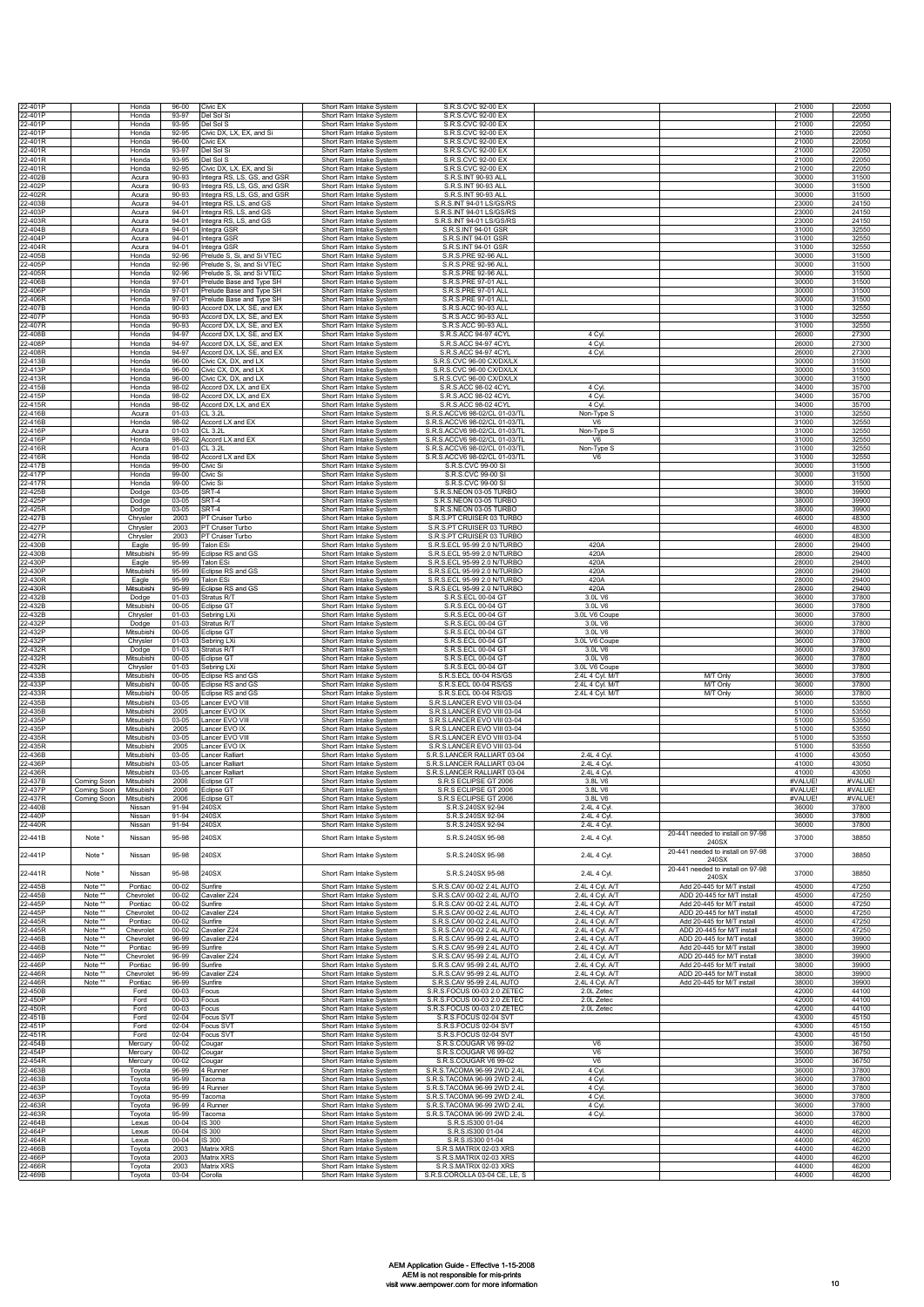| 22-469B            |                                | Toyota                     | $02 - 03$              | Matrix XR                                      | Short Ram Intake System                            | S.R.S.COROLLA 03-04 CE, LE, S                                    |                                              |                                      | 44000              | 46200             |
|--------------------|--------------------------------|----------------------------|------------------------|------------------------------------------------|----------------------------------------------------|------------------------------------------------------------------|----------------------------------------------|--------------------------------------|--------------------|-------------------|
| 22-469P            |                                | Toyota                     | 03-04                  | Corolla                                        | Short Ram Intake System                            | S.R.S.COROLLA 03-04 CE, LE, S                                    |                                              |                                      | 44000              | 46200             |
| 22-469P<br>22-469R |                                | Toyota<br>Tovota           | $02 - 03$<br>03-04     | Matrix XR<br>Corolla                           | Short Ram Intake System<br>Short Ram Intake System | S.R.S.COROLLA 03-04 CE, LE, S<br>S.R.S.COROLLA 03-04 CE, LE, S   |                                              |                                      | 44000<br>44000     | 46200<br>46200    |
| 22-469R            |                                | Toyota                     | $02 - 03$              | Matrix XF                                      | Short Ram Intake System                            | S.R.S.COROLLA 03-04 CE. LE. S                                    |                                              |                                      | 44000              | 46200             |
| 22-470B            |                                | Subaru                     | $00 - 01$              | Impreza RS                                     | Short Ram Intake System                            | S.R.S.IMPREZA 00-01 RS                                           |                                              |                                      | 39000              | 40950             |
| 22-470P<br>22-470R |                                | Subaru<br>Subaru           | $00 - 01$<br>00-01     | Impreza RS<br>Impreza RS                       | Short Ram Intake System<br>Short Ram Intake System | S.R.S.IMPREZA 00-01 RS<br>S.R.S.IMPREZA 00-01 RS                 |                                              |                                      | 39000<br>39000     | 40950<br>40950    |
| 22-474B            |                                | Saab                       | 05-06                  | 92-X Aero                                      | Short Ram Intake System                            | S.R.S.IMPREZZA WRX 02-05                                         |                                              |                                      | 37000              | 38850             |
| 22-474B<br>22-474P | Update                         | Subaru<br>Saab             | $02 - 06$<br>05-06     | Impreza WRX<br>92-X Aero                       | Short Ram Intake System<br>Short Ram Intake System | S.R.S.IMPREZZA WRX 02-05<br>S.R.S.IMPREZZA WRX 02-05             |                                              |                                      | 37000<br>37000     | 38850<br>38850    |
| 22-474P            | Update                         | Subaru                     | $02 - 06$              | Impreza WRX                                    | Short Ram Intake System                            | S.R.S.IMPREZZA WRX 02-05                                         |                                              |                                      | 37000              | 38850             |
| 22-474R<br>22-474R |                                | Saab                       | 05-06<br>$02 - 06$     | 92-X Aero                                      | Short Ram Intake System                            | S.R.S.IMPREZZA WRX 02-05<br>S.R.S.IMPREZZA WRX 02-05             |                                              |                                      | 37000<br>37000     | 38850<br>38850    |
| 22-480B            | Update                         | Subaru<br>Mazda            | 99-00                  | Impreza WRX<br>Protégé                         | Short Ram Intake System<br>Short Ram Intake System | S.R.S.PROTEGE 99-00 ALL/01-03                                    | 1.8L                                         |                                      | 46000              | 48300             |
| 22-480B            |                                | Mazda                      | $01 - 03$              | Protégé                                        | Short Ram Intake System                            | S.R.S.PROTEGE 99-00 ALL/01-03                                    | 2.0L A/T                                     | A/T only                             | 46000              | 48300             |
| 22-480B<br>22-480P |                                | Mazda<br>Mazda             | $01 - 03$<br>99-00     | Protéaé 5<br>Protégé                           | Short Ram Intake System<br>Short Ram Intake System | S.R.S.PROTEGE 99-00 ALL/01-03<br>S.R.S.PROTEGE 99-00 ALL/01-03   | 2.0L A/T<br>1.8L                             | A/T only                             | 46000<br>46000     | 48300<br>48300    |
| 22-480P            |                                | Mazda                      | $01 - 03$              | Protégé                                        | Short Ram Intake System                            | S.R.S.PROTEGE 99-00 ALL/01-03                                    | 2.0L A/T                                     | A/T only                             | 46000              | 48300             |
| 22-480P<br>22-480R |                                | Mazda<br>Mazda             | $01 - 03$<br>99-00     | Protégé 5<br>Protégé                           | Short Ram Intake System<br>Short Ram Intake System | S.R.S.PROTEGE 99-00 ALL/01-03<br>S.R.S.PROTEGE 99-00 ALL/01-03   | 2.0L A/T<br>1.8L                             | A/T only                             | 46000<br>46000     | 48300<br>48300    |
| 22-480R            |                                | Mazda                      | $01 - 03$              | Protégé                                        | Short Ram Intake System                            | S.R.S.PROTEGE 99-00 ALL/01-03                                    | 2.0L A/T                                     | A/T only                             | 46000              | 48300             |
| 22-480R            |                                | Mazda                      | $01 - 03$              | Protégé 5                                      | Short Ram Intake System                            | S.R.S.PROTEGE 99-00 ALL/01-03                                    | 2.0L A/T                                     | A/T only                             | 46000              | 48300             |
| 22-481B<br>22-481B |                                | Mazda<br>Mazda             | $01 - 03$<br>$01 - 03$ | Protégé<br>Protégé 5                           | Short Ram Intake System<br>Short Ram Intake System | S.R.S.PROTEGE 01-03 MANUAL<br>S.R.S.PROTEGE 01-03 MANUAL         | 2.0L M/T<br>2.0L M/T                         | M/T Only<br>M/T Only                 | 46000<br>46000     | 48300<br>48300    |
| 22-481P            |                                | Mazda                      | $01 - 03$              | rotégé                                         | Short Ram Intake System                            | S.R.S.PROTEGE 01-03 MANUAL                                       | 2.0L M/T                                     | M/T Only                             | 46000              | 48300             |
| 22-481P<br>22-481R |                                | Mazda<br>Mazda             | 01-03<br>$01 - 03$     | Protégé 5<br>Protégé                           | Short Ram Intake System<br>Short Ram Intake System | S.R.S.PROTEGE 01-03 MANUAL<br>S.R.S.PROTEGE 01-03 MANUAL         | 2.0L M/T<br>2.0L M/T                         | M/T Only<br>M/T Only                 | 46000<br>46000     | 48300<br>48300    |
| 22-481R            |                                | Mazda                      | $01 - 03$              | Protégé 5                                      | Short Ram Intake System                            | S.R.S.PROTEGE 01-03 MANUAL                                       | 2.0L M/T                                     | M/T Only                             | 46000              | 48300             |
| 22-482B<br>22-482P | Update                         | Mazda                      | $00 - 03$<br>00-03     | Miata<br>Miata                                 | Short Ram Intake System                            | S.R.S.MIATA 00-03<br>S.R.S.MIATA 00-03                           |                                              |                                      | 46000<br>46000     | 48300<br>48300    |
| 22-482R            | Update<br>Update               | Mazda<br>Mazda             | 00-03                  | Miata                                          | Short Ram Intake System<br>Short Ram Intake System | S.R.S.MIATA 00-03                                                |                                              |                                      | 46000              | 48300             |
| 22-483B            |                                | Mazda                      | 03-06                  | 6s                                             | Short Ram Intake System                            | S.R.S.MAZDA 6S 03-04 6CYL                                        | V6 A/T                                       | A/T only                             | 32000              | 33600             |
| 22-483P<br>22-483R |                                | Mazda<br>Mazda             | 03-06<br>03-06         | ĥѕ                                             | Short Ram Intake System<br>Short Ram Intake System | S.R.S.MAZDA 6S 03-04 6CYL<br>S.R.S.MAZDA 6S 03-04 6CYL           | V6 A/T<br>V6 A/T                             | A/T only<br>A/T only                 | 32000<br>32000     | 33600<br>33600    |
| 22-484B            |                                | Mazda                      | 03-04                  |                                                | Short Ram Intake System                            | S.R.S.MAZDA 6I 2004 4CYL A/T                                     | 4 Cyl. A/T                                   | A/T only                             | 37000              | 38850             |
| 22-484P<br>22-484R |                                | Mazda<br>Mazda             | $03 - 04$<br>03-04     |                                                | Short Ram Intake System<br>Short Ram Intake System | S.R.S.MAZDA 6I 2004 4CYL A/T<br>S.R.S.MAZDA 6I 2004 4CYL A/T     | 4 Cyl. A/T<br>4 Cyl. A/T                     | A/T only<br>A/T only                 | 37000<br>37000     | 38850<br>38850    |
| 22-489B            |                                | Mazda                      | 2004                   | Miata Mazdaspeed                               | Short Ram Intake System                            | S.R.S.MAZDASPEED MIATA TURBC                                     |                                              |                                      | 56000              | 58800             |
| 22-489P            |                                | Mazda                      | 2004                   | Miata Mazdaspeed                               | Short Ram Intake System                            | S.R.S.MAZDASPEED MIATA TURBO<br>S.R.S.MAZDASPEED MIATA TURBO     |                                              |                                      | 56000              | 58800<br>58800    |
| 22-489R<br>22-501B |                                | Mazda<br>Honda             | 2004<br>$01 - 05$      | Miata Mazdaspeed<br>Civic EX                   | Short Ram Intake System<br>Short Ram Intake System | S R S CVC 01-05 FX                                               |                                              |                                      | 56000<br>35000     | 36750             |
| 22-501P            |                                | Honda                      | $01 - 05$              | Civic EX                                       | Short Ram Intake System                            | S.R.S.CVC 01-05 EX                                               |                                              |                                      | 35000              | 36750             |
| 22-501R<br>22-503B |                                | Honda<br>Honda             | $01 - 05$<br>$01 - 05$ | Civic EX<br>Civic DX and LX                    | Short Ram Intake System<br>Short Ram Intake System | S.R.S.CVC 01-05 EX<br>S.R.S.CVC 01-05 LX                         |                                              |                                      | 35000<br>35000     | 36750<br>36750    |
| 22-503F            |                                | Honda                      | $01 - 05$              | Civic DX and LX                                | Short Ram Intake System                            | S.R.S.CVC 01-05 LX                                               |                                              |                                      | 35000              | 36750             |
| 22-503R<br>22-505B |                                | Honda<br>Acura             | $01 - 05$<br>02-06     | Civic DX and LX<br><b>RSX Base</b>             | Short Ram Intake System<br>Short Ram Intake System | S.R.S.CVC 01-05 LX<br>S.R.S.RSX 02-05                            |                                              |                                      | 35000<br>38000     | 36750<br>39900    |
| 22-505P            |                                | Acura                      | 02-06                  | <b>RSX Base</b>                                | Short Ram Intake System                            | S.R.S.RSX 02-05                                                  |                                              |                                      | 38000              | 39900             |
| 22-505R<br>22-506B |                                | Acura<br>Acura             | $02 - 06$<br>02-06     | <b>RSX Base</b>                                | Short Ram Intake System<br>Short Ram Intake System | S.R.S.RSX 02-05<br>S.R.S.RSX 02-05 TYPE-S                        |                                              |                                      | 38000<br>38000     | 39900<br>39900    |
| 22-506P            |                                | Acura                      | 02-06                  | RSX Type S<br>RSX Type S                       | Short Ram Intake System                            | S.R.S.RSX 02-05 TYPE-9                                           |                                              |                                      | 38000              | 39900             |
| 22-506R            |                                | Acura                      | 02-06                  | RSX Type S                                     | Short Ram Intake System                            | S.R.S.RSX 02-05 TYPE-S                                           |                                              |                                      | 38000              | 39900             |
| 22-508B<br>22-508P |                                | Honda<br>Honda             | $02 - 05$<br>$02 - 05$ | Civic Si<br>Civic Si                           | Short Ram Intake System<br>Short Ram Intake System | S.R.S.CVC 02-05 SI<br>S.R.S.CVC 02-05 SI                         |                                              |                                      | 40000<br>40000     | 42000<br>42000    |
| 22-508R            |                                | Honda                      | $02 - 05$              | Civic Si                                       | Short Ram Intake System                            | S.R.S.CVC 02-05 SI                                               |                                              |                                      | 40000              | 42000             |
| 22-511B<br>22-511P | <b>Update</b><br><b>Update</b> | Honda<br>Honda             | $03 - 04$<br>$03 - 04$ | Accord DX, LX, and EX<br>Accord DX, LX, and EX | Short Ram Intake System<br>Short Ram Intake System | S.R.S.ACC 4 CYL 03-05<br>S.R.S.ACC 4 CYL 03-05                   | 4 Cyl<br>4 Cyl.                              | w/out MAF Sensor<br>w/out MAF Sensor | 39000<br>39000     | 40950<br>40950    |
| 22-511R            | <b>Update</b>                  | Honda                      | $03 - 04$              | Accord DX, LX, and EX                          | Short Ram Intake System                            | S.R.S.ACC 4 CYL 03-05                                            | 4 Cyl                                        | w/out MAF Sensor                     | 39000              | 40950             |
| 22-512B<br>22-512P |                                | Acura                      | $04 - 05$              | <b>TSX</b>                                     | Short Ram Intake System                            | S.R.S.TSX 04-05                                                  |                                              |                                      | 55000              | 57750<br>57750    |
| 22-512R            |                                | Acura<br>Acura             | 04-05<br>$04 - 05$     | <b>TSX</b><br><b>TSX</b>                       | Short Ram Intake System<br>Short Ram Intake System | S.R.S.TSX 04-05<br>S.R.S.TSX 04-05                               |                                              |                                      | 55000<br>55000     | 57750             |
|                    |                                |                            |                        |                                                |                                                    |                                                                  |                                              |                                      |                    |                   |
| 22-516B            | Update                         | Honda                      | 2006                   | Civic Si                                       | Short Ram Intake System                            | S.R.S.CVC SI 2006                                                | K20Z3                                        |                                      | 37000              | 38850             |
| 22-516P            | Update                         | Honda                      | 2006                   | Civic Si                                       | Short Ram Intake System                            | S.R.S.CVC SI 2006                                                | K20Z3                                        |                                      | 37000              | 38850<br>38850    |
| 22-516R<br>22-517B | Update<br>Coming Soon          | Honda<br>Honda             | 2006<br>2006           | Civic Si<br>Civic                              | Short Ram Intake System<br>Short Ram Intake System | S.R.S.CVC SI 2006<br>S.R.S. CIVIC 2006 RA18                      | K20Z3<br>R18A1                               |                                      | 37000<br>#VALUE!   | #VALUE            |
| 22-517P            | Coming Soon                    | Honda                      | 2006                   | Civic                                          | Short Ram Intake System                            | S.R.S. CIVIC 2006 RA18                                           | R18A1                                        |                                      | #VALUE!            | #VALUE            |
| 22-517R<br>22-518B | Coming Soon<br>Coming soon     | Honda<br>Honda             | 2006<br>2007           | Civic<br>Fit                                   | Short Ram Intake System<br>Short Ram Intake System | S.R.S. CIVIC 2006 RA18<br>S.R.S. HONDA FIT 07                    | R18A1                                        | A/T only                             | #VALUE!<br>#VALUE! | #VALUE<br>#VALUE! |
| 22-518P            | Coming soon                    | Honda                      | 2007                   | Fit                                            | Short Ram Intake System                            | S.R.S. HONDA FIT 07                                              |                                              | A/T only                             | #VALUE!            | #VALUE!           |
| 22-518R            | Coming soon                    | Honda                      | 2007                   | Fit                                            | Short Ram Intake System                            | S.R.S. HONDA FIT 07                                              |                                              | A/T only                             | #VALUE!            | #VALUE!           |
| 22-521             | Update Note*                   | Hyundai                    | 03-06                  | <b>Tiburon GT</b>                              | Short Ram Intake System                            | S.R.S.TIBURON 03-05 V6                                           | V <sub>6</sub>                               | M/T Only                             | 20000              | 21000             |
| 22-523             | <b>Coming Soo</b>              | Hyundai<br>Nissan          | 2006<br>$02 - 06$      | <b>ccent</b><br>Sentra SE-R and SE-R Spec. V   | Short Ram Intake System<br>Short Ram Intake System | S.R.S.HYUNDAI ACCENT 06 4CY<br>S.R.S.SPEC V, SE-R 02-05          |                                              | 4 Cyl.                               | #VALUE!<br>38000   | #VALUE!<br>39900  |
| 22-544B<br>22-544P |                                | Nissan                     | $02 - 06$              | Sentra SE-R and SE-R Spec. V                   | Short Ram Intake System                            | S.R.S.SPEC V, SE-R 02-05                                         |                                              |                                      | 38000              | 39900             |
| 22-544R            |                                | Nissan                     | 02-06                  | Sentra SE-R and SE-R Spec. V                   | Short Ram Intake System                            | S.R.S.SPEC V, SE-R 02-05                                         |                                              |                                      | 38000<br>68000     | 39900             |
| 22-547B<br>22-547P |                                | Nissan<br>Nissan           | 03-06<br>$03-06$       | 350Z<br>3507                                   | Short Ram Intake System<br>Short Ram Intake System | S.R.S.350Z 03-06<br>S.R.S.350Z 03-06                             |                                              | With Heat Shield<br>With Heat Shield | 68000              | 71400<br>71400    |
| 22-547R            |                                | Nissan                     | 03-06                  | 350Z                                           | Short Ram Intake System                            | S.R.S.350Z 03-06                                                 |                                              | With Heat Shield                     | 68000              | 71400             |
| 22-630B<br>22-630B |                                | Saturn<br>Saturn           | 91-99<br>95-99         |                                                | Short Ram Intake System<br>Short Ram Intake System | S.R.S.SATURN 91-99 1.9L S/DOHC<br>S.R.S.SATURN 91-99 1.9L S/DOHC | 1.9L DOHC M/T Coupe<br>1.9L SOHC M/T Coupe   |                                      | 38000<br>38000     | 39900<br>39900    |
| 22-630P            |                                | Saturn                     | 91-99                  |                                                | Short Ram Intake System                            | S.R.S.SATURN 91-99 1.9L S/DOHC                                   | 1.9L DOHC M/T Coupe                          |                                      | 38000              | 39900             |
| 22-630P<br>22-630R |                                | Saturn<br>Saturn           | 95-99<br>91-99         |                                                | Short Ram Intake System<br>Short Ram Intake System | S.R.S.SATURN 91-99 1.9L S/DOHC<br>S.R.S.SATURN 91-99 1.9L S/DOHC | 1.9L SOHC M/T Coupe<br>1.9L DOHC M/T Coupe   |                                      | 38000<br>38000     | 39900<br>39900    |
| 22-630R            |                                | Saturn                     | 95-99                  |                                                | Short Ram Intake System                            | S.R.S.SATURN 91-99 1.9L S/DOHC                                   | 1.9L SOHC M/T Coupe                          |                                      | 38000              | 39900             |
| 22-631B<br>22-631P |                                | Saturn<br>Saturn           | $00 - 02$<br>$00 - 02$ |                                                | Short Ram Intake System<br>Short Ram Intake System | S.R.S.SATURN 00-02 1.9L DOHC<br>S.R.S.SATURN 00-02 1.9L DOHC     | 1.9L DOHC "S" series<br>1.9L DOHC "S" series |                                      | 35000<br>35000     | 36750<br>36750    |
| 22-631R            |                                | Saturn                     | $00 - 02$              |                                                | Short Ram Intake System                            | S.R.S.SATURN 00-02 1.9L DOHC                                     | 1.9L DOHC "S" series                         |                                      | 35000              | 36750             |
| 22-633B            |                                | Saturn                     | 04-06                  | Ion Redline                                    | Short Ram Intake System                            | S.R.S.SATURN ION REDLINE 04-05                                   |                                              |                                      | 43000              | 45150             |
|                    |                                | Saturn                     |                        | lon Redline                                    |                                                    |                                                                  |                                              |                                      |                    |                   |
| 22-633P            |                                |                            | $04 - 06$              |                                                | Short Ram Intake System                            | S.R.S.SATURN ION REDLINE 04-05                                   |                                              |                                      | 43000              | 45150             |
| 22-633R            |                                | Saturn                     | 04-06                  | Ion Redline                                    | Short Ram Intake System                            | S.R.S.SATURN ION REDLINE 04-05                                   |                                              |                                      | 43000              | 45150             |
| 22-670B            | Update                         | <b>BMW</b>                 | 99-00                  | 323i                                           | Short Ram Intake System                            | S.R.S.BMW 323I/CI 99-01                                          |                                              | With Heat Shield                     | 41000              | 43050             |
|                    |                                |                            |                        |                                                |                                                    |                                                                  |                                              | w/o HID Lights<br>With Heat Shield   |                    |                   |
| 22-670B            | Update                         | <b>BMW</b>                 | 2000                   | 323Ci                                          | Short Ram Intake System                            | S.R.S.BMW 323I/CI 99-01                                          |                                              | w/o HID Lights                       | 41000              | 43050             |
| 22-670B            | Update                         | <b>BMW</b>                 | 1999                   | 323is                                          | Short Ram Intake System                            | S.R.S.BMW 323I/Cl 99-01                                          |                                              | With Heat Shield<br>w/o HID Lights   | 41000              | 43050             |
| 22-670P            | Update                         | <b>BMW</b>                 | 99-00                  | 323i                                           | Short Ram Intake System                            | S.R.S.BMW 323I/Cl 99-01                                          |                                              | With Heat Shield                     | 41000              | 43050             |
|                    |                                |                            |                        |                                                |                                                    |                                                                  |                                              | w/o HID Lights                       |                    |                   |
| 22-670P            | Update                         | <b>BMW</b>                 | 2000                   | 323Ci                                          | Short Ram Intake System                            | S.R.S.BMW 323I/CI 99-01                                          |                                              | With Heat Shield<br>w/o HID Lights   | 41000              | 43050             |
| 22-670P            | Update                         | <b>BMW</b>                 | 1999                   | 323is                                          | Short Ram Intake System                            | S.R.S.BMW 323I/Cl 99-01                                          |                                              | With Heat Shield                     | 41000              | 43050             |
|                    |                                |                            |                        |                                                |                                                    |                                                                  |                                              | w/o HID Lights<br>With Heat Shield   |                    |                   |
| 22-670R            | Update                         | <b>BMW</b>                 | 99-00                  | 323i                                           | Short Ram Intake System                            | S.R.S.BMW 323I/CI 99-01                                          |                                              | w/o HID Lights                       | 41000              | 43050             |
| 22-670R            | Update                         | <b>BMW</b>                 | 2000                   | 323Ci                                          | Short Ram Intake System                            | S.R.S.BMW 323I/CI 99-01                                          |                                              | With Heat Shield<br>w/o HID Lights   | 41000              | 43050             |
|                    |                                | <b>BMW</b>                 | 1999                   | 323is                                          |                                                    |                                                                  |                                              | With Heat Shield                     | 41000              | 43050             |
| 22-670R            | Update                         | <b>BMW</b>                 | $01 - 02$              |                                                | Short Ram Intake System                            | S.R.S.BMW 323I/Cl 99-01                                          |                                              | w/o HID Lights                       | 41000              | 43050             |
| 22-672B<br>22-672P |                                | <b>BMW</b>                 | $01 - 02$              | 325i, Ci, and Xi<br>325i, Ci, and Xi           | Short Ram Intake System<br>Short Ram Intake System | S.R.S.BMW 325 01-02/328 99-00<br>S.R.S.BMW 325 01-02/328 99-00   |                                              |                                      | 41000              | 43050             |
| 22-672R            |                                | <b>BMW</b>                 | $01 - 02$              | 325i, Ci, and Xi                               | Short Ram Intake System                            | S.R.S.BMW 325 01-02/328 99-00                                    |                                              |                                      | 41000              | 43050<br>#VALUE   |
| 22-676B<br>22-676P | <b>Coming Soor</b><br>Coming S | Lexus<br>Lexus             | 2006<br>2006           | S 350<br>350                                   | Short Ram Intake System<br>Short Ram Intake System | S.R.S. Lexus IS350 2006<br>S.R.S. Lexus IS350 2006               |                                              |                                      | #VALUE!<br>#VALUE! | #VALUE!           |
| 22-676R            | <b>Coming Soon</b>             | Lexus                      | 2006                   | 350                                            | Short Ram Intake System                            | S.R.S. Lexus IS350 2006                                          |                                              |                                      | #VALUE!            | #VALUE!           |
| 23-611B<br>23-611C |                                | Toyota                     | 84-89<br>84-89         |                                                | Tru-Time Cam Gear<br>Tru-Time Cam Gear             | T.T.CAM GEAR, BLU 4AG<br>T.T.CAM GEAR,CLR 4AG                    | 4AGE<br>4AGE                                 |                                      | 33000<br>33000     | 34650<br>34650    |
| 23-611R<br>23-612B |                                | Toyota<br>Toyota<br>Toyota | 84-89<br>90-95         |                                                | Tru-Time Cam Gear<br>Tru-Time Cam Gear             | T.T.CAM GEAR, RED 4AG<br>T.T.CAM GEAR, BLU 3SGTE                 | 4AGE<br>3SGTE                                |                                      | 33000<br>37000     | 34650<br>38850    |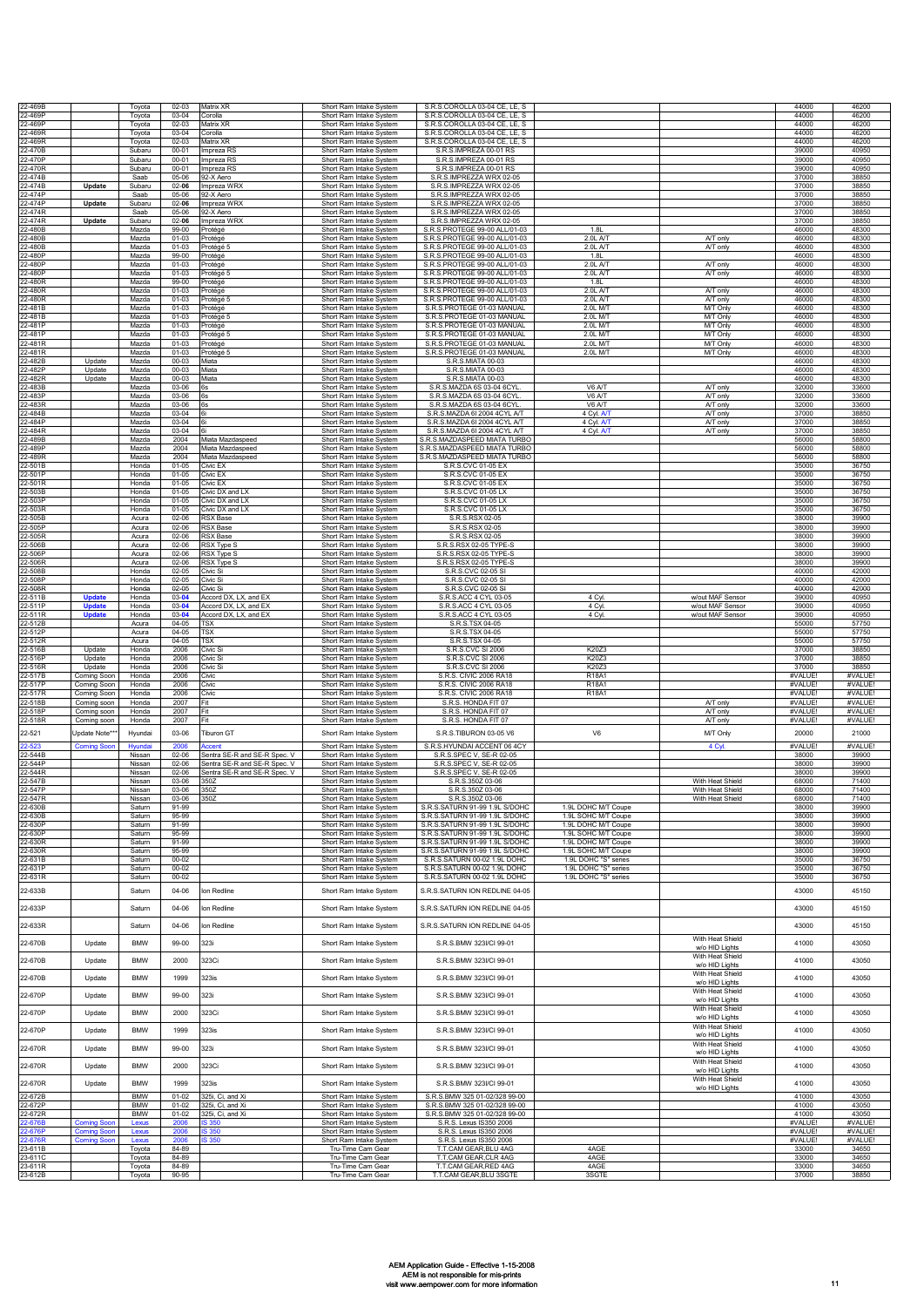| 23-612C<br>23-612R   |                  | Tovota                   | 90-95<br>90-95         |                                                    | Tru-Time Cam Gear<br>Tru-Time Cam Gea      | T.T.CAM GEAR, CLR 3SGTE<br>T.T.CAM GEAR.RED 3SGTE                  | 3SGTE<br>3SGTE                                     |                            | 37000<br>37000 | 38850<br>38850 |
|----------------------|------------------|--------------------------|------------------------|----------------------------------------------------|--------------------------------------------|--------------------------------------------------------------------|----------------------------------------------------|----------------------------|----------------|----------------|
| 23-613B              |                  | Toyota<br>Toyota         | 86-92                  |                                                    | Tru-Time Cam Gear                          | T.T.CAM GEAR, BLU 7MGTE                                            | 7MGTE                                              |                            | 37000          | 38850          |
| 23-613C<br>23-613R   |                  | Toyota<br>Toyota         | 86-92<br>86-92         |                                                    | Tru-Time Cam Gear<br>Tru-Time Cam Gear     | T.T.CAM GEAR,CLR 7MGTE<br>T.T.CAM GEAR.RED 7MGTE                   | 7MGTE<br>7MGTE                                     |                            | 37000<br>37000 | 38850<br>38850 |
| 23-614B<br>23-614C   |                  | Toyota<br>Toyota         | 93-98<br>93-98         |                                                    | Tru-Time Cam Gear<br>Tru-Time Cam Gear     | T.T.CAM GEAR, BLU 2JZGT<br>T.T.CAM GEAR, CLR 2JZGT                 | 2JZGTE<br>2JZGTE                                   |                            | 37000<br>37000 | 38850<br>38850 |
| 23-614R              |                  | Toyota                   | 93-98                  |                                                    | Tru-Time Cam Gear                          | T.T.CAM GEAR, RED 2JZGT                                            | 2JZGTE                                             |                            | 37000          | 38850          |
| 23-670B<br>23-670B   |                  | Ford<br>Ford             | $00 - 04$<br>$02 - 04$ | Focus<br>Focus SVT                                 | Tru-Time Cam Gear<br>Tru-Time Cam Gear     | T.T.CAM GEAR, BLU FORD ZTEC<br>T.T.CAM GEAR, BLU FORD ZTEC         | 2.0L Zetec<br>2.0L Zetec                           |                            | 35000<br>35000 | 36750<br>36750 |
| 23-670C              |                  | Ford                     | $00 - 04$              | Focus                                              | Tru-Time Cam Gear                          | T.T.CAM GEAR, CLR FORD ZTEC                                        | (Exhaust Cam Only)<br>2.0L Zetec                   |                            | 35000          | 36750          |
| 23-670C              |                  | Ford                     | $02 - 04$              | Focus SVT                                          | Tru-Time Cam Gear                          | T.T.CAM GEAR, CLR FORD ZTEC                                        | 2.0L Zetec<br>(Exhaust Cam Only)                   |                            | 35000          | 36750          |
| 23-670R              |                  | Ford                     | $00 - 04$              | Focus                                              | Tru-Time Cam Gear                          | T.T.CAM GEAR, RED FORD ZTEC                                        | 2.0L Zetec                                         |                            | 35000          | 36750          |
| 23-670R              |                  | Ford                     | $02 - 04$              | Focus SVT                                          | Tru-Time Cam Gear                          | T.T.CAM GEAR.RED FORD ZTEC                                         | 2.0L Zetec<br>(Exhaust Cam Only)                   |                            | 35000          | 36750          |
| 23-670T<br>23-800B   |                  | Ford<br>Honda            | 93-95                  | Focus<br>Del Sol S, and Si                         | Tru-Time Cam Gear<br>Tru-Time Cam Gear     | T.T.CAM GEAR TOOL, FORD ZTEC<br>T.T.CAM GEAR, BLU D15/16 88-95     | D15 and D16                                        | Cam Gear Installation Tool | 4000<br>23000  | 4200<br>24150  |
| 23-800B              |                  | Honda                    | 88-95                  | Civic                                              | Tru-Time Cam Gear                          | T.T.CAM GEAR, BLU D15/16 88-95                                     | D15 and D16                                        |                            | 23000          | 24150          |
| 23-800C<br>23-800C   |                  | Honda<br>Honda           | 93-95<br>88-95         | Del Sol S, and Si<br>Civic                         | Tru-Time Cam Gear<br>Tru-Time Cam Gear     | T.T.CAM GEAR, BLU D15/16 88-95<br>T.T.CAM GEAR.BLU D15/16 88-95    | D <sub>15</sub> and D <sub>16</sub><br>D15 and D16 |                            | 23000<br>23000 | 24150<br>24150 |
| 23-800R<br>23-800R   |                  | Honda<br>Honda           | 93-95<br>88-95         | Del Sol S, and Si<br>Civic                         | Tru-Time Cam Gear<br>Tru-Time Cam Gear     | T.T.CAM GEAR, BLU D15/16 88-95<br>T.T.CAM GEAR, BLU D15/16 88-95   | D15 and D16<br>D15 and D16                         |                            | 23000<br>23000 | 24150<br>24150 |
| 23-801B              |                  | Honda                    | $92 - 01$              | Prelude Si VTEC, Base, and SH                      | Tru-Time Cam Gear                          | T.T.CAM GEAR, BLU H22 5 BOLT                                       | H <sub>22</sub>                                    |                            | 31000          | 32550          |
| 23-801C              |                  | Honda                    | $92 - 01$              | Prelude Si VTEC, Base, and SH                      | Tru-Time Cam Gear                          | T.T.CAM GEAR, BLU H22 5 BOLT                                       | H <sub>22</sub>                                    |                            | 31000          | 32550          |
| 23-801R              |                  | Honda                    | $92 - 01$              | Prelude Si VTEC, Base, and SH                      | Tru-Time Cam Gear                          | T.T.CAM GEAR, BLU H22 5 BOLT                                       | H <sub>22</sub>                                    |                            | 31000          | 32550          |
| 23-802B              |                  | Honda                    | 99-00                  | Civic Si                                           | Tru-Time Cam Gear                          | T.T.CAM GEAR, BLU B16-20, H23 5                                    | <b>B16</b>                                         |                            | 23000          | 24150          |
| 23-802B              |                  | Honda                    | 94-97                  | Del Sol VTEC                                       | Tru-Time Cam Gear                          | T.T.CAM GEAR.BLU B16-20.H23 5                                      | <b>B16</b>                                         |                            | 23000<br>23000 | 24150<br>24150 |
| 23-802B<br>23-802B   |                  | Acura<br>Honda           | $90 - 01$<br>97-98     | Integra RS, LS, GS, and GSR<br>CRV I X and FX      | Tru-Time Cam Gear<br>Tru-Time Cam Gear     | T.T.CAM GEAR, BLU B16-20, H23 5<br>T.T.CAM GEAR.BLU B16-20.H23 5   | B17 and B18<br><b>B20</b>                          |                            | 23000          | 24150          |
| 23-802B<br>23-802B   |                  | Honda<br>Honda           | 88-91<br>92-96         | Prelude Si<br>Prelude Si                           | Tru-Time Cam Gear<br>Tru-Time Cam Gear     | T.T.CAM GEAR, BLU B16-20, H23 5<br>T.T.CAM GEAR, BLU B16-20, H23 5 | B20 and B21<br>H <sub>23</sub>                     |                            | 23000<br>23000 | 24150<br>24150 |
| 23-802C<br>23-802C   |                  | Honda<br>Honda           | 99-00<br>94-97         | Civic Si<br>Del Sol VTEC                           | Tru-Time Cam Gear<br>Tru-Time Cam Gear     | T.T.CAM GEAR,CLR B16-20,H23 5<br>T.T.CAM GEAR, CLR B16-20, H23 5   | <b>B16</b><br><b>B16</b>                           |                            | 23000<br>23000 | 24150<br>24150 |
| 23-802C              |                  | Acura                    | $90 - 01$              | Integra RS, LS, GS, and GSR<br><b>RV LX and EX</b> | Tru-Time Cam Gear<br>Tru-Time Cam Gear     | T.T.CAM GEAR, CLR B16-20, H23 5<br>T.T.CAM GEAR, CLR B16-20, H23 5 | B17 and B18<br><b>B20</b>                          |                            | 23000<br>23000 | 24150<br>24150 |
| 23-802C<br>23-802C   |                  | Honda<br>Honda           | 97-98<br>88-91         | Prelude Si                                         | Tru-Time Cam Gear                          | T.T.CAM GEAR,CLR B16-20,H23 5                                      | <b>B20 and B21</b>                                 |                            | 23000          | 24150          |
| 23-802C<br>23-802R   |                  | Honda<br>Honda           | 92-96<br>99-00         | Prelude Si<br>Civic Si                             | Tru-Time Cam Gear<br>Tru-Time Cam Gear     | T.T.CAM GEAR, CLR B16-20, H23 5<br>T.T.CAM GEAR, RED B16-20, H23 5 | H <sub>23</sub><br><b>B16</b>                      |                            | 23000<br>23000 | 24150<br>24150 |
| 23-802R<br>23-802R   |                  | Honda<br>Acura           | 94-97<br>$90 - 01$     | Del Sol VTEC<br>Integra RS, LS, GS, and GSR        | Tru-Time Cam Gear<br>Tru-Time Cam Gear     | T.T.CAM GEAR.RED B16-20.H23 5<br>T.T.CAM GEAR, RED B16-20, H23 5   | <b>B16</b><br>B17 and B18                          |                            | 23000<br>23000 | 24150<br>24150 |
| 23-802R<br>23-802R   |                  | Honda<br>Honda           | 97-98<br>88-91         | CRV LX and EX<br>Prelude Si                        | Tru-Time Cam Gear<br>Tru-Time Cam Gear     | T.T.CAM GEAR, RED B16-20, H23 5<br>T.T.CAM GEAR, RED B16-20, H23 5 | <b>B20</b><br><b>B20 and B21</b>                   |                            | 23000<br>23000 | 24150<br>24150 |
| 23-802R              |                  | Honda                    | 92-96                  | Prelude Si                                         | Tru-Time Cam Gear                          | T.T.CAM GEAR RED B16-20 H23 5                                      | H <sub>23</sub>                                    |                            | 23000          | 24150          |
| 3-803B<br>23-803B    |                  | Acura<br>Honda           | 86-89<br>85-87         | ntegra RS and LS<br>Civic                          | Tru-Time Cam Gear<br>Tru-Time Cam Gear     | T.T.CAM GEAR, BLU F22, 5 BOLT<br>T.T.CAM GEAR, BLU F22, 5 BOLT     | D16<br>EW1 and D15                                 |                            | 31000<br>31000 | 32550<br>32550 |
| 23-803B<br>23-803B   |                  | Honda<br>Honda           | 85-87<br>92-96         | <b>CRX</b><br>Prelude S                            | Tru-Time Cam Gear<br>Tru-Time Cam Gear     | T.T.CAM GEAR BLU E22, 5 BOLT<br>T.T.CAM GEAR, BLU F22, 5 BOLT      | EW1 and D15<br>F <sub>22</sub>                     |                            | 31000<br>31000 | 32550<br>32550 |
| 23-803B              |                  | Honda                    | 95-98                  | Odyssey LX and EX                                  | Tru-Time Cam Gear                          | T.T.CAM GEAR, BLU F22, 5 BOLT                                      | F22 and F23                                        |                            | 31000          | 32550          |
| 23-803B<br>23-803C   |                  | Honda<br>Acura           | $90 - 02$<br>86-89     | Accord DX, LX, SE, and EX<br>Integra RS and LS     | Tru-Time Cam Gear<br>Tru-Time Cam Gear     | T.T.CAM GEAR, BLU F22, 5 BOLT<br>T.T.CAM GEAR, CLEAR F22, 5 BOLT   | F22 and F23<br>D <sub>16</sub>                     |                            | 31000<br>31000 | 32550<br>32550 |
| 23-803C<br>23-803C   |                  | Honda<br>Honda           | 85-87<br>85-87         | Civic<br>CRX                                       | Tru-Time Cam Gear<br>Tru-Time Cam Gear     | T.T.CAM GEAR, CLEAR F22, 5 BOLT<br>T.T.CAM GEAR, CLEAR F22, 5 BOLT | EW1 and D15<br>EW1 and D15                         |                            | 31000<br>31000 | 32550<br>32550 |
| 23-803C<br>23-803C   |                  | Honda<br>Honda           | 92-96<br>95-98         | Prelude S                                          | Tru-Time Cam Gear                          | T.T.CAM GEAR, CLEAR F22, 5 BOLT<br>T.T.CAM GEAR, CLEAR F22, 5 BOLT | F22                                                |                            | 31000<br>31000 | 32550<br>32550 |
| 23-803C              |                  | Honda                    | $90 - 02$              | Odyssey LX and EX<br>Accord DX, LX, SE, and EX     | Tru-Time Cam Gear<br>Tru-Time Cam Gear     | T.T.CAM GEAR, CLEAR F22, 5 BOLT                                    | F22 and F23<br>F22 and F23                         |                            | 31000          | 32550          |
| 23-803R<br>23-803R   |                  | Acura<br>Honda           | 86-89<br>85-87         | Integra RS and LS<br>Civic                         | Tru-Time Cam Gear<br>Tru-Time Cam Gear     | T.T.CAM GEAR, RED F22, 5 BOLT<br>T.T.CAM GEAR, RED F22, 5 BOLT     | D <sub>16</sub><br>EW1 and D15                     |                            | 31000<br>31000 | 32550<br>32550 |
| 23-803R<br>23-803R   |                  | Honda<br>Honda           | 85-87<br>92-96         | CRX<br>Prelude S                                   | Tru-Time Cam Gear<br>Tru-Time Cam Gear     | T.T.CAM GEAR, RED F22, 5 BOLT<br>T.T.CAM GEAR, RED F22, 5 BOLT     | EW1 and D15<br>F22                                 |                            | 31000<br>31000 | 32550<br>32550 |
| 23-803R<br>3-803R    |                  | Honda<br>Honda           | 95-98<br>$90 - 02$     | Odyssey LX and EX<br>Accord DX, LX, SE, and EX     | Tru-Time Cam Gear<br>Tru-Time Cam Gear     | T.T.CAM GEAR.RED F22. 5 BOLT<br>T.T.CAM GEAR, RED F22, 5 BOLT      | F22 and F23<br>F22 and F23                         |                            | 31000<br>31000 | 32550<br>32550 |
| 23-804B              |                  | Honda                    | 96-97                  | Del Sol                                            | Tru-Time Cam Gear                          | T.T.CAM GEAR, BLU D16 96+, 5 BO                                    | D <sub>16</sub>                                    |                            | 23000          | 24150          |
| 23-804B<br>23-804C   |                  | Honda<br>Honda           | $96 - 00$<br>96-97     | Civic<br>Del Sol                                   | Tru-Time Cam Gear<br>Tru-Time Cam Gear     | T.T.CAM GEAR, BLU D16 96+, 5 BO<br>T.T.CAM GEAR, CLR D16 96+, 5 BO | D <sub>16</sub><br>D <sub>16</sub>                 |                            | 23000<br>23000 | 24150<br>24150 |
| 23-804C<br>23-804R   |                  | Honda<br>Honda           | $96 - 00$<br>96-97     | Civic<br>Del Sol                                   | Tru-Time Cam Gear<br>Tru-Time Cam Gear     | T.T.CAM GEAR, CLR D16 96+, 5 BO<br>T.T.CAM GEAR.RED D16 96+, 5 BO  | D <sub>16</sub><br>D <sub>16</sub>                 |                            | 23000<br>23000 | 24150<br>24150 |
| 23-804R<br>23-805B   | Update           | Honda<br>Honda           | $96 - 00$<br>$01 - 05$ | Civic<br>Civic                                     | Tru-Time Cam Gear<br>Tru-Time Cam Gear     | T.T.CAM GEAR.RED D16 96+, 5 BO<br>T.T.CAM GEAR, BLU D17 01+, 5 BO  | D <sub>16</sub><br>D17                             |                            | 23000<br>31000 | 24150<br>32550 |
| 23-805C              | Update           | Honda                    | $01 - 05$              | Civic                                              | Tru-Time Cam Gear                          | T.T.CAM GEAR, CLR D17 01+, 5 BO                                    | D17                                                |                            | 31000          | 32550          |
| 23-805R<br>23-830B   | Update           | Honda<br>Eagle           | $01 - 05$<br>89-94     | Civic<br>Talon ES and ESi                          | Tru-Time Cam Gear<br>Tru-Time Cam Gear     | T.T.CAM GEAR, RED D17 01+, 5 BO<br>T.T.CAM GEAR, BLU MITSU 4G63, 5 | D17<br>4G63                                        |                            | 31000<br>37000 | 32550<br>38850 |
| 23-830B<br>23-830B   |                  | Mitsubishi<br>Plymouth   | 89-94<br>89-94         | Eclipse GS<br>aser RS                              | Tru-Time Cam Gear<br>Tru-Time Cam Gear     | T.T.CAM GEAR.BLU MITSU 4G63.5<br>T.T.CAM GEAR, BLU MITSU 4G63, 5   | 4G63<br>4G63                                       |                            | 37000<br>37000 | 38850<br>38850 |
| 23-830B              |                  | Eagle                    | 89-99                  | Talon TSi and TSi AWD                              | Tru-Time Cam Gear                          | T.T.CAM GEAR, BLU MITSU 4G63, 5                                    | 4G63T                                              |                            | 37000          | 38850          |
| 23-830B<br>23-830B   |                  | Mitsubishi<br>Plymouth   | 89-99<br>89-94         | Eclipse GST and GSX<br>aser RS Turbo and RS Turbo  | Tru-Time Cam Gear<br>Tru-Time Cam Gear     | T.T.CAM GEAR, BLU MITSU 4G63, 5<br>T.T.CAM GEAR, BLU MITSU 4G63, 5 | 4G63T<br>4G63T                                     |                            | 37000<br>37000 | 3885C<br>38850 |
| 23-830C              |                  | Eagle                    | 89-94                  | AWD<br>Talon ES and ESi                            | Tru-Time Cam Gear                          | T.T.CAM GEAR,CLR MITSU 4G63, 5                                     | 4G63                                               |                            | 37000          | 38850          |
| 23-830C<br>23-830C   |                  | Mitsubishi<br>Plymouth   | 89-94<br>89-94         | Eclipse GS<br>Laser RS                             | Tru-Time Cam Gear<br>Tru-Time Cam Gear     | T.T.CAM GEAR, CLR MITSU 4G63, 5<br>T.T.CAM GEAR.CLR MITSU 4G63.5   | 4G63<br>4G63                                       |                            | 37000<br>37000 | 38850<br>38850 |
| 23-830C              |                  | Eagle                    | 89-99                  | Talon TSi and TSi AWD                              | Tru-Time Cam Gear                          | T.T.CAM GEAR, CLR MITSU 4G63, 5<br>T.T.CAM GEAR, CLR MITSU 4G63, 5 | 4G631                                              |                            | 37000          | 38850<br>38850 |
| 23-830C<br>23-830C   |                  | Mitsubishi<br>Plymouth   | 89-99<br>89-94         | Eclipse GST and GSX<br>Laser RS Turbo and RS Turbo | Tru-Time Cam Gear<br>Tru-Time Cam Gear     | T.T.CAM GEAR, CLR MITSU 4G63, 5                                    | 4G63T<br>4G63T                                     |                            | 37000<br>37000 | 38850          |
| 23-830R              |                  | Eagle                    | 89-94                  | AWD<br>Talon ES and ESi                            | Tru-Time Cam Gear                          | T.T.CAM GEAR, RED MITSU 4G63, 5                                    | 4G63                                               |                            | 37000          | 38850          |
| 23-830R<br>23-830R   |                  | Mitsubishi<br>Plymouth   | 89-94<br>89-94         | Eclipse GS<br>Laser <sub>RS</sub>                  | Tru-Time Cam Gear<br>Tru-Time Cam Gear     | T.T.CAM GEAR, RED MITSU 4G63, 5<br>T.T.CAM GEAR, RED MITSU 4G63, 5 | 4G63<br>4G63                                       |                            | 37000<br>37000 | 38850<br>38850 |
| 23-830R              |                  | Eagle<br>Mitsubishi      | 89-99<br>89-99         | Talon TSi and TSi AWD<br>Eclipse GST and GSX       | Tru-Time Cam Gear<br>Tru-Time Cam Gear     | T.T.CAM GEAR, RED MITSU 4G63, 5<br>T.T.CAM GEAR, RED MITSU 4G63, 5 | 4G63T<br>4G63T                                     |                            | 37000<br>37000 | 38850<br>38850 |
| 23-830R<br>23-830R   |                  | Plymouth                 | 89-94                  | aser RS Turbo and RS Turbo                         | Tru-Time Cam Gear                          | T.T.CAM GEAR, RED MITSU 4G63, 5                                    | 4G63T                                              |                            | 37000          | 38850          |
| 23-831B              | Update           | Mitsubishi               | $03 - 05$              | AWD<br>Lancer EVO VIII                             | Tru-Time Cam Gear                          | T.T.CAM GEAR, BLU MITSU EVO, 5                                     | 4G63T                                              |                            | 37000          | 38850          |
| 23-831C<br>23-831R   | Update<br>Update | Mitsubishi<br>Mitsubishi | 03-05<br>03-05         | ancer EVO VIII<br>ancer EVO VIII                   | Tru-Time Cam Gear<br>Tru-Time Cam Gear     | T.T.CAM GEAR, CLR MITSU EVO, 5<br>T.T.CAM GEAR, RED MITSU EVO, 5   | 4G63T<br>4G63T                                     |                            | 37000<br>37000 | 38850<br>38850 |
| 23-850B<br>23-850B   |                  | Dodge                    | 95-99<br>95-99         | Neon<br><b>Talon ESi</b>                           | Tru-Time Cam Gear                          | T.T.CAM GEAR, BLU NEON/ECL 2.0<br>T.T.CAM GEAR, BLU NEON/ECL 2.0   | 420A<br>420A                                       |                            | 37000<br>37000 | 38850<br>38850 |
| 23-850B              |                  | Eagle<br>Mitsubishi      | 95-99                  | Eclipse RS and GS                                  | Tru-Time Cam Gear<br>Tru-Time Cam Gear     | T.T.CAM GEAR.BLU NEON/ECL 2.0                                      | 420A                                               |                            | 37000          | 38850          |
| 23-850C<br>23-850C   |                  | Dodge<br>Eagle           | 95-99<br>95-99         | Neon<br>Talon ESi                                  | Tru-Time Cam Gear<br>Tru-Time Cam Gear     | T.T.CAM GEAR, CLR NEON/ECL 2.0<br>T.T.CAM GEAR, CLR NEON/ECL 2.0   | 420A<br>420A                                       |                            | 37000<br>37000 | 38850<br>38850 |
| 23-850C<br>23-850R   |                  | Mitsubishi<br>Dodge      | 95-99<br>95-99         | Eclipse RS and GS<br>Neon                          | Tru-Time Cam Gear<br>Tru-Time Cam Gear     | T.T.CAM GEAR, CLR NEON/ECL 2.0<br>T.T.CAM GEAR, RED NEON/ECL 2.0   | 420A<br>420A                                       |                            | 37000<br>37000 | 38850<br>38850 |
| 23-850R              |                  | Eagle                    | 95-99                  | <b>Talon ESi</b>                                   | Tru-Time Cam Gear                          | T.T.CAM GEAR, RED NEON/ECL 2.0                                     | 420A                                               |                            | 37000          | 38850          |
| 23-850R<br>23-851B   |                  | Mitsubishi<br>Dodge      | 95-99<br>$95 - 00$     | Eclipse RS and GS<br>Neon                          | Tru-Time Cam Gear<br>Tru-Time Cam Gear     | T.T.CAM GEAR, RED NEON/ECL 2.0<br>T.T.CAM GEAR, BLU NEON SOHC, 5   | 420A<br>2.0L SOHC                                  |                            | 37000<br>37000 | 38850<br>38850 |
|                      |                  |                          |                        |                                                    |                                            |                                                                    |                                                    |                            | 37000          | 38850          |
| 23-851C              |                  | Dodge                    | 95-00                  | Neon                                               | Tru-Time Cam Gear                          | T.T.CAM GEAR, CLR NEON SOHC, 5                                     | 2.0L SOHC                                          |                            |                |                |
| 23-851R              |                  | Dodge                    | $95 - 00$              | Neon                                               | Tru-Time Cam Gear                          | T.T.CAM GEAR, RED NEON SOHC, 5                                     | 2.0L SOHC                                          |                            | 37000          | 38850          |
| 23-852B<br>23-852B   | Update           | Mitsubishi<br>Mitsubishi | $94 - 05$<br>$94 - 03$ | Eclipse RS and GS<br>Gallant                       | Tru-Time Cam Gear<br>Tru-Time Cam Gear     | T.T.CAM GEAR, BLU ECL 2.4L, 5 B<br>T.T.CAM GEAR, BLU ECL 2.4L, 5 B | 4G64<br>4G64                                       |                            | 37000<br>37000 | 38850<br>38850 |
| 23-852C<br>23-852C   | Update           | Mitsubishi<br>Mitsubishi | 94-05<br>$94 - 03$     | Eclipse RS and GS<br>Gallant                       | Tru-Time Cam Gear<br>Tru-Time Cam Gear     | T.T.CAM GEAR, CLR ECL 2.4L, 5 B<br>T.T.CAM GEAR, CLR ECL 2.4L, 5 B | 4G64<br>4G64                                       |                            | 37000<br>37000 | 38850<br>38850 |
| 23-852R<br>23-852R   | Update           | Mitsubishi<br>Mitsubishi | $94 - 05$<br>$94 - 03$ | Eclipse RS and GS<br>Gallant                       | Tru-Time Cam Gear<br>Tru-Time Cam Gear     | T.T.CAM GEAR, RED ECL 2.4L, 5 B<br>T.T.CAM GEAR, RED ECL 2.4L, 5 B | 4G64<br>4G64                                       |                            | 37000<br>37000 | 38850<br>38850 |
| 24-6001C             |                  | Honda                    | 92-95<br>$94 - 01$     | Civic DX, LX, EX, and Si                           | V2 Induction System                        | V2.CVC 92-95 M/T ONLY<br>V2.INT 94-01 LS/GS/RS M/T ONLY            |                                                    | M/T Only<br>M/T Only       | 65000          | 68250          |
| 24-6003C<br>24-6004C |                  | Acura<br>Acura           | $94 - 01$              | Integra RS, LS, and GS<br>Integra GSR              | V2 Induction System<br>V2 Induction System | V2.INT 94-01 GSR M/T ONLY                                          |                                                    | M/T Only                   | 65000<br>65000 | 68250<br>68250 |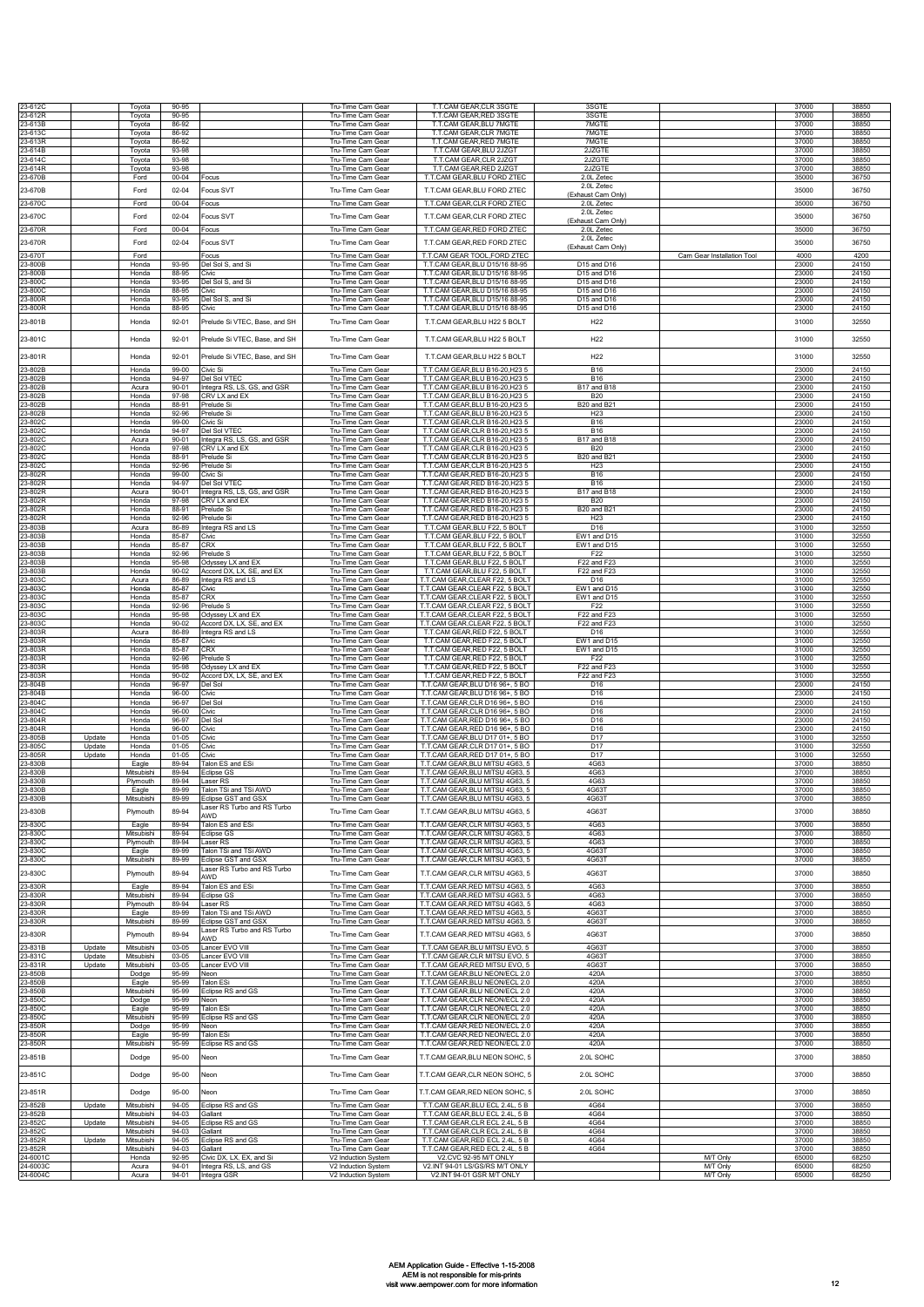| 24-6005C             |                  | Honda                    | $92 - 01$              | Prelude Si VTEC, Base, and SH                              | V2 Induction System                            | V2.PRE 92-01 A/T & M/T                                           |                                                        | M/T and A/T                                 | 65000          | 68250          |
|----------------------|------------------|--------------------------|------------------------|------------------------------------------------------------|------------------------------------------------|------------------------------------------------------------------|--------------------------------------------------------|---------------------------------------------|----------------|----------------|
| 24-6008C             |                  | Honda                    | 94-97                  | Accord DX, LX, SE, and EX                                  | V2 Induction System                            | V2.ACC 94-97 4CYL A/T & M/T                                      |                                                        | M/T and A/T                                 | 65000          | 68250          |
| 24-6013C<br>24-6014C |                  | Honda<br>Honda           | $96 - 00$<br>96-00     | Civic CX. DX. and LX<br>Civic EX                           | V2 Induction System<br>V2 Induction System     | V2.CVC 96-00 DX/LX A/T & M/T<br>V2.CVC 96-00 EX A/T & M/T        |                                                        | <b>M/T Only</b><br>M/T Only                 | 65000<br>65000 | 68250<br>68250 |
| 24-6015C<br>24-6016C |                  | Honda<br>Acura           | 98-02<br>$01 - 03$     | Accord DX, LX, and EX<br>CL 3.2L                           | V2 Induction System<br>V2 Induction System     | V2.ACC 98-02 4CYL A/T & M/T<br>V2.ACC 98-02 V6 A/T ONLY          |                                                        | M/T Only<br>A/T Non-Type S                  | 65000<br>65000 | 68250<br>68250 |
| 24-6016C<br>24-6016C |                  | Acura<br>Honda           | 00-03<br>98-02         | TL 3.2L<br>Accord LX and EX                                | V2 Induction System<br>V2 Induction System     | V2.ACC 98-02 V6 A/T ONLY<br>V2.ACC 98-02 V6 A/T ONLY             |                                                        | A/T Non-Type S<br>A/T V6                    | 65000<br>65000 | 68250<br>68250 |
| 24-6017C             |                  | Honda                    | 99-00                  | Civic Si                                                   | V2 Induction System                            | V2.CVC 99-00 SI M/T ONLY                                         |                                                        | M/T Only<br>2.0L 4 Cyl. M/T Only            | 65000          | 68250          |
| 24-6030C<br>24-6030C |                  | Eagle<br>Mitsubishi      | 95-99<br>95-99         | Talon ESi<br>Eclipse RS and GS                             | V2 Induction System<br>V2 Induction System     | V2.ECL 95-99 2.0L M/T ONLY<br>V2 FCL 95-99 2.0L M/T ONLY         | 2.0L 4Cyl<br>2.0L 4Cvl                                 | 2.0L 4 Cyl. M/T Only                        | 65000<br>65000 | 68250<br>68250 |
| 24-6032C<br>24-6033C | Update<br>Update | Mitsubishi<br>Mitsubishi | $00 - 03$<br>$00 - 05$ | Eclipse GT<br>clipse RS and GS                             | V2 Induction System<br>V2 Induction System     | V2.ECL 00-03 GT M/T ONLY<br>V2.ECL 00-04 RS/GS M/T ONLY          | 3.0L V-6<br>2.4L 4Cyl                                  | 3.0L V6 M/T Only<br>2.4L 4 Cyl. M/T Only    | 65000<br>65000 | 68250<br>68250 |
| 24-6100C<br>24-6102C |                  | Honda<br>Honda           | $01 - 05$<br>$01 - 05$ | Civic EX<br>Civic DX and LX                                | V2 Induction System<br>V2 Induction System     | V2.CVC 01-05 EX A/T & M/T<br>V2.CVC 01-05 DX/LX A/T & M/T        |                                                        | M/T and A/T<br>M/T and A/T                  | 65000<br>65000 | 68250<br>68250 |
| 24-6104C<br>24-6105C | Update           | Honda<br>Acura           | $00 - 05$<br>$02 - 06$ | S2000<br><b>RSX Base</b>                                   | V2 Induction System<br>V2 Induction System     | V2.S2000 00-05 M/T ONLY<br>V2.RSX BASE 02-05 A/T & M/T           |                                                        | M/T Only<br>M/T and A/T                     | 65000<br>64000 | 68250<br>67200 |
| 24-6106C<br>24-6108C | <b>Update</b>    | Acura                    | $02 - 04$              | RSX Type S                                                 | V2 Induction System                            | V2.RSX TYPE-S 02-04 M/T ONLY                                     |                                                        | M/T Only<br>M/T Only                        | 64000<br>64000 | 67200<br>67200 |
| 24-6110C             |                  | Honda<br>Honda           | $02 - 05$<br>03-06     | Civic Si<br>Accord LX and EX                               | V2 Induction System<br>V2 Induction System     | V2.CVC SI 02-05 M/T ONLY<br>V2.ACC 03-05 V6 A/T & M/T            | V <sub>6</sub>                                         | M/T and A/T V6                              | 65000          | 68250          |
| 25-100B<br>25-100C   |                  | Acura<br>Acura           | $94 - 01$<br>94-01     | Integra RS, LS, GS, and GSR<br>Integra RS, LS, GS, and GSR | High Volume Fuel Rail<br>High Volume Fuel Rail | FUEL RAIL KIT B17/B18 B16 DEL<br>FUEL RAIL KIT B17/B18 B16 DEL   | <b>B18</b><br><b>B18</b>                               |                                             | 30000<br>30000 | 31500<br>31500 |
| 25-100R<br>25-103B   |                  | Acura<br>Honda           | 94-01<br>99-00         | Integra RS, LS, GS, and GSR<br>Civic Si                    | High Volume Fuel Rail<br>High Volume Fuel Rail | FUEL RAIL KIT B17/B18 B16 DEL<br>FUEL RAIL KIT B16A2 CIVIC SI    | <b>B18</b><br><b>B16</b>                               |                                             | 30000<br>30000 | 31500<br>31500 |
| 25-103B<br>25-103C   |                  | Honda<br>Honda           | 94-97<br>99-00         | Del Sol VTEC<br>Civic Si                                   | High Volume Fuel Rail<br>High Volume Fuel Rail | FUEL RAIL KIT B16A2 CIVIC SI<br>FUEL RAIL KIT B16A2 CIVIC SI     | <b>B16</b><br><b>B16</b>                               |                                             | 30000<br>30000 | 31500<br>31500 |
| 25-103C<br>25-103R   |                  | Honda<br>Honda           | 94-97<br>99-00         | Del Sol VTEC<br>Civic Si                                   | High Volume Fuel Rail<br>High Volume Fuel Rail | FUEL RAIL KIT B16A2 CIVIC SI<br>FUEL RAIL KIT B16A2 CIVIC SI     | <b>B16</b><br><b>B16</b>                               |                                             | 30000<br>30000 | 31500<br>31500 |
| 25-103R<br>25-104B   |                  | Honda<br>Honda           | 94-97<br>90-93         | Del Sol VTEC<br>Accord DX, LX, SE, and EX                  | High Volume Fuel Rail<br>High Volume Fuel Rail | FUEL RAIL KIT B16A2 CIVIC SI<br>FUEL RAIL KIT PRE 92-01 ACC 90   | <b>B16</b><br>F <sub>22</sub>                          |                                             | 30000<br>30000 | 31500<br>31500 |
| 25-104B              |                  | Honda                    | $92 - 01$              | Prelude S, Si, and Si VTEC                                 | High Volume Fuel Rail                          | FUEL RAIL KIT PRE 92-01 ACC 90                                   | F22, H23, and H22<br>F22                               |                                             | 30000          | 31500<br>31500 |
| 25-104C<br>25-104C   |                  | Honda<br>Honda           | 90-93<br>$92 - 01$     | Accord DX, LX, SE, and EX<br>Prelude S, Si, and Si VTEC    | High Volume Fuel Rail<br>High Volume Fuel Rail | FUEL RAIL KIT PRE 92-01 ACC 90<br>FUEL RAIL KIT PRE 92-01 ACC 90 | F22, H23, and H22                                      |                                             | 30000<br>30000 | 31500          |
| 25-104R<br>25-104R   |                  | Honda<br>Honda           | 90-93<br>$92 - 01$     | Accord DX, LX, SE, and EX<br>Prelude S, Si, and Si VTEC    | High Volume Fuel Rail<br>High Volume Fuel Rail | FUEL RAIL KIT PRE 92-01 ACC 90<br>FUEL RAIL KIT PRE 92-01 ACC 90 | F22<br>F22, H23, and H22                               |                                             | 30000<br>30000 | 31500<br>31500 |
| 25-106B<br>25-106B   |                  | Acura<br>Honda           | 96-97<br>94-02         | СL<br>Accord DX, LX, SE, and EX                            | High Volume Fuel Rail<br>High Volume Fuel Rail | FUEL RAIL KIT F22 94-01 ACC 4C<br>FUEL RAIL KIT F22 94-01 ACC 4C | F22 and F23<br>F22 and F23                             |                                             | 30000<br>30000 | 31500<br>31500 |
| 25-106C<br>25-106C   |                  | Acura<br>Honda           | 96-97<br>94-02         | Accord DX, LX, SE, and EX                                  | High Volume Fuel Rail<br>High Volume Fuel Rail | FUEL RAIL KIT F22 94-01 ACC 4C<br>FUEL RAIL KIT F22 94-01 ACC 4C | F22 and F23<br>F22 and F23                             |                                             | 30000<br>30000 | 31500<br>31500 |
| 25-106R<br>25-106R   |                  | Acura<br>Honda           | 96-97<br>$94 - 02$     | Accord DX, LX, SE, and EX                                  | High Volume Fuel Rail<br>High Volume Fuel Rail | FUEL RAIL KIT F22 94-01 ACC 4C<br>FUEL RAIL KIT F22 94-01 ACC 4C | F22 and F23<br>F22 and F23                             |                                             | 30000<br>30000 | 31500<br>31500 |
| 25-108B<br>25-108B   |                  | Honda<br>Honda           | 93-95<br>92-95         | Del Sol S and Si<br>Civic CX, DX, LX, and EX               | High Volume Fuel Rail<br>High Volume Fuel Rail | FUEL RAIL KIT D16 88-95<br>FUEL RAIL KIT D16 88-95               | D <sub>15</sub> and D <sub>16</sub><br>D15 and D16     |                                             | 30000<br>30000 | 31500<br>31500 |
| 25-108B              |                  | Honda                    | 88-91                  | Civic EX and Si                                            | High Volume Fuel Rail<br>High Volume Fuel Rail | FUEL RAIL KIT D16 88-95                                          | D16                                                    |                                             | 30000          | 31500          |
| 25-108B<br>25-108C   |                  | Honda<br>Honda           | 88-91<br>93-95         | CRX Si<br>Del Sol S and Si                                 | High Volume Fuel Rail                          | FUEL RAIL KIT D16 88-95<br>FUEL RAIL KIT D16 88-95               | D <sub>16</sub><br>D <sub>15</sub> and D <sub>16</sub> |                                             | 30000<br>30000 | 31500<br>31500 |
| 25-108C<br>25-108C   |                  | Honda<br>Honda           | 92-95<br>88-91         | Civic CX, DX, LX, and EX<br>Civic EX and Si                | High Volume Fuel Rail<br>High Volume Fuel Rail | FUEL RAIL KIT D16 88-95<br>FUEL RAIL KIT D16 88-95               | D15 and D16<br>D15 and D16                             |                                             | 30000<br>30000 | 31500<br>31500 |
| 25-108C<br>25-108R   |                  | Honda<br>Honda           | 88-91<br>93-95         | CRX Si<br>Del Sol S and Si                                 | High Volume Fuel Rail<br>High Volume Fuel Rail | FUEL RAIL KIT D16 88-95<br>FUEL RAIL KIT D16 88-95               | D <sub>16</sub><br>D15 and D16                         |                                             | 30000<br>30000 | 31500<br>31500 |
| 25-108R<br>25-108R   |                  | Honda<br>Honda           | 92-95<br>88-91         | Civic CX, DX, LX, and EX<br>Civic EX and Si                | High Volume Fuel Rail<br>High Volume Fuel Rail | FUEL RAIL KIT D16 88-95<br>FUEL RAIL KIT D16 88-95               | D <sub>15</sub> and D <sub>16</sub><br>D15 and D16     |                                             | 30000<br>30000 | 31500<br>31500 |
| 25-108R<br>25-109B   |                  | Honda<br>Honda           | 88-91<br>96-97         | CRX Si<br>Del Sol S and Si                                 | High Volume Fuel Rail<br>High Volume Fuel Rail | FUEL RAIL KIT D16 88-95<br>FUEL RAIL KIT D16 96-00               | D <sub>16</sub><br>D15 and D16                         |                                             | 30000<br>30000 | 31500<br>31500 |
| 25-109B              |                  | Honda                    | 96-00                  | Civic CX, DX, LX, and EX                                   | High Volume Fuel Rail                          | FUEL RAIL KIT D16 96-00                                          | D <sub>15</sub> and D <sub>16</sub>                    |                                             | 30000<br>30000 | 31500<br>31500 |
| 25-109C<br>25-109C   |                  | Honda<br>Honda           | 96-97<br>96-00         | Del Sol S and Si<br>Civic CX, DX, LX, and EX               | High Volume Fuel Rail<br>High Volume Fuel Rail | FUEL RAIL KIT D16 96-00<br>FUEL RAIL KIT D16 96-00               | D15 and D16<br>D <sub>15</sub> and D <sub>16</sub>     |                                             | 30000          | 31500          |
| 25-109R<br>25-109R   |                  | Honda<br>Honda           | 96-97<br>96-00         | Del Sol S and Si<br>Civic CX, DX, LX, and EX               | High Volume Fuel Rail<br>High Volume Fuel Rail | FUEL RAIL KIT D16 96-00<br>FUEL RAIL KIT D16 96-00               | D15 and D16<br>D15 and D16                             |                                             | 30000<br>30000 | 31500<br>31500 |
| 25-111B<br>25-111B   |                  | Acura<br>Honda           | 02-06<br>$02 - 05$     | RSX Base and Type S<br>Civic Si                            | High Volume Fuel Rail<br>High Volume Fuel Rail | FUEL RAIL KIT RSX 02 TYPE-S<br>FUEL RAIL KIT RSX 02 TYPE-S       | K20<br>K20                                             |                                             | 49000<br>49000 | 51450<br>51450 |
| 25-111C<br>25-111C   |                  | Acura<br>Honda           | $02 - 06$<br>$02 - 05$ | RSX Base and Type S<br>Civic Si                            | High Volume Fuel Rail<br>High Volume Fuel Rail | FUEL RAIL KIT RSX 02 TYPE-S<br>FUEL RAIL KIT RSX 02 TYPE-S       | K20<br>K20                                             |                                             | 49000<br>49000 | 51450<br>51450 |
| 25-111R<br>25-111R   |                  | Acura<br>Honda           | 02-06<br>$02 - 05$     | RSX Base and Type S<br>Civic Si                            | High Volume Fuel Rail<br>High Volume Fuel Rail | FUEL RAIL KIT RSX 02 TYPE-S<br>FUEL RAIL KIT RSX 02 TYPE-S       | K20<br>K20                                             |                                             | 49000<br>49000 | 51450<br>51450 |
| 25-130B<br>25-130B   |                  | Eagle<br>Mitsubishi      | 89-99<br>89-99         | Talon TSi and TSi AWD<br>Eclipse GST and GSX               | High Volume Fuel Rail<br>High Volume Fuel Rail | FUEL RAIL KIT ECL TURBO 89-99<br>FUEL RAIL KIT ECL TURBO 89-99   | 4G631<br>4G631                                         |                                             | 41000<br>41000 | 43050<br>43050 |
| 25-130B              |                  | Plymouth                 | 89-94                  | aser RS Turbo and RS Turbo<br>AWD                          | High Volume Fuel Rail                          | FUEL RAIL KIT ECL TURBO 89-99                                    | 4G63T                                                  |                                             | 41000          | 43050          |
| 25-130C              |                  | Eagle                    | 89-99                  | Falon TSi and TSi AWD                                      | High Volume Fuel Rail                          | FUEL RAIL KIT ECL TURBO 89-99                                    | 4G63T                                                  |                                             | 41000          | 43050          |
| 25-130C<br>25-130C   |                  | Mitsubishi<br>Plymouth   | 89-99<br>89-94         | clipse GST and GSX<br>aser RS Turbo and RS Turbo.          | High Volume Fuel Rail<br>High Volume Fuel Rail | FUEL RAIL KIT ECL TURBO 89-99<br>FUEL RAIL KIT ECL TURBO 89-99   | 4G63T<br>4G63T                                         |                                             | 41000<br>41000 | 43050<br>43050 |
| 25-130R              |                  | Eagle                    | 89-99                  | AWD<br>Talon TSi and TSi AWD                               | High Volume Fuel Rail                          | FUEL RAIL KIT ECL TURBO 89-99                                    | 4G63T                                                  |                                             | 41000          | 43050          |
| 25-130R              |                  | Mitsubishi               | 89-99                  | Eclipse GST and GSX<br>aser RS Turbo and RS Turbo          | High Volume Fuel Rail                          | FUEL RAIL KIT ECL TURBO 89-99                                    | 4G63T                                                  |                                             | 41000          | 43050          |
| 25-130R<br>25-131BK  | Update           | Plymouth<br>Mitsubishi   | 89-94<br>03-06         | AWD<br>Lancer EVO VIII, IX                                 | High Volume Fuel Rail<br>High Volume Fuel Rail | FUEL RAIL KIT ECL TURBO 89-99<br>FUEL RAIL KIT 03-06 EVO         | 4G63T<br>4G63T                                         |                                             | 41000<br>36000 | 43050<br>37800 |
| 25-141B              | Coming Soon      | Nissan                   | $02 - 05$              | Sentra SE-R and SE-R Spec. V                               | High Volume Fuel Rail                          | FUEL RAIL KIT SENTRA SE-R 02-05                                  |                                                        |                                             | #VALUE!        | #VALUE!        |
| 25-141C              | Coming Soor      | Nissan                   | $02 - 05$              | Sentra SE-R and SE-R Spec. V                               | High Volume Fuel Rail                          | FUEL RAIL KIT SENTRA SE-R 02-05                                  |                                                        |                                             | #VALUE!        | #VALUE!        |
| 25-141R              | Coming Soon      | Nissan                   | $02 - 05$              | Sentra SE-R and SE-R Spec. V                               | High Volume Fuel Rail                          | FUEL RAIL KIT SENTRA SE-R 02-05                                  |                                                        |                                             | #VALUE!        | #VALUE!        |
| 25-142BK             | Coming Soon      | Nissan                   | 89-94                  | 240SX                                                      | High Volume Fuel Rail                          | FUEL RAIL KIT 240 SX KA24                                        | KA24DE Top Feed Conv.                                  | Top Feed Conversion                         | 51000          | 53550          |
| 25-200B              |                  | Acura                    | 94-01                  | Integra RS, LS, GS, and GSR                                | High Volume Fuel Filter                        | FUEL FILTER KIT, HONDA                                           |                                                        | 12 x 1.25 top &<br>14 x 1.50 Bottom Threads | 23000          | 24150          |
| 25-200B              |                  | Honda                    | 97-98                  | CRV LX and EX                                              | High Volume Fuel Filter                        | FUEL FILTER KIT, HONDA                                           |                                                        | 12 x 1.25 top &<br>14 x 1.50 Bottom Threads | 23000          | 24150          |
| 25-200B              |                  | Honda                    | $97 - 01$              | Prelude Base and Type SH                                   | High Volume Fuel Filter                        | FUEL FILTER KIT, HONDA                                           |                                                        | 12 x 1.25 top &<br>14 x 1.50 Bottom Threads | 23000          | 24150          |
| 25-200B              |                  | Honda                    | 96-97                  | Del Sol S, Si, and VTEC                                    | High Volume Fuel Filter                        | FUEL FILTER KIT, HONDA                                           |                                                        | 12 x 1.25 top &<br>14 x 1.50 Bottom Threads | 23000          | 24150          |
| 25-200B              |                  | Honda                    | $96-00$                | Civic CX, DX, LX, and EX                                   | High Volume Fuel Filter                        | FUEL FILTER KIT, HONDA                                           |                                                        | 12 x 1.25 top &<br>14 x 1.50 Bottom Threads | 23000          | 24150          |
| 25-200B              |                  | Honda                    | 94-97                  | Accord DX, LX, SE, and EX                                  | High Volume Fuel Filter                        | FUEL FILTER KIT, HONDA                                           |                                                        | 12 x 1.25 top &                             | 23000          | 24150          |
| 25-200C              |                  | Acura                    | $94 - 01$              | Integra RS, LS, GS, and GSR                                | High Volume Fuel Filter                        | FUEL FILTER KIT, HONDA                                           |                                                        | 14 x 1.50 Bottom Threads<br>12 x 1.25 top & | 23000          | 24150          |
| 25-200C              |                  | Honda                    | 97-98                  | CRV LX and EX                                              | High Volume Fuel Filter                        | FUEL FILTER KIT, HONDA                                           |                                                        | 14 x 1.50 Bottom Threads<br>12 x 1.25 top & | 23000          | 24150          |
| 25-200C              |                  | Honda                    | 97-01                  | Prelude Base and Type SH                                   | High Volume Fuel Filter                        | FUEL FILTER KIT, HONDA                                           |                                                        | 14 x 1.50 Bottom Threads<br>12 x 1.25 top & | 23000          | 24150          |
|                      |                  |                          |                        |                                                            |                                                |                                                                  |                                                        | 14 x 1.50 Bottom Threads<br>12 x 1.25 top & |                |                |
| 25-200C              |                  | Honda                    | 96-97                  | Del Sol S, Si, and VTEC                                    | High Volume Fuel Filter                        | FUEL FILTER KIT, HONDA                                           |                                                        | 14 x 1.50 Bottom Threads<br>12 x 1.25 top & | 23000          | 24150          |
| 25-200C              |                  | Honda                    | 96-00                  | Civic CX, DX, LX, and EX                                   | High Volume Fuel Filter                        | FUEL FILTER KIT, HONDA                                           |                                                        | 14 x 1.50 Bottom Threads<br>12 x 1.25 top & | 23000          | 24150          |
| 25-200C              |                  | Honda                    | 94-97                  | Accord DX, LX, SE, and EX                                  | High Volume Fuel Filter                        | FUEL FILTER KIT, HONDA                                           |                                                        | 14 x 1.50 Bottom Threads<br>12 x 1.25 top & | 23000          | 24150          |
| 25-200R              |                  | Acura                    | $94 - 01$              | Integra RS, LS, GS, and GSR                                | High Volume Fuel Filter                        | FUEL FILTER KIT, HONDA                                           |                                                        | 14 x 1.50 Bottom Threads                    | 23000          | 24150          |
| 25-200R              |                  | Honda                    | 97-98                  | CRV LX and EX                                              | High Volume Fuel Filter                        | FUEL FILTER KIT, HONDA                                           |                                                        | 12 x 1.25 top &<br>14 x 1.50 Bottom Threads | 23000          | 24150          |
| 25-200R              |                  | Honda                    | $97 - 01$              | Prelude Base and Type SH                                   | High Volume Fuel Filter                        | FUEL FILTER KIT, HONDA                                           |                                                        | 12 x 1.25 top &<br>14 x 1.50 Bottom Threads | 23000          | 24150          |
| 25-200R              |                  | Honda                    | 96-97                  | Del Sol S, Si, and VTEC                                    | High Volume Fuel Filter                        | FUEL FILTER KIT, HONDA                                           |                                                        | 12 x 1.25 top &<br>14 x 1.50 Bottom Threads | 23000          | 24150          |
| 25-200R              |                  | Honda                    | $96-00$                | Civic CX, DX, LX, and EX                                   | High Volume Fuel Filter                        | FUEL FILTER KIT, HONDA                                           |                                                        | 12 x 1.25 top &<br>14 x 1.50 Bottom Threads | 23000          | 24150          |
| 25-200R              |                  | Honda                    | 94-97                  | Accord DX, LX, SE, and EX                                  | High Volume Fuel Filter                        | FUEL FILTER KIT, HONDA                                           |                                                        | 12 x 1.25 top &<br>14 x 1.50 Bottom Threads | 23000          | 24150          |
|                      |                  |                          |                        |                                                            |                                                |                                                                  |                                                        |                                             |                |                |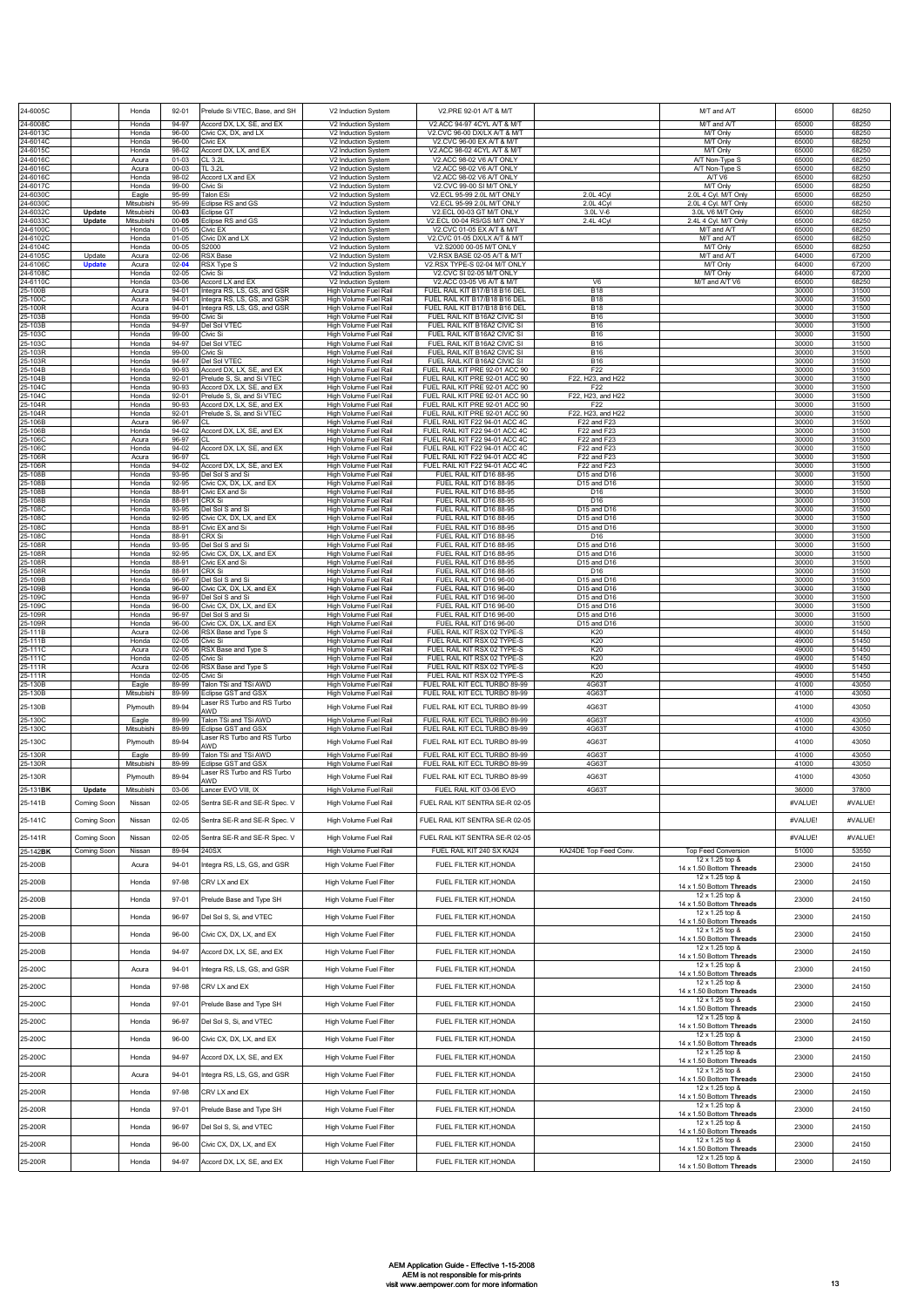| 25-300B |        | Acura | $94 - 01$ | Integra RS, LS, GS, and GSR  | Adjustable Fuel Pressure Regulator | FUEL PRESS REG, HONDA INLINE                                    |                                     |                   | 38000 | 39900 |
|---------|--------|-------|-----------|------------------------------|------------------------------------|-----------------------------------------------------------------|-------------------------------------|-------------------|-------|-------|
| 25-300B |        | Honda | 99-00     | Civic Si                     | Adjustable Fuel Pressure Regulator | FUEL PRESS REG, HONDA INLINE                                    |                                     |                   | 38000 | 39900 |
| 25-300B |        | Honda | 94-97     | Del Sol VTEC                 | Adjustable Fuel Pressure Regulator | FUEL PRESS REG, HONDA INLINE                                    |                                     |                   | 38000 | 39900 |
| 25-300B |        | Honda | 93-95     | Del Sol S, Si                | Adjustable Fuel Pressure Regulator | FUEL PRESS REG, HONDA INLINE                                    |                                     |                   | 38000 | 39900 |
| 25-300B |        | Honda | 92-96     | Prelude S                    |                                    | FUEL PRESS REG, HONDA INLINE                                    |                                     |                   | 38000 | 39900 |
|         |        |       |           |                              | Adjustable Fuel Pressure Regulator |                                                                 |                                     |                   |       |       |
| 25-300B |        | Honda | 92-95     | Civic VX, CX, DX, LX, and EX | Adjustable Fuel Pressure Regulator | FUEL PRESS REG, HONDA INLINE                                    |                                     |                   | 38000 | 39900 |
| 25-300B |        | Honda | 90-93     | Accord DX, LX, SE, and EX    | Adjustable Fuel Pressure Regulator | FUEL PRESS REG, HONDA INLINE                                    |                                     |                   | 38000 | 39900 |
| 25-300B |        | Honda | 88-91     | Prelude Si                   | Adjustable Fuel Pressure Regulator | FUEL PRESS REG, HONDA INLINE                                    |                                     |                   | 38000 | 39900 |
| 25-300B |        | Honda | 86-89     | Accord LXi and SEi           | Adjustable Fuel Pressure Regulator | FUEL PRESS REG, HONDA INLINE                                    |                                     |                   | 38000 | 39900 |
| 25-300C |        | Acura | $94 - 01$ | Integra RS, LS, GS, and GSR  | Adjustable Fuel Pressure Regulator | FUEL PRESS REG, HONDA INLINE                                    |                                     |                   | 38000 | 39900 |
| 25-300C |        | Honda | 99-00     | Civic Si                     | Adjustable Fuel Pressure Regulator | FUEL PRESS REG, HONDA INLINE                                    |                                     |                   | 38000 | 39900 |
| 25-300C |        | Honda | 94-97     | Del Sol VTEC                 | Adjustable Fuel Pressure Regulator | FUEL PRESS REG, HONDA INLINE                                    |                                     |                   | 38000 | 39900 |
| 25-300C |        | Honda | 93-95     | Del Sol S, Si                | Adjustable Fuel Pressure Regulator | FUEL PRESS REG, HONDA INLINE                                    |                                     |                   | 38000 | 39900 |
| 25-300C |        | Honda | 92-96     | Prelude S                    | Adjustable Fuel Pressure Regulator | FUEL PRESS REG, HONDA INLINE                                    |                                     |                   | 38000 | 39900 |
| 25-300C |        | Honda | $92 - 95$ | Civic VX, CX, DX, LX, and EX | Adjustable Fuel Pressure Regulator | FUEL PRESS REG, HONDA INLINE                                    |                                     |                   | 38000 | 39900 |
| 25-300C |        | Honda | 90-93     | Accord DX, LX, SE, and EX    | Adjustable Fuel Pressure Regulator | FUEL PRESS REG, HONDA INLINE                                    |                                     |                   | 38000 | 39900 |
| 25-300C |        | Honda | 88-91     | Prelude Si                   | Adjustable Fuel Pressure Regulator | FUEL PRESS REG, HONDA INLINE                                    |                                     |                   | 38000 | 39900 |
| 25-300C |        | Honda | 86-89     | Accord LXi and SEi           | Adjustable Fuel Pressure Regulator | FUEL PRESS REG, HONDA INLINE                                    |                                     |                   | 38000 | 39900 |
| 25-300R |        | Acura | 94-01     | Integra RS, LS, GS, and GSR  | Adjustable Fuel Pressure Regulator | FUEL PRESS REG, HONDA INLINE                                    |                                     |                   | 38000 | 39900 |
|         |        |       |           |                              |                                    |                                                                 |                                     |                   |       |       |
| 25-300R |        | Honda | 99-00     | Civic Si                     | Adjustable Fuel Pressure Regulator | FUEL PRESS REG, HONDA INLINE                                    |                                     |                   | 38000 | 39900 |
| 25-300R |        | Honda | 94-97     | Del Sol VTEC                 | Adjustable Fuel Pressure Regulator | FUEL PRESS REG, HONDA INLINE                                    |                                     |                   | 38000 | 39900 |
| 25-300R |        | Honda | 93-95     | Del Sol S, Si                | Adjustable Fuel Pressure Regulator | FUEL PRESS REG, HONDA INLINE                                    |                                     |                   | 38000 | 39900 |
| 25-300R |        | Honda | 92-96     | Prelude S                    | Adjustable Fuel Pressure Regulator | FUEL PRESS REG, HONDA INLINE                                    |                                     |                   | 38000 | 39900 |
| 25-300R |        | Honda | 92-95     | Civic VX, CX, DX, LX, and EX | Adjustable Fuel Pressure Regulator | FUEL PRESS REG, HONDA INLINE                                    |                                     |                   | 38000 | 39900 |
| 25-300R |        | Honda | 90-93     | Accord DX, LX, SE, and EX    | Adjustable Fuel Pressure Regulator | FUEL PRESS REG, HONDA INLINE                                    |                                     |                   | 38000 | 39900 |
| 25-300R |        | Honda | 88-91     | Prelude Si                   | Adjustable Fuel Pressure Regulator | FUEL PRESS REG, HONDA INLINE                                    |                                     |                   | 38000 | 39900 |
| 25-300R |        | Honda | 86-89     | Accord LXi and SEi           | Adjustable Fuel Pressure Regulator | FUEL PRESS REG, HONDA INLINE                                    |                                     |                   | 38000 | 39900 |
| 25-301B |        | Acura | 98-99     | CL 2.3L                      | Adjustable Fuel Pressure Regulator | FUEL PRESS REG, HONDA OFFSET                                    |                                     |                   | 38000 | 39900 |
| 25-301B |        | Honda | 99-00     | CRV LX and EX                | Adjustable Fuel Pressure Regulator | FUEL PRESS REG, HONDA OFFSET                                    |                                     |                   | 38000 | 39900 |
| 25-301B |        | Honda | 98-02     | Accord DX, LX, and EX        | Adjustable Fuel Pressure Regulator | FUEL PRESS REG.HONDA OFFSET                                     |                                     |                   | 38000 | 39900 |
| 25-301B |        | Honda | 96-97     | Del Sol S                    | Adjustable Fuel Pressure Regulator | FUEL PRESS REG, HONDA OFFSET                                    |                                     |                   | 38000 | 39900 |
| 25-301B |        | Honda | 96-00     | Civic CX, DX, LX, and HX     | Adjustable Fuel Pressure Regulator | FUEL PRESS REG, HONDA OFFSET                                    |                                     |                   | 38000 | 39900 |
| 25-301B | Update | Honda | $00 - 05$ | S2000                        | Adjustable Fuel Pressure Regulator | FUEL PRESS REG, HONDA OFFSET                                    |                                     |                   | 38000 | 39900 |
|         |        |       | 98-99     |                              |                                    | FUEL PRESS REG, HONDA OFFSET                                    |                                     |                   | 38000 | 39900 |
| 25-301C |        | Acura |           | <b>CL 2.3L</b>               | Adjustable Fuel Pressure Regulator |                                                                 |                                     |                   |       |       |
| 25-301C |        | Honda | 99-00     | CRV LX and EX                | Adjustable Fuel Pressure Regulator | FUEL PRESS REG, HONDA OFFSET                                    |                                     |                   | 38000 | 39900 |
| 25-301C |        | Honda | 98-02     | Accord DX, LX, and EX        | Adjustable Fuel Pressure Regulator | FUEL PRESS REG, HONDA OFFSET                                    |                                     |                   | 38000 | 39900 |
| 25-301C |        | Honda | 96-97     | Del Sol S                    | Adjustable Fuel Pressure Regulator | FUEL PRESS REG, HONDA OFFSET                                    |                                     |                   | 38000 | 39900 |
| 25-301C |        | Honda | 96-00     | Civic CX, DX, LX, and HX     | Adjustable Fuel Pressure Regulator | FUEL PRESS REG, HONDA OFFSET                                    |                                     |                   | 38000 | 39900 |
| 25-301C | Update | Honda | $00 - 05$ | S2000                        | Adjustable Fuel Pressure Regulator |                                                                 |                                     |                   |       |       |
| 25-301R |        |       |           |                              |                                    | FUEL PRESS REG, HONDA OFFSET                                    |                                     |                   | 38000 | 39900 |
| 25-301R |        | Acura | 98-99     | CL 2.3L                      |                                    | Adjustable Fuel Pressure Regulator FUEL PRESS REG, HONDA OFFSET |                                     |                   | 38000 | 39900 |
|         |        | Honda | 99-00     | CRV LX and EX                | Adjustable Fuel Pressure Regulator | FUEL PRESS REG, HONDA OFFSET                                    |                                     |                   | 38000 | 39900 |
| 25-301R |        | Honda | 98-02     | Accord DX, LX, and EX        | Adjustable Fuel Pressure Regulator | FUEL PRESS REG, HONDA OFFSET                                    |                                     |                   | 38000 | 39900 |
| 25-301R |        | Honda | 96-97     | Del Sol S                    | Adjustable Fuel Pressure Regulator | FUEL PRESS REG, HONDA OFFSET                                    |                                     |                   | 38000 | 39900 |
| 25-301R |        | Honda | 96-00     | Civic CX, DX, LX, and HX     | Adjustable Fuel Pressure Regulator | FUEL PRESS REG, HONDA OFFSET                                    |                                     |                   | 38000 | 39900 |
| 25-301R | Update | Honda | $00 - 05$ | S2000                        | Adjustable Fuel Pressure Regulator | FUEL PRESS REG, HONDA OFFSET                                    |                                     |                   | 38000 | 39900 |
| 25-302B |        |       |           |                              | Adjustable Fuel Pressure Regulator | FUEL PRESS REG, UNIVERSAL                                       | <b>Universal Fuel Pressure Reg.</b> | Universal         | 39000 | 40950 |
|         |        |       |           |                              |                                    |                                                                 |                                     | Universal         | 39000 | 40950 |
| 25-302C |        |       |           |                              | Adjustable Fuel Pressure Regulator | FUEL PRESS REG, UNIVERSAL                                       | <b>Universal Fuel Pressure Reg.</b> |                   |       |       |
| 25-302R |        |       |           |                              | Adjustable Fuel Pressure Regulator | FUEL PRESS REG, UNIVERSAL<br>FUEL PRESS REG, HONDA INLINE       | Universal Fuel Pressure Reg.        | Universal         | 39000 | 40950 |
| 25-303B |        | Acura | 96-98     | TL 3.2L                      | Adjustable Fuel Pressure Regulator | 90<br>FUEL PRESS REG, HONDA INLINE                              |                                     |                   | 39000 | 40950 |
| 25-303B |        | Acura | 95-98     | TL 2.5L                      | Adjustable Fuel Pressure Regulator | 90                                                              |                                     |                   | 39000 | 40950 |
| 25-303B |        | Acura | 92-94     | Vigor 2.5L                   | Adjustable Fuel Pressure Regulator | FUEL PRESS REG, HONDA INLINE<br>90                              |                                     |                   | 39000 | 40950 |
| 25-303B |        | Acura | $91 - 02$ | NSX                          | Adjustable Fuel Pressure Regulator | FUEL PRESS REG, HONDA INLINE<br>90                              |                                     |                   | 39000 | 40950 |
| 25-303B |        | Acura | 86-93     | Integra RS, LS, GS, and GSR  | Adjustable Fuel Pressure Regulator | FUEL PRESS REG, HONDA INLINE<br>90                              |                                     |                   | 39000 | 40950 |
| 25-303B |        | Honda | $97 - 01$ | Prelude Base and Type SH     | Adjustable Fuel Pressure Regulator | FUEL PRESS REG, HONDA INLINE<br>90                              |                                     | Must use AEM Rail | 39000 | 40950 |
| 25-303B |        | Honda | 92-96     | Prelude Si and Si VTEC       | Adjustable Fuel Pressure Regulator | FUEL PRESS REG, HONDA INLINE<br>90                              |                                     | Must use AEM Rail | 39000 | 40950 |
| 25-303B |        | Honda | 88-91     | Civic EX and Si              | Adjustable Fuel Pressure Regulator | FUEL PRESS REG, HONDA INLINE<br>90                              |                                     |                   | 39000 | 40950 |
| 25-303B |        | Honda | 88-91     | CRX HF and Si                | Adjustable Fuel Pressure Regulator | FUEL PRESS REG, HONDA INLINE<br>90                              |                                     |                   | 39000 | 40950 |
| 25-303B |        | Honda | $00 - 02$ | nsight                       | Adjustable Fuel Pressure Regulator | FUEL PRESS REG, HONDA INLINE                                    |                                     |                   | 39000 | 40950 |
| 25-303C |        | Acura | 96-98     | TL 3.2L                      | Adjustable Fuel Pressure Regulator | 90<br>FUEL PRESS REG, HONDA INLINE                              |                                     |                   | 39000 | 40950 |
| 25-303C |        | Acura | 95-98     | TL 2.5L                      | Adjustable Fuel Pressure Regulator | 90<br>FUEL PRESS REG, HONDA INLINE                              |                                     |                   | 39000 | 40950 |
| 25-303C |        | Acura | 92-94     | Vigor 2.5L                   | Adjustable Fuel Pressure Regulator | 90<br>FUEL PRESS REG, HONDA INLINE<br>90                        |                                     |                   | 39000 | 40950 |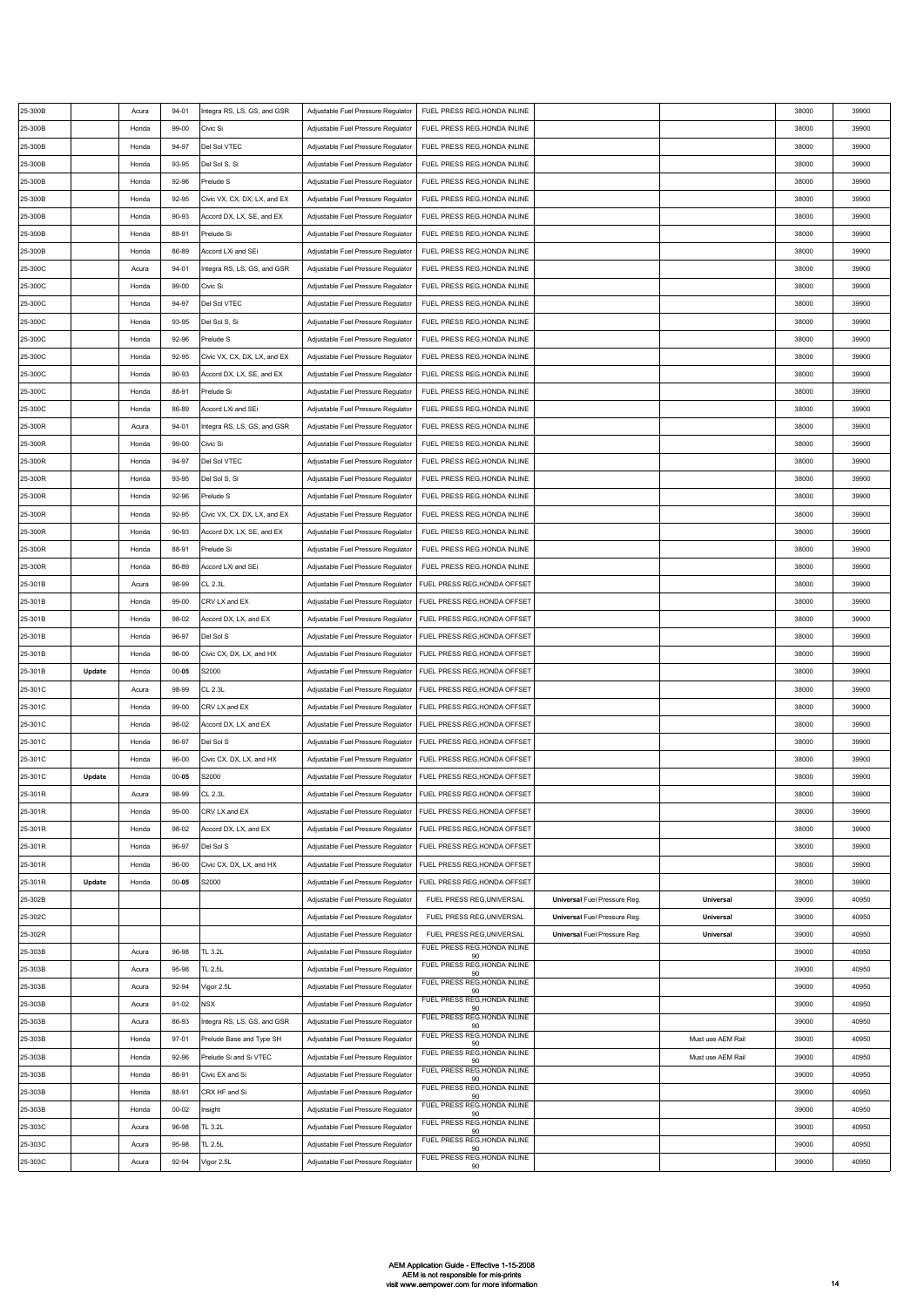| 90<br>FUEL PRESS REG, HONDA INLINE<br>25-303C<br>86-93<br>Integra RS, LS, GS, and GSR<br>39000<br>Acura<br>Adjustable Fuel Pressure Regulator<br>90<br>FUEL PRESS REG, HONDA INLINE<br>25-303C<br>Adjustable Fuel Pressure Regulator<br>Must use AEM Rail<br>39000<br>Honda<br>97-01<br>Prelude Base and Type SH<br>90<br>FUEL PRESS REG, HONDA INLINE<br>25-303C<br>Prelude Si and Si VTEC<br>Must use AEM Rail<br>39000<br>92-96<br>Adjustable Fuel Pressure Regulator<br>Honda<br>90<br>FUEL PRESS REG, HONDA INLINE<br>25-303C<br>Civic EX and Si<br>Honda<br>88-91<br>Adjustable Fuel Pressure Regulator<br>39000<br>90<br>FUEL PRESS REG, HONDA INLINE<br>25-303C<br>CRX HF and Si<br>88-91<br>Adjustable Fuel Pressure Regulator<br>39000<br>Honda<br>90<br>FUEL PRESS REG, HONDA INLINE<br>25-303C<br>Adjustable Fuel Pressure Regulator<br>39000<br>Honda<br>$00 - 02$<br>nsight<br>90<br>FUEL PRESS REG, HONDA INLINE<br>25-303R<br>Acura<br>96-98<br>TL 3.2L<br>Adjustable Fuel Pressure Regulator<br>39000<br>90<br>FUEL PRESS REG, HONDA INLINE<br>25-303R<br>Adjustable Fuel Pressure Regulator<br>39000<br>95-98<br>TL 2.5L<br>Acura<br>90<br>FUEL PRESS REG, HONDA INLINE<br>25-303R<br>92-94<br>/igor 2.5L<br>Adjustable Fuel Pressure Regulator<br>39000<br>Acura<br>90<br>FUEL PRESS REG, HONDA INLINE<br>25-303R<br><b>VSX</b><br>Adjustable Fuel Pressure Regulator<br>$91 - 02$<br>39000<br>Acura<br>90<br>FUEL PRESS REG, HONDA INLINE<br>25-303R<br>86-93<br>ntegra RS, LS, GS, and GSR<br>Adjustable Fuel Pressure Regulator<br>39000<br>Acura<br>90<br>FUEL PRESS REG, HONDA INLINE<br>25-303R<br>Must use AEM Rail<br>39000<br>Honda<br>$97 - 01$<br>Prelude Base and Type SH<br>Adjustable Fuel Pressure Regulator<br>90<br>FUEL PRESS REG, HONDA INLINE<br>25-303R<br>92-96<br>Prelude Si and Si VTEC<br>Adjustable Fuel Pressure Regulator<br>Must use AEM Rail<br>39000<br>Honda<br>90<br>FUEL PRESS REG, HONDA INLINE<br>25-303R<br>Adjustable Fuel Pressure Regulator<br>39000<br>88-91<br>Civic EX and Si<br>Honda<br>90<br>FUEL PRESS REG, HONDA INLINE<br>25-303R<br>88-91<br>CRX HF and Si<br>Adjustable Fuel Pressure Regulator<br>39000<br>Honda<br>90<br>FUEL PRESS REG, HONDA INLINE<br>25-303R<br>Adjustable Fuel Pressure Regulator<br>$00 - 02$<br>39000<br>Honda<br>nsight<br>90<br>FUEL PRESS REG, HONDA OFFSET<br>25-304B<br>96-97<br>CL 2.2L<br>Adjustable Fuel Pressure Regulator<br>39000<br>Acura<br>90<br>FUEL PRESS REG,HONDA OFFSET<br>25-304B<br>97-98<br>CRV LX and EX<br>Adjustable Fuel Pressure Regulator<br>39000<br>Honda<br>90<br>FUEL PRESS REG,HONDA OFFSET<br>25-304B<br>Honda<br>96-97<br>Del Sol Si<br>Adjustable Fuel Pressure Regulator<br>39000<br>90<br>FUEL PRESS REG,HONDA OFFSET<br>25-304B<br>$96-00$<br>Adjustable Fuel Pressure Regulator<br>39000<br>Honda<br>Civic EX<br>90<br>FUEL PRESS REG,HONDA OFFSET<br>25-304B<br>Honda<br>94-97<br>Accord DX, LX, SE, and EX<br>Adjustable Fuel Pressure Regulator<br>39000<br>90<br>FUEL PRESS REG,HONDA OFFSET<br>25-304C<br>96-97<br>CL 2.2L<br>Adjustable Fuel Pressure Regulator<br>39000<br>Acura<br>90<br>FUEL PRESS REG, HONDA OFFSET<br>CRV LX and EX<br>25-304C<br>Honda<br>97-98<br>Adjustable Fuel Pressure Regulator<br>39000<br>90<br>FUEL PRESS REG,HONDA OFFSET<br>96-97<br>Adjustable Fuel Pressure Regulator<br>39000<br>25-304C<br>Honda<br>Del Sol Si<br>90<br>FUEL PRESS REG, HONDA OFFSET<br>25-304C<br>Honda<br>96-00<br>Civic EX<br>Adjustable Fuel Pressure Regulator<br>39000<br>90<br>FUEL PRESS REG,HONDA OFFSET<br>25-304C<br>Accord DX, LX, SE, and EX<br>Adjustable Fuel Pressure Regulator<br>39000<br>Honda<br>94-97<br>90<br>FUEL PRESS REG,HONDA OFFSET<br>25-304R<br>Acura<br>96-97<br>CL 2.2L<br>Adjustable Fuel Pressure Regulator<br>39000<br>90<br>FUEL PRESS REG,HONDA OFFSET<br>25-304R<br>97-98<br>CRV LX and EX<br>Adjustable Fuel Pressure Regulator<br>39000<br>Honda<br>90<br>FUEL PRESS REG,HONDA OFFSET<br>25-304R<br>Del Sol Si<br>Adjustable Fuel Pressure Regulator<br>39000<br>Honda<br>96-97<br>90<br>FUEL PRESS REG,HONDA OFFSET<br>25-304R<br>Honda<br>$96-00$<br>Civic EX<br>Adjustable Fuel Pressure Regulator<br>39000<br>90 |
|----------------------------------------------------------------------------------------------------------------------------------------------------------------------------------------------------------------------------------------------------------------------------------------------------------------------------------------------------------------------------------------------------------------------------------------------------------------------------------------------------------------------------------------------------------------------------------------------------------------------------------------------------------------------------------------------------------------------------------------------------------------------------------------------------------------------------------------------------------------------------------------------------------------------------------------------------------------------------------------------------------------------------------------------------------------------------------------------------------------------------------------------------------------------------------------------------------------------------------------------------------------------------------------------------------------------------------------------------------------------------------------------------------------------------------------------------------------------------------------------------------------------------------------------------------------------------------------------------------------------------------------------------------------------------------------------------------------------------------------------------------------------------------------------------------------------------------------------------------------------------------------------------------------------------------------------------------------------------------------------------------------------------------------------------------------------------------------------------------------------------------------------------------------------------------------------------------------------------------------------------------------------------------------------------------------------------------------------------------------------------------------------------------------------------------------------------------------------------------------------------------------------------------------------------------------------------------------------------------------------------------------------------------------------------------------------------------------------------------------------------------------------------------------------------------------------------------------------------------------------------------------------------------------------------------------------------------------------------------------------------------------------------------------------------------------------------------------------------------------------------------------------------------------------------------------------------------------------------------------------------------------------------------------------------------------------------------------------------------------------------------------------------------------------------------------------------------------------------------------------------------------------------------------------------------------------------------------------------------------------------------------------------------------------------------------------------------------------------------------------------------------------------------------------------------------------------------------------------------------------------------------------------------------------------------------------------------------------------------------------------------------------------------------------------------------------------------------------------------------------------------------------------------------------------------------------------------------|
|                                                                                                                                                                                                                                                                                                                                                                                                                                                                                                                                                                                                                                                                                                                                                                                                                                                                                                                                                                                                                                                                                                                                                                                                                                                                                                                                                                                                                                                                                                                                                                                                                                                                                                                                                                                                                                                                                                                                                                                                                                                                                                                                                                                                                                                                                                                                                                                                                                                                                                                                                                                                                                                                                                                                                                                                                                                                                                                                                                                                                                                                                                                                                                                                                                                                                                                                                                                                                                                                                                                                                                                                                                                                                                                                                                                                                                                                                                                                                                                                                                                                                                                                                                                                                |
|                                                                                                                                                                                                                                                                                                                                                                                                                                                                                                                                                                                                                                                                                                                                                                                                                                                                                                                                                                                                                                                                                                                                                                                                                                                                                                                                                                                                                                                                                                                                                                                                                                                                                                                                                                                                                                                                                                                                                                                                                                                                                                                                                                                                                                                                                                                                                                                                                                                                                                                                                                                                                                                                                                                                                                                                                                                                                                                                                                                                                                                                                                                                                                                                                                                                                                                                                                                                                                                                                                                                                                                                                                                                                                                                                                                                                                                                                                                                                                                                                                                                                                                                                                                                                |
|                                                                                                                                                                                                                                                                                                                                                                                                                                                                                                                                                                                                                                                                                                                                                                                                                                                                                                                                                                                                                                                                                                                                                                                                                                                                                                                                                                                                                                                                                                                                                                                                                                                                                                                                                                                                                                                                                                                                                                                                                                                                                                                                                                                                                                                                                                                                                                                                                                                                                                                                                                                                                                                                                                                                                                                                                                                                                                                                                                                                                                                                                                                                                                                                                                                                                                                                                                                                                                                                                                                                                                                                                                                                                                                                                                                                                                                                                                                                                                                                                                                                                                                                                                                                                |
|                                                                                                                                                                                                                                                                                                                                                                                                                                                                                                                                                                                                                                                                                                                                                                                                                                                                                                                                                                                                                                                                                                                                                                                                                                                                                                                                                                                                                                                                                                                                                                                                                                                                                                                                                                                                                                                                                                                                                                                                                                                                                                                                                                                                                                                                                                                                                                                                                                                                                                                                                                                                                                                                                                                                                                                                                                                                                                                                                                                                                                                                                                                                                                                                                                                                                                                                                                                                                                                                                                                                                                                                                                                                                                                                                                                                                                                                                                                                                                                                                                                                                                                                                                                                                |
|                                                                                                                                                                                                                                                                                                                                                                                                                                                                                                                                                                                                                                                                                                                                                                                                                                                                                                                                                                                                                                                                                                                                                                                                                                                                                                                                                                                                                                                                                                                                                                                                                                                                                                                                                                                                                                                                                                                                                                                                                                                                                                                                                                                                                                                                                                                                                                                                                                                                                                                                                                                                                                                                                                                                                                                                                                                                                                                                                                                                                                                                                                                                                                                                                                                                                                                                                                                                                                                                                                                                                                                                                                                                                                                                                                                                                                                                                                                                                                                                                                                                                                                                                                                                                |
|                                                                                                                                                                                                                                                                                                                                                                                                                                                                                                                                                                                                                                                                                                                                                                                                                                                                                                                                                                                                                                                                                                                                                                                                                                                                                                                                                                                                                                                                                                                                                                                                                                                                                                                                                                                                                                                                                                                                                                                                                                                                                                                                                                                                                                                                                                                                                                                                                                                                                                                                                                                                                                                                                                                                                                                                                                                                                                                                                                                                                                                                                                                                                                                                                                                                                                                                                                                                                                                                                                                                                                                                                                                                                                                                                                                                                                                                                                                                                                                                                                                                                                                                                                                                                |
|                                                                                                                                                                                                                                                                                                                                                                                                                                                                                                                                                                                                                                                                                                                                                                                                                                                                                                                                                                                                                                                                                                                                                                                                                                                                                                                                                                                                                                                                                                                                                                                                                                                                                                                                                                                                                                                                                                                                                                                                                                                                                                                                                                                                                                                                                                                                                                                                                                                                                                                                                                                                                                                                                                                                                                                                                                                                                                                                                                                                                                                                                                                                                                                                                                                                                                                                                                                                                                                                                                                                                                                                                                                                                                                                                                                                                                                                                                                                                                                                                                                                                                                                                                                                                |
|                                                                                                                                                                                                                                                                                                                                                                                                                                                                                                                                                                                                                                                                                                                                                                                                                                                                                                                                                                                                                                                                                                                                                                                                                                                                                                                                                                                                                                                                                                                                                                                                                                                                                                                                                                                                                                                                                                                                                                                                                                                                                                                                                                                                                                                                                                                                                                                                                                                                                                                                                                                                                                                                                                                                                                                                                                                                                                                                                                                                                                                                                                                                                                                                                                                                                                                                                                                                                                                                                                                                                                                                                                                                                                                                                                                                                                                                                                                                                                                                                                                                                                                                                                                                                |
|                                                                                                                                                                                                                                                                                                                                                                                                                                                                                                                                                                                                                                                                                                                                                                                                                                                                                                                                                                                                                                                                                                                                                                                                                                                                                                                                                                                                                                                                                                                                                                                                                                                                                                                                                                                                                                                                                                                                                                                                                                                                                                                                                                                                                                                                                                                                                                                                                                                                                                                                                                                                                                                                                                                                                                                                                                                                                                                                                                                                                                                                                                                                                                                                                                                                                                                                                                                                                                                                                                                                                                                                                                                                                                                                                                                                                                                                                                                                                                                                                                                                                                                                                                                                                |
|                                                                                                                                                                                                                                                                                                                                                                                                                                                                                                                                                                                                                                                                                                                                                                                                                                                                                                                                                                                                                                                                                                                                                                                                                                                                                                                                                                                                                                                                                                                                                                                                                                                                                                                                                                                                                                                                                                                                                                                                                                                                                                                                                                                                                                                                                                                                                                                                                                                                                                                                                                                                                                                                                                                                                                                                                                                                                                                                                                                                                                                                                                                                                                                                                                                                                                                                                                                                                                                                                                                                                                                                                                                                                                                                                                                                                                                                                                                                                                                                                                                                                                                                                                                                                |
|                                                                                                                                                                                                                                                                                                                                                                                                                                                                                                                                                                                                                                                                                                                                                                                                                                                                                                                                                                                                                                                                                                                                                                                                                                                                                                                                                                                                                                                                                                                                                                                                                                                                                                                                                                                                                                                                                                                                                                                                                                                                                                                                                                                                                                                                                                                                                                                                                                                                                                                                                                                                                                                                                                                                                                                                                                                                                                                                                                                                                                                                                                                                                                                                                                                                                                                                                                                                                                                                                                                                                                                                                                                                                                                                                                                                                                                                                                                                                                                                                                                                                                                                                                                                                |
|                                                                                                                                                                                                                                                                                                                                                                                                                                                                                                                                                                                                                                                                                                                                                                                                                                                                                                                                                                                                                                                                                                                                                                                                                                                                                                                                                                                                                                                                                                                                                                                                                                                                                                                                                                                                                                                                                                                                                                                                                                                                                                                                                                                                                                                                                                                                                                                                                                                                                                                                                                                                                                                                                                                                                                                                                                                                                                                                                                                                                                                                                                                                                                                                                                                                                                                                                                                                                                                                                                                                                                                                                                                                                                                                                                                                                                                                                                                                                                                                                                                                                                                                                                                                                |
|                                                                                                                                                                                                                                                                                                                                                                                                                                                                                                                                                                                                                                                                                                                                                                                                                                                                                                                                                                                                                                                                                                                                                                                                                                                                                                                                                                                                                                                                                                                                                                                                                                                                                                                                                                                                                                                                                                                                                                                                                                                                                                                                                                                                                                                                                                                                                                                                                                                                                                                                                                                                                                                                                                                                                                                                                                                                                                                                                                                                                                                                                                                                                                                                                                                                                                                                                                                                                                                                                                                                                                                                                                                                                                                                                                                                                                                                                                                                                                                                                                                                                                                                                                                                                |
|                                                                                                                                                                                                                                                                                                                                                                                                                                                                                                                                                                                                                                                                                                                                                                                                                                                                                                                                                                                                                                                                                                                                                                                                                                                                                                                                                                                                                                                                                                                                                                                                                                                                                                                                                                                                                                                                                                                                                                                                                                                                                                                                                                                                                                                                                                                                                                                                                                                                                                                                                                                                                                                                                                                                                                                                                                                                                                                                                                                                                                                                                                                                                                                                                                                                                                                                                                                                                                                                                                                                                                                                                                                                                                                                                                                                                                                                                                                                                                                                                                                                                                                                                                                                                |
|                                                                                                                                                                                                                                                                                                                                                                                                                                                                                                                                                                                                                                                                                                                                                                                                                                                                                                                                                                                                                                                                                                                                                                                                                                                                                                                                                                                                                                                                                                                                                                                                                                                                                                                                                                                                                                                                                                                                                                                                                                                                                                                                                                                                                                                                                                                                                                                                                                                                                                                                                                                                                                                                                                                                                                                                                                                                                                                                                                                                                                                                                                                                                                                                                                                                                                                                                                                                                                                                                                                                                                                                                                                                                                                                                                                                                                                                                                                                                                                                                                                                                                                                                                                                                |
|                                                                                                                                                                                                                                                                                                                                                                                                                                                                                                                                                                                                                                                                                                                                                                                                                                                                                                                                                                                                                                                                                                                                                                                                                                                                                                                                                                                                                                                                                                                                                                                                                                                                                                                                                                                                                                                                                                                                                                                                                                                                                                                                                                                                                                                                                                                                                                                                                                                                                                                                                                                                                                                                                                                                                                                                                                                                                                                                                                                                                                                                                                                                                                                                                                                                                                                                                                                                                                                                                                                                                                                                                                                                                                                                                                                                                                                                                                                                                                                                                                                                                                                                                                                                                |
|                                                                                                                                                                                                                                                                                                                                                                                                                                                                                                                                                                                                                                                                                                                                                                                                                                                                                                                                                                                                                                                                                                                                                                                                                                                                                                                                                                                                                                                                                                                                                                                                                                                                                                                                                                                                                                                                                                                                                                                                                                                                                                                                                                                                                                                                                                                                                                                                                                                                                                                                                                                                                                                                                                                                                                                                                                                                                                                                                                                                                                                                                                                                                                                                                                                                                                                                                                                                                                                                                                                                                                                                                                                                                                                                                                                                                                                                                                                                                                                                                                                                                                                                                                                                                |
|                                                                                                                                                                                                                                                                                                                                                                                                                                                                                                                                                                                                                                                                                                                                                                                                                                                                                                                                                                                                                                                                                                                                                                                                                                                                                                                                                                                                                                                                                                                                                                                                                                                                                                                                                                                                                                                                                                                                                                                                                                                                                                                                                                                                                                                                                                                                                                                                                                                                                                                                                                                                                                                                                                                                                                                                                                                                                                                                                                                                                                                                                                                                                                                                                                                                                                                                                                                                                                                                                                                                                                                                                                                                                                                                                                                                                                                                                                                                                                                                                                                                                                                                                                                                                |
|                                                                                                                                                                                                                                                                                                                                                                                                                                                                                                                                                                                                                                                                                                                                                                                                                                                                                                                                                                                                                                                                                                                                                                                                                                                                                                                                                                                                                                                                                                                                                                                                                                                                                                                                                                                                                                                                                                                                                                                                                                                                                                                                                                                                                                                                                                                                                                                                                                                                                                                                                                                                                                                                                                                                                                                                                                                                                                                                                                                                                                                                                                                                                                                                                                                                                                                                                                                                                                                                                                                                                                                                                                                                                                                                                                                                                                                                                                                                                                                                                                                                                                                                                                                                                |
|                                                                                                                                                                                                                                                                                                                                                                                                                                                                                                                                                                                                                                                                                                                                                                                                                                                                                                                                                                                                                                                                                                                                                                                                                                                                                                                                                                                                                                                                                                                                                                                                                                                                                                                                                                                                                                                                                                                                                                                                                                                                                                                                                                                                                                                                                                                                                                                                                                                                                                                                                                                                                                                                                                                                                                                                                                                                                                                                                                                                                                                                                                                                                                                                                                                                                                                                                                                                                                                                                                                                                                                                                                                                                                                                                                                                                                                                                                                                                                                                                                                                                                                                                                                                                |
|                                                                                                                                                                                                                                                                                                                                                                                                                                                                                                                                                                                                                                                                                                                                                                                                                                                                                                                                                                                                                                                                                                                                                                                                                                                                                                                                                                                                                                                                                                                                                                                                                                                                                                                                                                                                                                                                                                                                                                                                                                                                                                                                                                                                                                                                                                                                                                                                                                                                                                                                                                                                                                                                                                                                                                                                                                                                                                                                                                                                                                                                                                                                                                                                                                                                                                                                                                                                                                                                                                                                                                                                                                                                                                                                                                                                                                                                                                                                                                                                                                                                                                                                                                                                                |
|                                                                                                                                                                                                                                                                                                                                                                                                                                                                                                                                                                                                                                                                                                                                                                                                                                                                                                                                                                                                                                                                                                                                                                                                                                                                                                                                                                                                                                                                                                                                                                                                                                                                                                                                                                                                                                                                                                                                                                                                                                                                                                                                                                                                                                                                                                                                                                                                                                                                                                                                                                                                                                                                                                                                                                                                                                                                                                                                                                                                                                                                                                                                                                                                                                                                                                                                                                                                                                                                                                                                                                                                                                                                                                                                                                                                                                                                                                                                                                                                                                                                                                                                                                                                                |
|                                                                                                                                                                                                                                                                                                                                                                                                                                                                                                                                                                                                                                                                                                                                                                                                                                                                                                                                                                                                                                                                                                                                                                                                                                                                                                                                                                                                                                                                                                                                                                                                                                                                                                                                                                                                                                                                                                                                                                                                                                                                                                                                                                                                                                                                                                                                                                                                                                                                                                                                                                                                                                                                                                                                                                                                                                                                                                                                                                                                                                                                                                                                                                                                                                                                                                                                                                                                                                                                                                                                                                                                                                                                                                                                                                                                                                                                                                                                                                                                                                                                                                                                                                                                                |
|                                                                                                                                                                                                                                                                                                                                                                                                                                                                                                                                                                                                                                                                                                                                                                                                                                                                                                                                                                                                                                                                                                                                                                                                                                                                                                                                                                                                                                                                                                                                                                                                                                                                                                                                                                                                                                                                                                                                                                                                                                                                                                                                                                                                                                                                                                                                                                                                                                                                                                                                                                                                                                                                                                                                                                                                                                                                                                                                                                                                                                                                                                                                                                                                                                                                                                                                                                                                                                                                                                                                                                                                                                                                                                                                                                                                                                                                                                                                                                                                                                                                                                                                                                                                                |
|                                                                                                                                                                                                                                                                                                                                                                                                                                                                                                                                                                                                                                                                                                                                                                                                                                                                                                                                                                                                                                                                                                                                                                                                                                                                                                                                                                                                                                                                                                                                                                                                                                                                                                                                                                                                                                                                                                                                                                                                                                                                                                                                                                                                                                                                                                                                                                                                                                                                                                                                                                                                                                                                                                                                                                                                                                                                                                                                                                                                                                                                                                                                                                                                                                                                                                                                                                                                                                                                                                                                                                                                                                                                                                                                                                                                                                                                                                                                                                                                                                                                                                                                                                                                                |
|                                                                                                                                                                                                                                                                                                                                                                                                                                                                                                                                                                                                                                                                                                                                                                                                                                                                                                                                                                                                                                                                                                                                                                                                                                                                                                                                                                                                                                                                                                                                                                                                                                                                                                                                                                                                                                                                                                                                                                                                                                                                                                                                                                                                                                                                                                                                                                                                                                                                                                                                                                                                                                                                                                                                                                                                                                                                                                                                                                                                                                                                                                                                                                                                                                                                                                                                                                                                                                                                                                                                                                                                                                                                                                                                                                                                                                                                                                                                                                                                                                                                                                                                                                                                                |
|                                                                                                                                                                                                                                                                                                                                                                                                                                                                                                                                                                                                                                                                                                                                                                                                                                                                                                                                                                                                                                                                                                                                                                                                                                                                                                                                                                                                                                                                                                                                                                                                                                                                                                                                                                                                                                                                                                                                                                                                                                                                                                                                                                                                                                                                                                                                                                                                                                                                                                                                                                                                                                                                                                                                                                                                                                                                                                                                                                                                                                                                                                                                                                                                                                                                                                                                                                                                                                                                                                                                                                                                                                                                                                                                                                                                                                                                                                                                                                                                                                                                                                                                                                                                                |
|                                                                                                                                                                                                                                                                                                                                                                                                                                                                                                                                                                                                                                                                                                                                                                                                                                                                                                                                                                                                                                                                                                                                                                                                                                                                                                                                                                                                                                                                                                                                                                                                                                                                                                                                                                                                                                                                                                                                                                                                                                                                                                                                                                                                                                                                                                                                                                                                                                                                                                                                                                                                                                                                                                                                                                                                                                                                                                                                                                                                                                                                                                                                                                                                                                                                                                                                                                                                                                                                                                                                                                                                                                                                                                                                                                                                                                                                                                                                                                                                                                                                                                                                                                                                                |
|                                                                                                                                                                                                                                                                                                                                                                                                                                                                                                                                                                                                                                                                                                                                                                                                                                                                                                                                                                                                                                                                                                                                                                                                                                                                                                                                                                                                                                                                                                                                                                                                                                                                                                                                                                                                                                                                                                                                                                                                                                                                                                                                                                                                                                                                                                                                                                                                                                                                                                                                                                                                                                                                                                                                                                                                                                                                                                                                                                                                                                                                                                                                                                                                                                                                                                                                                                                                                                                                                                                                                                                                                                                                                                                                                                                                                                                                                                                                                                                                                                                                                                                                                                                                                |
|                                                                                                                                                                                                                                                                                                                                                                                                                                                                                                                                                                                                                                                                                                                                                                                                                                                                                                                                                                                                                                                                                                                                                                                                                                                                                                                                                                                                                                                                                                                                                                                                                                                                                                                                                                                                                                                                                                                                                                                                                                                                                                                                                                                                                                                                                                                                                                                                                                                                                                                                                                                                                                                                                                                                                                                                                                                                                                                                                                                                                                                                                                                                                                                                                                                                                                                                                                                                                                                                                                                                                                                                                                                                                                                                                                                                                                                                                                                                                                                                                                                                                                                                                                                                                |
|                                                                                                                                                                                                                                                                                                                                                                                                                                                                                                                                                                                                                                                                                                                                                                                                                                                                                                                                                                                                                                                                                                                                                                                                                                                                                                                                                                                                                                                                                                                                                                                                                                                                                                                                                                                                                                                                                                                                                                                                                                                                                                                                                                                                                                                                                                                                                                                                                                                                                                                                                                                                                                                                                                                                                                                                                                                                                                                                                                                                                                                                                                                                                                                                                                                                                                                                                                                                                                                                                                                                                                                                                                                                                                                                                                                                                                                                                                                                                                                                                                                                                                                                                                                                                |
|                                                                                                                                                                                                                                                                                                                                                                                                                                                                                                                                                                                                                                                                                                                                                                                                                                                                                                                                                                                                                                                                                                                                                                                                                                                                                                                                                                                                                                                                                                                                                                                                                                                                                                                                                                                                                                                                                                                                                                                                                                                                                                                                                                                                                                                                                                                                                                                                                                                                                                                                                                                                                                                                                                                                                                                                                                                                                                                                                                                                                                                                                                                                                                                                                                                                                                                                                                                                                                                                                                                                                                                                                                                                                                                                                                                                                                                                                                                                                                                                                                                                                                                                                                                                                |
| FUEL PRESS REG,HONDA OFFSET                                                                                                                                                                                                                                                                                                                                                                                                                                                                                                                                                                                                                                                                                                                                                                                                                                                                                                                                                                                                                                                                                                                                                                                                                                                                                                                                                                                                                                                                                                                                                                                                                                                                                                                                                                                                                                                                                                                                                                                                                                                                                                                                                                                                                                                                                                                                                                                                                                                                                                                                                                                                                                                                                                                                                                                                                                                                                                                                                                                                                                                                                                                                                                                                                                                                                                                                                                                                                                                                                                                                                                                                                                                                                                                                                                                                                                                                                                                                                                                                                                                                                                                                                                                    |
| 25-304R<br>Accord DX, LX, SE, and EX<br>Adjustable Fuel Pressure Regulator<br>39000<br>Honda<br>94-97<br>90                                                                                                                                                                                                                                                                                                                                                                                                                                                                                                                                                                                                                                                                                                                                                                                                                                                                                                                                                                                                                                                                                                                                                                                                                                                                                                                                                                                                                                                                                                                                                                                                                                                                                                                                                                                                                                                                                                                                                                                                                                                                                                                                                                                                                                                                                                                                                                                                                                                                                                                                                                                                                                                                                                                                                                                                                                                                                                                                                                                                                                                                                                                                                                                                                                                                                                                                                                                                                                                                                                                                                                                                                                                                                                                                                                                                                                                                                                                                                                                                                                                                                                    |
| 25-390<br>Adjustable Fuel Pressure Regulator<br>FUEL PRESS REG FITTING,90<br>Fuel Pressure Regulator 90* Fitting<br>4000<br>25-391<br>Mitsubishi<br>High Volume Fuel Rail<br>FUEL RAIL FITTING, -6 ADPT MIT<br>4G63T<br>AN Adapter kit<br>5000                                                                                                                                                                                                                                                                                                                                                                                                                                                                                                                                                                                                                                                                                                                                                                                                                                                                                                                                                                                                                                                                                                                                                                                                                                                                                                                                                                                                                                                                                                                                                                                                                                                                                                                                                                                                                                                                                                                                                                                                                                                                                                                                                                                                                                                                                                                                                                                                                                                                                                                                                                                                                                                                                                                                                                                                                                                                                                                                                                                                                                                                                                                                                                                                                                                                                                                                                                                                                                                                                                                                                                                                                                                                                                                                                                                                                                                                                                                                                                 |
| REBUILD KIT, FUEL PRESS REG<br>8000<br>25-392<br>Adjustable Fuel Pressure Regulator<br>Fuel Pressure Regulator Rebuild Kit                                                                                                                                                                                                                                                                                                                                                                                                                                                                                                                                                                                                                                                                                                                                                                                                                                                                                                                                                                                                                                                                                                                                                                                                                                                                                                                                                                                                                                                                                                                                                                                                                                                                                                                                                                                                                                                                                                                                                                                                                                                                                                                                                                                                                                                                                                                                                                                                                                                                                                                                                                                                                                                                                                                                                                                                                                                                                                                                                                                                                                                                                                                                                                                                                                                                                                                                                                                                                                                                                                                                                                                                                                                                                                                                                                                                                                                                                                                                                                                                                                                                                     |
| 2-602<br>FUEL FITTING, HONDA RAIL W/O HO<br>3000<br>Fuel System Banjo Bolt w/out Hole<br>Misc. Parts<br>Universal                                                                                                                                                                                                                                                                                                                                                                                                                                                                                                                                                                                                                                                                                                                                                                                                                                                                                                                                                                                                                                                                                                                                                                                                                                                                                                                                                                                                                                                                                                                                                                                                                                                                                                                                                                                                                                                                                                                                                                                                                                                                                                                                                                                                                                                                                                                                                                                                                                                                                                                                                                                                                                                                                                                                                                                                                                                                                                                                                                                                                                                                                                                                                                                                                                                                                                                                                                                                                                                                                                                                                                                                                                                                                                                                                                                                                                                                                                                                                                                                                                                                                              |
| UEL FITTING, HONDA RAIL W/HOLE<br>Fuel System Banjo Bolt w/ Hole<br>3000<br>2-603<br>Misc. Parts<br>Universal                                                                                                                                                                                                                                                                                                                                                                                                                                                                                                                                                                                                                                                                                                                                                                                                                                                                                                                                                                                                                                                                                                                                                                                                                                                                                                                                                                                                                                                                                                                                                                                                                                                                                                                                                                                                                                                                                                                                                                                                                                                                                                                                                                                                                                                                                                                                                                                                                                                                                                                                                                                                                                                                                                                                                                                                                                                                                                                                                                                                                                                                                                                                                                                                                                                                                                                                                                                                                                                                                                                                                                                                                                                                                                                                                                                                                                                                                                                                                                                                                                                                                                  |
| Misc. Parts<br>FUEL PLUG, HONDA FUEL RAIL -6<br>Fuel System Port Plug 9/16'<br>1000<br>$2 - 604$<br>Universal<br>FUEL FITTING,-6 TO 7MM BARB RE<br>2-609<br>Misc. Parts<br>Fuel Fitting. 9/16" or -6 to 7mm Barb<br>Universal<br>2000                                                                                                                                                                                                                                                                                                                                                                                                                                                                                                                                                                                                                                                                                                                                                                                                                                                                                                                                                                                                                                                                                                                                                                                                                                                                                                                                                                                                                                                                                                                                                                                                                                                                                                                                                                                                                                                                                                                                                                                                                                                                                                                                                                                                                                                                                                                                                                                                                                                                                                                                                                                                                                                                                                                                                                                                                                                                                                                                                                                                                                                                                                                                                                                                                                                                                                                                                                                                                                                                                                                                                                                                                                                                                                                                                                                                                                                                                                                                                                          |
| $2 - 610$<br>Misc. Parts<br>FUEL FITTING, 7MM BANJO<br>5000<br>Fuel Fitting. Banjo to 7mm Barb<br>Universal                                                                                                                                                                                                                                                                                                                                                                                                                                                                                                                                                                                                                                                                                                                                                                                                                                                                                                                                                                                                                                                                                                                                                                                                                                                                                                                                                                                                                                                                                                                                                                                                                                                                                                                                                                                                                                                                                                                                                                                                                                                                                                                                                                                                                                                                                                                                                                                                                                                                                                                                                                                                                                                                                                                                                                                                                                                                                                                                                                                                                                                                                                                                                                                                                                                                                                                                                                                                                                                                                                                                                                                                                                                                                                                                                                                                                                                                                                                                                                                                                                                                                                    |
| 27-10016DK<br>Round DryFlow Air Filter<br>A/F ASSY 3.0 X 14 X 0.75 RND<br>14" X 3" Round DryFlow<br>11000<br>New<br>Universa                                                                                                                                                                                                                                                                                                                                                                                                                                                                                                                                                                                                                                                                                                                                                                                                                                                                                                                                                                                                                                                                                                                                                                                                                                                                                                                                                                                                                                                                                                                                                                                                                                                                                                                                                                                                                                                                                                                                                                                                                                                                                                                                                                                                                                                                                                                                                                                                                                                                                                                                                                                                                                                                                                                                                                                                                                                                                                                                                                                                                                                                                                                                                                                                                                                                                                                                                                                                                                                                                                                                                                                                                                                                                                                                                                                                                                                                                                                                                                                                                                                                                   |
| A/F ASSY 4.0 X 14 X 0.75 RND<br>14" X 4" Round DryFlow<br>27-10017DK<br>New<br>Round DryFlow Air Filter<br>Universal<br>12000                                                                                                                                                                                                                                                                                                                                                                                                                                                                                                                                                                                                                                                                                                                                                                                                                                                                                                                                                                                                                                                                                                                                                                                                                                                                                                                                                                                                                                                                                                                                                                                                                                                                                                                                                                                                                                                                                                                                                                                                                                                                                                                                                                                                                                                                                                                                                                                                                                                                                                                                                                                                                                                                                                                                                                                                                                                                                                                                                                                                                                                                                                                                                                                                                                                                                                                                                                                                                                                                                                                                                                                                                                                                                                                                                                                                                                                                                                                                                                                                                                                                                  |
| 27-10018DK<br>New<br>Round DryFlow Air Filter<br>A/F ASSY 6.0 X 14 X 0.75 RND<br>14" X 6" Round DryFlow<br>Universal<br>14000<br>Round DryFlow Air Filter<br>A/F ASSY 5.0 X 14 X 0.75 RND<br>13000<br>27-10023DK<br>New<br>14" X 5" Round DryFlow<br>Universal                                                                                                                                                                                                                                                                                                                                                                                                                                                                                                                                                                                                                                                                                                                                                                                                                                                                                                                                                                                                                                                                                                                                                                                                                                                                                                                                                                                                                                                                                                                                                                                                                                                                                                                                                                                                                                                                                                                                                                                                                                                                                                                                                                                                                                                                                                                                                                                                                                                                                                                                                                                                                                                                                                                                                                                                                                                                                                                                                                                                                                                                                                                                                                                                                                                                                                                                                                                                                                                                                                                                                                                                                                                                                                                                                                                                                                                                                                                                                 |
| <u>28-20042DK</u><br>Chevrolet<br>1994-2004<br>Dry-low Performance Panel Filter<br>CHV/GMC S10/S15 91-05<br>2 2 1 (134 CID) 14 <i>14</i><br>800C<br><b>GMC</b><br>1994-2000<br>DryFlow Performance Panel Filter<br>CHV/GMC S10/S15 91-05<br>2.2 L (134 CID) I4 {4}<br>8000<br>Sonoma                                                                                                                                                                                                                                                                                                                                                                                                                                                                                                                                                                                                                                                                                                                                                                                                                                                                                                                                                                                                                                                                                                                                                                                                                                                                                                                                                                                                                                                                                                                                                                                                                                                                                                                                                                                                                                                                                                                                                                                                                                                                                                                                                                                                                                                                                                                                                                                                                                                                                                                                                                                                                                                                                                                                                                                                                                                                                                                                                                                                                                                                                                                                                                                                                                                                                                                                                                                                                                                                                                                                                                                                                                                                                                                                                                                                                                                                                                                           |
| 28-20042DK<br>28-20042DK<br>Isuzu<br>1996-2000<br>DryFlow Performance Panel Filter<br>CHV/GMC S10/S15 91-05<br>2.2 L (134 CID) I4 {4}<br>8000<br>Hombre<br>28-20042DK<br>CHV/GMC S10/S15 91-05<br>Chevrolet<br>2000-2002<br>2.2 L (134 CID) I4 {5}<br>8000<br>310<br>DryFlow Performance Panel Filter                                                                                                                                                                                                                                                                                                                                                                                                                                                                                                                                                                                                                                                                                                                                                                                                                                                                                                                                                                                                                                                                                                                                                                                                                                                                                                                                                                                                                                                                                                                                                                                                                                                                                                                                                                                                                                                                                                                                                                                                                                                                                                                                                                                                                                                                                                                                                                                                                                                                                                                                                                                                                                                                                                                                                                                                                                                                                                                                                                                                                                                                                                                                                                                                                                                                                                                                                                                                                                                                                                                                                                                                                                                                                                                                                                                                                                                                                                          |
| 28-20042DK<br><b>GMC</b><br>CHV/GMC S10/S15 91-05<br>2.2 L (134 CID) I4 {5}<br>2000-2002<br>Sonoma<br>DrvFlow Performance Panel Filter<br>8000<br>28-20042DK<br>Chevrolet<br>2003<br>S10<br>DryFlow Performance Panel Filter<br>CHV/GMC S10/S15 91-05<br>2.21 (134 CID) 14 (H)<br>8000                                                                                                                                                                                                                                                                                                                                                                                                                                                                                                                                                                                                                                                                                                                                                                                                                                                                                                                                                                                                                                                                                                                                                                                                                                                                                                                                                                                                                                                                                                                                                                                                                                                                                                                                                                                                                                                                                                                                                                                                                                                                                                                                                                                                                                                                                                                                                                                                                                                                                                                                                                                                                                                                                                                                                                                                                                                                                                                                                                                                                                                                                                                                                                                                                                                                                                                                                                                                                                                                                                                                                                                                                                                                                                                                                                                                                                                                                                                         |
| 28-20042DK<br><b>GMC</b><br>2003<br>DryFlow Performance Panel Filter<br>CHV/GMC S10/S15 91-05<br>2.2 L (134 CID) I4 {H}<br>8000<br>Sonoma<br>28-20042DK<br>1993-1995<br>DryFlow Performance Panel Filter<br>CHV/GMC S10/S15 91-05<br>3.4 L (207 CID) V6 {S}<br>8000<br>Chevrolet<br>Camaro                                                                                                                                                                                                                                                                                                                                                                                                                                                                                                                                                                                                                                                                                                                                                                                                                                                                                                                                                                                                                                                                                                                                                                                                                                                                                                                                                                                                                                                                                                                                                                                                                                                                                                                                                                                                                                                                                                                                                                                                                                                                                                                                                                                                                                                                                                                                                                                                                                                                                                                                                                                                                                                                                                                                                                                                                                                                                                                                                                                                                                                                                                                                                                                                                                                                                                                                                                                                                                                                                                                                                                                                                                                                                                                                                                                                                                                                                                                     |
| 28-20042DK<br>1993-1995<br>8000<br>Pontiac<br>DrvFlow Performance Panel Filter<br>CHV/GMC S10/S15 91-05<br>3.4 L (207 CID) V6 {S}<br>Firebird<br>Chevrolet<br>1995-1997<br>Camaro<br>DryFlow Performance Panel Filter<br>CHV/GMC S10/S15 91-05<br>3.8 L (231 CID) V6 {K}<br>8000                                                                                                                                                                                                                                                                                                                                                                                                                                                                                                                                                                                                                                                                                                                                                                                                                                                                                                                                                                                                                                                                                                                                                                                                                                                                                                                                                                                                                                                                                                                                                                                                                                                                                                                                                                                                                                                                                                                                                                                                                                                                                                                                                                                                                                                                                                                                                                                                                                                                                                                                                                                                                                                                                                                                                                                                                                                                                                                                                                                                                                                                                                                                                                                                                                                                                                                                                                                                                                                                                                                                                                                                                                                                                                                                                                                                                                                                                                                               |
| Pontiac<br>1995-1997<br>DryFlow Performance Panel Filter<br>CHV/GMC S10/S15 91-05<br>3.8 L (231 CID) V6 {K}<br>8000<br>Firebird<br>28-20042DK<br>CHV/GMC S10/S15 91-05<br>1995-2002<br>8000<br>Chevrolet  <br>4.3 L (262 CID) V6 {W}<br>Blazer<br>DryFlow Performance Panel Filter                                                                                                                                                                                                                                                                                                                                                                                                                                                                                                                                                                                                                                                                                                                                                                                                                                                                                                                                                                                                                                                                                                                                                                                                                                                                                                                                                                                                                                                                                                                                                                                                                                                                                                                                                                                                                                                                                                                                                                                                                                                                                                                                                                                                                                                                                                                                                                                                                                                                                                                                                                                                                                                                                                                                                                                                                                                                                                                                                                                                                                                                                                                                                                                                                                                                                                                                                                                                                                                                                                                                                                                                                                                                                                                                                                                                                                                                                                                             |
| 28-20042DK<br>28-20042DK<br>28-20042DK<br>1994-2002<br>CHV/GMC S10/S15 91-05<br>Chevrolet<br>S10<br>DrvFlow Performance Panel Filter<br>4.3 L (262 CID) V6 {W}<br>8000<br>28-20042DK<br>CHV/GMC S10/S15 91-05<br>Chevrolet<br>1992-2001<br>Astro<br>DryFlow Performance Panel Filter<br>4.3 L (262 CID) V6 {W}<br>8000                                                                                                                                                                                                                                                                                                                                                                                                                                                                                                                                                                                                                                                                                                                                                                                                                                                                                                                                                                                                                                                                                                                                                                                                                                                                                                                                                                                                                                                                                                                                                                                                                                                                                                                                                                                                                                                                                                                                                                                                                                                                                                                                                                                                                                                                                                                                                                                                                                                                                                                                                                                                                                                                                                                                                                                                                                                                                                                                                                                                                                                                                                                                                                                                                                                                                                                                                                                                                                                                                                                                                                                                                                                                                                                                                                                                                                                                                         |
| 28-20042DK<br>1992-1994<br>CHV/GMC S10/S15 91-05<br>Chevrolet<br>S10 Blazer<br>DryFlow Performance Panel Filter<br>4.3 L (262 CID) V6 {W}<br>8000                                                                                                                                                                                                                                                                                                                                                                                                                                                                                                                                                                                                                                                                                                                                                                                                                                                                                                                                                                                                                                                                                                                                                                                                                                                                                                                                                                                                                                                                                                                                                                                                                                                                                                                                                                                                                                                                                                                                                                                                                                                                                                                                                                                                                                                                                                                                                                                                                                                                                                                                                                                                                                                                                                                                                                                                                                                                                                                                                                                                                                                                                                                                                                                                                                                                                                                                                                                                                                                                                                                                                                                                                                                                                                                                                                                                                                                                                                                                                                                                                                                              |
| 28-20042DK<br>GMC<br>1992-2002<br>Sonoma<br>DryFlow Performance Panel Filter<br>CHV/GMC S10/S15 91-05<br>4.3 L (262 CID) V6 {W}<br>8000<br>28-20042DK<br>GMC<br>CHV/GMC S10/S15 91-05<br>4.3 L (262 CID) V6 {W}<br>1992-2001<br>DryFlow Performance Panel Filter<br>8000<br>Jimmy                                                                                                                                                                                                                                                                                                                                                                                                                                                                                                                                                                                                                                                                                                                                                                                                                                                                                                                                                                                                                                                                                                                                                                                                                                                                                                                                                                                                                                                                                                                                                                                                                                                                                                                                                                                                                                                                                                                                                                                                                                                                                                                                                                                                                                                                                                                                                                                                                                                                                                                                                                                                                                                                                                                                                                                                                                                                                                                                                                                                                                                                                                                                                                                                                                                                                                                                                                                                                                                                                                                                                                                                                                                                                                                                                                                                                                                                                                                              |
| 28-20042DK<br><b>GMC</b><br>1992-2001<br>DrvFlow Performance Panel Filter<br>CHV/GMC S10/S15 91-05<br>4.3 L (262 CID) V6 {W}<br>Safari<br>8000<br>Oldsmobile<br>1996-2001<br>Bravada<br>DryFlow Performance Panel Filter<br>CHV/GMC S10/S15 91-05<br>4.3 L (262 CID) V6 {W}<br>8000                                                                                                                                                                                                                                                                                                                                                                                                                                                                                                                                                                                                                                                                                                                                                                                                                                                                                                                                                                                                                                                                                                                                                                                                                                                                                                                                                                                                                                                                                                                                                                                                                                                                                                                                                                                                                                                                                                                                                                                                                                                                                                                                                                                                                                                                                                                                                                                                                                                                                                                                                                                                                                                                                                                                                                                                                                                                                                                                                                                                                                                                                                                                                                                                                                                                                                                                                                                                                                                                                                                                                                                                                                                                                                                                                                                                                                                                                                                            |
| Oldsmobile<br>1992-1994<br>DryFlow Performance Panel Filter<br>CHV/GMC S10/S15 91-05<br>4.3 L (262 CID) V6 {W}<br>8000<br>Bravada<br>28-20042DK<br>CHV/GMC S10/S15 91-05<br>2003-2005<br>4.3 L (262 CID) V6 {X}<br>8000<br>Chevrolet<br>Blazer<br>DryFlow Performance Panel Filter                                                                                                                                                                                                                                                                                                                                                                                                                                                                                                                                                                                                                                                                                                                                                                                                                                                                                                                                                                                                                                                                                                                                                                                                                                                                                                                                                                                                                                                                                                                                                                                                                                                                                                                                                                                                                                                                                                                                                                                                                                                                                                                                                                                                                                                                                                                                                                                                                                                                                                                                                                                                                                                                                                                                                                                                                                                                                                                                                                                                                                                                                                                                                                                                                                                                                                                                                                                                                                                                                                                                                                                                                                                                                                                                                                                                                                                                                                                             |
| 28-20042DK<br>Chevrolet<br>2003-2004<br>CHV/GMC S10/S15 91-05<br>4.3 L (262 CID) V6 {X}<br>8000<br>S10<br>DryFlow Performance Panel Filter<br>28-20042DK<br>CHV/GMC S10/S15 91-05<br>4.3 L (262 CID) V6 {X}<br>Chevrolet<br>2002-2005<br>Astro<br>DryFlow Performance Panel Filter<br>8000                                                                                                                                                                                                                                                                                                                                                                                                                                                                                                                                                                                                                                                                                                                                                                                                                                                                                                                                                                                                                                                                                                                                                                                                                                                                                                                                                                                                                                                                                                                                                                                                                                                                                                                                                                                                                                                                                                                                                                                                                                                                                                                                                                                                                                                                                                                                                                                                                                                                                                                                                                                                                                                                                                                                                                                                                                                                                                                                                                                                                                                                                                                                                                                                                                                                                                                                                                                                                                                                                                                                                                                                                                                                                                                                                                                                                                                                                                                     |
| 28-20042DK<br>Chevrolet 1996-1999<br>S10<br>DryFlow Performance Panel Filter<br>CHV/GMC S10/S15 91-05<br>4.3 L (262 CID) V6 {X}<br>8000<br>28-20042DK<br><b>GMC</b><br>2003-2004<br>DryFlow Performance Panel Filter<br>CHV/GMC S10/S15 91-05<br>4.3 L (262 CID) V6 {X}<br>8000<br>Sonoma                                                                                                                                                                                                                                                                                                                                                                                                                                                                                                                                                                                                                                                                                                                                                                                                                                                                                                                                                                                                                                                                                                                                                                                                                                                                                                                                                                                                                                                                                                                                                                                                                                                                                                                                                                                                                                                                                                                                                                                                                                                                                                                                                                                                                                                                                                                                                                                                                                                                                                                                                                                                                                                                                                                                                                                                                                                                                                                                                                                                                                                                                                                                                                                                                                                                                                                                                                                                                                                                                                                                                                                                                                                                                                                                                                                                                                                                                                                      |
| 28-20042DK<br><b>GMC</b><br>2002-2005<br>Safari<br>DryFlow Performance Panel Filter<br>CHV/GMC S10/S15 91-05<br>4.3 L (262 CID) V6 {X}<br>8000<br><b>GMC</b><br>1996-1999<br>Sonoma<br>DryFlow Performance Panel Filter<br>CHV/GMC S10/S15 91-05<br>4.3 L (262 CID) V6 {X}<br>8000                                                                                                                                                                                                                                                                                                                                                                                                                                                                                                                                                                                                                                                                                                                                                                                                                                                                                                                                                                                                                                                                                                                                                                                                                                                                                                                                                                                                                                                                                                                                                                                                                                                                                                                                                                                                                                                                                                                                                                                                                                                                                                                                                                                                                                                                                                                                                                                                                                                                                                                                                                                                                                                                                                                                                                                                                                                                                                                                                                                                                                                                                                                                                                                                                                                                                                                                                                                                                                                                                                                                                                                                                                                                                                                                                                                                                                                                                                                             |
| 28-20042DK<br>28-20042DK<br><b>GMC</b><br>2005<br>DryFlow Performance Panel Filter<br>CHV/GMC S10/S15 91-05<br>4.3 L (262 CID) V6 {X}<br>8000<br>Jimmy<br>8000                                                                                                                                                                                                                                                                                                                                                                                                                                                                                                                                                                                                                                                                                                                                                                                                                                                                                                                                                                                                                                                                                                                                                                                                                                                                                                                                                                                                                                                                                                                                                                                                                                                                                                                                                                                                                                                                                                                                                                                                                                                                                                                                                                                                                                                                                                                                                                                                                                                                                                                                                                                                                                                                                                                                                                                                                                                                                                                                                                                                                                                                                                                                                                                                                                                                                                                                                                                                                                                                                                                                                                                                                                                                                                                                                                                                                                                                                                                                                                                                                                                 |
| 28-20042DK<br>28-20042DK<br>28-20042DK<br>CHV/GMC S10/S15 91-05<br>Isuzu<br>1997-2000<br>4.3 L (262 CID) V6 {X}<br>Hombre<br>DryFlow Performance Panel Filter<br>28-20042DK<br>CHV/GMC S10/S15 91-05<br>4.3 L (262 CID) V6 {Z}<br>Chevrolet<br>1991-1995<br>DryFlow Performance Panel Filter<br>8000<br>S10                                                                                                                                                                                                                                                                                                                                                                                                                                                                                                                                                                                                                                                                                                                                                                                                                                                                                                                                                                                                                                                                                                                                                                                                                                                                                                                                                                                                                                                                                                                                                                                                                                                                                                                                                                                                                                                                                                                                                                                                                                                                                                                                                                                                                                                                                                                                                                                                                                                                                                                                                                                                                                                                                                                                                                                                                                                                                                                                                                                                                                                                                                                                                                                                                                                                                                                                                                                                                                                                                                                                                                                                                                                                                                                                                                                                                                                                                                    |
| 28-20042DK<br>Chevrolet<br>1991-1994<br>Astro<br>DryFlow Performance Panel Filter<br>CHV/GMC S10/S15 91-05<br>4.3 L (262 CID) V6 {Z}<br>8000<br>28-20042DK<br>Chevrolet<br>1991-1994<br>S10 Blazer<br>DryFlow Performance Panel Filter<br>CHV/GMC S10/S15 91-05<br>4.3 L (262 CID) V6 {Z}<br>8000                                                                                                                                                                                                                                                                                                                                                                                                                                                                                                                                                                                                                                                                                                                                                                                                                                                                                                                                                                                                                                                                                                                                                                                                                                                                                                                                                                                                                                                                                                                                                                                                                                                                                                                                                                                                                                                                                                                                                                                                                                                                                                                                                                                                                                                                                                                                                                                                                                                                                                                                                                                                                                                                                                                                                                                                                                                                                                                                                                                                                                                                                                                                                                                                                                                                                                                                                                                                                                                                                                                                                                                                                                                                                                                                                                                                                                                                                                              |
| 28-20042DK<br>GMC<br>1992-1994<br>DryFlow Performance Panel Filter<br>CHV/GMC S10/S15 91-05<br>4.3 L (262 CID) V6 {Z}<br>8000<br>Jimmy<br>28-20042DK<br><b>GMC</b><br>CHV/GMC S10/S15 91-05<br>4.3 L (262 CID) V6 {Z}<br>1991-1995<br>DryFlow Performance Panel Filter<br>8000<br>Sonoma                                                                                                                                                                                                                                                                                                                                                                                                                                                                                                                                                                                                                                                                                                                                                                                                                                                                                                                                                                                                                                                                                                                                                                                                                                                                                                                                                                                                                                                                                                                                                                                                                                                                                                                                                                                                                                                                                                                                                                                                                                                                                                                                                                                                                                                                                                                                                                                                                                                                                                                                                                                                                                                                                                                                                                                                                                                                                                                                                                                                                                                                                                                                                                                                                                                                                                                                                                                                                                                                                                                                                                                                                                                                                                                                                                                                                                                                                                                       |
| 28-20042DK<br>GMC<br>1991-1994<br>Safari<br>DryFlow Performance Panel Filter<br>CHV/GMC S10/S15 91-05<br>4.3 L (262 CID) V6 {Z}<br>8000<br>28-20042DK<br>Oldsmobile<br>1991-1992<br>CHV/GMC S10/S15 91-05<br>4.3 L (262 CID) V6 {Z}<br>8000<br>Bravada<br>DryFlow Performance Panel Filter                                                                                                                                                                                                                                                                                                                                                                                                                                                                                                                                                                                                                                                                                                                                                                                                                                                                                                                                                                                                                                                                                                                                                                                                                                                                                                                                                                                                                                                                                                                                                                                                                                                                                                                                                                                                                                                                                                                                                                                                                                                                                                                                                                                                                                                                                                                                                                                                                                                                                                                                                                                                                                                                                                                                                                                                                                                                                                                                                                                                                                                                                                                                                                                                                                                                                                                                                                                                                                                                                                                                                                                                                                                                                                                                                                                                                                                                                                                     |
| 28-20042DK<br>CHV/GMC S10/S15 91-05<br><b>GMC</b><br>1992-1993<br>DryFlow Performance Panel Filter<br>4.3 L (262 CID) V6 Turbo {Z]<br>8000<br>Typhoon<br>28-20042DK<br>CHV/GMC S10/S15 91-05<br>GMC<br>2001<br>4.3 L (262 CID) V6 Turbo {Z}<br>8000<br>Cyclone<br>DryFlow Performance Panel Filter                                                                                                                                                                                                                                                                                                                                                                                                                                                                                                                                                                                                                                                                                                                                                                                                                                                                                                                                                                                                                                                                                                                                                                                                                                                                                                                                                                                                                                                                                                                                                                                                                                                                                                                                                                                                                                                                                                                                                                                                                                                                                                                                                                                                                                                                                                                                                                                                                                                                                                                                                                                                                                                                                                                                                                                                                                                                                                                                                                                                                                                                                                                                                                                                                                                                                                                                                                                                                                                                                                                                                                                                                                                                                                                                                                                                                                                                                                             |
| 28-20042DK<br>Chevrolet<br>1993-1997<br>CHV/GMC S10/S15 91-05<br>5.7 L (350 CID) V8 {P}<br>8000<br>Camaro<br>DryFlow Performance Panel Filter<br>CHV/GMC S10/S15 91-05<br>5.7 L (350 CID) V8 {P}<br>Pontiac<br>1993-1997<br>Firebird<br>DryFlow Performance Panel Filter<br>Excluding Ram Air<br>8000                                                                                                                                                                                                                                                                                                                                                                                                                                                                                                                                                                                                                                                                                                                                                                                                                                                                                                                                                                                                                                                                                                                                                                                                                                                                                                                                                                                                                                                                                                                                                                                                                                                                                                                                                                                                                                                                                                                                                                                                                                                                                                                                                                                                                                                                                                                                                                                                                                                                                                                                                                                                                                                                                                                                                                                                                                                                                                                                                                                                                                                                                                                                                                                                                                                                                                                                                                                                                                                                                                                                                                                                                                                                                                                                                                                                                                                                                                          |
| 28-20042DK<br>28-20056DK<br>Dodge<br>1998-2002<br>Ram 2500<br>DryFlow Performance Panel Filter<br>RAM 5.9L DIESEL 94-02<br>5.9 L (359 CID) L6 Turbo Diesel {6}<br>14000<br>28-20056DK<br>14000<br>1998-2002<br>RAM 5.9L DIESEL 94-02<br>5.9 L (359 CID) L6 Turbo Diesel {6}<br>Dodge<br>Ram 3500<br>DryFlow Performance Panel Filter                                                                                                                                                                                                                                                                                                                                                                                                                                                                                                                                                                                                                                                                                                                                                                                                                                                                                                                                                                                                                                                                                                                                                                                                                                                                                                                                                                                                                                                                                                                                                                                                                                                                                                                                                                                                                                                                                                                                                                                                                                                                                                                                                                                                                                                                                                                                                                                                                                                                                                                                                                                                                                                                                                                                                                                                                                                                                                                                                                                                                                                                                                                                                                                                                                                                                                                                                                                                                                                                                                                                                                                                                                                                                                                                                                                                                                                                           |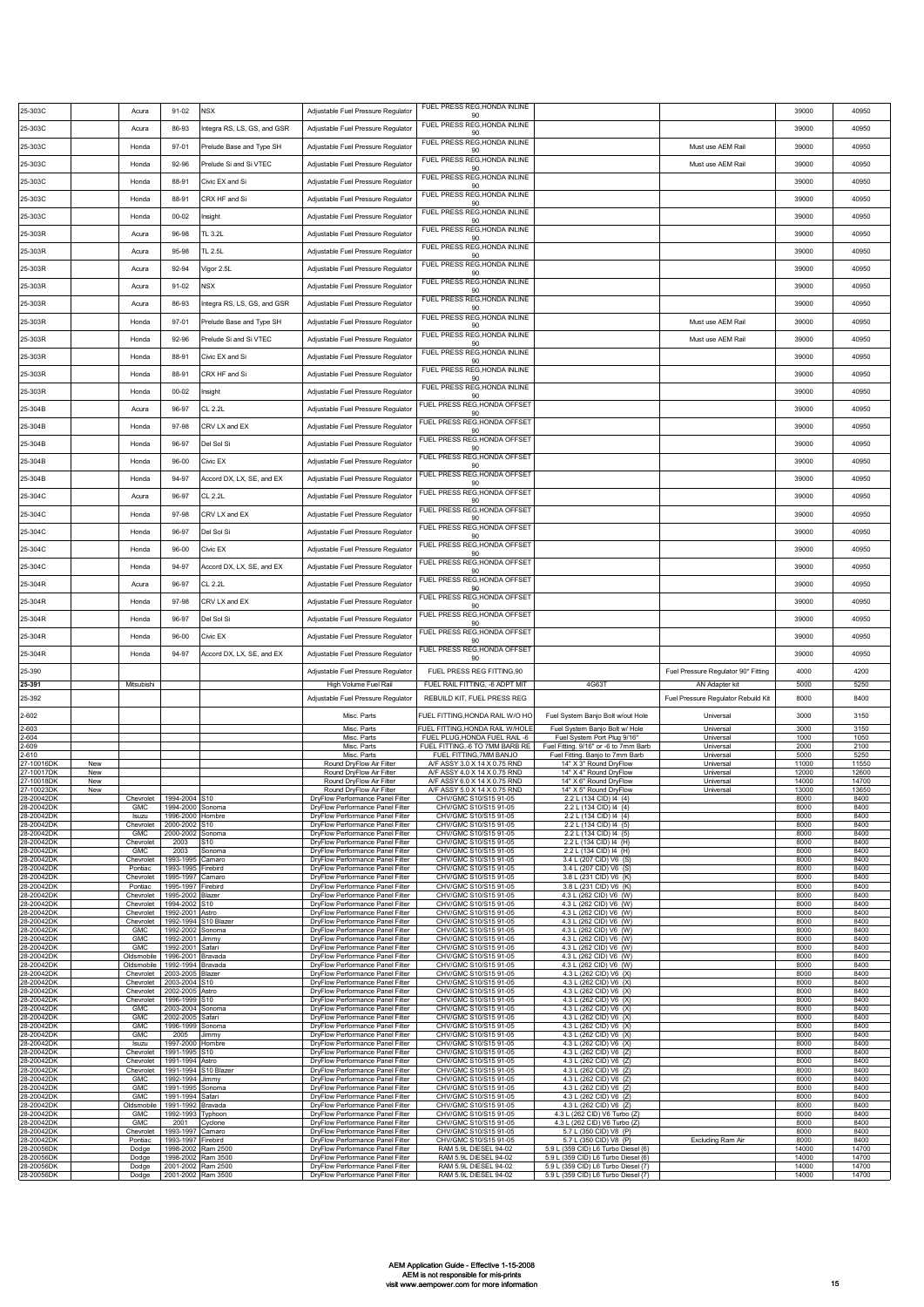| 28-20056DK               | Dodge                    | 1994-1996 Ram 2500              |                                          | DryFlow Performance Panel Filter                                     | RAM 5.9L DIESEL 94-02                                            | 5.9 L (359 CID) L6 Turbo Diesel {C}                           | 14000          | 14700          |
|--------------------------|--------------------------|---------------------------------|------------------------------------------|----------------------------------------------------------------------|------------------------------------------------------------------|---------------------------------------------------------------|----------------|----------------|
| 28-20056DK               | Dodge                    | 1994-1996 Ram 3500              |                                          | DrvFlow Performance Panel Filter                                     | RAM 5.9L DIESEL 94-02                                            | 5.9 L (359 CID) L6 Turbo Diesel {C}                           | 14000          | 14700          |
| 28-20056DK               | Dodge                    | 1997-1998 Ram 2500              |                                          | DryFlow Performance Panel Filter                                     | RAM 5.91 DIFSEL 94-02                                            | 5.9 L (359 CID) L6 Turbo Diesel {D}                           | 14000          | 14700          |
| 28-20056DK<br>28-20084DK | Dodge                    | 1997-1998 Ram 3500<br>1989-1990 | Cherokee                                 | DryFlow Performance Panel Filter<br>DryFlow Performance Panel Filter | RAM 5.9L DIESEL 94-02<br>RAM 3.7LV6/4.7L--5.9L 94-02             | 5.9 L (359 CID) L6 Turbo Diesel {D}<br>2.5 L (150 CID) L4 {E} | 14000<br>10000 | 14700<br>10500 |
| 28-20084DK               | Jeep<br>Jeep             | 1989-1990                       | Comanche                                 | DryFlow Performance Panel Filter                                     | RAM 3 7LV6/4 7L-5 9L 94-02                                       | 2.5 L (150 CID) L4 (E)                                        | 10000          | 10500          |
| 28-20084DK               | Jeep                     | 1987-1988                       | herokee                                  | DryFlow Performance Panel Filter                                     | RAM 3.7LV6/4.7L--5.9L 94-02                                      | 2.5 L (150 CID) L4 {H}                                        | 10000          | 10500          |
| 28-20084DK               | Jeep                     | 1987-1988                       | comanche                                 | DryFlow Performance Panel Filter                                     | RAM 3.7LV6/4.7L--5.9L 94-02                                      | 2.5 L (150 CID) L4 {H}                                        | 10000          | 10500          |
| 28-20084DK<br>28-20084DK | Jeep<br>Jeer             | 1987<br>1991-2000               | Nagoneer<br>Cherokee                     | DryFlow Performance Panel Filter                                     | RAM 3.7LV6/4.7L--5.9L 94-02<br>RAM 3.7LV6/4.7L--5.9L 94-02       | 2.5 L (150 CID) L4 {H}<br>2.5 L (150 CID) L4 {P}              | 10000<br>10000 | 10500<br>10500 |
| 28-20084DK               | Jeer                     | 1991-1992                       | <b>Comanche</b>                          | DryFlow Performance Panel Filter<br>DryFlow Performance Panel Filter | RAM 3 71 V6/4 71 - 5 91 94-02                                    | 2.5 L (150 CID) L4 {P}                                        | 10000          | 10500          |
| 28-20084DK               | Dodge                    | 1996-2002                       | Dakota                                   | DryFlow Performance Panel Filter                                     | RAM 3.7LV6/4.7L--5.9L 94-02                                      | 2.5 L (153 CID) L4 {P}                                        | 10000          | 10500          |
| 28-20084DK               | Dodge                    | 2004-2007                       | Dakota                                   | DryFlow Performance Panel Filter                                     | RAM 3.7LV6/4.7L--5.9L 94-02                                      | 3.7 L (226 CID) V6 {K}                                        | 10000          | 10500          |
| 28-20084DK<br>28-20084DK | Mitsubishi<br>Dodge      | 2006-2007<br>1998-1999          | Raider<br>Durango                        | DryFlow Performance Panel Filter<br>DryFlow Performance Panel Filter | RAM 3.7LV6/4.7L--5.9L 94-02<br>RAM 3.7LV6/4.7L--5.9L 94-02       | 3.7 L (226 CID) V6 {K}<br>3.9 L (239 CID) V6 {X}              | 10000<br>10000 | 10500<br>10500 |
| 28-20084DK               | Dodge                    | 1997-2003                       | <b>Jakota</b>                            | DryFlow Performance Panel Filter                                     | RAM 3.7LV6/4.7L--5.9L 94-02                                      | 3.9 L (239 CID) V6 {X}                                        | 10000          | 10500          |
| 28-20084DK               | Dodge                    | 1994-2001                       | Ram 1500                                 | DryFlow Performance Panel Filter                                     | RAM 3.7LV6/4.7L--5.9L 94-02                                      | 3.9 L (239 CID) V6 {X}                                        | 10000          | 10500          |
| 28-20084DK<br>28-20084DK | Jeep<br>Jeep             | 1989-1990<br>1989-1990          | Cherokee<br>Comanche                     | DryFlow Performance Panel Filter<br>DryFlow Performance Panel Filter | RAM 3.7LV6/4.7L--5.9L 94-02<br>RAM 3.7LV6/4.7L--5.9L 94-02       | 4.0 L (242 CID) L6 {L]<br>4.0 L (242 CID) L6 {L]              | 10000<br>10000 | 10500<br>10500 |
| 28-20084DK               | Jeep                     | 1989-1990                       | Wagoneer                                 | DryFlow Performance Panel Filter                                     | RAM 3.7LV6/4.7L--5.9L 94-02                                      | 4.0 L (242 CID) L6 {L                                         | 10000          | 10500          |
| 28-20084DK               | Jeep                     | 1987-1988                       | Cherokee                                 | DryFlow Performance Panel Filter                                     | RAM 3.7LV6/4.7L--5.9L 94-02                                      | 4.0 L (242 CID) L6 {M}                                        | 10000          | 10500          |
| 28-20084DK<br>28-20084DK | Jeep<br>Jeep             | 1987-1988<br>1987-1988          | Comanche<br>Nagoneer                     | DryFlow Performance Panel Filter<br>DryFlow Performance Panel Filter | RAM 3.7LV6/4.7L--5.9L 94-02<br>RAM 3 7LV6/4 7L-5 9L 94-02        | 4.0 L (242 CID) L6 {M}<br>4.0 L (242 CID) L6 {M}              | 10000<br>10000 | 10500<br>10500 |
| 28-20084DK               | Jeep                     | 1991-2001                       | herokee                                  | DryFlow Performance Panel Filter                                     | RAM 3.7LV6/4.7L--5.9L 94-02                                      | 4.0 L (242 CID) L6 {S]                                        | 10000          | 10500          |
| 28-20084DK               | Jeep                     | 1991-1992                       | comanche                                 | DryFlow Performance Panel Filter                                     | RAM 3.7LV6/4.7L--5.9L 94-02                                      | 4.0 L (242 CID) L6 {S]                                        | 10000          | 10500          |
| 28-20084DK<br>28-20084DK | Dodge<br>Dodge           | 2005-2007 Dakota<br>2000-2007   | <b>Jakota</b>                            | DryFlow Performance Panel Filter<br>DrvFlow Performance Panel Filter | RAM 3.7LV6/4.7L--5.9L 94-02<br>RAM 3.7LV6/4.7L--5.9L 94-02       | 4.7 L (285 CID) V8 {J}<br>4.7 L (285 CID) V8 {N}              | 10000<br>10000 | 10500<br>10500 |
| 28-20084DK               | Dodge                    | 2000-2003                       | Durango                                  | DryFlow Performance Panel Filter                                     | RAM 3.7LV6/4.7L--5.9L 94-02                                      | 4.7 L (285 CID) V8 {N                                         | 10000          | 10500          |
| 28-20084DK               | Dodge                    | 2005                            | Durango                                  | DryFlow Performance Panel Filter                                     | RAM 3.7LV6/4.7L--5.9L 94-02                                      | 4.7 L (285 CID) V8 {N}                                        | 10000          | 10500          |
| 28-20084DK               | Mitsubishi               | 2006                            | Raider                                   | DryFlow Performance Panel Filter                                     | RAM 3.7LV6/4.7L--5.9L 94-02                                      | 4.7 L (285 CID) V8 {N}                                        | 10000          | 10500          |
| 28-20084DK<br>28-20084DK | Dodge<br>Dodge           | 2006-2007<br>1999-2001          | Dakota<br>Ram 3500                       | DryFlow Performance Panel Filter<br>DryFlow Performance Panel Filter | RAM 3.7LV6/4.7L--5.9L 94-02<br>RAM 3.7LV6/4.7L--5.9L 94-02       | 4.7 L (285 CID) V8 {P}<br>5.2 L (318 CID) V8 {T}              | 10000<br>10000 | 10500<br>10500 |
| 28-20084DK               | Dodge                    | 1995-1997                       | Ram 1500                                 | DryFlow Performance Panel Filter                                     | RAM 3.7LV6/4.7L--5.9L 94-02                                      | 5.2 L (318 CID) V8 {T}                                        | 10000          | 10500          |
| 28-20084DK               | Dodge                    | 1995-1996                       | Ram 2500                                 | DryFlow Performance Panel Filter                                     | RAM 3.7LV6/4.7L--5.9L 94-02                                      | 5.2 L (318 CID) V8 {T}                                        | 10000          | 10500          |
| 28-20084DK<br>28-20084DK | Dodge<br>Dodge           | 1999-2001<br>1999-2001          | Ram 2500<br>Ram 3500                     | DryFlow Performance Panel Filter<br>DryFlow Performance Panel Filter | RAM 3 7LV6/4 7L-5 9L94-02<br>RAM 3.7LV6/4.7L--5.9L 94-02         | 5.2 L (318 CID) V8 {Y]<br>5.2 L (318 CID) V8 (Y)              | 10000<br>10000 | 10500<br>10500 |
| 28-20084DK               | Dodge                    | 1998-2000                       | Durango                                  | DryFlow Performance Panel Filter                                     | RAM 3.7LV6/4.7L--5.9L 94-02                                      | 5.2 L (318 CID) V8 {Y}                                        | 10000          | 10500          |
| 28-20084DK               | Dodge                    | 1997-1999 Dakota                |                                          | DryFlow Performance Panel Filter                                     | RAM 3.7LV6/4.7L--5.9L 94-02                                      | 5.2 L (318 CID) V8 {Y}                                        | 10000          | 10500          |
| 28-20084DK<br>28-20084DK | Dodge<br>Dodge           | 1994-2001 Ram 1500<br>1994-1996 | Ram 2500                                 | DryFlow Performance Panel Filter<br>DrvFlow Performance Panel Filter | RAM 3.7LV6/4.7L--5.9L 94-02<br>RAM 3.7LV6/4.7L--5.9L 94-02       | 5.2 L (318 CID) V8 {Y}<br>5.2 L (318 CID) V8 {Y}              | 10000<br>10000 | 10500<br>10500 |
| 28-20084DK               | Chevrolet                | 1997                            | amaro                                    | DryFlow Performance Panel Filter                                     | RAM 3.7LV6/4.7L--5.9L 94-02                                      | 5.7 L (350 CID) V8 {P]                                        | 10000          | 10500          |
| 28-20084DK               | Dodge                    | 1995-1996                       | Ram 2500                                 | DryFlow Performance Panel Filter                                     | RAM 3.7LV6/4.7L--5.9L 94-02                                      | 5.9 L (360 CID) V8 {5}                                        | 10000          | 10500          |
| 28-20084DK<br>28-20084DK | Dodge<br>Dodge           | 1994-2001 Ram 3500<br>1998-2003 | Dakota                                   | DryFlow Performance Panel Filter<br>DrvFlow Performance Panel Filter | RAM 3.7LV6/4.7L--5.9L 94-02<br>RAM 3.7LV6/4.7L--5.9L 94-02       | 5.9 L (360 CID) V8 {5}<br>5.9 L (360 CID) V8 {Z]              | 10000<br>10000 | 10500<br>10500 |
| 28-20084DK               | Dodge                    | 1998-2003                       | Durango                                  | DrvFlow Performance Panel Filter                                     | RAM 3 7LV6/4 7L-5 9L94-02                                        | 5.9 L (360 CID) V8 {Z}                                        | 10000          | 10500          |
| 28-20084DK               | Dodge                    | 1997-2001 Ram 3500              |                                          | DryFlow Performance Panel Filter                                     | RAM 3.7LV6/4.7L--5.9L 94-02                                      | 5.9 L (360 CID) V8 {Z}                                        | 10000          | 10500          |
| 28-20084DK<br>28-20084DK | Dodge<br>Dodge           | 1994-2001 Ram 1500<br>1994-2001 | Ram 2500                                 | DryFlow Performance Panel Filter<br>DryFlow Performance Panel Filter | RAM 3.7LV6/4.7L--5.9L 94-02<br>RAM 3.7LV6/4.7L--5.9L 94-02       | 5.9 L (360 CID) V8 {Z}<br>5.9 L (360 CID) V8 {Z}              | 10000<br>10000 | 10500<br>10500 |
| 28-20114DK               | Jeep                     | 1997-2002                       | Nrangler                                 | DryFlow Performance Panel Filter                                     | WRNGLR 2.5L4/4.0L6 97-06                                         | 2.5 L (150 CID) L4 (P)                                        | 10000          | 10500          |
| 28-20114DK               | Jeep                     | 1997-2006                       | Nrangler                                 | DryFlow Performance Panel Filter                                     | WRNGLR 2.5L4/4.0L6 97-06                                         | 4.0 L (242 CID) L6 {S}                                        | 10000          | 10500          |
| 28-20129DK<br>28-20129DK | Chevrolet<br><b>GMC</b>  | 1999-2002<br>1999-2002          | Silverado 1500                           | DryFlow Performance Panel Filter                                     | CHV/GMC V6 & V8/GAS & TD 99-07<br>CHV/GMC V6 & V8/GAS & TD 99-07 | 4.3 L (262 CID) V6 {W}<br>4.3 L (262 CID) V6 {W]              | 9000<br>9000   | 9450<br>9450   |
| 28-20129DK               | Chevrolet                | 2002-2007                       | Sierra 1500<br>Silverado 1500            | DryFlow Performance Panel Filter<br>DryFlow Performance Panel Filter | CHV/GMC V6 & V8/GAS & TD 99-07                                   | 4.3 L (262 CID) V6 {X}                                        | 9000           | 9450           |
| 28-20129DK               | <b>GMC</b>               | 2002-2007                       | Sierra 1500                              | DryFlow Performance Panel Filter                                     | CHV/GMC V6 & V8/GAS & TD 99-07                                   | 4.3 L (262 CID) V6 {X}                                        | 9000           | 9450           |
| 28-20129DK               | Chevrolet                | 2007<br>2007                    | Silverado 1500                           | DryFlow Performance Panel Filter                                     | CHV/GMC V6 & V8/GAS & TD 99-07                                   | 4.8 L (294 CID) V6 {C}                                        | 9000<br>9000   | 9450<br>9450   |
| 28-20129DK<br>28-20129DK | Chevrolet<br><b>GMC</b>  | 2007                            | Tahoe<br>Sierra 1500                     | DryFlow Performance Panel Filter<br>DryFlow Performance Panel Filter | CHV/GMC V6 & V8/GAS & TD 99-07<br>CHV/GMC V6 & V8/GAS & TD 99-07 | 4.8 L (294 CID) V6 {C}<br>4.8 L (294 CID) V6 {C}              | 9000           | 9450           |
| 28-20129DK               | GMC                      | 2007                            | rukon                                    | DryFlow Performance Panel Filter                                     | CHV/GMC V6 & V8/GAS & TD 99-07                                   | 4.8 L (294 CID) V6 {C}                                        | 9000           | 9450           |
| 28-20129DK<br>28-20129DK | Chevrolet                | 2000-2006<br>1999-2007          | Tahoe                                    | DryFlow Performance Panel Filter                                     | CHV/GMC V6 & V8/GAS & TD 99-07<br>CHV/GMC V6 & V8/GAS & TD 99-07 | 4.8 L (294 CID) V6 {V}                                        | 9000<br>9000   | 9450<br>9450   |
| 28-20129DK               | Chevrolet<br><b>GMC</b>  | 2001-2006                       | Silverado 1500<br>rukon                  | DryFlow Performance Panel Filter<br>DryFlow Performance Panel Filter | CHV/GMC V6 & V8/GAS & TD 99-07                                   | 4.8 L (294 CID) V6 {V}<br>4.8 L (294 CID) V6 {V}              | 9000           | 9450           |
| 28-20129DK               | <b>GMC</b>               | 1999-2007                       | Sierra 1500                              | DrvFlow Performance Panel Filter                                     | CHV/GMC V6 & V8/GAS & TD 99-07                                   | 4.8 L (294 CID) V6 {V}                                        | 9000           | 9450           |
| 28-20129DK               | <b>GMC</b>               | 2000                            | Yukon Denali                             | DryFlow Performance Panel Filter                                     | CHV/GMC V6 & V8/GAS & TD 99-07                                   | 4.8 L (294 CID) V6 {V}                                        | 9000           | 9450<br>9450   |
| 28-20129DK<br>28-20129DK | Chevrolet<br>Chevrolet   | 2006-2007<br>2006               | Silverado 1500<br>Avalanche 1500         | DrvFlow Performance Panel Filter<br>DrvFlow Performance Panel Filter | CHV/GMC V6 & V8/GAS & TD 99-07<br>CHV/GMC V6 & V8/GAS & TD 99-07 | 5.3 L (325 CID) V8 [L59] {Z]<br>5.3 L (325 CID) V8 [L59] {Z]  | 9000<br>9000   | 9450           |
| 28-20129DK               | Chevrolet                | 2006                            | Suburban 1500                            | DryFlow Performance Panel Filter                                     | CHV/GMC V6 & V8/GAS & TD 99-07                                   | 5.3 L (325 CID) V8 IL591 {Z                                   | 9000           | 9450           |
| 28-20129DK               | Chevrolet                | 2006                            | Tahoe                                    | DryFlow Performance Panel Filter                                     | CHV/GMC V6 & V8/GAS & TD 99-07                                   | 5.3 L (325 CID) V8 [L59] {Z                                   | 9000           | 9450           |
| 28-20129DK<br>28-20129DK | <b>GMC</b><br><b>GMC</b> | 2006-2007<br>2006-2007          | Sierra 1500<br>rukon                     | DryFlow Performance Panel Filter<br>DryFlow Performance Panel Filter | CHV/GMC V6 & V8/GAS & TD 99-07<br>CHV/GMC V6 & V8/GAS & TD 99-07 | 5.3 L (325 CID) V8 [L59] {Z}<br>5.3 L (325 CID) V8 [L59] {Z}  | 9000<br>9000   | 9450<br>9450   |
| 28-20129DK               | <b>GMC</b>               | 2006                            | rukon XI 1500                            | DryFlow Performance Panel Filter                                     | CHV/GMC V6 & V8/GAS & TD 99-07                                   | 5.3 L (325 CID) V8 [L59] {Z]                                  | 9000           | 9450           |
| 28-20129DK               | Chevrolet                | 2007                            | Avalanche                                | DryFlow Performance Panel Filter                                     | CHV/GMC V6 & V8/GAS & TD 99-07                                   | 5.3 L (325 CID) V8 [LC9] {3}                                  | 9000           | 9450           |
| 28-20129DK<br>28-20129DK | Chevrolet<br>Chevrolet   | 2007<br>2007                    | Silverado 1500<br>Suburban 1500          | DryFlow Performance Panel Filter<br>DryFlow Performance Panel Filter | CHV/GMC V6 & V8/GAS & TD 99-07<br>CHV/GMC V6 & V8/GAS & TD 99-07 | 5.3 L (325 CID) V8 [LC9] {3}<br>5.3 L (325 CID) V8 [LC9] {3}  | 9000<br>9000   | 9450<br>9450   |
| 28-20129DK               | <b>GMC</b>               | 2007                            | Sierra 1500                              | DryFlow Performance Panel Filter                                     | CHV/GMC V6 & V8/GAS & TD 99-07                                   | 5.3 L (325 CID) V8 ILC91 (3)                                  | 9000           | 9450           |
| 28-20129DK               | GMC                      | 2007                            | rukon XL 1500                            | DryFlow Performance Panel Filter                                     | CHV/GMC V6 & V8/GAS & TD 99-07                                   | 5.3 L (325 CID) V8 [LC9] {3]                                  | 9000           | 9450           |
| 28-20129DK<br>28-20129DK | Chevrolet<br>Chevrolet   | 2007<br>2007                    | Avalanche<br>Silverado 1500              | DryFlow Performance Panel Filter<br>DryFlow Performance Panel Filter | CHV/GMC V6 & V8/GAS & TD 99-07<br>CHV/GMC V6 & V8/GAS & TD 99-07 | 5.3 L (325 CID) V8 [LMG] {0<br>5.3 L (325 CID) V8 [LMG] {0    | 9000<br>9000   | 9450<br>9450   |
| 28-20129DK               | Chevrolet                | 2007                            | Suburban 1500                            | DryFlow Performance Panel Filter                                     | CHV/GMC V6 & V8/GAS & TD 99-07                                   | 5.3 L (325 CID) V8 [LMG] {0                                   | 9000           | 9450           |
| 28-20129DK               | Chevrolet                | 2007                            | Tahoe                                    | DryFlow Performance Panel Filter                                     | CHV/GMC V6 & V8/GAS & TD 99-07                                   | 5.3 L (325 CID) V8 [LMG] {0]                                  | 9000           | 9450           |
| 28-20129DM<br>28-20129DK | GMC<br><b>GMC</b>        | 2007<br>2007                    | Sierra 1500<br>Yukon                     | DryFlow Performance Panel Filter<br>DryFlow Performance Panel Filter | CHV/GMC V6 & V8/GAS & TD 99-07<br>CHV/GMC V6 & V8/GAS & TD 99-07 | 5.3 L (325 CID) V8 ILMG1 (0<br>5.3 L (325 CID) V8 [LMG] {0}   | 9000<br>9000   | 9450<br>9450   |
| 28-20129DK               | <b>GMC</b>               | 2007                            | Yukon XL 1500                            | DryFlow Performance Panel Filter                                     | CHV/GMC V6 & V8/GAS & TD 99-07                                   | 5.3 L (325 CID) V8 [LMG] {0                                   | 9000           | 9450           |
| 28-20129DK               | Chevrolet                | 2007                            | Avalanche                                | DryFlow Performance Panel Filter                                     | CHV/GMC V6 & V8/GAS & TD 99-07                                   | 5.3 L (325 CID) V8 [LY5] {J]                                  | 9000           | 9450           |
| 28-20129DK<br>28-20129DK | Chevrolet<br>Chevrolet   | 2007<br>2007                    | Silverado 1500<br>Suburban 1500          | DryFlow Performance Panel Filter<br>DryFlow Performance Panel Filter | CHV/GMC V6 & V8/GAS & TD 99-07<br>CHV/GMC V6 & V8/GAS & TD 99-07 | 5.3 L (325 CID) V8 [LY5] {J<br>5.3 L (325 CID) V8 [LY5] {J}   | 9000<br>9000   | 9450<br>9450   |
| 28-20129DK               | Chevrolet                | 2007                            | Tahoe                                    | DryFlow Performance Panel Filter                                     | CHV/GMC V6 & V8/GAS & TD 99-07                                   | 5.3 L (325 CID) V8 [LY5] {J}                                  | 9000           | 9450           |
| 28-20129DK               | <b>GMC</b>               | 2007                            | Sierra 1500                              | DryFlow Performance Panel Filter                                     | CHV/GMC V6 & V8/GAS & TD 99-07                                   | 5.3 L (325 CID) V8 [LY5] {J}                                  | 9000           | 9450           |
| 28-20129DK<br>28-20129DK | GMC<br>GMC               | 2007<br>2007                    | Yukon<br>Yukon XL 1500                   | DryFlow Performance Panel Filter<br>DryFlow Performance Panel Filter | CHV/GMC V6 & V8/GAS & TD 99-07<br>CHV/GMC V6 & V8/GAS & TD 99-07 | 5.3 L (325 CID) V8 [LY5] {J}<br>5.3 L (325 CID) V8 [LY5] {J}  | 9000<br>9000   | 9450<br>9450   |
| 28-20129DK               | Chevrolet                | 2005-2007                       | Silverado 1500                           | DryFlow Performance Panel Filter                                     | CHV/GMC V6 & V8/GAS & TD 99-07                                   | 5.3 L (325 CID) V8 {B}                                        | 9000           | 9450           |
| 28-20129DK<br>28-20129DK | GMC                      | 2005-2007                       | Sierra 1500                              | DryFlow Performance Panel Filter                                     | CHV/GMC V6 & V8/GAS & TD 99-07                                   | 5.3 L (325 CID) V8 {B}                                        | 9000           | 9450           |
| 28-20129DK               | Chevrolet<br><b>GMC</b>  | 2007<br>2007                    | Silverado 1500<br>Sierra 1500            | DryFlow Performance Panel Filter<br>DryFlow Performance Panel Filter | CHV/GMC V6 & V8/GAS & TD 99-07<br>CHV/GMC V6 & V8/GAS & TD 99-07 | 5.3 L (325 CID) V8 {M}<br>5.3 L (325 CID) V8 {M}              | 9000<br>9000   | 9450<br>9450   |
| 28-20129DK               | Cadillac                 | 2002-2005                       | Escalade                                 | DryFlow Performance Panel Filter                                     | CHV/GMC V6 & V8/GAS & TD 99-07                                   | 5.3 L (325 CID) V8 {T}                                        | 9000           | 9450           |
| 28-20129DK               | Chevrolet                |                                 | 2002-2005 Avalanche 1500                 | DryFlow Performance Panel Filter                                     | CHV/GMC V6 & V8/GAS & TD 99-07                                   | 5.3 L (325 CID) V8 {T}                                        | 9000           | 9450           |
| 28-20129DK<br>28-20129DK | Chevrolet<br>Chevrolet   | 2000-2006 Tahoe                 | 2000-2005 Suburban 1500                  | DryFlow Performance Panel Filter<br>DryFlow Performance Panel Filter | CHV/GMC V6 & V8/GAS & TD 99-07<br>CHV/GMC V6 & V8/GAS & TD 99-07 | 5.3 L (325 CID) V8 {T}<br>5.3 L (325 CID) V8 {T}              | 9000<br>9000   | 9450<br>9450   |
| 28-20129DK               | Chevrolet                |                                 | 1999-2007 Silverado 1500                 | DryFlow Performance Panel Filter                                     | CHV/GMC V6 & V8/GAS & TD 99-07                                   | 5.3 L (325 CID) V8 {T}                                        | 9000           | 9450           |
| 28-20129DK               | Chevrolet                |                                 | 1999-2000 Silverado 2500                 | DrvFlow Performance Panel Filter                                     | CHV/GMC V6 & V8/GAS & TD 99-07                                   | 5.3 L (325 CID) V8 {T}                                        | 9000           | 9450           |
| 28-20129DK<br>28-20129DK | <b>GMC</b><br><b>GMC</b> | 2001-2006 Yukon                 | 2000-2005 Yukon XL 1500                  | DryFlow Performance Panel Filter<br>DryFlow Performance Panel Filter | CHV/GMC V6 & V8/GAS & TD 99-07<br>CHV/GMC V6 & V8/GAS & TD 99-07 | 5.3 L (325 CID) V8 {T}<br>5.3 L (325 CID) V8 {T}              | 9000<br>9000   | 9450<br>9450   |
| 28-20129DK               | <b>GMC</b>               | 1999-2007                       | Sierra 1500                              | DryFlow Performance Panel Filter                                     | CHV/GMC V6 & V8/GAS & TD 99-07                                   | 5.3 L (325 CID) V8 {T}                                        | 9000           | 9450           |
| 28-20129DK               | <b>GMC</b>               | 1999-2000                       | Sierra 2500                              | DryFlow Performance Panel Filter                                     | CHV/GMC V6 & V8/GAS & TD 99-07                                   | 5.3 L (325 CID) V8 {T}                                        | 9000           | 9450           |
| 28-20129DK<br>28-20129DK | <b>GMC</b><br>Chevrolet  | 2000                            | Yukon Denali<br>2002-2005 Silverado 1500 | DryFlow Performance Panel Filter<br>DryFlow Performance Panel Filter | CHV/GMC V6 & V8/GAS & TD 99-07<br>CHV/GMC V6 & V8/GAS & TD 99-07 | 5.3 L (325 CID) V8 {T}<br>5.3 L (325 CID) V8 {Z}              | 9000<br>9000   | 9450<br>9450   |
| 28-20129DK               | Chevrolet                | 2002-2005 Tahoe                 |                                          | DryFlow Performance Panel Filter                                     | CHV/GMC V6 & V8/GAS & TD 99-07                                   | 5.3 L (325 CID) V8 {Z}                                        | 9000           | 9450           |
| 28-20129DK               | Chevrolet                | 2005                            | Avalanche 1500                           | DrvFlow Performance Panel Filter                                     | CHV/GMC V6 & V8/GAS & TD 99-07                                   | 5.3 L (325 CID) V8 {Z}                                        | 9000           | 9450           |
| 28-20129DK<br>28-20129DK | <b>GMC</b><br><b>GMC</b> | 2002-2005<br>2002-2004          | Sierra 1500<br>Yukon                     | DryFlow Performance Panel Filter<br>DryFlow Performance Panel Filter | CHV/GMC V6 & V8/GAS & TD 99-07<br>CHV/GMC V6 & V8/GAS & TD 99-07 | 5.3 L (325 CID) V8 {Z}<br>5.3 L (325 CID) V8 {Z}              | 9000<br>9000   | 9450<br>9450   |
| 28-20129DK               | <b>GMC</b>               |                                 | 2002-2004 Yukon XL 1500                  | DryFlow Performance Panel Filter                                     | CHV/GMC V6 & V8/GAS & TD 99-07                                   | 5.3 L (325 CID) V8 {Z}                                        | 9000           | 9450           |
| 28-20129DK               | Chevrolet                | 2007                            | Silverado 1500                           | DrvFlow Performance Panel Filter                                     | CHV/GMC V6 & V8/GAS & TD 99-07                                   | 6.0 L (364 CID) V8 [L76] {Y                                   | 9000           | 9450           |
| 28-20129DK<br>28-20129DK | <b>GMC</b><br>GMC        | 2007<br>2007                    | Sierra 1500<br>Yukon XL 1500             | DryFlow Performance Panel Filter<br>DryFlow Performance Panel Filter | CHV/GMC V6 & V8/GAS & TD 99-07<br>CHV/GMC V6 & V8/GAS & TD 99-07 | 6.0 L (364 CID) V8 IL761 (Y)<br>6.0 L (364 CID) V8 [L76] {Y}  | 9000<br>9000   | 9450<br>9450   |
| 28-20129DK               | Chevrolet                | 2007                            | Suburban 2500                            | DrvFlow Performance Panel Filter                                     | CHV/GMC V6 & V8/GAS & TD 99-07                                   | 6.0 L (364 CID) V8 {K}                                        | 9000           | 9450           |
| 28-20129DK               | <b>GMC</b>               | 2007                            | Yukon XL 2500                            | DrvFlow Performance Panel Filter                                     | CHV/GMC V6 & V8/GAS & TD 99-07                                   | 6.0 L (364 CID) V8 {K}                                        | 9000           | 9450           |
| 28-20129DK               | Cadillac                 | 2002-2006                       | Escalade                                 | DryFlow Performance Panel Filter                                     | CHV/GMC V6 & V8/GAS & TD 99-07                                   | 6.0 L (364 CID) V8 {N}                                        | 9000<br>9000   | 9450<br>9450   |
| 28-20129DK               |                          | Chevrolet 2003-2007 Silverado   |                                          | DryFlow Performance Panel Filter                                     | CHV/GMC V6 & V8/GAS & TD 99-07                                   | 6.0 L (364 CID) V8 {N}                                        |                |                |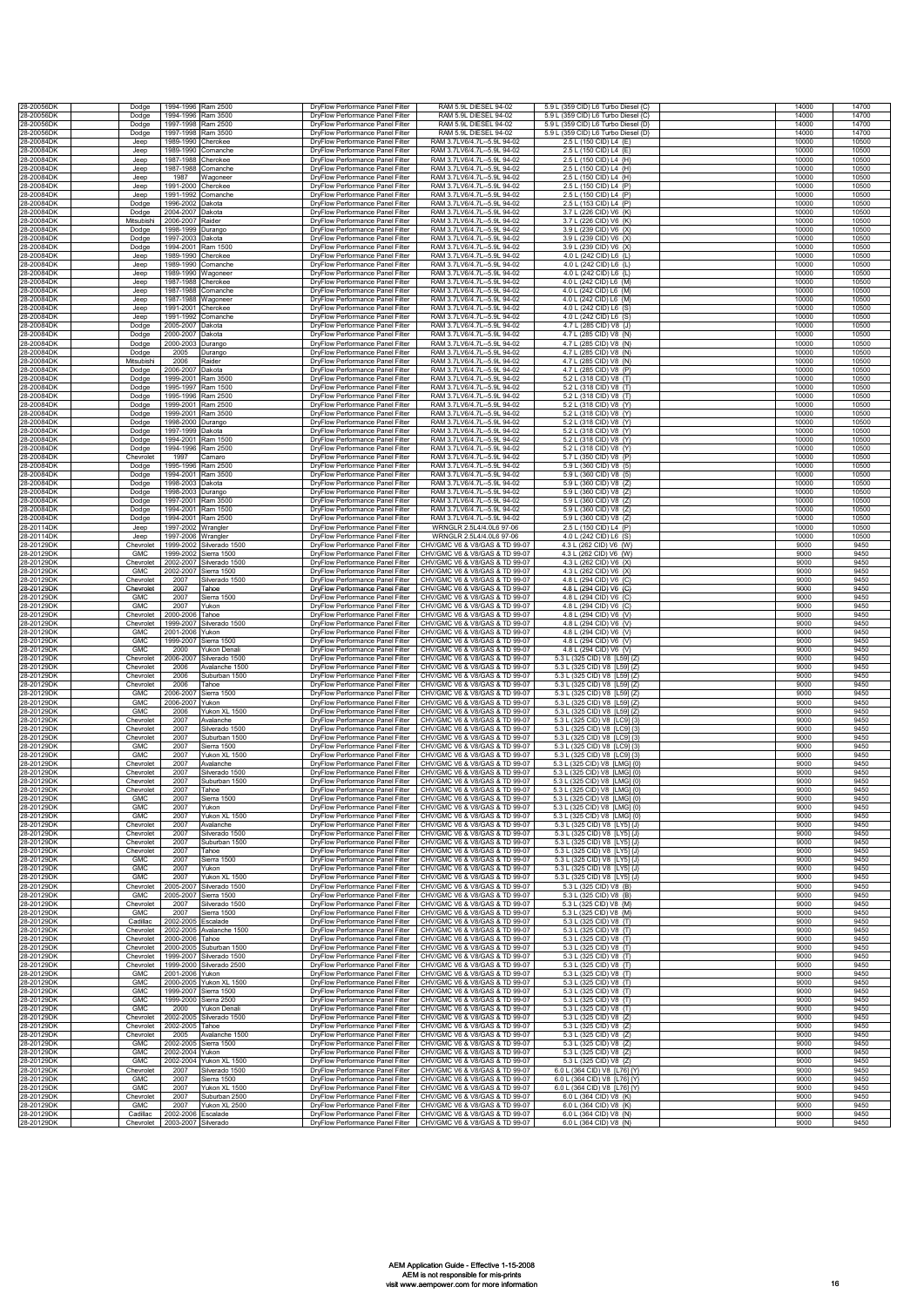| 28-20129DK               |     | Chevrolet                | 2006                   | Silverado 1500                                           | DryFlow Performance Panel Filter                                     | CHV/GMC V6 & V8/GAS & TD 99-07                                   | 6.0 L (364 CID) V8 {N}                                                     |                                                    | 9000             | 9450             |
|--------------------------|-----|--------------------------|------------------------|----------------------------------------------------------|----------------------------------------------------------------------|------------------------------------------------------------------|----------------------------------------------------------------------------|----------------------------------------------------|------------------|------------------|
| 28-20129DK<br>28-20129DK |     | <b>GMC</b><br>GMC        | 2005-2007<br>2006      | Sierra Denal<br>Sierra 1500                              | DryFlow Performance Panel Filter<br>DryFlow Performance Panel Filter | CHV/GMC V6 & V8/GAS & TD 99-07<br>CHV/GMC V6 & V8/GAS & TD 99-07 | 6.0 L (364 CID) V8 {N'<br>6.0 L (364 CID) V8 {N}                           |                                                    | 9000<br>9000     | 9450<br>9450     |
| 28-20129DK               |     | <b>GMC</b>               | 2005                   | Yukon Denali                                             | DryFlow Performance Panel Filter                                     | CHV/GMC V6 & V8/GAS & TD 99-07                                   | 6.0 L (364 CID) V8 {N}                                                     |                                                    | 9000             | 9450             |
| 28-20129DK<br>28-20129DK |     | <b>GMC</b><br><b>GMC</b> | 2005<br>2005           | Yukon Denali XI<br>Yukon XL 2500                         | DryFlow Performance Panel Filter<br>DryFlow Performance Panel Filter | CHV/GMC V6 & V8/GAS & TD 99-07<br>CHV/GMC V6 & V8/GAS & TD 99-07 | 6.0 L (364 CID) V8 {N}<br>6.0 L (364 CID) V8 {N}                           |                                                    | 9000<br>9000     | 9450<br>9450     |
| 28-20129DK               |     | Chevrolet                | 2005-2007              | Silverado 1500 HD                                        | DryFlow Performance Panel Filter                                     | CHV/GMC V6 & V8/GAS & TD 99-07                                   | 6.0 L (364 CID) V8 {U}                                                     |                                                    | 9000             | 9450             |
| 28-20129DK<br>28-20129DK |     | Chevrolet                | 2001-2007              | Silverado 2500 HD                                        | DryFlow Performance Panel Filter                                     | CHV/GMC V6 & V8/GAS & TD 99-07                                   | 6.0 L (364 CID) V8 {U}                                                     |                                                    | 9000<br>9000     | 9450<br>9450     |
| 28-20129DK               |     | Chevrolet<br>Chevrolet   | 2001-2007<br>2001-2003 | Silverado 3500<br>Silverado 1500 HD                      | DryFlow Performance Panel Filter<br>DryFlow Performance Panel Filter | CHV/GMC V6 & V8/GAS & TD 99-07<br>CHV/GMC V6 & V8/GAS & TD 99-07 | 6.0 L (364 CID) V8 {U}<br>6.0 L (364 CID) V8 {U}                           |                                                    | 9000             | 9450             |
| 28-20129DK               |     | Chevrolet<br>Chevrolet   | 2000-2006<br>1999-2004 | Suburban 2500                                            | DryFlow Performance Panel Filter<br>DryFlow Performance Panel Filter | CHV/GMC V6 & V8/GAS & TD 99-07<br>CHV/GMC V6 & V8/GAS & TD 99-07 | 6.0 L (364 CID) V8 {U}<br>6.0 L (364 CID) V8 {U}                           |                                                    | 9000<br>9000     | 9450<br>9450     |
| 28-20129DK<br>28-20129DK |     | GMC                      | 2005-2007              | Silverado 2500<br>Sierra 1500 HD                         | DryFlow Performance Panel Filter                                     | CHV/GMC V6 & V8/GAS & TD 99-07                                   | 6.0 L (364 CID) V8 {U}                                                     |                                                    | 9000             | 9450             |
| 28-20129DK               |     | GMC                      | 2002-2004              | Sierra Denali                                            | DryFlow Performance Panel Filter                                     | CHV/GMC V6 & V8/GAS & TD 99-07                                   | 6.0 L (364 CID) V8 {U}                                                     |                                                    | 9000             | 9450             |
| 28-20129DK<br>28-20129DK |     | GMC<br>GMC               | 2001-2007<br>2001-2007 | Sierra 2500 HD<br>Sierra 3500                            | DrvFlow Performance Panel Filter<br>DryFlow Performance Panel Filter | CHV/GMC V6 & V8/GAS & TD 99-07<br>CHV/GMC V6 & V8/GAS & TD 99-07 | 6.0 L (364 CID) V8 {U}<br>6.0 L (364 CID) V8 {U}                           |                                                    | 9000<br>9000     | 9450<br>9450     |
| 28-20129DK               |     | GMC                      | 2001-2004              | 'ukon Denali                                             | DryFlow Performance Panel Filter                                     | CHV/GMC V6 & V8/GAS & TD 99-07                                   | 6.0 L (364 CID) V8 {U}                                                     |                                                    | 9000             | 9450             |
| 28-20129DK<br>28-20129DK |     | GMC<br><b>GMC</b>        | 2001-2004<br>2001-2003 | Yukon Denali XL<br>Sierra 1500 HD                        | DryFlow Performance Panel Filter<br>DryFlow Performance Panel Filter | CHV/GMC V6 & V8/GAS & TD 99-07<br>CHV/GMC V6 & V8/GAS & TD 99-07 | 6.0 L (364 CID) V8 {U}<br>6.0 L (364 CID) V8 {U}                           |                                                    | 9000<br>9000     | 9450<br>9450     |
| 28-20129DK               |     | GMC                      | 2000-2004              | rukon XL 2500                                            | <b>DrvFlow Performance Panel Filter</b>                              | CHV/GMC V6 & V8/GAS & TD 99-07                                   | 6.0 L (364 CID) V8 {U]                                                     |                                                    | 9000             | 9450             |
| 28-20129DK<br>28-20129DK |     | <b>GMC</b><br>GMC        | 1999-2004<br>2006      | Sierra 2500<br>Yukon Denal                               | DryFlow Performance Panel Filter<br>DryFlow Performance Panel Filter | CHV/GMC V6 & V8/GAS & TD 99-07<br>CHV/GMC V6 & V8/GAS & TD 99-07 | 6.0 L (364 CID) V8 {U}<br>6.0 L (364 CID) V8 {U}                           |                                                    | 9000<br>9000     | 9450<br>9450     |
| 28-20129DK               |     | <b>GMC</b>               | 2006                   | Yukon Denali XL                                          | DryFlow Performance Panel Filter                                     | CHV/GMC V6 & V8/GAS & TD 99-07                                   | 6.0 L (364 CID) V8 {U}                                                     |                                                    | 9000             | 9450             |
| 28-20129DK<br>28-20129DK |     | <b>GMC</b><br>GMC        | 2006<br>2001           | ukon XL 2500<br>Sierra C3                                | DryFlow Performance Panel Filter<br>DryFlow Performance Panel Filter | CHV/GMC V6 & V8/GAS & TD 99-07<br>CHV/GMC V6 & V8/GAS & TD 99-07 | 6.0 L (364 CID) V8 {U}<br>6.0 L (364 CID) V8 {U}                           |                                                    | 9000<br>9000     | 9450<br>9450     |
| 28-20129DK<br>28-20129DK |     | <b>GMC</b><br><b>GMC</b> | 2007<br>2007           | Yukon<br>Yukon XL 1500                                   | DryFlow Performance Panel Filter<br>DryFlow Performance Panel Filter | CHV/GMC V6 & V8/GAS & TD 99-07<br>CHV/GMC V6 & V8/GAS & TD 99-07 | 6.2 L (378 CID) V8 [L92] {8<br>6.2 L (378 CID) V8 [L92] {8]                |                                                    | 9000<br>9000     | 9450<br>9450     |
| 28-20129DK               |     | Cadillac                 | 2007                   | Escalade                                                 | DryFlow Performance Panel Filter                                     | CHV/GMC V6 & V8/GAS & TD 99-07                                   | 6.2 L (378 CID) V8 IL921 (N                                                |                                                    | 9000             | 9450             |
| 28-20129DK               |     | Chevrolet                | 2001-2004              | Silverado 2500 HD                                        | DryFlow Performance Panel Filter                                     | CHV/GMC V6 & V8/GAS & TD 99-07                                   | 6.6 L (400 CID) V8 {1}                                                     |                                                    | 9000             | 9450             |
| 28-20129DK<br>28-20129DK |     | Chevrolet<br>GMC         | 2001-2004<br>2001-2004 | Silverado 3500<br>Sierra 2500 HD                         | DryFlow Performance Panel Filter<br>DrvFlow Performance Panel Filter | CHV/GMC V6 & V8/GAS & TD 99-07<br>CHV/GMC V6 & V8/GAS & TD 99-07 | 6.6 L (400 CID) V8 {1}<br>6.6 L (400 CID) V8 {1}                           |                                                    | 9000<br>9000     | 9450<br>9450     |
| 28-20129DK               |     | GMC                      | 2001-2004              | Sierra 3500                                              | DryFlow Performance Panel Filter                                     | CHV/GMC V6 & V8/GAS & TD 99-07                                   | 6.6 L (400 CID) V8 {1}                                                     |                                                    | 9000             | 9450             |
| 28-20129DK<br>28-20129DK |     | Chevrolet<br>Chevrolet   | 2004-2005<br>2004-2005 | Silverado 2500 HD<br>Silverado 3500                      | DryFlow Performance Panel Filter<br>DryFlow Performance Panel Filter | CHV/GMC V6 & V8/GAS & TD 99-07<br>CHV/GMC V6 & V8/GAS & TD 99-07 | 6.6 L (400 CID) V8 {2}<br>6.6 L (400 CID) V8 {2}                           |                                                    | 9000<br>9000     | 9450<br>9450     |
| 28-20129DK               |     | GMC<br><b>GMC</b>        | 2004-2005              | Sierra 2500 HD                                           | DryFlow Performance Panel Filter                                     | CHV/GMC V6 & V8/GAS & TD 99-07                                   | 6.6 L (400 CID) V8 {2}                                                     |                                                    | 9000             | 9450             |
| 28-20129DK<br>28-20129DK |     | Chevrolet                | 2004-2005<br>2002-2006 | Sierra 3500<br>Avalanche 2500                            | DryFlow Performance Panel Filter<br>DryFlow Performance Panel Filter | CHV/GMC V6 & V8/GAS & TD 99-07<br>CHV/GMC V6 & V8/GAS & TD 99-07 | 6.6 L (400 CID) V8 {2}<br>8.1 L (496 CID) V8 {G}                           |                                                    | 9000<br>9000     | 9450<br>9450     |
| 28-20129DK               |     | Chevrolet                | 2001-2007              | Silverado 2500 HD                                        | DryFlow Performance Panel Filter                                     | CHV/GMC V6 & V8/GAS & TD 99-07                                   | 8.1 L (496 CID) V8 {G}                                                     |                                                    | 9000             | 9450             |
| 28-20129DK<br>28-20129DK |     | Chevrolet<br>Chevrolet   | 2001-2007<br>2001-2006 | Silverado 3500<br>Suburban 2500                          | DryFlow Performance Panel Filter<br>DryFlow Performance Panel Filter | CHV/GMC V6 & V8/GAS & TD 99-07<br>CHV/GMC V6 & V8/GAS & TD 99-07 | 8.1 L (496 CID) V8 {G}<br>8.1 L (496 CID) V8 {G}                           |                                                    | 9000<br>9000     | 9450<br>9450     |
| 28-20129DK               |     | Chevrolet                | 2001-2002              | 3500                                                     | DryFlow Performance Panel Filter                                     | CHV/GMC V6 & V8/GAS & TD 99-07                                   | 8.1 L (496 CID) V8 (G)                                                     |                                                    | 9000             | 9450             |
| 28-20129DK<br>28-20129DK |     | GMC<br><b>GMC</b>        | 2001-2007<br>2001-2007 | Sierra 2500 HD<br>Sierra 3500                            | DryFlow Performance Panel Filter<br>DryFlow Performance Panel Filter | CHV/GMC V6 & V8/GAS & TD 99-07<br>CHV/GMC V6 & V8/GAS & TD 99-07 | 8.1 L (496 CID) V8 {G]<br>8.1 L (496 CID) V8 {G}                           |                                                    | 9000<br>9000     | 9450<br>9450     |
| 28-20129DK               |     | GMC                      | 2001-2006              | Yukon XL 2500                                            | DryFlow Performance Panel Filter                                     | CHV/GMC V6 & V8/GAS & TD 99-07                                   | 8.1 L (496 CID) V8 {G)                                                     |                                                    | 9000             | 9450             |
| 28-20129DK<br>28-20144DK |     | GMC<br>Toyota            | 2001-2002<br>2000-2007 | 3500<br>Tundra                                           | DrvFlow Performance Panel Filter<br>DryFlow Performance Panel Filter | CHV/GMC V6 & V8/GAS & TD 99-07<br>TUND/SEQU 3.4LV6/4.7LV8 00-07  | 8.1 L (496 CID) V8 (G)<br>3.4 L V6 [5VZFE]                                 |                                                    | 9000<br>9000     | 9450<br>9450     |
| 28-20144DK<br>28-20144DK |     | Lexus<br>Lexus           | 2003-2007<br>1998-2007 | GX470<br>X470                                            | DryFlow Performance Panel Filter<br>DryFlow Performance Panel Filter | TUND/SEQU 3.4LV6/4.7LV8 00-07<br>TUND/SFOU 3 4LV6/4 7LV8 00-07   | 4.7 L (285 CID) V8 [2UZFE]<br>471 (285 CID) V8 [2UZFF                      |                                                    | 9000<br>9000     | 9450<br>9450     |
| 28-20144DK               |     | Toyota                   | 2003-2007              | 4Runner                                                  | DryFlow Performance Panel Filter                                     | TUND/SEQU 3.4LV6/4.7LV8 00-07                                    | 471 (285 CID) V8 [2UZEE                                                    |                                                    | 9000             | 9450             |
| 28-20144DK               |     | Toyota                   | 2001-2007              | Sequoia                                                  | DryFlow Performance Panel Filter                                     | TUND/SEQU 3.4LV6/4.7LV8 00-07                                    | 4.7 L (285 CID) V8 [2UZFE                                                  |                                                    | 9000             | 9450             |
| 28-20144DK<br>28-20144DK |     | Toyota<br>Toyota         | 2000-2006<br>1999-2007 | Tundra<br>and Cruiser                                    | DryFlow Performance Panel Filter<br>DryFlow Performance Panel Filter | TUND/SEQU 3.4LV6/4.7LV8 00-07<br>TUND/SEQU 3.4LV6/4.7LV8 00-07   | 4.7 L (285 CID) V8 [2UZFE]<br>4.7 L (285 CID) V8 I2UZFE                    |                                                    | 9000<br>9000     | 9450<br>9450     |
| 28-20144DK               |     | Tovota                   | 1998                   | and Cruiser                                              | <b>DrvFlow Performance Panel Filter</b>                              | TUND/SEQU 3.4LV6/4.7LV8 00-07                                    | 4.7 L (285 CID) V8 [2UZFE] {T]                                             |                                                    | 9000             | 9450             |
| 28-20247DK<br>28-20247DK |     | Dodge<br>Dodge           | 2002-2006<br>2002-2006 | Ram 1500<br>Ram 1500                                     | DryFlow Performance Panel Filter<br>DryFlow Performance Panel Filter | RAM 3.7LV6/4.7L-5.9LV8 02-07<br>RAM 3.7LV6/4.7L-5.9LV8 02-07     | 3.7 L (226 CID) V6 {K]<br>4.7 L (285 CID) V8 {N}                           |                                                    | 11000<br>11000   | 11550<br>11550   |
| 28-20247DK               |     | Dodge                    | 2004-2007<br>2002      | Ram 1500<br>Ram 2500                                     | DryFlow Performance Panel Filter<br>DryFlow Performance Panel Filter | RAM 3.7LV6/4.7L-5.9LV8 02-07<br>RAM 3.7LV6/4.7L-5.9LV8 02-07     | 4.7 L (285 CID) V8 (P)<br>5.2 L (318 CID) V8 {T]                           |                                                    | 11000<br>11000   | 11550<br>11550   |
| 28-20247DK<br>28-20247DK |     | Dodge<br>Dodge           | 2002                   | Ram 3500                                                 | DryFlow Performance Panel Filter                                     | RAM 3.7LV6/4.7L-5.9LV8 02-07                                     | 5.2 L (318 CID) V8 {T}                                                     |                                                    | 11000            | 11550            |
| 28-20247DK<br>28-20247DK |     | Dodge                    | 2002                   | Ram 1500                                                 | DryFlow Performance Panel Filter                                     | RAM 3.7LV6/4.7L-5.9LV8 02-07                                     | 5.2 L (318 CID) V8 {Y]                                                     |                                                    | 11000<br>11000   | 11550<br>11550   |
| 28-20247DK               |     | Dodge<br>Dodge           | 2002<br>2002           | Ram 2500<br>Ram 3500                                     | DryFlow Performance Panel Filter<br>DryFlow Performance Panel Filter | RAM 3.7LV6/4.7L-5.9LV8 02-07<br>RAM 3.7LV6/4.7L-5.9LV8 02-07     | 5.2 L (318 CID) V8 {Y]<br>5.2 L (318 CID) V8 {Y]                           |                                                    | 11000            | 11550            |
| 28-20247DK<br>28-20247DK |     | Dodge<br>Dodge           | 2006-200<br>2003-2007  | Ram 1500<br>Ram 1500                                     | DryFlow Performance Panel Filter<br>DryFlow Performance Panel Filter | RAM 3.7LV6/4.7L-5.9LV8 02-07<br>RAM 3.7LV6/4.7L-5.9LV8 02-07     | 5.7 L (345 CID) V8 IEZB1 (2<br>5.7 L (345 CID) V8 {D}                      |                                                    | 11000<br>11000   | 11550<br>11550   |
| 28-20247DK               |     | Dodge                    | 2003-2006              | Ram 3500                                                 | DryFlow Performance Panel Filter                                     | RAM 3.7LV6/4.7L-5.9LV8 02-07                                     | 5.7 L (345 CID) V8 {D}                                                     |                                                    | 11000            | 11550            |
| 28-20247DK               |     | Dodge                    | 2002                   | Ram 3500                                                 | DryFlow Performance Panel Filter                                     | RAM 3.7LV6/4.7L-5.9LV8 02-07<br>RAM 3.7LV6/4.7L-5.9LV8 02-07     | 5.9 L (360 CID) V8 {5}<br>5.9 L (360 CID) V8 {Z]                           |                                                    | 11000<br>11000   | 11550<br>11550   |
| 28-20247DK<br>28-20247DK |     | Dodge<br>Dodge           | 2002-2003<br>2002-2003 | Ram 1500<br>Ram 2500                                     | DryFlow Performance Panel Filter<br>DryFlow Performance Panel Filter | RAM 3.7LV6/4.7L-5.9LV8 02-07                                     | 5.9 L (360 CID) V8 {Z}                                                     |                                                    | 11000            | 11550            |
| 28-20247DK               |     | Dodge                    | 2002-2003<br>2003      | Ram 3500<br>Ram 2500                                     | DryFlow Performance Panel Filter<br>DryFlow Performance Panel Filter | RAM 3.7LV6/4.7L-5.9LV8 02-07<br>RAM 3.7LV6/4.7L-5.9LV8 02-07     | 5.9 L (360 CID) V8 {Z}<br>8.0 L (488 CID) V8 {W)                           |                                                    | 11000<br>11000   | 11550<br>11550   |
| 28-20247DK<br>28-20247DK |     | Dodge<br>Dodge           | 2003                   | Ram 3500                                                 | DryFlow Performance Panel Filter                                     | RAM 3 7LV6/4 7L-5 9LV8 02-07                                     | 8.0 L (488 CID) V8 {W]                                                     |                                                    | 11000            | 11550            |
| 28-20248DK               |     | Ford                     | 2002-2003              | E-550<br>$-450$                                          | DryFlow Performance Panel Filter<br>DryFlow Performance Panel Filter | FORD/EXC 7.3L DIESEL 99-03<br>FORD/EXC 7.3L DIESEL 99-03         | 7.3 L (445 CID) V8 {H}                                                     |                                                    | 10000<br>10000   | 10500<br>10500   |
| 28-20248DK<br>28-20248DK |     | Ford<br>Ford             | 2000-2003<br>2000-2003 | Excursion                                                | DryFlow Performance Panel Filter                                     | FORD/EXC 7.3L DIESEL 99-03                                       | 7.3 L (445 CID) V8 {H}<br>7.3 L (445 CID) V8 {H}                           |                                                    | 10000            | 10500            |
| 28-20248DK               |     | Ford                     | 1999-2003              | $-350$                                                   | DryFlow Performance Panel Filter                                     | FORD/EXC 7.3L DIESEL 99-03                                       | 7.3 L (445 CID) V8 {H}<br>7.3   (445 CID) V8 (H)                           | Prod. date from 12-7-98<br>Prod. date from 12-7-98 | 10000<br>10000   | 10500<br>10500   |
| 28-20248DK<br>28-20248DK |     | Ford<br>Ford             | 1999-2003<br>1999-2003 | 250 Super Duty<br>-350 Super Duty                        | DryFlow Performance Panel Filter<br>DryFlow Performance Panel Filter | FORD/EXC 7.3L DIESEL 99-03<br>FORD/EXC 7.3L DIESEL 99-03         | 7.3 L (445 CID) V8 {H}                                                     | Prod. date from 12-7-98                            | 10000            | 10500            |
| 28-20248DK               |     | Ford                     | 1999-2003              | -450 Super Duty<br>-550 Super Duty                       | DryFlow Performance Panel Filter<br>DrvFlow Performance Panel Filter | FORD/EXC 7.3L DIESEL 99-03                                       | 7.3 L (445 CID) V8 {H}                                                     | Prod. date from 12-7-98                            | 10000            | 10500            |
| 28-20248DK<br>28-20287DK |     | Ford<br>Ford             | 1999-2003<br>2005-2006 | <b>xpedition</b>                                         | DryFlow Performance Panel Filter                                     | FORD/EXC 7.3L DIESEL 99-03<br>FORD/LINC 5.4L V8 04-06            | 7.3 L (445 CID) V8 {H}<br>5.4 L (330 CID) V8 {5}                           | Prod. date from 12-7-98                            | 10000<br>8000    | 10500<br>8400    |
| 28-20287DK<br>28-20287DK |     | Ford<br>Ford             |                        | 2005-2006 F-250 Super Duty<br>2005-2006 F-350 Super Duty | DryFlow Performance Panel Filter<br>DryFlow Performance Panel Filter | FORD/LINC 5.4L V8 04-06<br>FORD/LINC 5.4L V8 04-06               | 5.4 L (330 CID) V8 {5}<br>5.4 L (330 CID) V8 {5}                           |                                                    | 8000<br>8000     | 8400<br>8400     |
| 28-20287DK               |     | Ford                     | 2004-2006              | $F-150$                                                  | DryFlow Performance Panel Filter                                     | FORD/LINC 5.4L V8 04-06                                          | 5.4 L (330 CID) V8 {5}                                                     |                                                    | 8000             | 8400             |
| 28-20287DK<br>28-20287DK |     | Lincoln<br>Lincoln       | 2006<br>2005-2006      | vlark LT<br>Navigator                                    | DryFlow Performance Panel Filter<br>DryFlow Performance Panel Filter | FORD/LINC 5.4L V8 04-06<br>FORD/LINC 5.4L V8 04-06               | 5.4 L (330 CID) V8 {5}<br>5.4 L (330 CID) V8 {5}                           |                                                    | 8000<br>8000     | 8400<br>8400     |
| 28-20298DK               |     | Ford                     | 2005                   | Mustang                                                  | DryFlow Performance Panel Filter                                     | MUSTNG 4.0V6/4.6L GT 05-07                                       | 4.0 L (245 CID) V6                                                         |                                                    | 9000             | 9450             |
| 28-20298DK<br>28-20298DK |     | Ford<br>Ford             | 2006-2007<br>2005      | Mustang<br>Mustang                                       | DrvFlow Performance Panel Filter<br>DryFlow Performance Panel Filter | MUSTNG 4.0V6/4.6L GT 05-07<br>MUSTNG 4.0V6/4.6L GT 05-07         | 4.0 L (245 CID) V6 {N}<br>4.6 L (281 CID) V8                               |                                                    | 9000<br>9000     | 9450<br>9450     |
| 28-20298DK               |     | Ford                     | 2006-2007              | Mustang                                                  | DryFlow Performance Panel Filter                                     | MUSTNG 4.0V6/4.6L GT 05-07                                       | 4.6 L (281 CID) V8 {H}                                                     |                                                    | 9000             | 9450             |
| 28-20776DK<br>28-20776DK |     | Dodge<br>Dodge           | 2003-2004<br>2003-2004 | Ram 2500<br>Ram 3500                                     | DryFlow Performance Panel Filter<br>DryFlow Performance Panel Filter | RAM 5.9L DIESEL 03-07/SRT-10<br>RAM 5.9L DIESEL 03-07/SRT-10     | 5.9 L (359 CID) L6 Turbo Diesel {6}<br>5.9 L (359 CID) L6 Turbo Diesel {6} |                                                    | 16000<br>16000   | 16800<br>16800   |
| 28-20776DK<br>28-20776DK |     | Dodge                    | 2003-2007              | Ram 2500                                                 | DryFlow Performance Panel Filter                                     | RAM 5.9L DIESEL 03-07/SRT-10                                     | 5.9 L (359 CID) L6 Turbo Diesel {C}                                        |                                                    | 16000            | 16800            |
| 28-20776DK               |     | Dodge<br>Dodge           | 2003-2007<br>2007      | Ram 3500<br>Ram 2500                                     | DryFlow Performance Panel Filter<br>DryFlow Performance Panel Filter | RAM 5.9L DIESEL 03-07/SRT-10<br>RAM 5.9L DIESEL 03-07/SRT-10     | 5.9 L (359 CID) L6 Turbo Diesel {C}<br>6.7 L (408 CID) L6 Turbo Diesel {A} |                                                    | 16000<br>16000   | 16800<br>16800   |
| 28-20776DK               |     | Dodge                    | 2007                   | Ram 3500                                                 | DryFlow Performance Panel Filter                                     | RAM 5.9L DIESEL 03-07/SRT-10                                     | 6.7 L (408 CID) L6 Turbo Diesel {A}                                        |                                                    | 16000            | 16800            |
| 28-20776DK<br>30-1030    |     | Dodge<br>Acura           | 2004-2006<br>$02 - 04$ | Ram 1500<br>RSX Base and Type S                          | DryFlow Performance Panel Filter<br>Engine Management System         | RAM 5.9L DIESEL 03-07/SRT-10<br>AEM EMS, CIVIC/RSX 01-04         | 8.3 L (505 CID) V10 {H}<br>Plug-N-Play Engine Management                   | M/T Only                                           | 16000<br>361000  | 16800<br>379050  |
| 30-1030                  |     | Honda                    | $02 - 05$              | Civic Si                                                 | Engine Management System                                             | AEM EMS, CIVIC/ RSX 01-04                                        | Plug-N-Play Engine Management                                              | M/T Only                                           | 361000           | 379050           |
| 30-1030                  |     | Honda                    | $01 - 05$              | Civic DX, LX, and EX                                     | Engine Management System                                             | AEM EMS, CIVIC/ RSX 01-04                                        | Plug-N-Play Engine Management<br>Plug-N-Play Engine Management             | M/T Only                                           | 361000           | 379050           |
| 30-1030U                 |     | Acura                    | $02 - 04$              | RSX Base and Type S                                      | Engine Management System                                             | AEM EMS, CIVIC/ RSX 01-04                                        | w/ Wide Band UEGO                                                          | M/T Only                                           | 416000           | 436800           |
| 30-1030U                 |     | Honda                    | $02 - 05$              | Civic Si                                                 | Engine Management System                                             | AEM EMS, CIVIC/ RSX 01-04                                        | Plug-N-Play Engine Management<br>w/ Wide Band UEGO                         | M/T Only                                           | 416000           | 436800           |
| 30-1030U                 |     | Honda                    | $01 - 05$              | Civic DX, LX, and EX                                     | Engine Management System                                             | AEM EMS, CIVIC/ RSX 01-04                                        | Plug-N-Play Engine Management                                              | M/T Only                                           | 416000           | 436800           |
| 30-1040                  |     |                          |                        |                                                          |                                                                      | AEM EMS, HONDA OBD1                                              | w/ Wide Band UEGO<br>Plug-N-Play Engine Management                         | M/T Only                                           | 320000           | 336000           |
| 30-1040                  |     |                          |                        |                                                          |                                                                      |                                                                  |                                                                            |                                                    |                  |                  |
|                          |     | Acura<br>Honda           | 92-95<br>93-95         | Integra RS, LS, GS, and GSR<br>Del Sol S, Si, VTEC       | Engine Management System<br>Engine Management System                 | AEM EMS, HONDA OBD1                                              | Plug-N-Play Engine Management                                              | <b>M/T Only</b>                                    | 320000           | 336000           |
| 30-1040                  |     | Honda                    | $92 - 95$              | Civic DX. LX. EX. and Si                                 | Engine Management System                                             | AEM EMS, HONDA OBD1                                              | Plug-N-Play Engine Management                                              | M/T Only                                           | 320000           | 336000           |
| 30-1040<br>30-1040       |     | Honda<br>Honda           | 92-95<br>90-95         | Prelude S, Si, VTEC<br>Accord DX, LX, SE, and EX         | Engine Management System<br>Engine Management System                 | AEM EMS, HONDA OBD1<br>AEM EMS, HONDA OBD1                       | Plug-N-Play Engine Management<br>Plug-N-Play Engine Management             | <b>MT Only</b><br>M/T Only                         | 320000<br>320000 | 336000<br>336000 |
| 30-1040                  |     | Honda                    | 90-91                  | Prelude                                                  | Engine Management System                                             | AEM EMS, HONDA OBD1                                              | Plug-N-Play Engine Management                                              | 2.1L M/T Only                                      | 320000           | 336000           |
| 30-1040U                 |     | Acura                    | 92-95                  | ntegra RS, LS, GS, and GSR                               | Engine Management System                                             | AEM EMS, HONDA OBD1 W/UEGO                                       | Plug-N-Play Engine Management<br>w/ Wide Band UEGO                         | M/T Only                                           | 377000           | 395850           |
| 30-1040U                 |     | Honda                    | 93-95                  | Del Sol S, Si, VTEC                                      | Engine Management System                                             | AEM EMS, HONDA OBD1 W/UEGO                                       | Plug-N-Play Engine Management                                              | M/T Only                                           | 377000           | 395850           |
| 30-1040U                 |     | Honda                    | 92-95                  | Civic DX, LX, EX, and Si                                 |                                                                      | AEM EMS, HONDA OBD1 W/UEGO                                       | w/ Wide Band UEGO<br>Plug-N-Play Engine Management                         | M/T Only                                           | 377000           | 395850           |
|                          |     |                          |                        |                                                          | Engine Management System                                             |                                                                  | w/ Wide Band UEGO                                                          |                                                    |                  |                  |
| 30-1040U                 |     | Honda                    | 92-95                  | Prelude S, Si, VTEC                                      | Engine Management System                                             | AEM EMS, HONDA OBD1 W/UEGO                                       | Plug-N-Play Engine Management<br>w/ Wide Band UEGO                         | M/T Only                                           | 377000           | 395850           |
| 30-1040U                 |     | Honda                    | 90-95                  | Accord DX, LX, SE, and EX                                | Engine Management System                                             | AEM EMS, HONDA OBD1 W/UEGO                                       | Plug-N-Play Engine Management<br>w/ Wide Band UEGO                         | M/T Only                                           | 377000           | 395850           |
| 30-1040U                 |     | Honda                    | 90-91                  | Prelude                                                  |                                                                      | AEM EMS, HONDA OBD1 W/UEGO                                       | Plug-N-Play Engine Management                                              | 2.1L M/T Only                                      | 377000           | 395850           |
| 30-1042                  | New | Acura                    | $91 - 95$              | <b>NSX</b>                                               | Engine Management System<br>Engine Management System                 | AEM EMS, NSX                                                     | w/ Wide Band UEGO<br>Plug-N-Play Engine Management                         | <b>MT Only</b>                                     | 333000           | 349650           |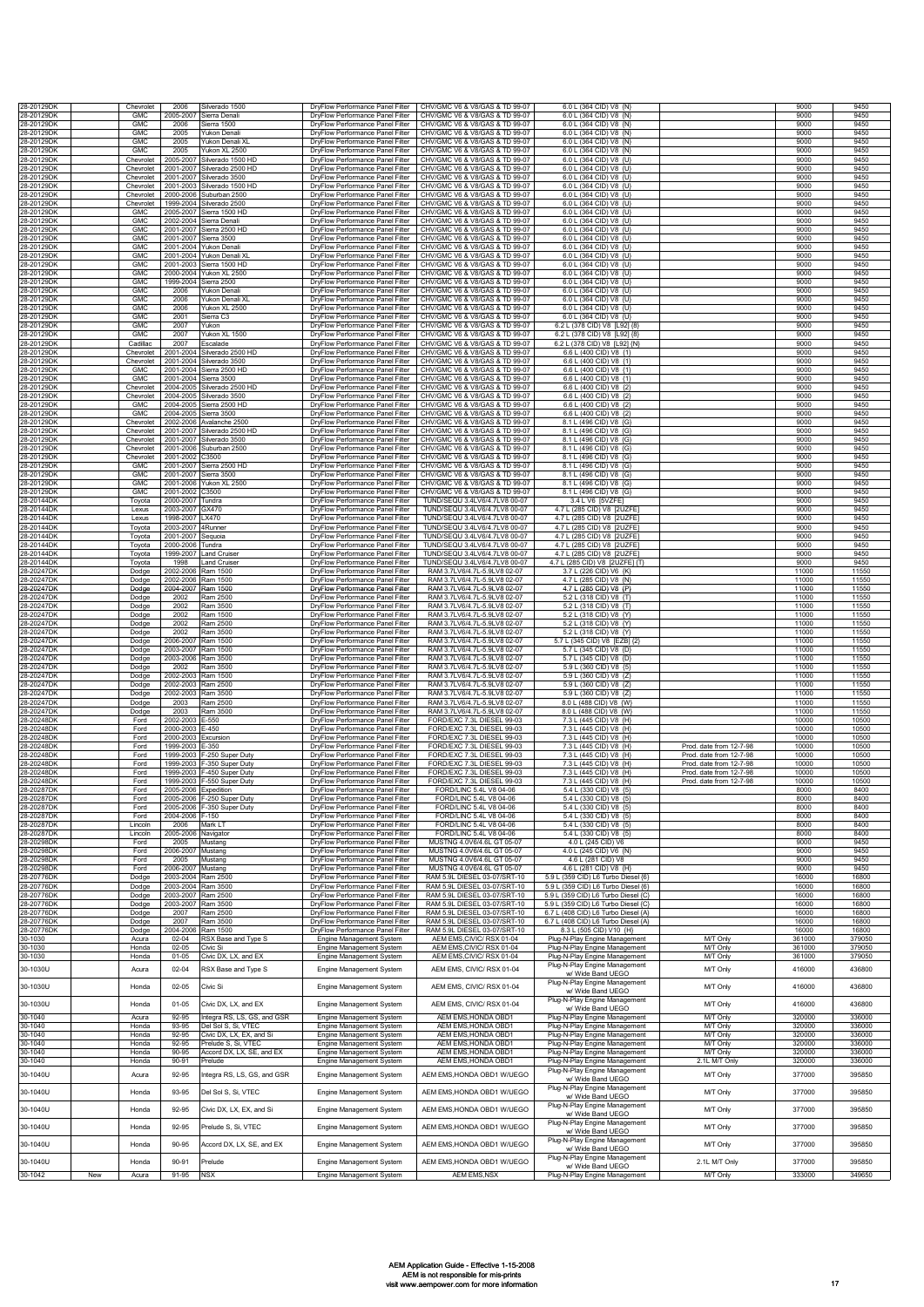| 30-1050<br>30-1050  | Acura<br>Acura           | 98-99<br>$00 - 01$ | CL 2.3L<br>Integra RS, LS, GS, and GSR           | Engine Management System<br><b>Engine Management System</b> | AEM EMS, HONDA OBD-II<br>AEM EMS.HONDA OBD-II                | Plug-N-Play Engine Management<br>Plug-N-Play Engine Management | <b>MT Only</b><br>M/T Only                            | 320000<br>320000 | 336000<br>336000 |
|---------------------|--------------------------|--------------------|--------------------------------------------------|-------------------------------------------------------------|--------------------------------------------------------------|----------------------------------------------------------------|-------------------------------------------------------|------------------|------------------|
| 30-1050             | Honda                    | 99-00              | Civic DX, LX, EX, and Si                         | Engine Management System                                    | AEM EMS, HONDA OBD-II                                        | Plug-N-Play Engine Management                                  | M/T Only                                              | 320000           | 336000           |
| 30-1050             | Honda                    | $98 - 02$          | Accord DX, LX, and EX                            | Engine Management System                                    | AEM EMS, HONDA OBD-II                                        | Plug-N-Play Engine Management<br>Plug-N-Play Engine Management | F23 M/T Only                                          | 320000           | 336000           |
| 30-1050U            | Acura                    | 98-99              | CL 2.3L                                          | Engine Management System                                    | AEM EMS, HONDA OBDII W/UEGO                                  | w/ Wide Band UEGO                                              | M/T Only                                              | 377000           | 395850           |
| 30-1050U            | Acura                    | $00 - 01$          | ntegra RS, LS, GS, and GSR                       | Engine Management System                                    | AEM EMS, HONDA OBDII W/UEGO                                  | Plug-N-Play Engine Management<br>w/ Wide Band UEGO             | M/T Only                                              | 377000           | 395850           |
| 30-1050U            | Honda                    | 99-00              | Civic DX, LX, EX, and Si                         | Engine Management System                                    | AEM EMS.HONDA OBDII W/UEGO                                   | Plug-N-Play Engine Management<br>w/ Wide Band UEGO             | M/T Only                                              | 377000           | 395850           |
| 30-1050U            | Honda                    | 98-02              | Accord DX, LX, and EX                            | Engine Management System                                    | AEM EMS, HONDA OBDII W/UEGO                                  | Plug-N-Play Engine Management<br>w/ Wide Band UEGO             | F23 M/T Only                                          | 377000           | 395850           |
| 30-1052             | Honda                    | $00 - 05$          | S2000                                            | Engine Management System                                    | AEM EMS, S2000 02-05                                         | Plug-N-Play Engine Management                                  | M/T Only                                              | 320000           | 336000           |
| 30-1052U            | Honda                    | $00 - 05$          | S2000                                            | Engine Management System                                    | AEM EMS, S2000 02-05 W/UEGO                                  | Plug-N-Play Engine Management<br>w/ Wide Band UEGO             | M/T Only                                              | 377000           | 395850           |
| 30-1060<br>30-1060  | Acura<br>Acura           | 96-99<br>1997      | Integra RS, LS, GS, and GSR<br>CL 2.2            | Engine Management System<br><b>Engine Management System</b> | AEM EMS, HONDA OBD-II<br>AEM EMS, HONDA OBD-II               | Plug-N-Play Engine Management<br>Plug-N-Play Engine Management | M/T Only<br>M/T Only                                  | 311000<br>311000 | 326550<br>326550 |
| 30-1060             | Honda                    | 96-98              | Civic DX, LX, and EX                             | <b>Engine Management System</b>                             | AEM EMS, HONDA OBD-II                                        | Plug-N-Play Engine Management                                  | M/T Only                                              | 311000           | 326550           |
| 30-1060<br>30-1060  | Honda<br>Honda           | 96-97<br>96-97     | Accord DX. LX. SE. and EX<br>Del Sol S, Si, VTEC | Engine Management System<br>Engine Management System        | AEM EMS.HONDA OBD-II<br>AEM EMS, HONDA OBD-II                | Plug-N-Play Engine Management<br>Plug-N-Play Engine Management | F22 M/T Onl<br>M/T Only                               | 311000<br>311000 | 326550<br>326550 |
| 30-1060             | Honda                    | $96 - 00$          | Prelude S, Si, VTEC, Base, and<br>SН             | Engine Management System                                    | AEM EMS.HONDA OBD-II                                         | Plug-N-Play Engine Management                                  | M/T Only                                              | 311000           | 326550           |
| 30-1060U            | Acura                    | 96-99              | ntegra RS, LS, GS, and GSR                       | Engine Management System                                    | AEM EMS.HONDA OBD-II W/UEGO                                  | Plug-N-Play Engine Management                                  | M/T Only                                              | 367000           | 385350           |
| 30-1060U            | Acura                    | 1997               | CL 2.2L                                          | Engine Management System                                    | AEM EMS, HONDA OBD-II W/UEGO                                 | w/ Wide Band UEGO<br>Plug-N-Play Engine Management             | M/T Only                                              | 367000           | 385350           |
|                     |                          |                    |                                                  |                                                             |                                                              | w/ Wide Band UEGO<br>Plug-N-Play Engine Management             |                                                       |                  |                  |
| 30-1060U            | Honda                    | 96-98              | Civic DX, LX, and EX                             | Engine Management System                                    | AEM EMS, HONDA OBD-II W/UEGO                                 | w/ Wide Band UEGO<br>Plug-N-Play Engine Management             | M/T Only                                              | 367000           | 385350           |
| 30-1060U            | Honda                    | 96-97              | Accord DX, LX, SE, and EX                        | Engine Management System                                    | AEM EMS.HONDA OBD-II W/UEGO                                  | w/ Wide Band UEGO                                              | F22 M/T Only                                          | 367000           | 385350           |
| 30-1060U            | Honda                    | 96-97              | Del Sol S. Si. VTEC                              | Engine Management System                                    | AEM EMS, HONDA OBD-II W/UEGO                                 | Plug-N-Play Engine Management<br>w/ Wide Band UEGO             | M/T Only                                              | 367000           | 385350           |
| 30-1060U            | Honda                    | 96-00              | Prelude S, Si, VTEC, Base, and                   | Engine Management System                                    | AEM EMS.HONDA OBD-II W/UEGO                                  | Plug-N-Play Engine Management<br>w/ Wide Band UEGO             | M/T Only                                              | 367000           | 385350           |
| 30-1070             | Acura                    | $01 - 04$          | K" Series & "K" Series SWAP's                    | Engine Management System                                    | AEM EMS, HON K20 SWAP                                        | Plug-N-Play Engine Management                                  | Exc. TSX                                              | 320000           | 336000           |
| 30-1070             | Honda                    | $01 - 04$          | 'K" Series & "K" Series SWAP's                   | Engine Management System                                    | AEM EMS, HON K20 SWAP                                        | Plug-N-Play Engine Management                                  | Exc. Element and<br>Accord                            | 320000           | 336000           |
| 30-1070U            | Acura                    | $01 - 04$          | K" Series & "K" Series SWAP's                    | Engine Management System                                    | AEM EMSHON K20 SWAP W/UEGO                                   | Plug-N-Play Engine Management<br>w/ Wide Band UEGO             | Exc. TSX                                              | 377000           | 395850           |
| 30-1070U            | Honda                    | $01 - 04$          | K" Series & "K" Series SWAP's                    | Engine Management System                                    | AEM EMSHON K20 SWAP W/UEGO                                   | Plug-N-Play Engine Management<br>w/ Wide Band UEGO             | Exc. Element and<br>Accord                            | 377000           | 395850           |
| 30-1080             | Acura                    | 88-91              | Integra RS, LS, and GS                           | Engine Management System                                    | AEM EMS.HON OBD 0                                            | Plug-N-Play Engine Management                                  | <b>M/T Only</b>                                       | 320000           | 336000           |
| 30-1080             | Honda                    | 88-91              | Civic                                            | <b>Engine Management System</b>                             | AEM EMS.HON OBD 0                                            | Plug-N-Play Engine Management                                  | M/T Only<br>Multi-Point Fuel Injection Only           | 320000           | 336000           |
| 30-1080             | Honda                    | 88-91              | CRX                                              | Engine Management System                                    | AEM EMS, HON OBD 0                                           | Plug-N-Play Engine Management                                  | M/T Only<br>Multi-Point Fuel Injection Only           | 320000           | 336000           |
| 30-1080U            | Acura                    | 88-91              | ntegra RS, LS, and GS                            | Engine Management System                                    | AEM EMS.HON OBD 0 W/UEGO                                     | Plug-N-Play Engine Management<br>w/ Wide Band UEGO             | M/T Only                                              | 377000           | 395850           |
| 30-1080U            | Honda                    | 88-91              | Civic                                            | Engine Management System                                    | AEM EMS, HON OBD 0 W/UEGO                                    | Plug-N-Play Engine Management                                  | M/T Only                                              | 377000           | 395850           |
| 30-1080U            |                          | 88-91              | CRX                                              |                                                             | AEM EMS, HON OBD 0 W/UEGO                                    | w/ Wide Band UEGO<br>Plug-N-Play Engine Management             | Multi-Point Fuel Injection Only<br>M/T Only           | 377000           | 395850           |
| 30-1081             | Honda<br>Honda           | 88-91              | Prelude                                          | <b>Engine Management System</b><br>Engine Management System | AEM EMS, CIVIC/CRX 88-91                                     | w/ Wide Band UEGO<br>Plug-N-Play Engine Management             | Multi-Point Fuel Injection Only<br>2.0L DOHC M/T Only | 311000           | 326550           |
| 30-1081U            | Honda                    | 88-91              | Prelude                                          | Engine Management System                                    | AEM EMS,CIVIC/CRX 88-91 W/UEGC                               | Plug-N-Play Engine Management                                  | 2.0L DOHC M/T Only                                    | 377000           | 395850           |
| 30-1100             | Toyota                   | 93-98              | Supra Twin Turbo                                 | Engine Management System                                    | AEM EMS, SUPRA TT 93-98                                      | w/ Wide Band UEGO<br>Plug-N-Play Engine Management             | M/T and A/T                                           | 382000           | 401100           |
| 30-1101<br>30-1101  | Lexus<br>Lexus           | 92-97<br>92-97     | <b>3S300</b><br>SC300                            | Engine Management System<br>Engine Management System        | AEM EMS, SUPRA N/A 93-98<br>AEM EMS, SUPRA N/A 93-98         | Plug-N-Play Engine Management<br>Plug-N-Play Engine Management | M/T and A/T<br>M/T and A/T                            | 382000<br>382000 | 401100<br>401100 |
| 30-1101<br>30-1110  | Toyota<br>Toyota         | 93-97<br>87-88     | Supra Non-Turbo<br>Supra Turbo                   | <b>Engine Management System</b><br>Engine Management System | AEM EMS, SUPRA N/A 93-98<br>AEM EMS, SUPRA TURBO 87-88       | Plug-N-Play Engine Management<br>Plug-N-Play Engine Management | M/T and A/T<br>M/T Only                               | 382000<br>374000 | 401100<br>392700 |
| 30-1120             | Toyota                   | 91-92              | MR-2 Turbo                                       | Engine Management System                                    | AEM EMS, MR2 TURBO, 91-92                                    | Plug-N-Play Engine Management                                  | M/T Only                                              | 358000           | 375900           |
| 30-1120<br>30-1121  | Toyota<br>Toyota         | 90-92<br>93-95     | Celica All Trac<br>MR-2 Turbo                    | Engine Management System<br>Engine Management System        | AEM EMS, MR2 TURBO, 91-92<br>AEM EMS, MR2 TURBO, 93-95       | Plug-N-Play Engine Management<br>Plug-N-Play Engine Management | M/T Only<br><b>MT</b> Only                            | 358000<br>358000 | 375900<br>375900 |
| 30-1121<br>30-1130  | Toyota<br>Toyota         | 93-94<br>89-92     | Celica All Trac<br>Supra Turbo                   | Engine Management System<br>Engine Management System        | AEM EMS, MR2 TURBO, 93-95<br>AEM EMS.SUPRA TURBO. 89-92      | Plug-N-Play Engine Management<br>Plug-N-Play Engine Management | M/T Only<br>M/T Only                                  | 358000<br>374000 | 375900<br>392700 |
| 30-1220<br>30-1300  | <b>GM</b>                | 99-02<br>90-94     | -Body                                            | Engine Management System                                    | AEM EMS, GM LS1 IMPLANT                                      | Plug-N-Play Engine Management                                  | 5.7L V-8<br>M/T Only                                  | 439000<br>354000 | 460950           |
| 30-1300             | Eagle<br>Mitsubishi      | 90-94              | Falon TSi and TSi AWD<br>Eclipse GST and GSX     | Engine Management System<br>Engine Management System        | AEM EMS, EGL/GALANT 90-94<br>AEM EMS, EGL/GALANT 90-94       | Plug-N-Play Engine Management<br>Plug-N-Play Engine Management | M/T Only                                              | 354000           | 371700<br>371700 |
| 30-1300             | Mitsubishi               | 90-94              | Gallant VR4<br>aser RS Turbo and RS Turbo        | Engine Management System                                    | AEM EMS, EGL/GALANT 90-94                                    | Plug-N-Play Engine Management                                  | M/T Only                                              | 354000           | 371700           |
| 30-1300<br>30-1310  | Plymouth<br>Eagle        | 90-94<br>95-99     | AWD<br>Talon TSi and TSi AWD                     | Engine Management System<br>Engine Management System        | AEM EMS, EGL/GALANT 90-94<br>AEM EMS, EGL/TALON 95-99        | Plug-N-Play Engine Management<br>Plug-N-Play Engine Management | M/T Only<br>M/T Only                                  | 354000<br>354000 | 371700<br>371700 |
| 30-1310             | Mitsubishi               | 95-99              | Eclipse GST and GSX                              | Engine Management System                                    | AEM EMS, EGL/TALON 95-99                                     | Plug-N-Play Engine Management                                  | M/T Only                                              | 354000           | 371700           |
| 30-1311<br>30-1311  | Dodge<br>Mitsubishi      | 92-97<br>91-97     | Stealth R/T Turbo<br>3000GT VR4                  | Engine Management System<br>Engine Management System        | AEM EMS,3000GT/ STLTH TT<br>AEM EMS, 3000GT/ STLTH TT        | Plug-N-Play Engine Management<br>Plug-N-Play Engine Management | M/T Only<br>M/T Only                                  | 347000<br>347000 | 364350<br>364350 |
| 30-1313<br>30-1313  | Mitsubishi<br>Mitsubishi | $00 - 02$<br>2003  | Eclipse RS and GS<br>ancer EVO VIII              | <b>Engine Management System</b><br>Engine Management System | AEM EMS, MITSU 03 EVO 8<br>AEM EMS.MITSU 03 EVO 8            | Plug-N-Play Engine Management<br>Plug-N-Play Engine Management | 2.4L M/T Only<br>M/T Only                             | 365000<br>365000 | 383250<br>383250 |
| 30-1313U            | Mitsubishi               | $00 - 02$          | Eclipse RS and GS                                | Engine Management System                                    | AEM EMS,MITSU 03 EVO 8 W/UEGO                                | Plug-N-Play Engine Management                                  | 2.4L M/T Only                                         | 420000           | 441000           |
| 30-1313U            | Mitsubishi               | 2003               | Lancer EVO VIII                                  | Engine Management System                                    | AEM EMS, MITSU 03 EVO 8 W/UEGO                               | Plug-N-Play Engine Management                                  | M/T Only                                              | 420000           | 441000           |
| 30-1320             | Mitsubishi               | 2006               | Evo 9                                            | Engine Management System                                    | AEM EMS, MITSU EVO 9 W/UEGO                                  | w/ Wide Band UEGO<br>Plug-N-Play Engine Management             | M/T Only                                              | 360000           | 378000           |
| 30-1320U            | Mitsubishi               | 2006               | Evo 9                                            | Engine Management System                                    | AEM EMS, MITSU EVO 9 W/UEGO                                  | Plug-N-Play Engine Management<br>w/ Wide Band UEGO             | M/T Only                                              | 416000           | 436800           |
| 30-1400             | Ford                     | 84-93              | Mustang                                          | Engine Management System                                    | AEM EMS, MUSTANG 84-93 5.0L                                  | Plug-N-Play Engine Management                                  | 5.0L M/T and A/T                                      | 344000           | 361200           |
| 30-1401<br>30-1500U | Ford<br>Dodge            | 94-95<br>96-02     | Mustano<br>/iper                                 | Engine Management System<br>Engine Management System        | AEM EMS, MUSTANG 94-95 5.0L<br>AEM EMS, VIPER 96-02 W/UEGO   | Plug-N-Play Engine Management<br>Plug-N-Play Engine Management | 5.0L M/T and A/T<br>M/T Only                          | 344000<br>627000 | 361200<br>658350 |
| 30-1510             | Dodge                    | 03-05              | SRT-4                                            | Engine Management System                                    | AEM EMS, DODGE SRT-4                                         | w/ Wide Band UEGO<br>Plug-N-Play Engine Management             | <b>M/T Only</b>                                       | 440000           | 462000           |
| 30-1510U            | Dodge                    | 03-05              | SRT-4                                            | Engine Management System                                    | AEM EMS, DODGE SRT-4 W/UEGO                                  | Plug-N-Play Engine Management<br>w/ Wide Band UEGO             | M/T Only                                              | 497000           | 521850           |
| 30-1600             | Infiniti                 | 91-93              | 320                                              | Engine Management System                                    | AEM EMS, 240SX 89-94 KA24                                    | Plug-N-Play Engine Management                                  | SR20DE M/T Only                                       | 361000           | 379050           |
| 30-1600<br>30-1600  | Nissan<br>Nissan         | 93-94<br>91-94     | Altima<br>240SX                                  | Engine Management System<br>Engine Management System        | AEM EMS.240SX 89-94 KA24<br>AEM EMS.240SX 89-94 KA24         | Plug-N-Play Engine Management<br>Plug-N-Play Engine Management | KA24DE M/T Only<br>KA24DE M/T Only                    | 361000<br>361000 | 379050<br>379050 |
| 30-1600<br>30-1600  | Nissan<br>Nissan         | 91-94<br>91-94     | Sentra<br>Sentra                                 | Engine Management System<br>Engine Management System        | AEM EMS, 240SX 89-94 KA24<br>AEM EMS, 240SX 89-94 KA24       | Plug-N-Play Engine Management<br>Plug-N-Play Engine Management | GA16DE M/T Only<br>SR20DET M/T Only                   | 361000<br>361000 | 379050<br>379050 |
| 30-1600<br>30-1600  | Nissan<br>Nissan         | 91-93<br>91-93     | NX.<br>NX 2000                                   | Engine Management System<br>Engine Management System        | AEM EMS, 240SX 89-94 KA24<br>AEM EMS, 240SX 89-94 KA24       | Plug-N-Play Engine Management                                  | GA16DE M/T Only<br>SR20DET M/T Only                   | 361000<br>361000 | 379050<br>379050 |
| 30-1600             | Nissan                   | 90-94              | Pulsar GTi-R                                     | Engine Management System                                    | AEM EMS, 240SX 89-94 KA24                                    | Plug-N-Play Engine Management<br>Plug-N-Play Engine Management | SR20DET M/T Only                                      | 361000           | 379050           |
| 30-1600<br>30-1600  | Nissan<br>Nissan         | 89-95<br>89-90     | Bluebird<br>240SX                                | Engine Management System<br>Engine Management System        | AEM EMS, 240SX 89-94 KA24<br>AEM EMS, 240SX 89-94 KA24       | Plug-N-Play Engine Management<br>Plug-N-Play Engine Management | SR20DET M/T Only<br>KA24E M/T Only                    | 361000<br>361000 | 379050<br>379050 |
| 30-1600U            | Infiniti                 | 91-93              | 320                                              | Engine Management System                                    | AEM EMS.240SX 89-94 KA24 W/UEG                               | Plug-N-Play Engine Management<br>w/ Wide Band UEGO             | SR20DE M/T Only                                       | 416000           | 436800           |
| 30-1600U            | Nissan                   | 93-94              | Altima                                           | Engine Management System                                    | AEM EMS,240SX 89-94 KA24 W/UEG                               | Plug-N-Play Engine Management                                  | KA24DE M/T Only                                       | 416000           | 436800           |
| 30-1600U            | Nissan                   | 91-94              | 240SX                                            | Engine Management System                                    | AEM EMS,240SX 89-94 KA24 W/UEG                               | w/ Wide Band UEGO<br>Plug-N-Play Engine Management             | KA24DE M/T Only                                       | 416000           | 436800           |
|                     |                          |                    |                                                  |                                                             |                                                              | w/ Wide Band UEGO<br>Plug-N-Play Engine Management             |                                                       |                  |                  |
| 30-1600U            | Nissan                   | 91-94              | Sentra                                           | Engine Management System                                    | AEM EMS,240SX 89-94 KA24 W/UEG                               | w/ Wide Band UEGO                                              | GA16DE M/T Only                                       | 416000           | 436800           |
| 30-1600U            | Nissan                   | 91-94              | Sentra                                           | Engine Management System                                    | AEM EMS,240SX 89-94 KA24 W/UEG                               | Plug-N-Play Engine Management<br>w/ Wide Band UEGO             | SR20DET M/T Only                                      | 416000           | 436800           |
| 30-1600U            | Nissan                   | 91-93              | ٧X                                               | Engine Management System                                    | AEM EMS,240SX 89-94 KA24 W/UEG                               | Plug-N-Play Engine Management<br>w/ Wide Band UEGO             | GA16DE M/T Only                                       | 416000           | 436800           |
| 30-1600U            | Nissan                   | 91-93              | VX 2000                                          | Engine Management System                                    | AEM EMS,240SX 89-94 KA24 W/UEG                               | Plug-N-Play Engine Management<br>w/ Wide Band UEGO             | SR20DET M/T Only                                      | 416000           | 436800           |
| 30-1600U            | Nissan                   | 90-94              | Pulsar GTi-R                                     | Engine Management System                                    | AEM EMS,240SX 89-94 KA24 W/UEG                               | Plug-N-Play Engine Management                                  | SR20DET M/T Only                                      | 416000           | 436800           |
| 30-1600U            | Nissan                   | 89-95              | Bluebird                                         | Engine Management System                                    | AEM EMS,240SX 89-94 KA24 W/UEG                               | w/ Wide Band UEGO<br>Plug-N-Play Engine Management             | SR20DET M/T Only                                      | 416000           | 436800           |
|                     |                          |                    |                                                  |                                                             |                                                              | w/ Wide Band UEGO<br>Plug-N-Play Engine Management             |                                                       |                  |                  |
| 30-1600U<br>30-1601 | Nissan<br>Nissan         | 89-90<br>91-95     | 240SX<br>180SX                                   | Engine Management System                                    | AEM EMS,240SX 89-94 KA24 W/UEG<br>AEM EMS, S13 SR20DET 89-94 | w/ Wide Band UEGO<br>Plug-N-Play Engine Management             | KA24E M/T Only<br>SR20DET M/T Only                    | 416000<br>361000 | 436800<br>379050 |
| 30-1601             | Nissan                   | 91-93              | Silvia S13                                       | Engine Management System<br>Engine Management System        | AEM EMS, S13 SR20DET 89-94                                   | Plug-N-Play Engine Management                                  | SR20DET M/T Only                                      | 361000           | 379050           |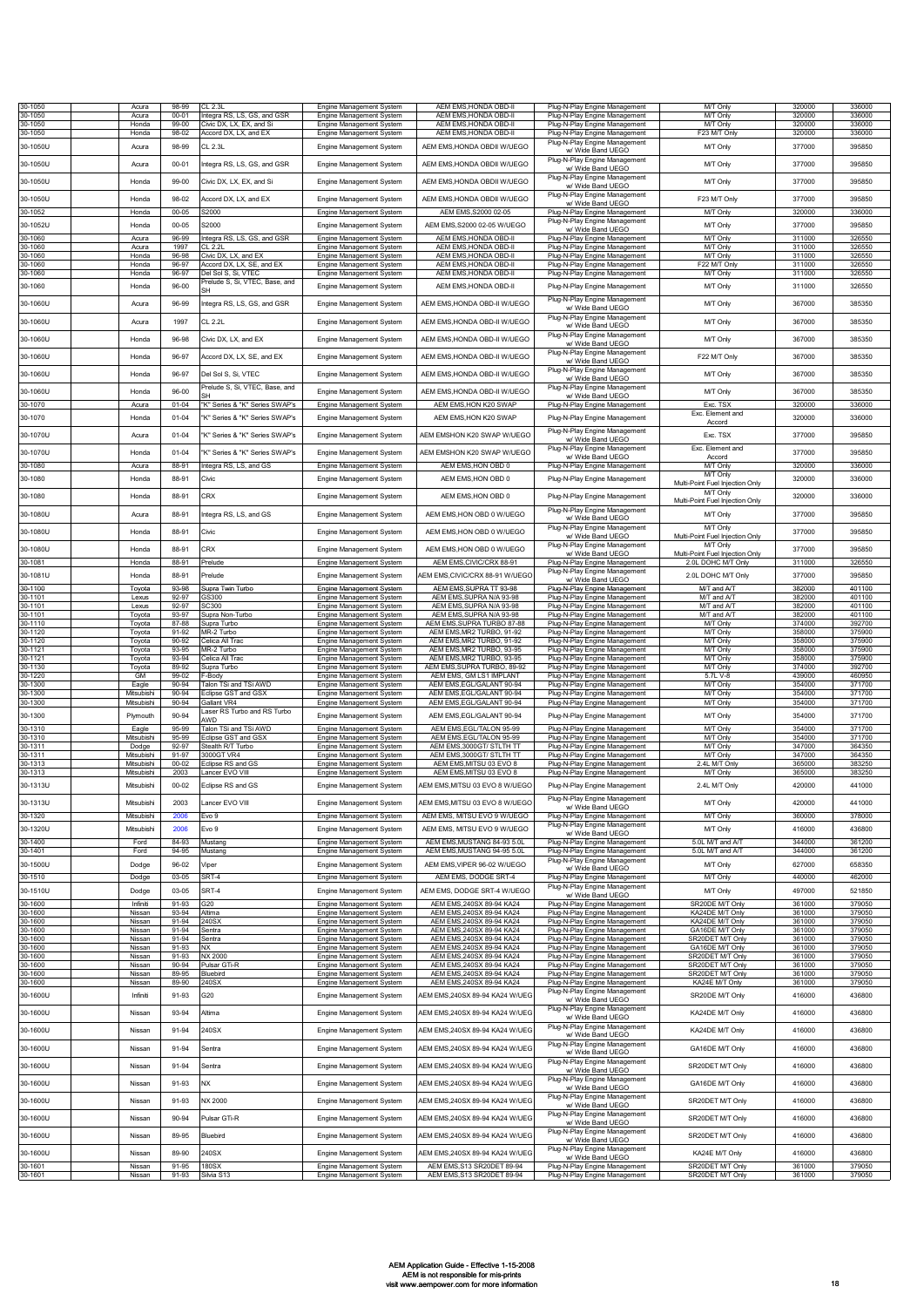| 30-1601U            |            | Nissan             | 91-95              | 180SX                              | Engine Management System                                    | AEM EMS.S13 SR20DET 89-94                                | Plug-N-Play Engine Management<br>w/ Wide Band UEGO                           | SR20DET M/T Only                                         | 416000           | 436800           |
|---------------------|------------|--------------------|--------------------|------------------------------------|-------------------------------------------------------------|----------------------------------------------------------|------------------------------------------------------------------------------|----------------------------------------------------------|------------------|------------------|
| 30-1601U            |            | Nissan             | 91-93              | Silvia S13                         | Engine Management System                                    | AEM EMS, S13 SR20DET 89-94                               | Plug-N-Play Engine Management                                                | SR20DET M/T Only                                         | 416000           | 436800           |
| 30-1602             |            | Nissan             | 99-02              | Silvia S15                         | Engine Management System                                    | AEM EMS,180/S14/S15 JDM SR20                             | w/ Wide Band UEGO<br>Plug-N-Play Engine Management                           | SR20DET                                                  | 361000           | 379050           |
| 30-1602             |            | Nissan             | 97-98              | Silvia S14                         | Engine Management System                                    | AEM EMS, 180/S14/S15 JDM SR20                            | Plug-N-Play Engine Management                                                | Japanese M/T Only<br>SR20DET M/T Only                    | 361000           | 379050           |
| 30-1602             |            | Nissan             | 96-99              | 180SX                              | Engine Management System                                    | AEM EMS, 180/S14/S15 JDM SR20                            | Plug-N-Play Engine Management                                                | SR20DET M/T Only<br>SR20DET                              | 361000           | 379050           |
| 30-1602             |            | Nissar             | 93-98              | Silvia S14                         | Engine Management System                                    | AEM EMS, 180/S14/S15 JDM SR20                            | Plug-N-Play Engine Management<br>Plug-N-Play Engine Management               | European M/T Only<br>SR20DET                             | 361000           | 379050           |
| 30-1602U            |            | Nissan             | 99-02              | Silvia S15                         | Engine Management System                                    | AEM EMS, 180/S14/S15 JDM SR20                            | w/ Wide Band UEGO<br>Plug-N-Play Engine Management                           | Japanese M/T Only                                        | 416000           | 436800           |
| 30-1602U            |            | Nissan             | 97-98              | Silvia S14                         | Engine Management System                                    | AEM EMS.180/S14/S15 JDM SR20                             | w/ Wide Band UEGO                                                            | SR20DET M/T Only                                         | 416000           | 436800           |
| 30-1602U            |            | Nissan             | 96-99              | 180SX                              | Engine Management System                                    | AEM EMS, 180/S14/S15 JDM SR20                            | Plug-N-Play Engine Management<br>w/ Wide Band UEGO                           | SR20DET M/T Only                                         | 416000           | 436800           |
| 30-1602U            |            | Nissan             | 93-98              | Silvia S14                         | Engine Management System                                    | AEM EMS, 180/S14/S15 JDM SR20                            | Plug-N-Play Engine Management<br>w/ Wide Band UEGO                           | SR20DET<br>European M/T Only                             | 416000           | 436800           |
| 30-1603             |            | Nissan             | 99-02              | Silvia S15                         | Engine Management System                                    | AEM EMS, S14/S15 SR20DET D                               | Plug-N-Play Engine Management                                                | SR20DET<br>Australian M/T Only                           | 361000           | 379050           |
| 30-1603U            |            | Nissan             | 99-02              | Silvia S15                         | Engine Management System                                    | AEM EMS, S14/S15 SR20DET D                               | Plug-N-Play Engine Management<br>w/ Wide Band UEGO                           | SR20DET<br>Australian M/T Only                           | 416000           | 436800           |
| 30-1610<br>30-1610  |            | Infiniti<br>Nissan | 94-96<br>95-97     | 320<br>200SX                       | Engine Management System<br>Engine Management System        | AEM EMS, NISSAN 95/96 4CYL<br>AEM EMS, NISSAN 95/96 4CYL | Plug-N-Play Engine Management<br>Plug-N-Play Engine Management               | SR20DE M/T Only<br>SR20DE M/T Only                       | 361000<br>361000 | 379050<br>379050 |
| 30-1610<br>30-1610  |            | Nissan             | 95-97<br>95-96     | Sentra<br>200SX                    | Engine Management System                                    | AEM EMS, NISSAN 95/96 4CYL<br>AEM EMS, NISSAN 95/96 4CYL | Plug-N-Play Engine Management<br>Plug-N-Play Engine Management               | SR20DE M/T Only<br>GA16DE M/T Only                       | 361000<br>361000 | 379050<br>379050 |
| 30-1610             |            | Nissan<br>Nissan   | 95-96              | Altima                             | Engine Management System<br>Engine Management System        | AEM EMS, NISSAN 95/96 4CYL                               | Plug-N-Play Engine Management                                                | KA24DE M/T Only                                          | 361000           | 379050           |
| 30-1610             |            | Nissan             | 95-96              | Sentra                             | Engine Management System                                    | AEM EMS, NISSAN 95/96 4CYL                               | Plug-N-Play Engine Management                                                | Exc. 1996 California Model<br>GA16DE M/T Only            | 361000           | 379050           |
| 30-1610             |            | Nissan             | 1995               | 240SX                              | Engine Management System                                    | AEM EMS, NISSAN 95/96 4CYL                               | Plug-N-Play Engine Management                                                | KA24DE OBD 1<br>M/T Only                                 | 361000           | 379050           |
| 30-1610U            |            | Infiniti           | 94-96              | 320                                | Engine Management System                                    | AEM EMS, NISSAN 95/96 4CYL                               | Plug-N-Play Engine Management<br>w/ Wide Band UEGO                           | SR20DE M/T Only                                          | 416000           | 436800           |
| 30-1610U            |            | Nissan             | 95-97              | 200SX                              | Engine Management System                                    | AEM EMS.NISSAN 95/96 4CYL                                | Plug-N-Play Engine Management<br>w/ Wide Band UEGO                           | SR20DE M/T Only                                          | 416000           | 436800           |
| 30-1610U            |            | Nissan             | 95-97              | Sentra                             | Engine Management System                                    | AEM EMS, NISSAN 95/96 4CYL                               | Plug-N-Play Engine Management<br>w/ Wide Band UEGO                           | SR20DE M/T Only                                          | 416000           | 436800           |
| 30-1610U            |            | Nissar             | 95-96              | 200SX                              | Engine Management System                                    | AEM EMS, NISSAN 95/96 4CYL                               | Plug-N-Play Engine Management                                                | GA16DE M/T Only                                          | 416000           | 436800           |
| 30-1610U            |            | Nissan             | 95-96              | Altima                             | Engine Management System                                    | AEM EMS, NISSAN 95/96 4CYL                               | w/ Wide Band UEGO<br>Plug-N-Play Engine Management                           | KA24DE M/T Only                                          | 416000           | 436800           |
|                     |            |                    |                    |                                    |                                                             |                                                          | w/ Wide Band UEGO<br>Plug-N-Play Engine Management                           | Exc. 1996 California Model                               |                  |                  |
| 30-1610U            |            | Nissan             | 95-96              | Sentra                             | Engine Management System                                    | AEM EMS, NISSAN 95/96 4CYL                               | w/ Wide Band UEGO<br>Plug-N-Play Engine Management                           | GA16DE M/T Only<br>KA24DE OBD 1                          | 416000           | 436800           |
| 30-1610U<br>30-1611 |            | Nissan<br>Infiniti | 1995<br>1999       | 240SX<br>320                       | Engine Management System<br>Engine Management System        | AEM EMS, NISSAN 95/96 4CYL<br>AEM EMS, NISSAN 97-99 4CYL | w/ Wide Band UEGO<br>Plug-N-Play Engine Management                           | M/T Only<br>SR20DE M/T Only                              | 416000<br>361000 | 436800<br>379050 |
| 30-1611<br>30-1611  |            | Nissan<br>Nissan   | 98-99<br>98-99     | 200SX<br>Sentra                    | Engine Management System<br><b>Engine Management System</b> | AEM EMS, NISSAN 97-99 4CYL<br>AEM EMS, NISSAN 97-99 4CYL | Plug-N-Play Engine Management<br>Plug-N-Play Engine Management               | SR20DE M/T Only<br>SR20DE M/T Only                       | 361000<br>361000 | 379050<br>379050 |
| 30-1611             |            | Nissan             | 97-99              | Sentra                             | Engine Management System                                    | AEM EMS, NISSAN 97-99 4CYL                               | Plug-N-Play Engine Management                                                | GA16DE M/T Only                                          | 361000           | 379050           |
| 30-1611<br>30-1611  |            | Nissan<br>Nissan   | 97-98<br>96-99     | 200SX<br>Altima                    | Engine Management System<br>Engine Management System        | AEM EMS, NISSAN 97-99 4CYL<br>AEM EMS, NISSAN 97-99 4CYL | Plug-N-Play Engine Management<br>Plug-N-Play Engine Management               | GA16DE M/T Only<br>KA24DE                                | 361000<br>361000 | 379050<br>379050 |
| 30-1611             |            | Nissan             | 95-98              | 240SX                              | Engine Management System                                    | AEM EMS, NISSAN 97-99 4CYL                               | Plug-N-Play Engine Management                                                | Exc. 96 Non- Cali Model M/T Only<br>KA24DE OBD2 M/T Only | 361000           | 379050           |
| 30-1611U            |            | Infiniti           | 1999               | 320                                | Engine Management System                                    | AEM EMS, NISSAN 97-99 4CYL                               | Plug-N-Play Engine Management<br>w/ Wide Band UEGO                           | SR20DE M/T Only                                          | 416000           | 436800           |
| 30-1611U            |            | Nissan             | 98-99              | 200SX                              | Engine Management System                                    | AEM EMS, NISSAN 97-99 4CYL                               | Plug-N-Play Engine Management<br>w/ Wide Band UEGO                           | SR20DE M/T Only                                          | 416000           | 436800           |
| 30-1611U            |            | Nissan             | 98-99              | Sentra                             | Engine Management System                                    | AEM EMS, NISSAN 97-99 4CYL                               | Plug-N-Play Engine Management<br>w/ Wide Band UEGC                           | SR20DE M/T Only                                          | 416000           | 436800           |
| 30-1611U            |            | Nissan             | 97-99              | Sentra                             | Engine Management System                                    | AEM EMS.NISSAN 97-99 4CYL                                | Plug-N-Play Engine Management                                                | GA16DE M/T Only                                          | 416000           | 436800           |
| 30-1611U            |            | Nissan             | 97-98              | 200SX                              | Engine Management System                                    | AEM EMS, NISSAN 97-99 4CYL                               | w/ Wide Band UEGO<br>Plug-N-Play Engine Management                           | GA16DE M/T Only                                          | 416000           | 436800           |
| 30-1611U            |            | Nissan             | 96-99              | Altima                             | Engine Management System                                    |                                                          | w/ Wide Band UEGO<br>Plug-N-Play Engine Management                           | KA24DE                                                   |                  | 436800           |
|                     |            |                    |                    |                                    |                                                             |                                                          |                                                                              |                                                          |                  |                  |
|                     |            |                    |                    |                                    |                                                             | AEM EMS, NISSAN 97-99 4CYL                               | w/ Wide Band UEGO<br>Plug-N-Play Engine Management                           | Exc. 96 Non- Cali Model M/T Only                         | 416000           |                  |
| 30-1611U            |            | Nissan             | 95-98              | 240SX<br>Altima                    | Engine Management System                                    | AEM EMS, NISSAN 97-99 4CYL                               | w/ Wide Band UEGO                                                            | KA24DE OBD2 M/T Only                                     | 416000           | 436800           |
| 30-1612<br>30-1612U |            | Nissan<br>Nissan   | $00 - 01$<br>00-01 | Altima                             | Engine Management System<br>Engine Management System        | AEM EMS, ALTIMA 00-01<br>AEM EMS, ALTIMA 00-01           | Plug-N-Play Engine Management<br>Plug-N-Play Engine Management               | KA24DE M/T Only<br>KA24DE M/T Only                       | 361000<br>416000 | 379050<br>436800 |
| 30-1620             |            | Nissan             | 92-94              | Maxima                             | <b>Engine Management System</b>                             | AEM EMS, NISSAN 6CYL                                     | w/ Wide Band UEGO<br>Plug-N-Play Engine Management                           | VE30DE M/T Only                                          | 361000           | 379050           |
| 30-1620<br>30-1620  |            | Nissan<br>Nissan   | 90-95<br>90-95     | 300ZX<br>300ZX Twin Turbo          | Engine Management System<br>Engine Management System        | AEM EMS, NISSAN 6CYL<br>AEM EMS, NISSAN 6CYL             | Plug-N-Play Engine Management<br>Plug-N-Play Engine Management               | VG30DE M/T Only<br>VG30DETT M/T Only                     | 361000<br>361000 | 379050<br>379050 |
| 30-1620U            |            | Nissan             | 92-94              | Vlaxima                            | Engine Management System                                    | AEM EMS, NISSAN 6CYL W/UEG                               | Plug-N-Play Engine Management<br>w/ Wide Band UEGO                           | VE30DE M/T Only                                          | 416000           | 436800           |
| 30-1620U            |            | Nissar             | 90-95              | 300ZX                              | Engine Management System                                    | AEM EMS.NISSAN 6CYL W/UEG                                | Plug-N-Play Engine Management<br>w/ Wide Band UEGO                           | VG30DE M/T Only                                          | 416000           | 436800           |
| 30-1620U            |            | Nissar             | 90-95              | 300ZX Twin Turbo                   | Engine Management System                                    | AEM EMS, NISSAN 6CYL W/UEG                               | Plug-N-Play Engine Management<br>w/ Wide Band UEGO                           | VG30DETT M/T Only                                        | 416000           | 436800           |
| 30-1621             |            | Nissan<br>Nissan   | 93-98<br>89-98     | Skyline                            | Engine Management System                                    | AEM EMS, NISSAN 6CYL<br>AEM EMS, NISSAN 6CYL             | Plug-N-Play Engine Management                                                | RB25DET M/T Only                                         | 361000<br>361000 | 379050<br>379050 |
| 30-1621<br>30-1621  |            | Nissan             | 89-94              | Skyline<br>Skyline                 | Engine Management System<br>Engine Management System        | AEM EMS.NISSAN 6CYL                                      | Plug-N-Play Engine Management<br>Plug-N-Play Engine Management               | RB26DETT M/T Only<br>RB20DET M/T Only                    | 361000           | 379050           |
| 30-1621U            |            | Nissan             | 93-98              | Skyline                            | Engine Management System                                    | AEM EMS, NISSAN 6CYL W/UEG                               | Plug-N-Play Engine Management<br>w/ Wide Band UEGO                           | RB25DET M/T Only                                         | 416000           | 436800           |
| 30-1621U            |            | Nissan             | 89-98              | Skyline                            | Engine Management System                                    | AEM EMS, NISSAN 6CYL W/UEG                               | Plug-N-Play Engine Management<br>w/ Wide Band UEGO                           | RB26DETT M/T Only                                        | 416000           | 436800           |
| 30-1621U            |            | Nissan             | 89-94              | Skyline                            | Engine Management System                                    | AEM EMS, NISSAN 6CYL W/UEG                               | Plug-N-Play Engine Management<br>w/ Wide Band UEGO                           | RB20DET M/T Only                                         | 416000           | 436800           |
| 30-1622             |            | Nissan             | 93-96              | Silvia S14                         | Engine Management System                                    | AEM EMS, NISSAN 6CYL                                     | Plug-N-Play Engine Management                                                | SR20DET<br>Exc. European Model                           | 361000           | 379050           |
| 30-1622             |            | Nissan             | 89-93              | 180SX                              | Engine Management System                                    | AEM EMS, NISSAN 6CYL                                     | Plug-N-Play Engine Management                                                | M/T Only<br>CA18DET M/T Only                             | 361000           | 379050           |
| 30-1622             |            | Nissan             | 88-91              | Silvia S13                         | Engine Management System                                    | AEM EMS.NISSAN 6CYL                                      | Plug-N-Play Engine Management                                                | CA18DET M/T Only<br>SR20DET                              | 361000           | 379050           |
| 30-1622U            |            | Nissan             | 93-96              | Silvia S14                         | Engine Management System                                    | AEM EMS, NISSAN 6CYL                                     | Plug-N-Play Engine Management<br>w/ Wide Band UEGO                           | Exc. European Model                                      | 416000           | 436800           |
| 30-1622U            |            | Nissan             | 89-93              | 180SX                              |                                                             | AEM EMS, NISSAN 6CYL                                     | Plug-N-Play Engine Management                                                | M/T Only<br>CA18DET M/T Only                             | 416000           | 436800           |
| 30-1622U            |            | Nissan             | 88-91              | Silvia S13                         | Engine Management System<br>Engine Management System        | AEM EMS, NISSAN 6CYL                                     | w/ Wide Band UEGO<br>Plug-N-Play Engine Management                           | CA18DET M/T Only                                         | 416000           | 436800           |
| 30-1623             |            | Nissan             | 99-03              | Skyline                            | Engine Management System                                    | AEM EMS, NISSAN 6CYL                                     | w/ Wide Band UEGO<br>Plug-N-Play Engine Management                           | RB26DETT M/T Only                                        | 361000           | 379050           |
| 30-1623U            |            | Nissan             | 99-03              | Skyline                            | Engine Management System                                    | AEM EMS.NISSAN 6CYL W/UEG                                | Plug-N-Play Engine Management<br>w/ Wide Band UEGO                           | RB26DETT M/T Only                                        | 416000           | 436800           |
| 30-1710<br>30-1720  |            | Mazda<br>Mazda     | 90-95<br>96-97     | Miata<br>Miata                     | Engine Management System<br>Engine Management System        | AEM EMS, MAZDA MIATA 90-95<br>AEM EMS, MAZDA MIATA 96-97 | Plug-N-Play Engine Management<br>Plug-N-Play Engine Management               | M/T Only<br>M/T Only                                     | 358000<br>347000 | 375900<br>364350 |
| 30-1800             |            | Mazda<br>Saab      | 93-95              | RX7                                | Engine Management System                                    | AEM EMS, MAZDA RX7 93-95                                 | Plug-N-Play Engine Management                                                | <b>MT</b> Only                                           | 358000           | 375900           |
| 30-1810<br>30-1810  |            | Subaru             | 2005<br>$02 - 05$  | 92-X Aero<br>Impreza WRX (Non-STI) | Engine Management System<br>Engine Management System        | AEM EMS, WRX/ 92-X 02-05<br>AEM EMS, WRX/ 92-X 02-05     | Plug-N-Play Engine Management<br>Plug-N-Play Engine Management               | <b>M/T Only</b><br>M/T Only                              | 361000<br>361000 | 379050<br>379050 |
| 30-1810U            |            | Saab               | 2005               | 92-X Aero                          | Engine Management System                                    | AEM EMS, WRX/ 92-X 02-05                                 | Plug-N-Play Engine Management<br>w/ Wide Band UEGO                           | M/T Only                                                 | 416000           | 436800           |
| 30-1810U            |            | Subaru             | $02 - 05$          | mpreza WRX (Non-STI)               | Engine Management System                                    | AEM EMS, WRX/ 92-X 02-05                                 | Plug-N-Play Engine Management<br>w/ Wide Band UEGO                           | M/T Only                                                 | 416000           | 436800           |
| 30-1820<br>30-1821  |            | Subaru<br>Subaru   | 2004<br>05-06      | mpreza WRX STI<br>mpreza WRX STI   | Engine Management System<br>Engine Management System        | AEM EMS, SUBARU STI 2004<br>AEM EMS, SUBARU STI 2005-06  | Plug-N-Play Engine Management<br>Plug-N-Play Engine Management               |                                                          | 342000<br>342000 | 359100<br>359100 |
| 30-1900U            |            |                    |                    |                                    | Engine Management System                                    | AEM EMS, UNIVERSAL DIRECT                                | Universal Engine Management System                                           | Universal                                                | 487000           | 511350           |
| 30-1902U            |            |                    |                    |                                    | Engine Management System                                    | AEM EMS UNIVERSAL MOPAR                                  | Universal "V8 Coil-on-Plug" Engine                                           | Universal                                                | 487000           | 511350           |
| 30-1910             | <b>NEW</b> | Honda              | 06-07              | S2000                              | Fuel/Ignition Controller                                    | AEM FIC, UNIVERSAL                                       | Management System<br>Fuel & Ignition Controller for Honda                    |                                                          | 83000            | 87150            |
| 30-1910             | <b>NEW</b> |                    |                    | Universal                          | Fuel/Ignition Controller                                    | AEM FIC, UNIVERSAL                                       | w/ Hall Type<br>Universal 6 Channel Piggy Back Fuel &<br>Ignition Controller | excl. all Honda/ 00-05 S2000<br>and Acura                | 83000            | 87150            |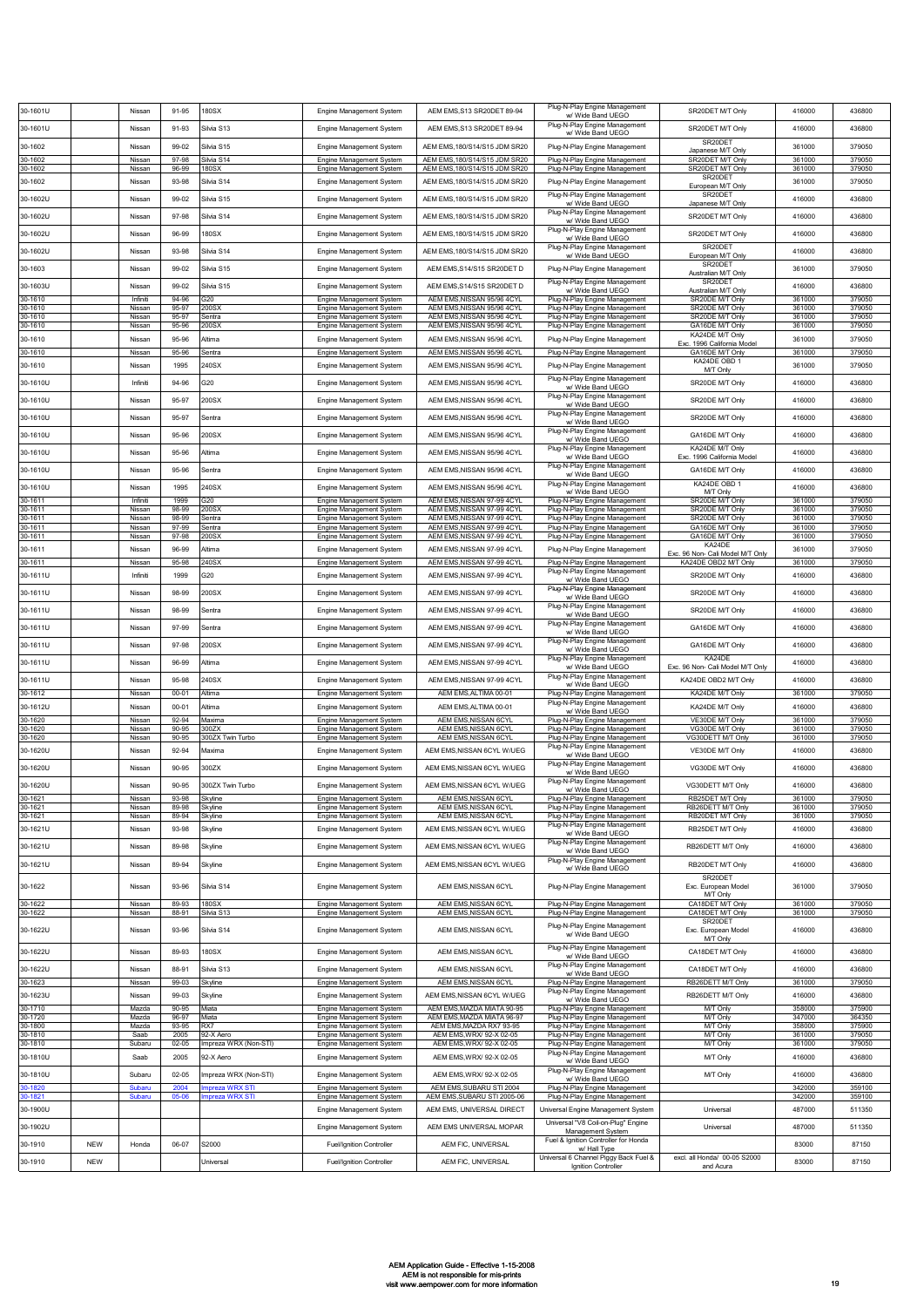| 30-1911                   | <b>NEW</b>        | Honda |              |                                                       | <b>Fuel/Ignition Controller</b>                                  | AEM FIC, HONDA MAG                                            | Fuel & Ignition Controller for Honda w/<br>MAG Pick up                                                                              | excl. S2000                                            | 83000           | 87150           |
|---------------------------|-------------------|-------|--------------|-------------------------------------------------------|------------------------------------------------------------------|---------------------------------------------------------------|-------------------------------------------------------------------------------------------------------------------------------------|--------------------------------------------------------|-----------------|-----------------|
| 30-1911                   | <b>NEW</b>        | Acura |              |                                                       | <b>Fuel/Ignition Controller</b>                                  | AEM FIC, HONDA MAG                                            | Fuel & Ignition Controller for Integra w/<br>MAG Pick up                                                                            |                                                        | 83000           | 87150           |
| 30-1912                   | <b>NEW</b>        | Honda | $00 - 05$    | S2000                                                 | Fuel/Ignition Controller                                         | AEM FIC, 00-05 HONDA S2000                                    | Fuel & Ignition Controller for Honda w/<br>MAG Pick up                                                                              |                                                        | 83000           | 87150           |
| 30-1913                   | New               | Dodge | $03 - 05$    | SRT4                                                  | Fuel/Ignition Controller                                         | AEM FIC, DODGE                                                | Fuel & Ignition Controller<br>Universal 8 Channel Piggy Back Fuel &                                                                 |                                                        | 83000           | 87150           |
| 30-1930                   | Coming Soor       |       |              | Universal                                             | <b>Fuel/Ignition Controller</b>                                  | AEM FIC, UNIVERSAL 8 CHANNEL<br>REPLACEMENT BOSCH UEGO        | Ignition Controller                                                                                                                 |                                                        | 120000          | 126000          |
| 30-2001                   | Price             |       |              |                                                       | Sensor & Connector Kit                                           | <b>SENSOR</b>                                                 | Bosch Wideband "Replacement" Sensor<br>Universal EMS Wide Band UEGO Kit                                                             | Universal                                              | 15000           | 15750           |
| 30-2002                   |                   |       |              |                                                       | Sensor & Connector Kit                                           | UEGO SENSOR W/INSTALL KIT,<br><b>BOS</b>                      | Sensor, Bung, Connector, Wire-Seals &<br>Pins                                                                                       | Usew/ 30-1900U & 30-1902U                              | 27000           | 28350           |
| 30-2010                   |                   |       |              |                                                       | Sensor & Connector Kit                                           | AIR TEMP SENSOR KIT, 3/8 NPT                                  | Air Inlet Temperature (AIT) Sensor Kit<br>Sensor, 3/8" Aluminum Bung & Flying<br>Lead Connector                                     | Universal                                              | 11000           | 11550           |
| 30-2011                   |                   |       |              |                                                       | Sensor & Connector Kit                                           | WATER TEMP SENSOR KIT, 3/8 NPT                                | Coolant Temperature Sensor Kit<br>Sensor, 3/8" Aluminum Bung & Flying<br>Lead Connector                                             | Universal                                              | 8000            | 8400            |
| 30-2020                   |                   |       |              |                                                       | Sensor & Connector Kit                                           | INJECTOR CONN KIT, BOSCH STY                                  | Bosch Fuel Injector Plug Kit<br>4 Flying Lead Connectors                                                                            | Universal                                              | 3000            | 3150            |
| 30-2050                   |                   |       |              |                                                       | Sensor & Connector Kit                                           | EGT SENSOR KIT, MALE THREAD                                   | Exhaust Gas Temp. (EGT) Sensor Kit<br>Sensor with Connector & Bung                                                                  | Universal                                              | 31000           | 32550           |
| 30-2051                   |                   |       |              |                                                       | Sensor & Connector Kit                                           | EGT SENSOR KIT, K-TYPE<br><b>THERMOC</b>                      | K-Type Thermocouple Sensor Kit<br>Stainless Sensor Body with Connector.<br>5MM Male Thread                                          | Universal                                              | 20000           | 21000           |
| 30-2060                   |                   |       |              |                                                       | Sensor & Connector Kit                                           | MICRO RELAY W/INSTALLATION KIT                                | Micro-Relay Kit<br>Relay, Connector & Pins                                                                                          | Universal                                              | 4000            | 4200            |
| 30-2121                   |                   |       |              |                                                       | Sensor & Connector Kit                                           | PRESS SENSOR KIT, 1,000 PSI                                   | 1000 PSI Sensor Kit<br>Stainles Sensor Body & Flying Lead<br>Connector. 3/8-24 Female Thread                                        | Universal                                              | 39000           | 40950           |
| 30-2130-100               |                   |       |              |                                                       | Sensor & Connector Kit                                           | FLUID PRESS SENSOR KIT, 100 PS                                | 100 PSIG Sensor Kit<br>Stainless Sensor Body, -4 & Barb<br>Adaptors & Flying Lead Connector. 1/8-<br>NPT Male thread.               | Universal                                              | 31000           | 32550           |
| 30-2130-15                |                   |       |              |                                                       | Sensor & Connector Kit                                           | MAP SENSOR KIT, 1 BAR                                         | 1 BAR MAP OR 15 PSIA Sensor Kit<br>Stainless Sensor Body, -4 & Barb<br>Adaptors & Flying Lead Connector. 1/8-<br>NPT Male thread.   | Universal                                              | 31000           | 32550           |
| 30-2130-150               |                   |       |              |                                                       | Sensor & Connector Kit                                           | FLUID PRESS SENSOR KIT, 150 PS                                | 150 PSIG Sensor Kit<br>Stainless Sensor Body, -4 & Barb<br>Adaptors & Flying Lead Connector. 1/8-<br>NPT Male thread.               | Universal                                              | 31000           | 32550           |
| 30-2130-2000              |                   |       |              |                                                       | Sensor & Connector Kit                                           | FLUID PRESS SENSOR KIT, 2000 P                                | 2000 PSIG Sensor Kit<br>Stainless Sensor Body, -4 & Barb<br>Adaptors & Flying Lead Connector. 1/8-<br>NPT Male thread.              | Universal                                              | 31000           | 32550           |
| 30-2130-30                |                   |       |              |                                                       | Sensor & Connector Kit                                           | MAP SENSOR KIT, 2 BAR                                         | 2 BAR MAP OR 30 PSIA Sensor Kit<br>Stainless Sensor Body, -4 & Barb<br>Adaptors & Flying Lead Connector. 1/8-<br>NPT Male thread.   | Universal                                              | 31000           | 32550           |
| 30-2130-50                |                   |       |              |                                                       | Sensor & Connector Kit                                           | MAP SENSOR KIT, 3.5 BAR                                       | 3.5 BAR MAP OR 50 PSIA Sensor Kit<br>Stainless Sensor Body, -4 & Barb<br>Adaptors & Flying Lead Connector. 1/8-<br>NPT Male thread. | Universal                                              | 31000           | 32550           |
| 30-2130-500               |                   |       |              |                                                       | Sensor & Connector Kit                                           | FLUID PRESS SENSOR KIT, 500 PS                                | 500 PSIG Sensor Kit<br>Stainless Sensor Body, -4 & Barb<br>Adaptors & Flying Lead Connector. 1/8-<br>NPT Male thread.               | Universal                                              | 31000           | 32550           |
| 30-2130-75                |                   |       |              |                                                       | Sensor & Connector Kit                                           | MAP SENSOR KIT, 5 BAR                                         | 5 BAR MAP OR 75 PSIA Sensor Kit<br>Stainless Sensor Body, -4 & Barb<br>Adaptors & Flying Lead Connector. 1/8-<br>NPT Male thread.   | Universal                                              | 31000           | 32550           |
| 30-2204                   |                   |       |              |                                                       | Thermocouple Amplifier                                           | 4CH THERMOCOUPLE AMPLIFIER<br>UEGO SENSOR KIT, 2CH WIDE       | 4 Channel Thermocouple Amplifier                                                                                                    | Universal                                              | 63000           | 66150           |
| 30-2300                   |                   |       |              |                                                       | <b>UEGO Controller</b>                                           | <b>BAND</b><br>UEGO SENSOR KIT, 1CH WIDE                      | Dual Channel UEGO Controller Kit                                                                                                    | Universal                                              | 108000          | 113400          |
| 30-2301<br>30-2400        | Price             |       |              |                                                       | <b>UEGO Controller</b><br>Sensor & Connector Kit                 | <b>BAND</b><br>BOOST CONTROL SOLENOID KIT                     | Single Channel UEGO Controller Kit<br>Boost Control Solenoid Kit<br>Solenoid, -4 & Barb Adaptors & Flying                           | Universal<br>Universal                                 | 73000<br>19000  | 76650<br>19950  |
| 30-2710                   |                   |       |              |                                                       | Peak& Hold Injector Driver                                       | INJECTOR DRIVER KIT, 10 CHANNEL                               | Lead Connector. 1/8-NPT Male thread.<br>Peak & Hold Injector Driver                                                                 | Universal                                              | 63000           | 66150           |
| 30-2820<br>30-2821        |                   |       |              |                                                       | Twin Fire Ignition Module<br>Twin Fire Ignition Module           | AEM CDI KIT, 8 CH TWIN FIRE<br>AEM CDI KIT, 4 CH TWIN FIRE    | 8 Channel Twin Fire Ignition Module<br>4 Channel Twin Fire Ignition Module                                                          | Universal<br>Universal                                 | 94000<br>62000  | 98700<br>65100  |
| 0-2850                    | New               |       |              |                                                       | CDI Pencil Coil                                                  | COIL KIT, CDI SHORT PENCIL                                    | Single Coil Kit, CDI Short Pencil                                                                                                   | Universal                                              | 14000           | 14700           |
| 0-2850-4PK<br>30-2851     | New<br>New        |       |              |                                                       | CDI Pencil Coil<br>CDI Pencil Coil                               | COIL 4 PAK, CDI SHORT PENCIL<br>COIL KIT, CDI LONG PENCIL     | 4 Pack Coil Kit, CDI Short Pencil<br>Single Coil Kit, CDI Long Pencil                                                               | Universal<br>Universal                                 | 52000<br>14000  | 54600<br>14700  |
| 30-2851-4PK<br>30-2900-72 | New               |       |              |                                                       | CDI Pencil Coil<br>Sensor & Connector Kit                        | COIL 4 PAK, CDI LONG PENCIL<br>HARNESS, EMS UNIVERSAL 72" KIT | 4 Pack Coil Kit, CDI Long Pencil<br>Universal EMS 72" Race Harness                                                                  | Universal<br>Use w/ 30-1900U & 30-1902U                | 52000<br>131000 | 54600<br>137550 |
| 30-2901-24                |                   |       |              |                                                       | Sensor & Connector Kit                                           | HARNESS, EMS 24" FLYING LEAD K                                | w/ Fuse & Relay Panel<br>Universal EMS 24" Harness                                                                                  | Use w/ 30-1900U & 30-1902U                             | 49000           | 51450           |
|                           |                   |       |              |                                                       |                                                                  | CONNECTOR KIT, EMS UNIVERSAL                                  |                                                                                                                                     |                                                        | 17000           | 17850           |
| 30-2902<br>30-3000        | Update            |       |              |                                                       | Sensor & Connector Kit<br>Water Injection                        | H20 INJ KIT, BOOST 1 GALLON                                   | Universal EMS Plug-N-Pin Kit<br>Water Injection Kit                                                                                 | Use w/ 30-1900U & 30-1902U<br>Universal                | 83000           | 87150           |
| 10-3001<br>10-3010        | <b>New</b><br>New |       |              |                                                       | Water Injection<br>Water Injection                               | H20 INJ KIT, BOOST 5 GALLON<br>H20 5 GALLON TANK KIT          | Water Injection Kit, 5 Gallon<br>5 Gallon Tank Kit                                                                                  | <b>Universal</b><br>Universal                          | 104000<br>36000 | 109200<br>37800 |
| 30-3251                   | New               |       | Chevrolet    | All Sm and Big Blocks w/<br>Distributors              | Engine Position Module                                           | EPM KIT, CHEVY SB/BB                                          | <b>Engine Position Module</b>                                                                                                       |                                                        | 63000           | 66150           |
| 30-3252                   | New               |       | Ford         | All 5.0L Sm Blocks with EFI<br>from 1986 thru 1993    | Engine Position Module                                           | EPM KIT, FORD 5.0L EFI                                        | <b>Engine Position Module</b>                                                                                                       |                                                        | 63000           | 66150           |
| 30-3253<br>30-3254        | New<br>New        |       | Ford<br>Ford | All 351 Windsor Sm Block<br>All 289 and 302 Sm Blocks | <b>Engine Position Module</b><br><b>Engine Position Module</b>   | EPM KIT, FORD 351W<br>EPM KIT, FORD 289/302                   | <b>Engine Position Module</b><br><b>Engine Position Module</b>                                                                      |                                                        | 63000<br>63000  | 66150<br>66150  |
| 30-3255                   | New               |       | Honda        | All B, D, H and F Series Engines                      | Engine Position Module                                           | EPM KIT, HONDA BDH                                            | <b>Engine Position Module</b>                                                                                                       |                                                        | 63000           | 66150           |
| 30-3255                   | New               |       | Acura        | All B and D Series Engines                            | <b>Engine Position Module</b>                                    | EPM KIT, HONDA BDH                                            | <b>Engine Position Module</b><br>Gauge-Type UEGO Controller                                                                         |                                                        | 63000           | 66150           |
| 30-4100                   | Price             |       |              |                                                       | <b>UEGO Gauge</b>                                                | <b>GAUGE KIT, UEGO</b>                                        | $6 - In - 1$<br>UEGO Controller "Display" 0-5V AFR                                                                                  | Universal                                              | 55000           | 57750           |
| 30-4113                   |                   |       |              |                                                       | <b>UEGO Controller Display</b>                                   | GAUGE, 0-5V BLK/BLK UEGO AFR                                  | Black Bezel/Black Face<br>UEGO Controller "Display" 0-5V AFR                                                                        | Use w/ 30-2300 or 30-2301                              | 42000           | 44100           |
| 30-4123                   |                   |       |              |                                                       | <b>UEGO Controller Display</b>                                   | GAUGE, 0-5V BLK/WHT UEGO AFR                                  | Black Bezel/White Face<br>UEGO Controller "Display" 0-5V AFR                                                                        | Use w/ 30-2300 or 30-2301                              | 42000           | 44100           |
| 30-4213<br>30-4223        |                   |       |              |                                                       | <b>UEGO Controller Display</b><br><b>UEGO Controller Display</b> | GAUGE, 0-5V SLV/BLK UEGO AFR<br>GAUGE, 0-5V SLV/WHT UEGO AFR  | Silver Bezel/Black Face<br>UEGO Controller "Display" 0-5V AFR                                                                       | Use w/ 30-2300 or 30-2301<br>Use w/ 30-2300 or 30-2301 | 42000<br>42000  | 44100<br>44100  |
|                           |                   |       |              |                                                       |                                                                  | <b>GAUGE KIT, V2 SERIAL</b>                                   | Silver Bezel/White Face                                                                                                             | Use w/ AEM EMS Only                                    | 63000           | 66150           |
| 30-4300                   |                   |       |              |                                                       | Serial Gauge                                                     | GAUGE KIT, TRU-BOOST                                          | Serial Data-Stream Gauge - 19 Channel                                                                                               |                                                        |                 |                 |
| 30-4350                   |                   |       |              |                                                       | Boost-Controller Gauge                                           | CONTROLLR                                                     | Boost-Controller Gauge                                                                                                              | Universal                                              | 63000           | 66150           |
| 30-4351                   |                   |       |              |                                                       | Digital Gauge                                                    | 5 BAR EXT SENSR KIT, TRU-BOOST                                | 5-Bar External Sensor Upgrade<br>Voltmeter Gauge (8-18V)                                                                            | Universal                                              | 37000           | 38850           |
| 30-4400                   |                   |       |              |                                                       | Digital Gauge                                                    | GAUGE KIT, BATTERY VOLTS                                      | $4 - ln - 1$<br>Oil/Fuel Pressure Gauge (0-100psi)                                                                                  | Universal                                              | 22000           | 23100           |
| 30-4401                   |                   |       |              |                                                       | Digital Gauge                                                    | GAUGE KIT, FLUID PRESSURE                                     | $4 - In - 1$<br>Oil/Transmission/Water Temperature                                                                                  | Universal                                              | 43000           | 45150           |
| 30-4402                   |                   |       |              |                                                       | Digital Gauge                                                    | <b>GAUGE KIT, TEMPERATURE</b>                                 | Gauge (100-300F)<br>$4 - in - 1$<br>Boost Gauge (-30-35psi)                                                                         | Universal                                              | 32000           | 33600           |
| 30-4406                   |                   |       |              |                                                       | Digital Gauge                                                    | GAUGE KIT, BOOST PRESSURE                                     | $4 - ln - 1$                                                                                                                        | Universal                                              | 43000           | 45150           |